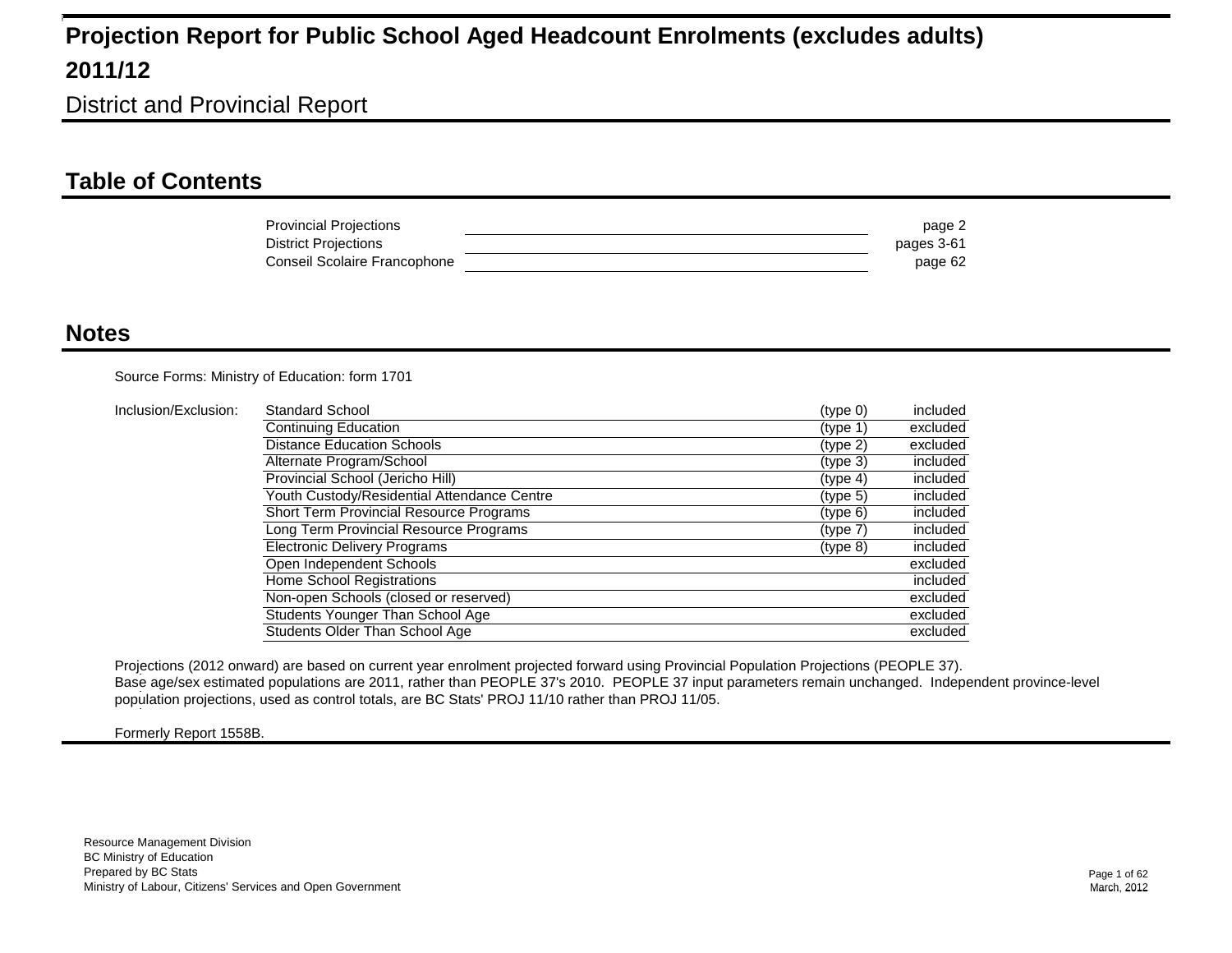District and Provincial Report

#### **Provincial Totals**

|      |                   |        |        |        |        |        |        |        |                |                          |        |        |             |        |        |               |         | All                         |                |                       | Yearly                |
|------|-------------------|--------|--------|--------|--------|--------|--------|--------|----------------|--------------------------|--------|--------|-------------|--------|--------|---------------|---------|-----------------------------|----------------|-----------------------|-----------------------|
| Year | Kinder-<br>garten |        |        | 3      | Grade  | 5      | 6      |        | Elem.<br>Ungr. | Elem.<br><b>Subtotal</b> | 8      | 9      | Grade<br>10 | 11     | 12     | Sec.<br>Ungr. | Sec.    | Grades<br>Subtotal Subtotal | Home<br>School | Grand<br><b>Total</b> | $\%$<br><b>Change</b> |
|      |                   |        |        |        |        |        |        |        |                |                          |        |        |             |        |        |               |         |                             |                |                       |                       |
| 2006 | 35,128            | 36,044 | 37,020 | 38,184 | 39,473 | 41.458 | 42.839 | 44.347 | 404            | 314.897                  | 46.178 | 48,342 | 50,818      | 51,348 | 46,809 | 2.185         |         | 245.680 560.577             | 252            | 560,829               |                       |
| 2007 | 34,925            | 36,087 | 36,390 | 37,418 | 38,657 | 40,006 | 41,908 | 43,505 | 391            | 309,287                  | 46,245 | 47,096 | 51,019      | 51,612 | 49,253 | 1,894         |         | 247,119 556,406             | 247            | 556,653               | $-0.74%$              |
| 2008 | 35,370            | 36,010 | 36,415 | 36,962 | 37,905 | 39,067 | 40.747 | 42,638 | 302            | 305,416                  | 45,281 | 47,241 | 50,024      | 51,313 | 49,426 | 1.654         |         | 244.939 550.355             | 279            | 550,634               | $-1.08%$              |
| 2009 | 35,738            | 36,469 | 36,431 | 36,889 | 37,433 | 38.497 | 39,754 | 41,466 | 271            | 302.948                  | 44,277 | 46,370 | 50,052      | 50.888 | 51,482 | 1,573         |         | 244,642 547,590             | 235            | 547,825               | $-0.51%$              |
| 2010 | 36,310            | 36,640 | 36,774 | 36,835 | 37,277 | 37,860 | 38,923 | 40,387 | 231            | 301,237                  | 43,087 | 45,275 | 48,577      | 50,671 | 52,684 | .569          |         | 241.863 543.100             | 184            | 543,284               | $-0.83%$              |
| 2011 | 37,176            | 36,869 | 36,873 | 37,040 | 37,164 | 37,637 | 38,298 | 39,410 | 96             | 300,563                  | 41.731 | 44,039 | 47,062      | 49,158 | 51,176 | 992           |         | 234,158 534,721             | 205            | 534,926               | $-1.54%$              |
| 2012 | 37.429            | 37,004 | 36,932 | 37,073 | 37,303 | 37,665 | 38,270 | 39,352 | 96             | 301,124                  | 41.698 | 43.770 | 46,702      | 48,872 | 50,926 | 978           |         | 232.946 534.070             | 205            | 534,275               | $-0.12%$              |
| 2013 | 38,386            | 37,678 | 37,253 | 37,364 | 37,735 | 37,727 | 38,099 | 39,126 | 94             | 303,462                  | 41,602 | 42,952 | 45,300      | 47,506 | 49,915 | 953           |         | 228,228 531,690             | 207            | 531,897               | $-0.45%$              |
| 2014 | 39,312            | 38,674 | 37,969 | 37.733 | 38,075 | 38,216 | 38,194 | 39,006 | 94             | 307,273                  | 41,417 | 42,914 | 44,520      | 46,202 | 48,661 | 934           |         | 224.648 531.921             | 207            | 532,128               | 0.04%                 |
| 2015 | 39.426            | 39,619 | 38,988 | 38,458 | 38,469 | 38,590 | 38.702 | 39.140 | 95             | 311.487                  | 41.305 | 42.755 | 44.480      | 45.423 | 47,378 | 917           |         | 222.258 533.745             | 209            | 533,954               | 0.34%                 |
| 2016 | 39,142            | 39,735 | 39,918 | 39,496 | 39,220 | 38,997 | 39,085 | 39,686 | 96             | 315,375                  | 41,455 | 42,643 | 44,326      | 45,381 | 46,599 | 901           |         | 221,305 536,680             | 211            | 536,891               | 0.55%                 |
| 2017 | 39,289            | 39,477 | 40,044 | 40.444 | 40,247 | 39,758 | 39,516 | 40,098 | 97             | 318,970                  | 42,010 | 42,805 | 44,232      | 45,251 | 46,515 | 897           |         | 221,710 540,680             | 215            | 540,895               | 0.75%                 |
| 2018 | 40.447            | 39,645 | 39,805 | 40,589 | 41,208 | 40,815 | 40,278 | 40,537 | 98             | 323,422                  | 42,406 | 43,388 | 44,388      | 45,179 | 46,440 | 901           |         | 222,702 546,124             | 215            | 546,339               | 1.01%                 |
| 2019 | 41,278            | 40,813 | 40,006 | 40,370 | 41,341 | 41,765 | 41,296 | 41,275 | 100            | 328,244                  | 42,835 | 43,794 | 44,966      | 45,368 | 46,433 | 902           |         | 224,298 552,542             | 219            | 552,761               | 1.18%                 |
| 2020 | 42,101            | 41,645 | 41,186 | 40,562 | 41,137 | 41,933 | 42,257 | 42,313 | 102            | 333,236                  | 43,614 | 44,231 | 45,392      | 45,934 | 46,605 | 911           | 226.687 | 559,923                     | 222            | 560,145               | 1.34%                 |
| 2021 | 42,915            | 42,460 | 42.010 | 41.743 | 41,350 | 41.743 | 42.406 | 43,305 | 104            | 338.036                  | 44,701 | 45,035 | 45,844      | 46,386 | 47,152 | 928           | 230.046 | 568,082                     | 227            | 568.309               | 1.46%                 |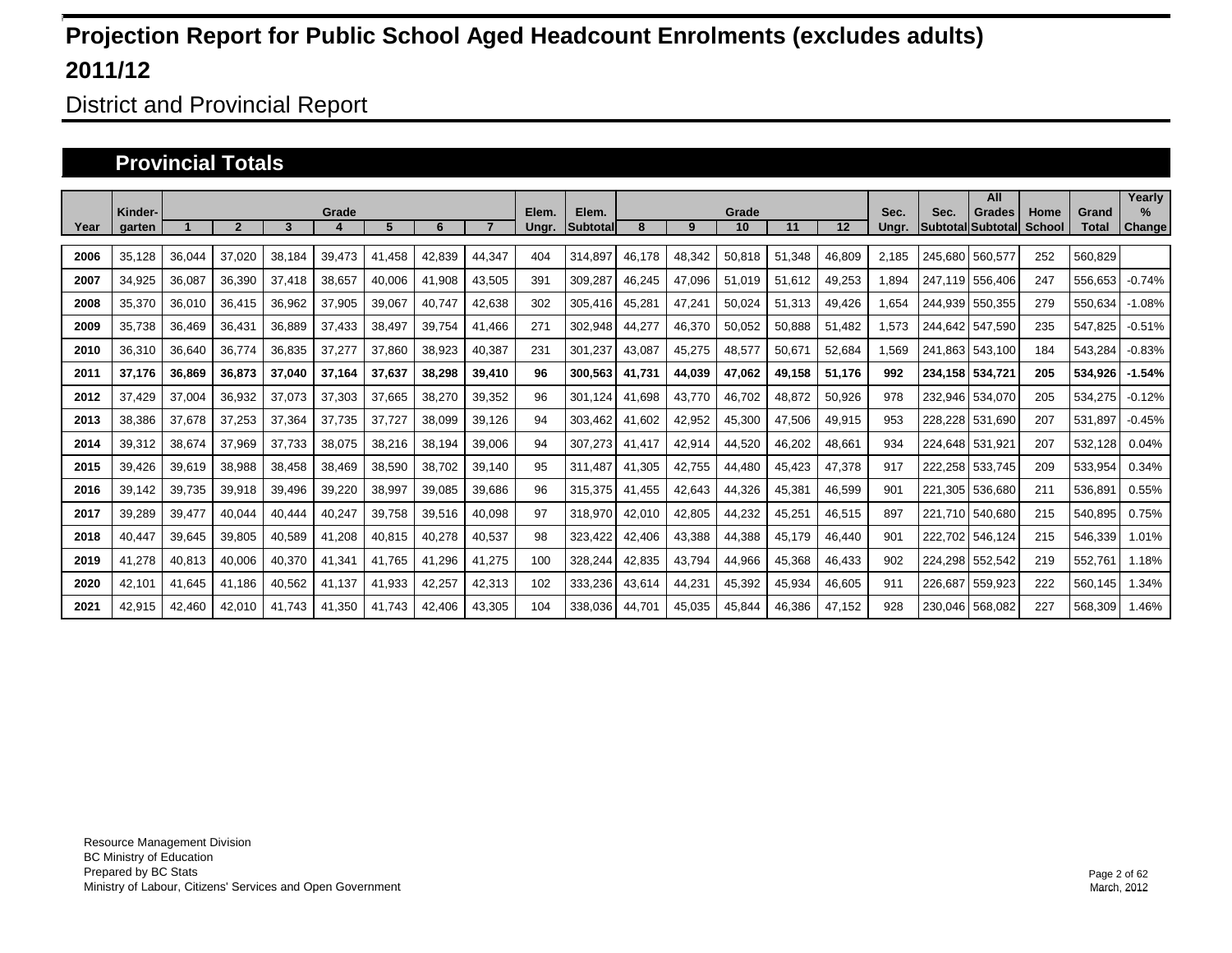District and Provincial Report

### **5 Southeast Kootenay**

|      |                   |     |                |     |       |     |     |                |                |                   |     |     |             |     |         |                |       | All                                       |                       |                       | Yearly         |
|------|-------------------|-----|----------------|-----|-------|-----|-----|----------------|----------------|-------------------|-----|-----|-------------|-----|---------|----------------|-------|-------------------------------------------|-----------------------|-----------------------|----------------|
| Year | Kinder-<br>garten |     | $\overline{2}$ | 3   | Grade | 5   | 6   | $\overline{7}$ | Elem.<br>Ungr. | Elem.<br>Subtotal | 8   | 9   | Grade<br>10 | 11  | $12 \,$ | Sec.<br>Unar.  | Sec.  | <b>Grades</b><br><b>Subtotal Subtotal</b> | Home<br><b>School</b> | Grand<br><b>Total</b> | $\%$<br>Change |
| 2006 | 348               | 331 | 351            | 375 | 395   | 393 | 391 | 483            | $\Omega$       | 3,067             | 474 | 487 | 535         | 508 | 515     | 12             | 2,531 | 5,598                                     | $\mathbf 0$           | 5,598                 |                |
| 2007 | 346               | 359 | 350            | 363 | 399   | 409 | 399 | 449            | 0              | 3.074             | 507 | 487 | 480         | 537 | 457     | 0              | 2,468 | 5,542                                     | $\mathbf 0$           | 5,542                 | $-1.00%$       |
| 2008 | 352               | 352 | 366            | 338 | 362   | 396 | 409 | 429            | $\Omega$       | 3,004             | 447 | 515 | 483         | 482 | 525     | 16             | 2,468 | 5,472                                     | $\mathbf 0$           | 5,472                 | $-1.26%$       |
| 2009 | 337               | 345 | 363            | 364 | 340   | 366 | 391 | 425            | $\overline{2}$ | 2,933             | 423 | 438 | 515         | 462 | 471     | 18             | 2,327 | 5,260                                     | $\mathbf 0$           | 5,260                 | $-3.87%$       |
| 2010 | 386               | 345 | 355            | 356 | 370   | 349 | 366 | 416            | $\Omega$       | 2,943             | 440 | 465 | 467         | 477 | 462     | 12             | 2,323 | 5,266                                     | $\mathbf 0$           | 5,266                 | 0.11%          |
| 2011 | 412               | 372 | 333            | 354 | 361   | 367 | 354 | 389            | $\bf{0}$       | 2,942             | 412 | 466 | 451         | 456 | 492     | $\overline{7}$ | 2,284 | 5,226                                     | $\bf{0}$              | 5,226                 | $-0.76%$       |
| 2012 | 424               | 378 | 324            | 349 | 354   | 368 | 351 | 380            | 0              | 2,928             | 411 | 450 | 445         | 457 | 504     | $\overline{7}$ | 2,274 | 5,202                                     | $\mathbf 0$           | 5,202                 | $-0.46%$       |
| 2013 | 451               | 392 | 330            | 342 | 353   | 360 | 350 | 374            | 0              | 2.952             | 401 | 440 | 420         | 442 | 498     | $\overline{7}$ | 2,208 | 5.160                                     | $\mathbf 0$           | 5,160                 | $-0.81%$       |
| 2014 | 463               | 417 | 343            | 349 | 347   | 360 | 343 | 374            | 0              | 2,996             | 396 | 431 | 411         | 418 | 483     | $\overline{7}$ | 2.146 | 5,142                                     | 0                     | 5,142                 | $-0.35%$       |
| 2015 | 461               | 428 | 364            | 362 | 354   | 354 | 343 | 367            | 0              | 3.033             | 395 | 425 | 402         | 408 | 458     | 6              | 2,094 | 5,127                                     | $\mathbf 0$           | 5,127                 | $-0.29%$       |
| 2016 | 437               | 426 | 374            | 385 | 367   | 360 | 337 | 366            | 0              | 3.052             | 388 | 424 | 396         | 399 | 446     | 6              | 2,059 | 5,111                                     | $\mathbf 0$           | 5,111                 | $-0.31%$       |
| 2017 | 418               | 404 | 372            | 394 | 389   | 373 | 343 | 360            | 0              | 3,053             | 388 | 417 | 396         | 393 | 436     | 6              | 2,036 | 5,089                                     | $\mathbf 0$           | 5,089                 | $-0.43%$       |
| 2018 | 422               | 386 | 353            | 393 | 399   | 396 | 355 | 366            | 0              | 3.070             | 380 | 416 | 388         | 393 | 430     | 6              | 2,013 | 5,083                                     | $\mathbf 0$           | 5,083                 | $-0.12%$       |
| 2019 | 423               | 389 | 338            | 373 | 398   | 406 | 377 | 380            | 0              | 3,084             | 387 | 409 | 388         | 386 | 430     | 6              | 2,006 | 5,090                                     | $\mathbf 0$           | 5,090                 | 0.14%          |
| 2020 | 430               | 391 | 340            | 357 | 379   | 406 | 387 | 403            | $\Omega$       | 3.093             | 401 | 415 | 381         | 385 | 423     | 6              | 2,011 | 5,104                                     | $\mathbf 0$           | 5,104                 | 0.28%          |
| 2021 | 432               | 398 | 342            | 361 | 363   | 387 | 386 | 413            | $\Omega$       | 3.082             | 425 | 430 | 387         | 379 | 421     | 6              | 2,048 | 5,130                                     | $\mathbf 0$           | 5,130                 | 0.51%          |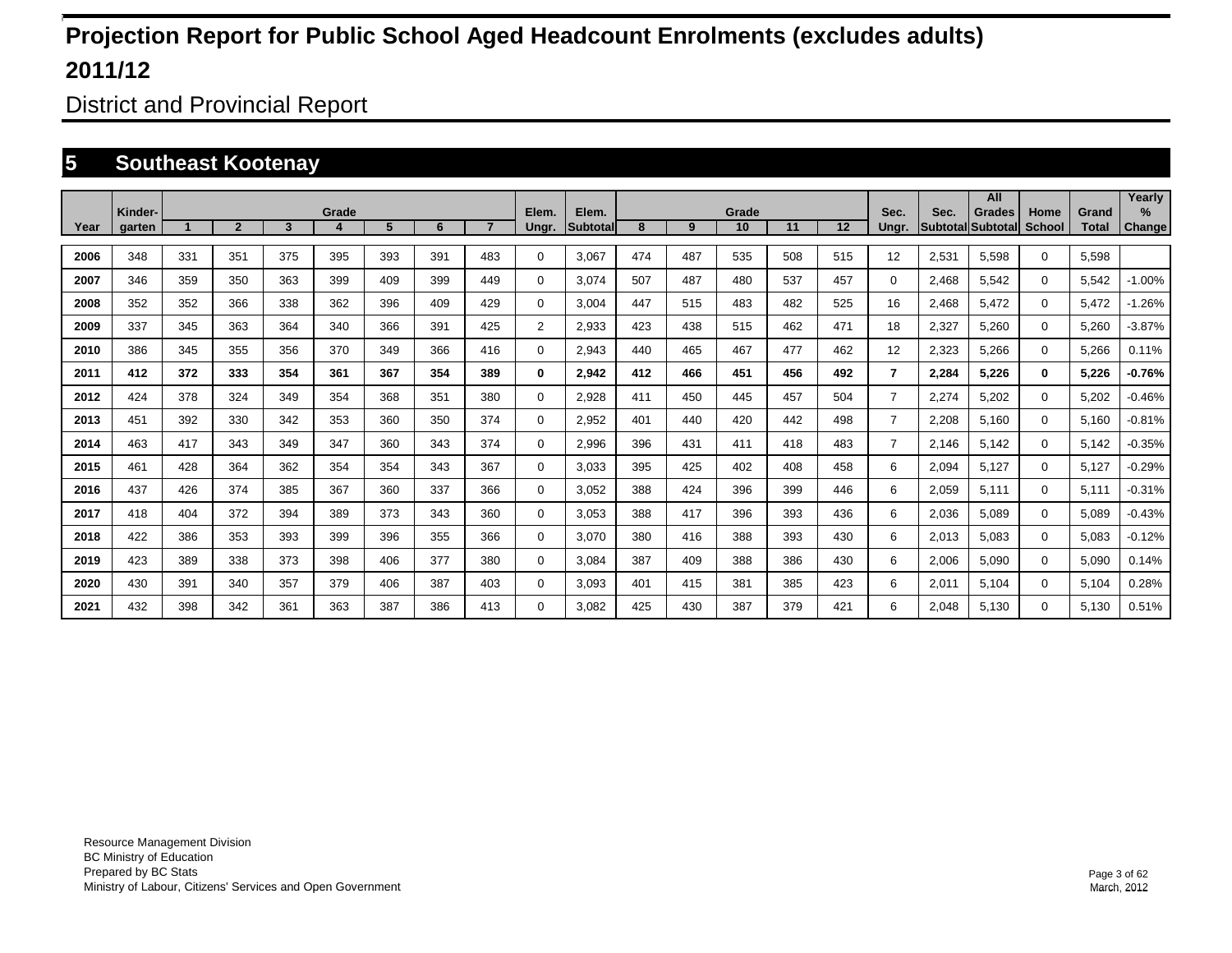District and Provincial Report

### **6 Rocky Mountain**

|      |                   |     |                |     |            |     |     |                |                |                    |     |     |             |     |     |                |                         | All                       |                       |                       | Yearly                |
|------|-------------------|-----|----------------|-----|------------|-----|-----|----------------|----------------|--------------------|-----|-----|-------------|-----|-----|----------------|-------------------------|---------------------------|-----------------------|-----------------------|-----------------------|
| Year | Kinder-<br>garten |     | $\overline{2}$ | 3   | Grade<br>4 | 5   | 6   | $\overline{7}$ | Elem.<br>Ungr. | Elem.<br>Subtotall | 8   | 9   | Grade<br>10 | 11  | 12  | Sec.<br>Ungr.  | Sec.<br><b>Subtotal</b> | <b>Grades</b><br>Subtotal | Home<br><b>School</b> | Grand<br><b>Total</b> | $\%$<br><b>Change</b> |
|      |                   |     |                |     |            |     |     |                |                |                    |     |     |             |     |     |                |                         |                           |                       |                       |                       |
| 2006 | 208               | 222 | 215            | 244 | 244        | 221 | 246 | 301            | 0              | 1,901              | 273 | 301 | 343         | 312 | 294 | 4              | 1,527                   | 3.428                     | $\mathbf 0$           | 3.428                 |                       |
| 2007 | 208               | 217 | 222            | 222 | 247        | 249 | 225 | 253            | 0              | 1.843              | 307 | 289 | 312         | 333 | 288 | 6              | 1,535                   | 3.378                     | $\mathbf 0$           | 3.378                 | $-1.46%$              |
| 2008 | 218               | 206 | 202            | 229 | 229        | 236 | 259 | 226            | 0              | 1,805              | 260 | 321 | 285         | 296 | 308 | 3              | 1,473                   | 3,278                     | $\mathbf 0$           | 3,278                 | $-2.96%$              |
| 2009 | 242               | 205 | 209            | 216 | 232        | 229 | 238 | 251            | 0              | 1,822              | 238 | 253 | 317         | 301 | 293 | 10             | 1,412                   | 3,234                     | $\mathbf 0$           | 3,234                 | $-1.34%$              |
| 2010 | 239               | 228 | 211            | 211 | 211        | 227 | 233 | 240            | $\mathbf 0$    | 1,800              | 258 | 241 | 246         | 328 | 295 | 13             | 1,381                   | 3,181                     |                       | 3,182                 | $-1.61%$              |
| 2011 | 219               | 241 | 233            | 208 | 214        | 212 | 230 | 229            | 0              | 1,786              | 237 | 256 | 240         | 240 | 310 | 8              | 1,291                   | 3,077                     | 1                     | 3,078                 | $-3.27%$              |
| 2012 | 222               | 240 | 241            | 218 | 219        | 223 | 221 | 231            | $\mathbf 0$    | 1,815              | 214 | 284 | 255         | 219 | 294 | 8              | 1,274                   | 3.089                     |                       | 3,090                 | 0.39%                 |
| 2013 | 218               | 243 | 240            | 226 | 231        | 226 | 229 | 219            | $\mathbf 0$    | 1.832              | 215 | 252 | 275         | 226 | 265 | $\overline{7}$ | 1.240                   | 3,072                     |                       | 3,073                 | $-0.55%$              |
| 2014 | 221               | 239 | 242            | 224 | 238        | 237 | 231 | 226            | 0              | 1,858              | 203 | 253 | 247         | 244 | 272 | $\overline{7}$ | 1.226                   | 3,084                     |                       | 3,085                 | 0.39%                 |
| 2015 | 230               | 242 | 238            | 226 | 236        | 245 | 242 | 228            | $\mathbf 0$    | 1,887              | 210 | 239 | 246         | 220 | 292 | $\overline{7}$ | 1.214                   | 3,101                     |                       | 3,102                 | 0.55%                 |
| 2016 | 227               | 253 | 242            | 223 | 238        | 242 | 251 | 239            | $\mathbf 0$    | 1,915              | 212 | 246 | 234         | 220 | 268 | $\overline{7}$ | 1.187                   | 3,102                     |                       | 3,103                 | 0.03%                 |
| 2017 | 222               | 250 | 253            | 226 | 234        | 244 | 247 | 248            | $\mathbf 0$    | 1,924              | 222 | 248 | 240         | 208 | 264 | $\overline{7}$ | 1.189                   | 3,113                     |                       | 3,114                 | 0.35%                 |
| 2018 | 227               | 244 | 250            | 236 | 237        | 241 | 250 | 245            | $\mathbf 0$    | 1,930              | 230 | 260 | 241         | 214 | 252 | $\overline{7}$ | 1,204                   | 3,134                     |                       | 3,135                 | 0.67%                 |
| 2019 | 228               | 250 | 245            | 233 | 248        | 243 | 246 | 247            | $\mathbf 0$    | 1,940              | 227 | 269 | 253         | 216 | 258 | $\overline{7}$ | 1,230                   | 3.170                     |                       | 3.171                 | 1.15%                 |
| 2020 | 227               | 252 | 251            | 229 | 245        | 255 | 249 | 243            | $\mathbf 0$    | 1,951              | 230 | 266 | 262         | 225 | 260 | 7              | 1,250                   | 3,201                     |                       | 3,202                 | 0.98%                 |
| 2021 | 226               | 250 | 253            | 234 | 241        | 252 | 260 | 246            | $\mathbf 0$    | 1,962              | 227 | 270 | 260         | 234 | 271 | 7              | .269                    | 3,231                     |                       | 3,232                 | 0.94%                 |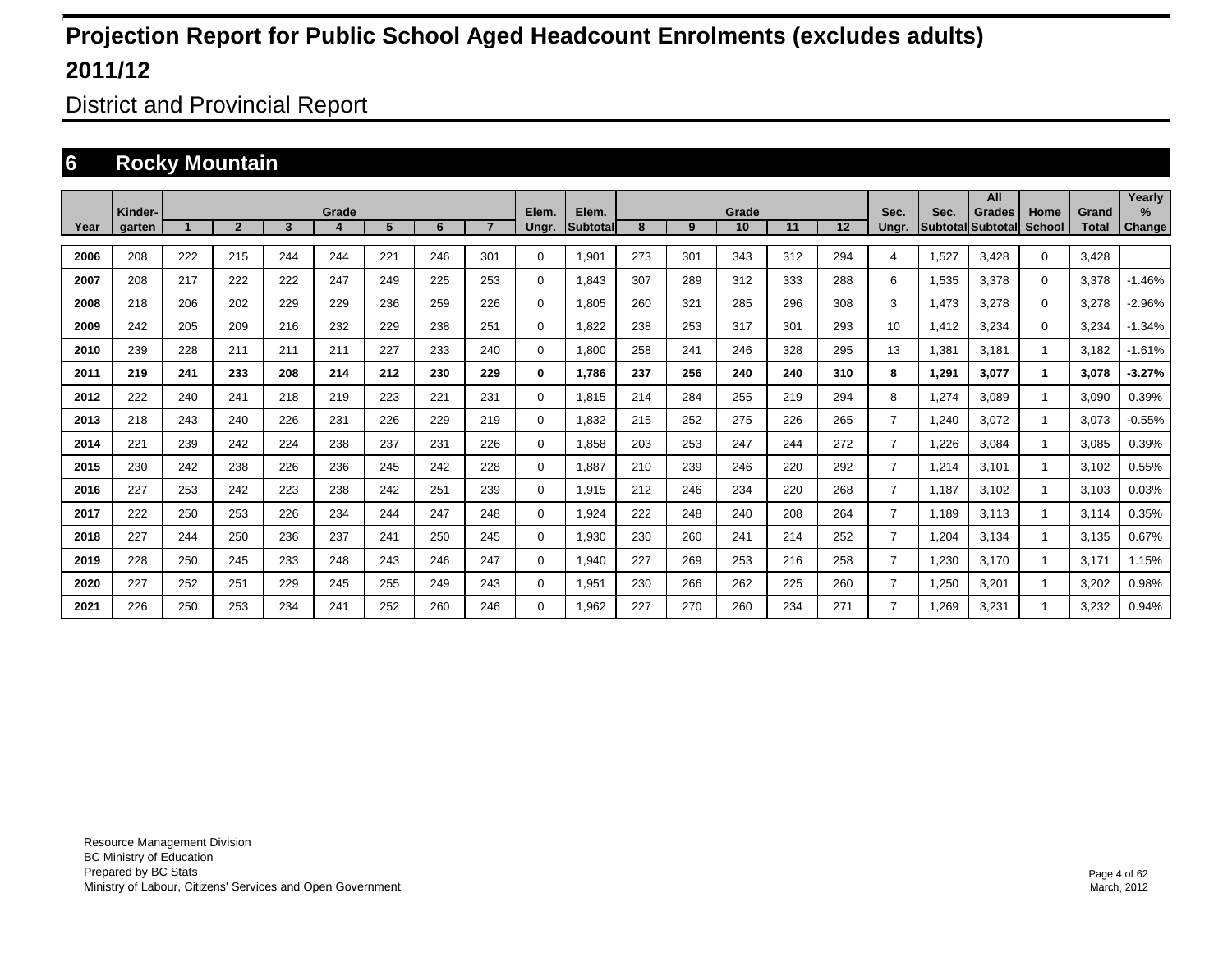District and Provincial Report

### **8 Kootenay Lake**

|      |                   |     |                |     |            |     |     |                |                |                    |     |     |             |     |     |               |                         | All                       |                       |                       | Yearly         |
|------|-------------------|-----|----------------|-----|------------|-----|-----|----------------|----------------|--------------------|-----|-----|-------------|-----|-----|---------------|-------------------------|---------------------------|-----------------------|-----------------------|----------------|
| Year | Kinder-<br>garten |     | $\overline{2}$ | 3   | Grade<br>4 | 5   | 6   | $\overline{7}$ | Elem.<br>Ungr. | Elem.<br>Subtotall | 8   | 9   | Grade<br>10 | 11  | 12  | Sec.<br>Ungr. | Sec.<br><b>Subtotal</b> | <b>Grades</b><br>Subtotal | Home<br><b>School</b> | Grand<br><b>Total</b> | $\%$<br>Change |
|      |                   |     |                |     |            |     |     |                |                |                    |     |     |             |     |     |               |                         |                           |                       |                       |                |
| 2006 | 317               | 331 | 321            | 344 | 319        | 346 | 361 | 406            | 0              | 2.745              | 426 | 465 | 548         | 556 | 477 | 50            | 2,522                   | 5.267                     | 5                     | 5,272                 |                |
| 2007 | 323               | 304 | 335            | 319 | 353        | 320 | 374 | 395            | 0              | 2,723              | 446 | 433 | 530         | 536 | 560 | 21            | 2,526                   | 5.249                     | $\mathbf 0$           | 5.249                 | $-0.44%$       |
| 2008 | 299               | 321 | 300            | 341 | 338        | 351 | 351 | 408            | 0              | 2,709              | 403 | 473 | 465         | 513 | 542 | 38            | 2,434                   | 5,143                     | 5                     | 5,148                 | $-1.92%$       |
| 2009 | 344               | 342 | 316            | 306 | 354        | 341 | 376 | 379            | 0              | 2,758              | 423 | 443 | 506         | 503 | 515 | 27            | 2,417                   | 5,175                     | 3                     | 5,178                 | 0.58%          |
| 2010 | 320               | 352 | 341            | 312 | 315        | 353 | 352 | 382            | 0              | 2,727              | 383 | 432 | 476         | 517 | 513 | 18            | 2,339                   | 5,066                     |                       | 5,067                 | $-2.14%$       |
| 2011 | 309               | 316 | 353            | 340 | 326        | 321 | 371 | 370            | 0              | 2,706              | 393 | 397 | 429         | 443 | 461 | 18            | 2,141                   | 4,847                     | 1                     | 4,848                 | $-4.32%$       |
| 2012 | 314               | 317 | 346            | 333 | 329        | 308 | 368 | 380            | $\mathbf 0$    | 2,695              | 418 | 404 | 420         | 429 | 451 | 17            | 2,139                   | 4,834                     |                       | 4,835                 | $-0.27%$       |
| 2013 | 319               | 326 | 349            | 328 | 325        | 309 | 351 | 375            | 0              | 2.682              | 428 | 421 | 416         | 411 | 432 | 17            | 2,125                   | 4.807                     |                       | 4,808                 | $-0.56%$       |
| 2014 | 316               | 332 | 360            | 333 | 321        | 306 | 354 | 359            | 0              | 2,681              | 424 | 432 | 433         | 407 | 415 | 16            | 2,127                   | 4.808                     |                       | 4,809                 | 0.02%          |
| 2015 | 316               | 329 | 366            | 342 | 326        | 303 | 351 | 362            | 0              | 2.695              | 405 | 429 | 445         | 424 | 410 | 16            | 2,129                   | 4.824                     |                       | 4,825                 | 0.33%          |
| 2016 | 323               | 330 | 363            | 348 | 335        | 307 | 347 | 358            | 0              | 2,711              | 409 | 410 | 442         | 435 | 425 | 16            | 2,137                   | 4.848                     |                       | 4,849                 | 0.50%          |
| 2017 | 361               | 336 | 363            | 345 | 341        | 316 | 351 | 355            | 0              | 2.768              | 405 | 412 | 423         | 434 | 438 | 16            | 2,128                   | 4.896                     |                       | 4,897                 | 0.99%          |
| 2018 | 369               | 375 | 370            | 345 | 338        | 321 | 360 | 358            | 0              | 2.836              | 400 | 408 | 425         | 416 | 437 | 17            | 2.103                   | 4.939                     |                       | 4,940                 | 0.88%          |
| 2019 | 374               | 383 | 412            | 352 | 338        | 318 | 366 | 367            | 0              | 2,910              | 404 | 404 | 421         | 417 | 421 | 16            | 2,083                   | 4.993                     |                       | 4,994                 | 1.09%          |
| 2020 | 379               | 389 | 422            | 392 | 344        | 318 | 364 | 374            | 0              | 2,982              | 415 | 408 | 418         | 414 | 421 | 16            | 2,092                   | 5,074                     |                       | 5,075                 | 1.62%          |
| 2021 | 382               | 394 | 429            | 402 | 384        | 325 | 366 | 373            | $\Omega$       | 3.055              | 423 | 420 | 423         | 411 | 418 | 16            | 2.111                   | 5,166                     |                       | 5,167                 | 1.81%          |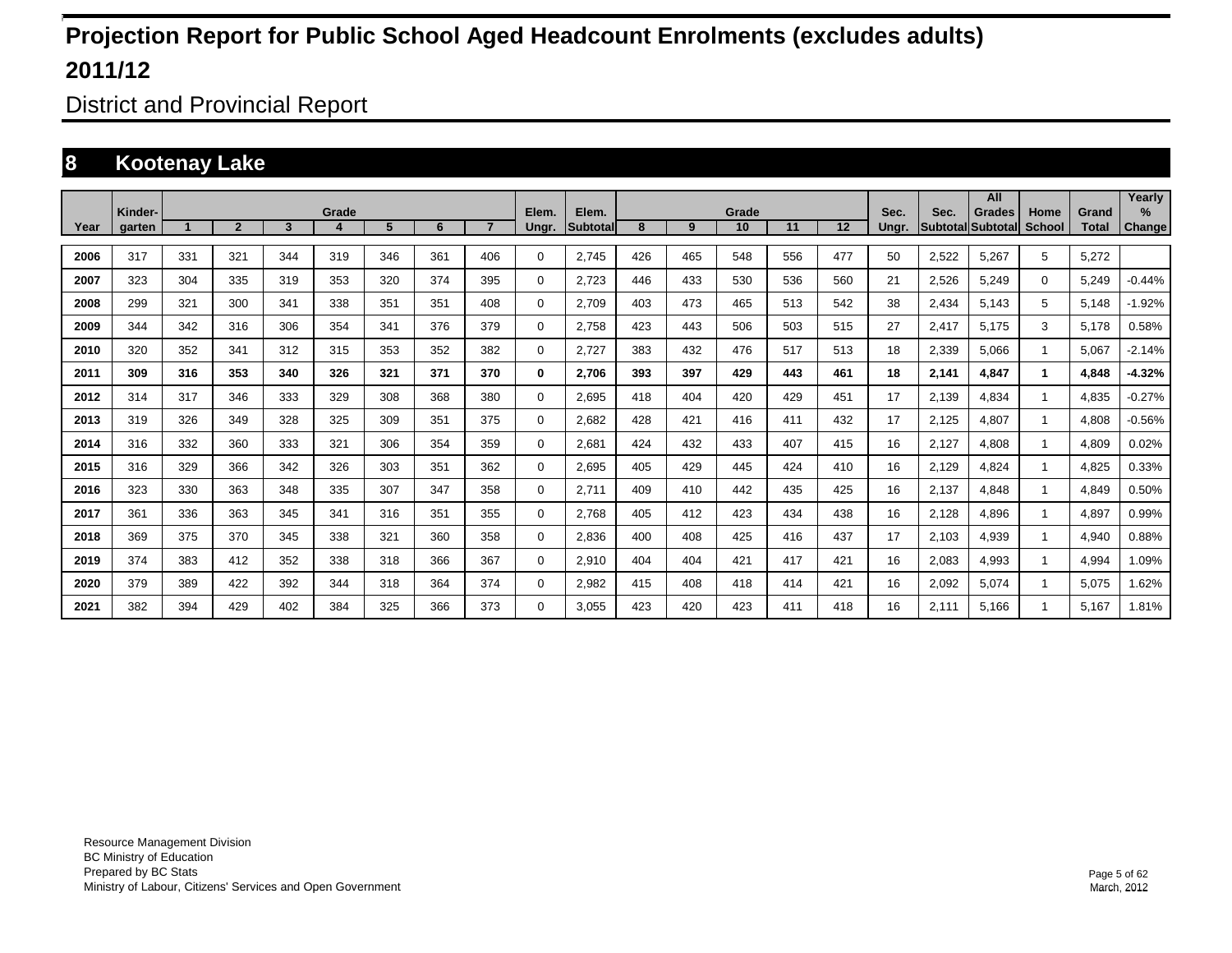District and Provincial Report

### **10 Arrow Lakes**

|      |                   |    |                |                         |            |    |    |                |                |                   |    |    |             |    |    |                |      | All                                |                       |                       | Yearly         |
|------|-------------------|----|----------------|-------------------------|------------|----|----|----------------|----------------|-------------------|----|----|-------------|----|----|----------------|------|------------------------------------|-----------------------|-----------------------|----------------|
| Year | Kinder-<br>garten |    | $\overline{2}$ | $\overline{\mathbf{3}}$ | Grade<br>4 | 5  | 6  | $\overline{7}$ | Elem.<br>Ungr. | Elem.<br>Subtotal | 8  | 9  | Grade<br>10 | 11 | 12 | Sec.<br>Ungr.  | Sec. | <b>Grades</b><br>Subtotal Subtotal | Home<br><b>School</b> | Grand<br><b>Total</b> | $\%$<br>Change |
|      |                   |    |                |                         |            |    |    |                |                |                   |    |    |             |    |    |                |      |                                    |                       |                       |                |
| 2006 | 38                | 38 | 47             | 40                      | 34         | 46 | 55 | 57             | 0              | 355               | 58 | 58 | 52          | 63 | 34 | 0              | 265  | 620                                | $\mathbf 0$           | 620                   |                |
| 2007 | 35                | 34 | 34             | 52                      | 46         | 34 | 43 | 56             | 0              | 334               | 57 | 62 | 56          | 54 | 58 | $\mathbf{0}$   | 287  | 621                                | $\overline{2}$        | 623                   | 0.48%          |
| 2008 | 32                | 35 | 33             | 38                      | 50         | 45 | 34 | 46             | 0              | 313               | 56 | 55 | 67          | 52 | 55 | 0              | 285  | 598                                | 4                     | 602                   | $-3.37%$       |
| 2009 | 41                | 32 | 36             | 36                      | 37         | 51 | 47 | 36             | 0              | 316               | 42 | 58 | 53          | 56 | 49 | $\Omega$       | 258  | 574                                | $\mathbf 0$           | 574                   | $-4.65%$       |
| 2010 | 29                | 41 | 35             | 35                      | 35         | 36 | 50 | 48             | $\Omega$       | 309               | 35 | 41 | 57          | 52 | 65 | $\Omega$       | 250  | 559                                | $\mathbf 0$           | 559                   | $-2.61%$       |
| 2011 | 40                | 25 | 36             | 32                      | 34         | 33 | 35 | 50             | 0              | 285               | 51 | 35 | 36          | 55 | 52 | $\mathbf{2}$   | 231  | 516                                | $\bf{0}$              | 516                   | -7.69%         |
| 2012 | 37                | 29 | 36             | 31                      | 31         | 30 | 34 | 50             | 0              | 278               | 62 | 31 | 35          | 48 | 50 | $\overline{2}$ | 228  | 506                                | $\mathbf 0$           | 506                   | $-1.94%$       |
| 2013 | 35                | 27 | 42             | 30                      | 30         | 27 | 31 | 48             | 0              | 270               | 61 | 37 | 30          | 45 | 43 | $\overline{2}$ | 218  | 488                                | $\mathbf 0$           | 488                   | $-3.56%$       |
| 2014 | 31                | 26 | 39             | 36                      | 30         | 26 | 28 | 43             | 0              | 259               | 59 | 36 | 35          | 40 | 40 | $\overline{2}$ | 212  | 471                                | $\mathbf 0$           | 471                   | $-3.48%$       |
| 2015 | 24                | 22 | 37             | 33                      | 35         | 25 | 27 | 39             | 0              | 242               | 53 | 35 | 35          | 45 | 36 | $\overline{2}$ | 206  | 448                                | $\mathbf 0$           | 448                   | $-4.88%$       |
| 2016 | 26                | 18 | 32             | 32                      | 32         | 30 | 26 | 38             | 0              | 234               | 48 | 32 | 34          | 45 | 40 | $\overline{2}$ | 201  | 435                                | $\mathbf 0$           | 435                   | $-2.90%$       |
| 2017 | 37                | 19 | 25             | 27                      | 31         | 28 | 31 | 38             | 0              | 236               | 49 | 30 | 32          | 45 | 42 | $\overline{2}$ | 200  | 436                                | $\mathbf 0$           | 436                   | 0.23%          |
| 2018 | 38                | 27 | 27             | 22                      | 27         | 26 | 29 | 44             | 0              | 240               | 48 | 30 | 29          | 42 | 41 | $\overline{2}$ | 192  | 432                                | $\mathbf 0$           | 432                   | $-0.92%$       |
| 2019 | 37                | 28 | 38             | 23                      | 21         | 23 | 27 | 41             | 0              | 238               | 55 | 29 | 29          | 39 | 39 | $\overline{2}$ | 193  | 431                                | $\mathbf 0$           | 431                   | $-0.23%$       |
| 2020 | 38                | 27 | 39             | 33                      | 22         | 18 | 24 | 39             | 0              | 240               | 53 | 34 | 29          | 39 | 37 | $\overline{2}$ | 194  | 434                                | $\mathbf 0$           | 434                   | 0.70%          |
| 2021 | 38                | 28 | 39             | 34                      | 32         | 19 | 19 | 34             | $\Omega$       | 243               | 50 | 32 | 33          | 39 | 36 | $\overline{2}$ | 192  | 435                                | $\mathbf 0$           | 435                   | 0.23%          |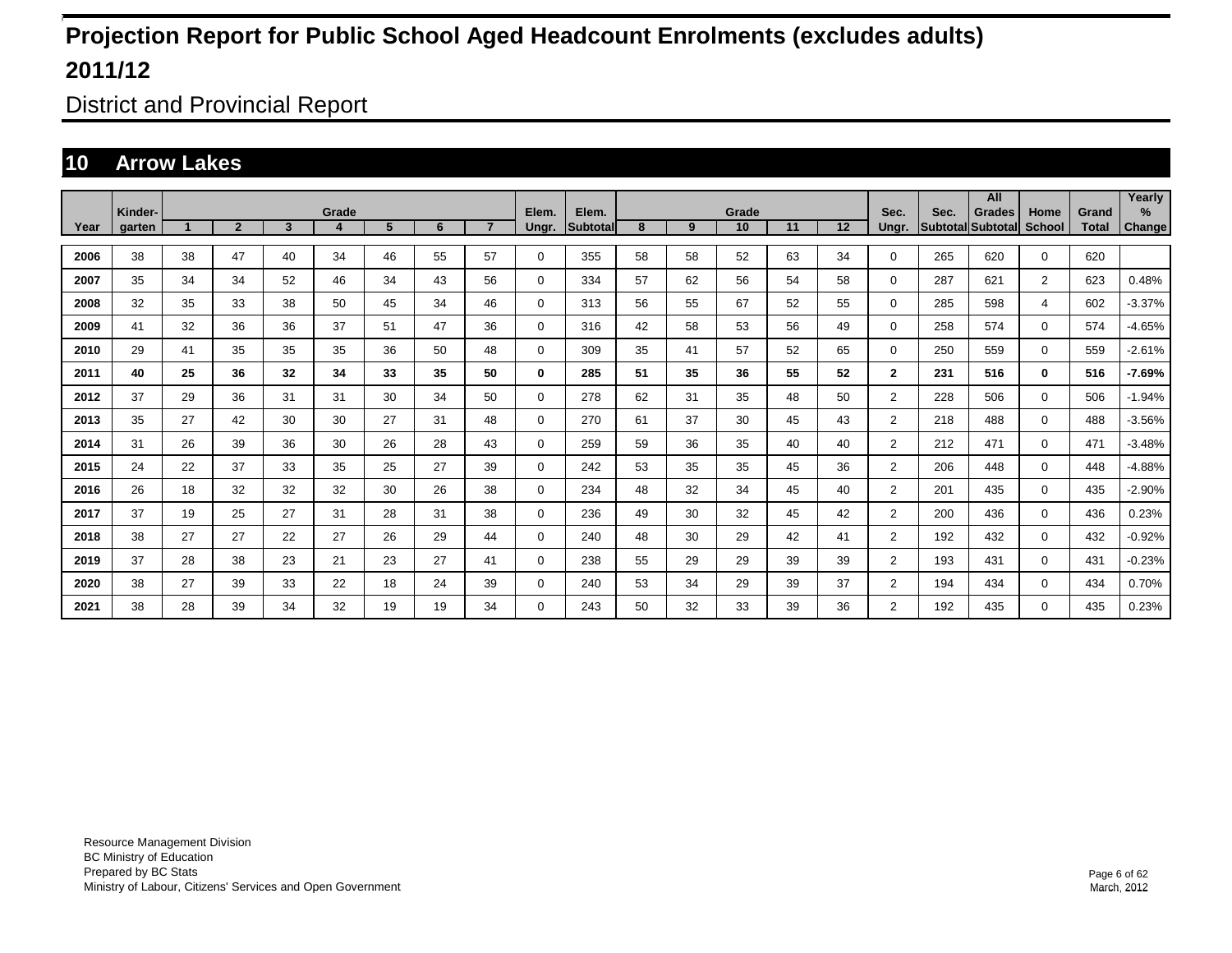District and Provincial Report

### **19 Revelstoke**

|      |                   |     |                |                         |       |    |     |                |                |                   |     |     |             |     |     |                |      | All                                |                       |                       | Yearly      |
|------|-------------------|-----|----------------|-------------------------|-------|----|-----|----------------|----------------|-------------------|-----|-----|-------------|-----|-----|----------------|------|------------------------------------|-----------------------|-----------------------|-------------|
| Year | Kinder-<br>garten |     | $\overline{2}$ | $\overline{\mathbf{3}}$ | Grade | 5  | 6   | $\overline{7}$ | Elem.<br>Ungr. | Elem.<br>Subtotal | 8   | 9   | Grade<br>10 | 11  | 12  | Sec.<br>Ungr.  | Sec. | <b>Grades</b><br>Subtotal Subtotal | Home<br><b>School</b> | Grand<br><b>Total</b> | %<br>Change |
|      |                   |     |                |                         |       |    |     |                |                |                   |     |     |             |     |     |                |      |                                    |                       |                       |             |
| 2006 | 76                | 68  | 70             | 84                      | 80    | 99 | 101 | 107            | $\mathbf 0$    | 685               | 85  | 102 | 98          | 124 | 121 | -1             | 531  | 1.216                              | $\overline{2}$        | 1,218                 |             |
| 2007 | 74                | 78  | 72             | 72                      | 80    | 79 | 97  | 97             | $\mathbf 0$    | 649               | 108 | 78  | 94          | 113 | 96  | 3              | 492  | 1.141                              | $\overline{2}$        | 1,143                 | $-6.16%$    |
| 2008 | 78                | 71  | 78             | 74                      | 70    | 84 | 79  | 95             | $\mathbf 0$    | 629               | 98  | 94  | 80          | 98  | 102 | $\overline{7}$ | 479  | 1.108                              | $\mathbf 0$           | 1.108                 | $-3.06%$    |
| 2009 | 59                | 72  | 70             | 82                      | 72    | 66 | 77  | 82             | $\mathbf 0$    | 580               | 93  | 97  | 96          | 82  | 98  | $\overline{7}$ | 473  | 1,053                              | $\overline{2}$        | 1,055                 | $-4.78%$    |
| 2010 | 79                | 61  | 77             | 70                      | 82    | 71 | 62  | 79             | 0              | 581               | 87  | 89  | 91          | 92  | 80  | 5              | 444  | 1,025                              | $\overline{2}$        | 1,027                 | $-2.65%$    |
| 2011 | 86                | 87  | 57             | 74                      | 65    | 83 | 69  | 62             | 0              | 583               | 81  | 83  | 88          | 99  | 89  | 6              | 446  | 1,029                              | 3                     | 1,032                 | 0.49%       |
| 2012 | 87                | 86  | 51             | 67                      | 72    | 83 | 78  | 62             | $\mathbf 0$    | 586               | 68  | 77  | 92          | 94  | 86  | 6              | 423  | 1.009                              | 3                     | 1,012                 | $-1.94%$    |
| 2013 | 86                | 89  | 50             | 60                      | 66    | 92 | 78  | 70             | 0              | 591               | 67  | 63  | 83          | 95  | 81  | 6              | 395  | 986                                | 3                     | 989                   | $-2.27%$    |
| 2014 | 99                | 88  | 52             | 60                      | 59    | 84 | 87  | 70             | 0              | 599               | 76  | 63  | 69          | 88  | 81  | 5              | 382  | 981                                | 3                     | 984                   | $-0.51%$    |
| 2015 | 107               | 101 | 51             | 61                      | 59    | 76 | 79  | 77             | $\mathbf 0$    | 611               | 76  | 71  | 68          | 74  | 77  | 5              | 371  | 982                                | 3                     | 985                   | 0.10%       |
| 2016 | 97                | 109 | 59             | 61                      | 60    | 76 | 71  | 71             | $\mathbf 0$    | 604               | 84  | 71  | 76          | 73  | 65  | 5              | 374  | 978                                | 3                     | 981                   | $-0.41%$    |
| 2017 | 83                | 99  | 64             | 69                      | 60    | 77 | 71  | 64             | $\mathbf 0$    | 587               | 77  | 78  | 77          | 81  | 63  | 5              | 381  | 968                                | 3                     | 971                   | $-1.02%$    |
| 2018 | 84                | 85  | 58             | 75                      | 68    | 77 | 73  | 63             | $\mathbf 0$    | 583               | 69  | 72  | 85          | 81  | 70  | 5              | 382  | 965                                | 3                     | 968                   | $-0.31%$    |
| 2019 | 87                | 87  | 50             | 69                      | 74    | 88 | 72  | 65             | $\mathbf 0$    | 592               | 69  | 65  | 79          | 90  | 71  | 5              | 379  | 971                                | 3                     | 974                   | 0.62%       |
| 2020 | 90                | 91  | 52             | 60                      | 68    | 96 | 83  | 65             | $\mathbf 0$    | 605               | 71  | 64  | 71          | 84  | 78  | 5              | 373  | 978                                | 3                     | 981                   | 0.72%       |
| 2021 | 92                | 94  | 55             | 62                      | 60    | 88 | 91  | 74             | 0              | 616               | 70  | 66  | 70          | 76  | 73  | 5              | 360  | 976                                | 3                     | 979                   | $-0.20\%$   |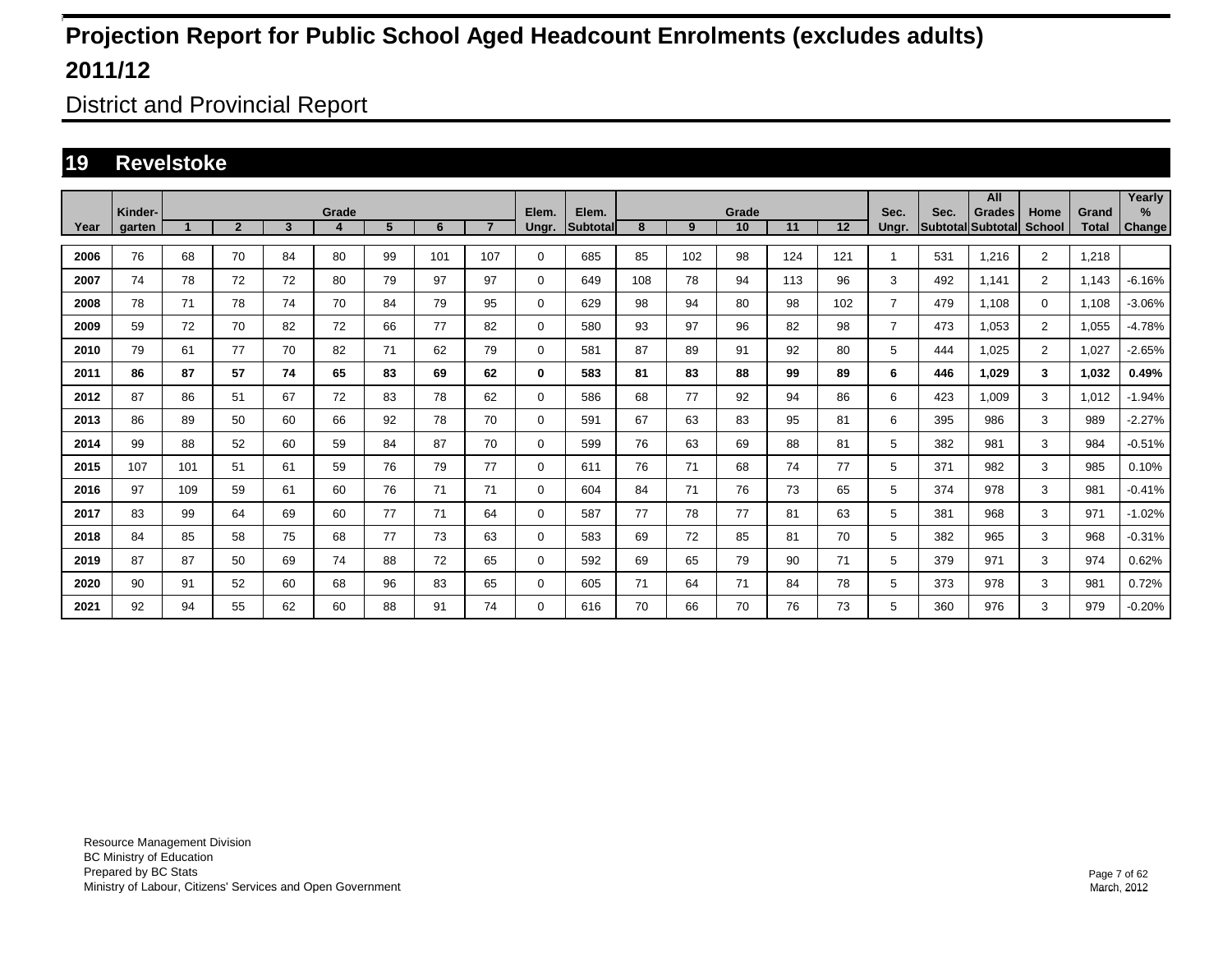District and Provincial Report

### **20 Kootenay-Columbia**

|      | Kinder- |                      |                |     | Grade |     |     |                | Elem.       | Elem.     |     |     | Grade |     |     | Sec.     | Sec.  | All<br><b>Grades</b>     | Home           | Grand        | Yearly<br>$\%$ |
|------|---------|----------------------|----------------|-----|-------|-----|-----|----------------|-------------|-----------|-----|-----|-------|-----|-----|----------|-------|--------------------------|----------------|--------------|----------------|
| Year | garten  | $\blacktriangleleft$ | $\overline{2}$ | 3   | 4     | 5   | 6   | $\overline{7}$ | Ungr.       | Subtotall | 8   | 9   | 10    | 11  | 12  | Ungr.    |       | <b>Subtotal Subtotal</b> | <b>School</b>  | <b>Total</b> | Change         |
| 2006 | 252     | 257                  | 272            | 267 | 291   | 313 | 348 | 353            | 0           | 2,353     | 370 | 438 | 494   | 444 | 410 | 0        | 2,156 | 4,509                    |                | 4,510        |                |
| 2007 | 240     | 269                  | 261            | 274 | 279   | 305 | 315 | 359            | 0           | 2,302     | 388 | 381 | 463   | 439 | 427 | 0        | 2,098 | 4,400                    | $\overline{2}$ | 4,402        | $-2.39%$       |
| 2008 | 248     | 236                  | 280            | 260 | 276   | 285 | 313 | 332            | 0           | 2,230     | 370 | 381 | 410   | 423 | 423 | 0        | 2,007 | 4,237                    | $\mathbf 0$    | 4,237        | $-3.75%$       |
| 2009 | 246     | 251                  | 235            | 277 | 268   | 277 | 292 | 295            | 0           | 2,141     | 345 | 366 | 412   | 380 | 407 | $\Omega$ | 1,910 | 4,051                    |                | 4,052        | $-4.37%$       |
| 2010 | 263     | 244                  | 252            | 237 | 285   | 271 | 284 | 302            | 0           | 2,138     | 326 | 363 | 381   | 391 | 367 | 1        | 1,829 | 3,967                    | 4              | 3,971        | $-2.00%$       |
| 2011 | 274     | 275                  | 251            | 264 | 233   | 282 | 269 | 284            | 0           | 2,132     | 319 | 351 | 371   | 370 | 364 | 0        | 1,775 | 3,907                    | 1              | 3,908        | $-1.59%$       |
| 2012 | 281     | 261                  | 241            | 263 | 221   | 277 | 254 | 282            | $\mathbf 0$ | 2,080     | 324 | 334 | 336   | 366 | 356 | 0        | 1,716 | 3,796                    |                | 3,797        | $-2.84%$       |
| 2013 | 296     | 270                  | 230            | 253 | 222   | 261 | 247 | 265            | $\mathbf 0$ | 2,044     | 323 | 333 | 312   | 326 | 347 | 0        | 1,641 | 3.685                    |                | 3,686        | $-2.92%$       |
| 2014 | 288     | 286                  | 238            | 242 | 215   | 264 | 234 | 258            | 0           | 2.025     | 304 | 331 | 310   | 304 | 312 | 0        | 1,561 | 3.586                    |                | 3,587        | $-2.69%$       |
| 2015 | 319     | 279                  | 253            | 252 | 207   | 257 | 237 | 245            | 0           | 2,049     | 296 | 313 | 309   | 301 | 289 | 0        | 1,508 | 3,557                    |                | 3,558        | $-0.81%$       |
| 2016 | 354     | 309                  | 247            | 269 | 216   | 247 | 233 | 249            | 0           | 2,124     | 282 | 306 | 293   | 299 | 286 | 0        | 1,466 | 3,590                    |                | 3,591        | 0.93%          |
| 2017 | 321     | 343                  | 275            | 263 | 230   | 258 | 224 | 245            | 0           | 2,159     | 286 | 290 | 285   | 285 | 285 | 0        | 1,431 | 3,590                    |                | 3,591        | 0.00%          |
| 2018 | 329     | 311                  | 304            | 291 | 225   | 275 | 234 | 236            | 0           | 2,205     | 281 | 294 | 271   | 278 | 273 | 0        | 1,397 | 3,602                    |                | 3,603        | 0.33%          |
| 2019 | 334     | 318                  | 276            | 322 | 249   | 270 | 249 | 247            | 0           | 2,265     | 271 | 289 | 274   | 264 | 265 | 0        | 1,363 | 3,628                    |                | 3,629        | 0.72%          |
| 2020 | 339     | 323                  | 283            | 293 | 275   | 298 | 244 | 262            | 0           | 2,317     | 284 | 280 | 270   | 266 | 253 | 0        | 1,353 | 3,670                    |                | 3,671        | 1.16%          |
| 2021 | 346     | 328                  | 287            | 300 | 251   | 328 | 268 | 257            | $\Omega$    | 2,365     | 301 | 292 | 261   | 263 | 254 | 0        | 1,371 | 3,736                    |                | 3.737        | 1.80%          |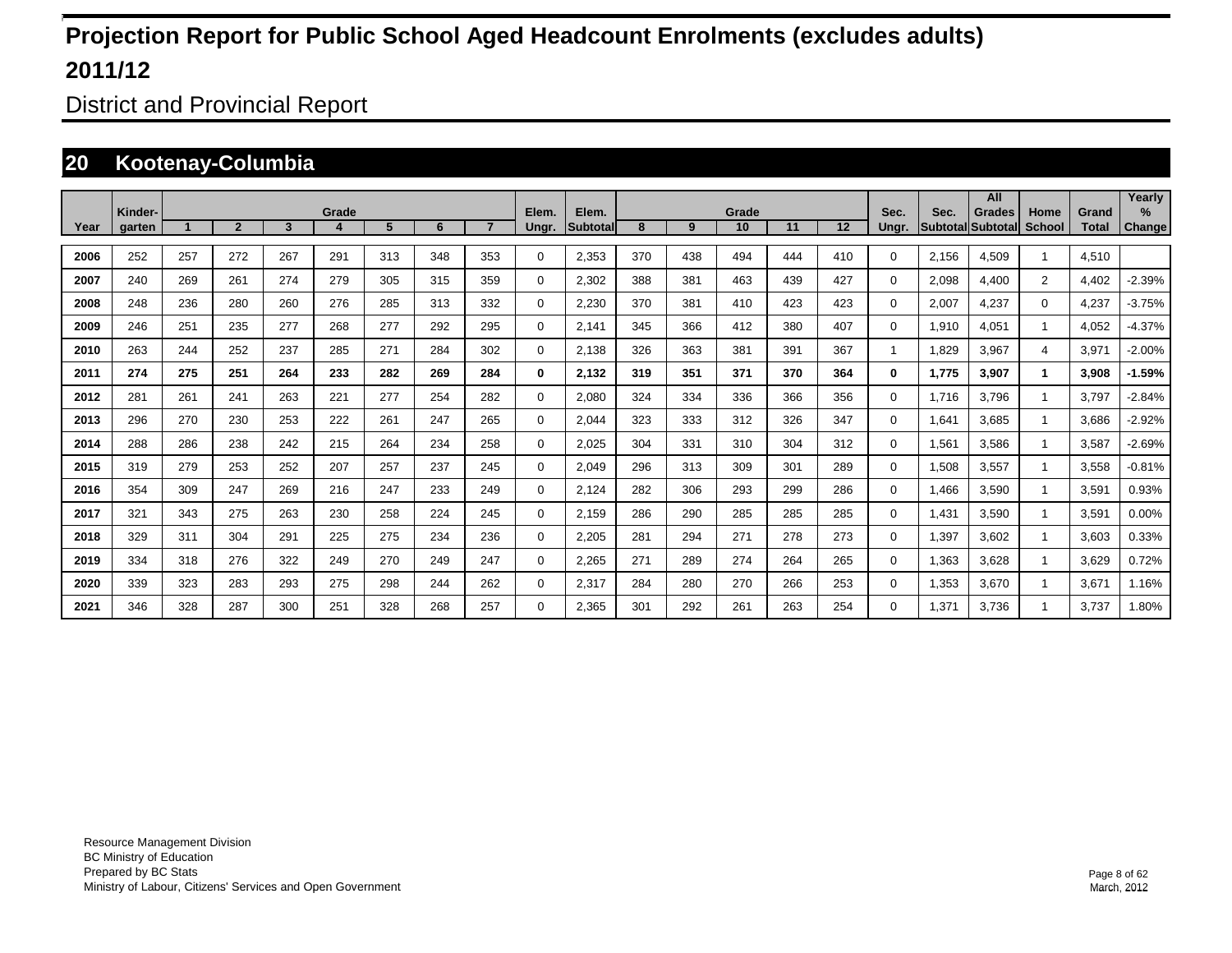District and Provincial Report

### **22 Vernon**

|      | Kinder- |     |                |     | Grade |     |     |                | Elem. | Elem.    |     |     | Grade |     |     | Sec.  | Sec.  | All<br>Grades     | Home          | Grand        | Yearly<br>$\%$ |
|------|---------|-----|----------------|-----|-------|-----|-----|----------------|-------|----------|-----|-----|-------|-----|-----|-------|-------|-------------------|---------------|--------------|----------------|
| Year | garten  |     | $\overline{2}$ | 3   | 4     | 5   | 6   | $\overline{7}$ | Ungr. | Subtotal | 8   | 9   | 10    | 11  | 12  | Ungr. |       | Subtotal Subtotal | <b>School</b> | <b>Total</b> | <b>Change</b>  |
| 2006 | 556     | 511 | 593            | 616 | 593   | 639 | 716 | 711            | 0     | 4.935    | 746 | 807 | 893   | 856 | 791 | 0     | 4,093 | 9.028             | 8             | 9.036        |                |
| 2007 | 519     | 601 | 529            | 603 | 631   | 615 | 649 | 713            | 0     | 4,860    | 761 | 792 | 873   | 854 | 801 | 0     | 4,081 | 8,941             | 5             | 8,946        | $-1.00%$       |
| 2008 | 550     | 526 | 593            | 535 | 602   | 619 | 627 | 652            | 0     | 4.704    | 750 | 771 | 842   | 824 | 798 | 5     | 3,990 | 8.694             | 8             | 8.702        | $-2.73%$       |
| 2009 | 511     | 591 | 545            | 592 | 547   | 603 | 637 | 637            | 0     | 4.663    | 677 | 773 | 806   | 817 | 770 | 5     | 3.848 | 8.511             | 2             | 8.513        | $-2.17%$       |
| 2010 | 580     | 556 | 597            | 567 | 590   | 562 | 610 | 641            | 0     | 4.703    | 674 | 686 | 791   | 784 | 781 | 21    | 3.737 | 8.440             | 5             | 8.445        | $-0.80%$       |
| 2011 | 516     | 598 | 558            | 584 | 570   | 596 | 556 | 624            | 0     | 4.602    | 662 | 683 | 697   | 779 | 739 | 23    | 3.583 | 8.185             | 6             | 8.191        | $-3.01%$       |
| 2012 | 534     | 592 | 551            | 572 | 543   | 607 | 565 | 631            | 0     | 4,595    | 643 | 682 | 668   | 770 | 729 | 23    | 3,515 | 8.110             | 6             | 8,116        | $-0.92%$       |
| 2013 | 558     | 618 | 547            | 568 | 537   | 577 | 572 | 638            | 0     | 4.615    | 650 | 651 | 650   | 723 | 710 | 22    | 3.406 | 8.021             | 6             | 8.027        | $-1.10%$       |
| 2014 | 589     | 647 | 572            | 565 | 534   | 572 | 544 | 646            | 0     | 4,669    | 657 | 658 | 622   | 704 | 670 | 21    | 3,332 | 8,001             | 6             | 8,007        | $-0.25%$       |
| 2015 | 594     | 683 | 598            | 590 | 532   | 569 | 540 | 617            | 0     | 4,723    | 666 | 666 | 628   | 675 | 651 | 21    | 3,307 | 8,030             | 6             | 8,036        | 0.36%          |
| 2016 | 586     | 689 | 632            | 618 | 556   | 567 | 537 | 612            | 0     | 4.797    | 638 | 675 | 635   | 680 | 625 | 20    | 3,273 | 8.070             | 6             | 8,076        | 0.50%          |
| 2017 | 567     | 679 | 637            | 651 | 581   | 593 | 536 | 610            | 0     | 4,854    | 633 | 647 | 644   | 688 | 628 | 20    | 3,260 | 8,114             | 6             | 8,120        | 0.54%          |
| 2018 | 586     | 658 | 628            | 657 | 612   | 618 | 560 | 608            | 0     | 4,927    | 630 | 642 | 620   | 698 | 637 | 20    | 3,247 | 8.174             | 6             | 8,180        | 0.74%          |
| 2019 | 598     | 679 | 609            | 649 | 617   | 650 | 583 | 634            | 0     | 5,019    | 628 | 639 | 614   | 673 | 646 | 20    | 3,220 | 8,239             | 6             | 8,245        | 0.79%          |
| 2020 | 612     | 693 | 629            | 629 | 610   | 656 | 612 | 660            | 0     | 5,101    | 655 | 637 | 611   | 667 | 625 | 20    | 3,215 | 8,316             | 6             | 8,322        | 0.93%          |
| 2021 | 628     | 709 | 641            | 648 | 592   | 649 | 618 | 692            | 0     | 5.177    | 681 | 663 | 609   | 663 | 618 | 20    | 3,254 | 8.431             | 6             | 8,437        | 1.38%          |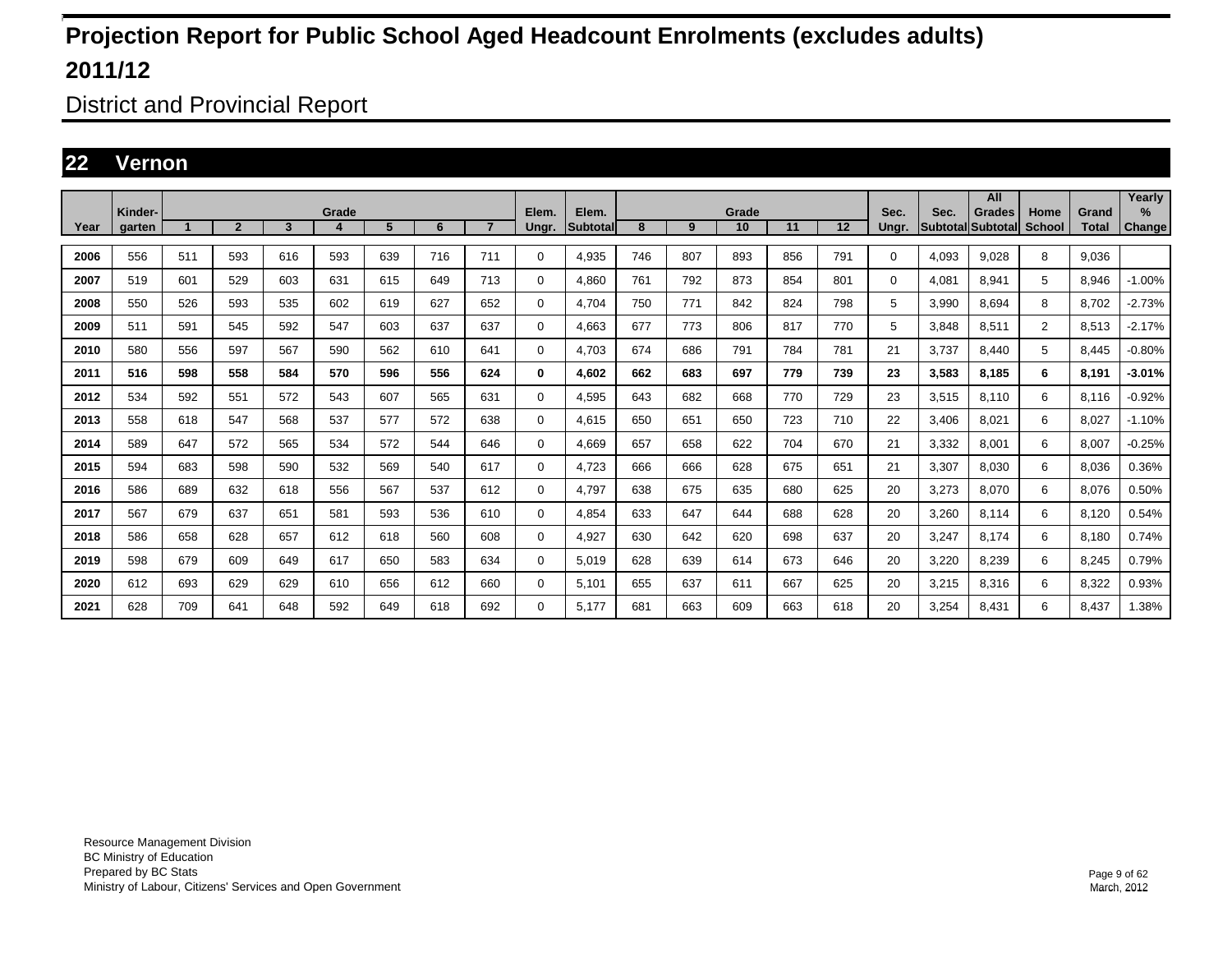District and Provincial Report

### **23 Central Okanagan**

|      | Kinder- |       |              |       | Grade |       |       |       | Elem.    | Elem.           |        |       | Grade |       |       | Sec.  | Sec.  | All<br><b>Grades</b> | Home          | Grand        | Yearlv<br>$\%$ |
|------|---------|-------|--------------|-------|-------|-------|-------|-------|----------|-----------------|--------|-------|-------|-------|-------|-------|-------|----------------------|---------------|--------------|----------------|
| Year | garten  |       | $\mathbf{2}$ | 3     |       | 5     | 6     |       | Ungr.    | <b>Subtotal</b> | 8      | 9     | 10    | 11    | 12    | Ungr. |       | Subtotal Subtotal    | <b>School</b> | <b>Total</b> | Change         |
| 2006 | .328    | 1,400 | 1.444        | .420  | 1,592 | 1,584 | 1.683 | 1.742 | $\Omega$ | 12,193          | 1.777  | 1,876 | 1,893 | 1,937 | 2,042 | 9     | 9,534 | 21.727               | 5             | 21.732       |                |
| 2007 | 1.326   | 1,389 | 1.441        | 1.494 | 1.452 | 1,643 | 1.621 | 1.728 | 0        | 12,094          | 1.797  | 1,826 | 1,950 | 1,913 | 1,941 | 3     | 9.430 | 21.524               | 11            | 21,535       | $-0.91%$       |
| 2008 | .389    | 1,379 | 1.448        | .488  | 1,535 | 1,475 | 1.693 | 1.666 | 0        | 12,073          | .808   | 1,831 | 1,898 | 1,962 | 1,914 | 53    | 9.466 | 21,539               | 9             | 21.548       | 0.06%          |
| 2009 | .386    | 1,441 | 1.413        | 1.473 | .490  | 1,589 | 1,502 | 1.757 | 0        | 12,051          | 1.712  | 1,840 | 1,962 | 1,917 | 2,044 | 58    | 9,533 | 21,584               | 6             | 21,590       | 0.19%          |
| 2010 | .385    | 1,422 | 1.480        | 1,472 | 1,511 | 1,525 | 1.606 | 1.561 | 0        | 11.962          | .802   | 1,771 | 1,945 | 1.965 | 1,964 | 62    | 9,509 | 21.471               | 11            | 21.482       | $-0.50%$       |
| 2011 | 1.468   | 1,427 | 1.448        | 1,501 | 1,520 | 1,534 | 1,563 | 1.620 | 0        | 12,081          | 602. ا | 1,824 | 1.835 | 1.936 | 1.955 | 29    | 9.181 | 21.262               | 9             | 21,271       | $-0.98%$       |
| 2012 | 1.510   | 1,467 | 1.460        | 1.479 | 1,554 | 1,523 | 1,571 | 1.636 | $\Omega$ | 12,200          | .602   | 1,830 | 1.803 | 1,917 | 1,953 | 29    | 9.134 | 21.334               | 9             | 21.343       | 0.34%          |
| 2013 | 1,543   | 1,524 | 1,506        | 1,498 | 1,547 | 1,552 | 1,550 | 1,633 | $\Omega$ | 12,353          | .614   | 1,794 | 1,761 | 1,842 | 1,905 | 28    | 8,944 | 21,297               | 9             | 21,306       | $-0.17%$       |
| 2014 | .625    | 1,558 | 1,565        | 1,546 | 1,568 | 1,547 | 1,579 | 1.614 | 0        | 12,602          | 1,613  | 1,809 | 1,729 | 1.802 | 1,836 | 28    | 8.817 | 21.419               | 9             | 21,428       | 0.57%          |
| 2015 | 1.672   | 1,640 | 1,601        | 1,607 | 1,618 | 1,569 | 1,575 | 1.645 | $\Omega$ | 12,927          | .596   | 1,811 | 1.743 | 1.771 | 1.796 | 27    | 8.744 | 21,671               | 9             | 21.680       | 1.18%          |
| 2016 | 1.671   | 1,687 | 1,683        | 1.643 | 1,680 | 1,618 | 1,598 | 1.642 | $\Omega$ | 13,222          | ,626   | 1,792 | 1,745 | 1.784 | 1.767 | 27    | 8.741 | 21,963               | 9             | 21,972       | 1.35%          |
| 2017 | 1.711   | 1,687 | 1,730        | 1,725 | 1.718 | 1,679 | 1,647 | 1,665 | 0        | 13,562          | .623   | 1,824 | 1,727 | 1,786 | 1.777 | 26    | 8,763 | 22,325               | 10            | 22,335       | 1.65%          |
| 2018 | 1.766   | 1,726 | 1,730        | 1,773 | 1,801 | 1.715 | 1.708 | 1.714 | 0        | 13,933          | .645   | 1,822 | 1,756 | 1.770 | 1.781 | 26    | 8,800 | 22,733               | 10            | 22,743       | 1.83%          |
| 2019 | 1.808   | 1,780 | 1.770        | 1,774 | 1,850 | 1.797 | 1.743 | 1.776 | 0        | 14,298          | .693   | 1,845 | 1,756 | 1.799 | 1.768 | 27    | 8.888 | 23,186               | 10            | 23,196       | 1.99%          |
| 2020 | 1.845   | 1,821 | 1.824        | 1,813 | 1,852 | 1,845 | 1.823 | 1.812 | 0        | 14,635          | 1.752  | 1,897 | 1.777 | 1.800 | 1.794 | 27    | 9,047 | 23,682               | 10            | 23,692       | 2.14%          |
| 2021 | 1.879   | 1.857 | 1.865        | 1.868 | 1.892 | 1.847 | 1.872 | 1.894 | $\Omega$ | 14.974          | 1.787  | 1,962 | 1.825 | 1.821 | 1.798 | 27    | 9.220 | 24.194               | 10            | 24.204       | 2.16%          |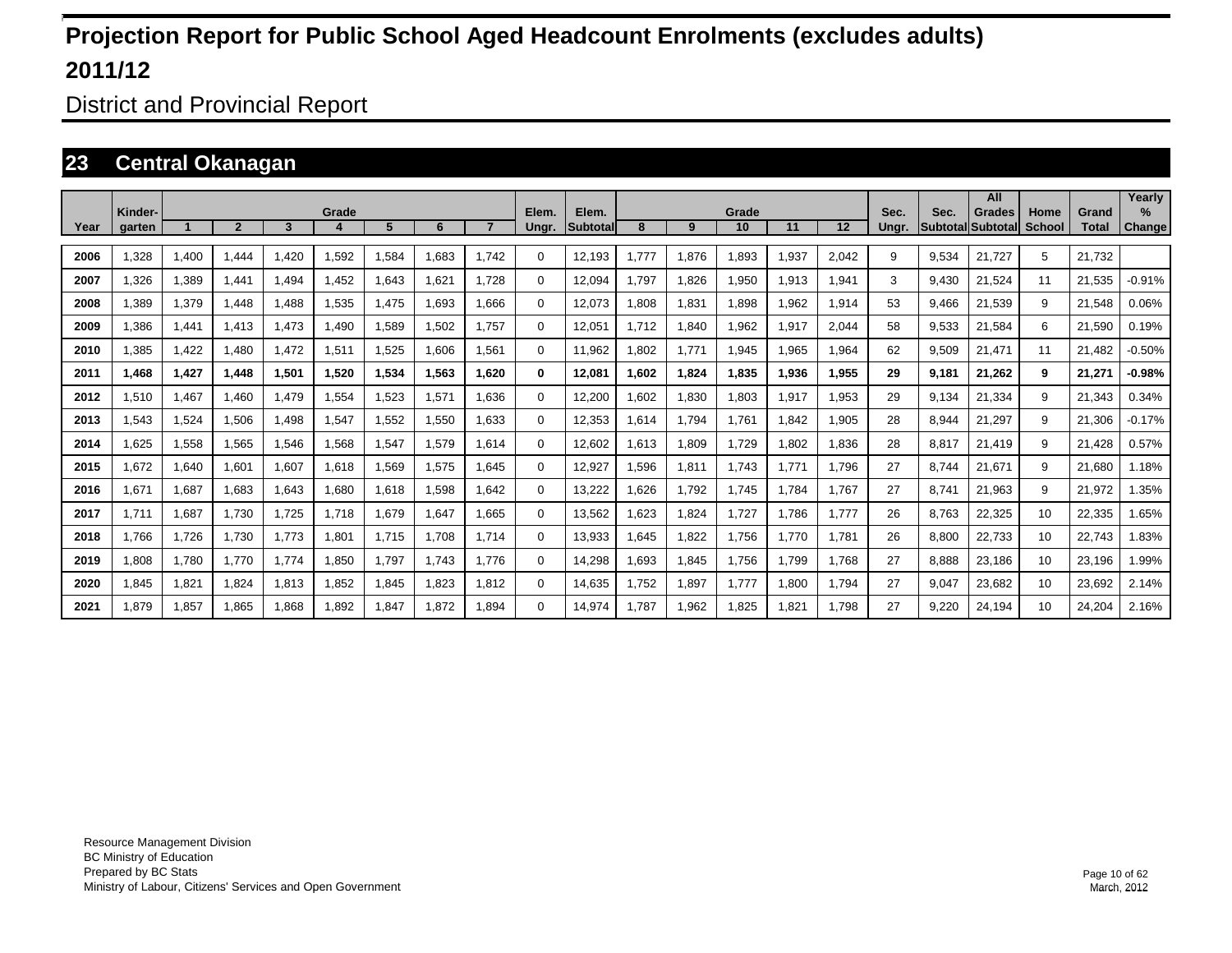District and Provincial Report

### **27 Cariboo - Chilcotin**

|      |                   |     |                |                 |            |     |     |     |                |                           |     |     |             |     |     |                |       | All                                       |                |                       | Yearly                         |
|------|-------------------|-----|----------------|-----------------|------------|-----|-----|-----|----------------|---------------------------|-----|-----|-------------|-----|-----|----------------|-------|-------------------------------------------|----------------|-----------------------|--------------------------------|
| Year | Kinder-<br>garten |     | $\overline{2}$ | $3\phantom{.0}$ | Grade<br>4 | 5   | 6   |     | Elem.<br>Ungr. | Elem.<br><b>Subtotall</b> | 8   | 9   | Grade<br>10 | 11  | 12  | Sec.<br>Ungr.  | Sec.  | <b>Grades</b><br><b>Subtotal Subtotal</b> | Home<br>School | Grand<br><b>Total</b> | $\frac{9}{6}$<br><b>Change</b> |
| 2006 | 354               | 369 | 377            | 418             | 410        | 440 | 442 | 469 | 0              | 3,279                     | 491 | 584 | 589         | 629 | 571 | 37             | 2,901 | 6,180                                     | 5              | 6,185                 |                                |
| 2007 | 341               | 368 | 367            | 396             | 422        | 410 | 455 | 445 | 0              | 3,204                     | 513 | 507 | 598         | 497 | 473 | 43             | 2,631 | 5,835                                     | 6              | 5,841                 | $-5.56%$                       |
| 2008 | 361               | 367 | 360            | 369             | 397        | 425 | 401 | 454 | $\Omega$       | 3,134                     | 476 | 526 | 522         | 503 | 430 | 33             | 2,490 | 5,624                                     | $\overline{2}$ | 5,626                 | $-3.68%$                       |
| 2009 | 355               | 363 | 340            | 365             | 378        | 386 | 414 | 415 | $\Omega$       | 3,016                     | 472 | 484 | 530         | 482 | 469 | 21             | 2,458 | 5,474                                     |                | 5,475                 | $-2.68%$                       |
| 2010 | 323               | 352 | 373            | 350             | 367        | 372 | 387 | 414 | 0              | 2,938                     | 447 | 501 | 502         | 500 | 424 | 20             | 2,394 | 5,332                                     |                | 5,333                 | $-2.59%$                       |
| 2011 | 312               | 316 | 345            | 361             | 336        | 361 | 372 | 379 | $\bf{0}$       | 2,782                     | 443 | 459 | 524         | 447 | 446 | 3              | 2,322 | 5,104                                     | 1.             | 5,105                 | $-4.28%$                       |
| 2012 | 308               | 327 | 334            | 346             | 324        | 348 | 363 | 370 | 0              | 2,720                     | 442 | 451 | 542         | 416 | 438 | 3              | 2,292 | 5,012                                     |                | 5,013                 | $-1.80%$                       |
| 2013 | 318               | 328 | 349            | 336             | 313        | 335 | 348 | 361 | 0              | 2,688                     | 434 | 444 | 523         | 422 | 405 | 3              | 2,231 | 4,919                                     |                | 4,920                 | $-1.86%$                       |
| 2014 | 300               | 339 | 351            | 352             | 306        | 326 | 337 | 348 | 0              | 2,659                     | 423 | 436 | 515         | 409 | 410 | 3              | 2,196 | 4,855                                     |                | 4,856                 | $-1.30%$                       |
| 2015 | 298               | 320 | 362            | 354             | 320        | 318 | 327 | 336 | 0              | 2,635                     | 406 | 425 | 506         | 404 | 399 | 3              | 2,143 | 4,778                                     |                | 4,779                 | $-1.59%$                       |
| 2016 | 318               | 317 | 341            | 364             | 322        | 332 | 319 | 325 | 0              | 2,638                     | 392 | 409 | 494         | 397 | 393 | 3              | 2,088 | 4,726                                     |                | 4,727                 | $-1.09%$                       |
| 2017 | 337               | 339 | 339            | 345             | 332        | 334 | 333 | 318 | 0              | 2,677                     | 380 | 396 | 476         | 387 | 386 | 3              | 2,028 | 4,705                                     |                | 4,706                 | $-0.44%$                       |
| 2018 | 345               | 359 | 361            | 343             | 315        | 345 | 336 | 333 | 0              | 2,737                     | 373 | 383 | 460         | 374 | 378 | 3              | 1,971 | 4,708                                     |                | 4,709                 | 0.06%                          |
| 2019 | 352               | 368 | 384            | 366             | 314        | 328 | 347 | 335 | 0              | 2,794                     | 391 | 376 | 446         | 362 | 366 | $\overline{2}$ | 1,943 | 4,737                                     |                | 4,738                 | 0.62%                          |
| 2020 | 358               | 376 | 395            | 389             | 334        | 327 | 331 | 346 | 0              | 2,856                     | 394 | 395 | 439         | 351 | 355 | $\overline{2}$ | 1,936 | 4,792                                     |                | 4,793                 | 1.16%                          |
| 2021 | 359               | 381 | 402            | 401             | 357        | 350 | 330 | 331 | $\Omega$       | 2,911                     | 406 | 397 | 458         | 345 | 344 | $\overline{2}$ | .952  | 4.863                                     |                | 4,864                 | 1.48%                          |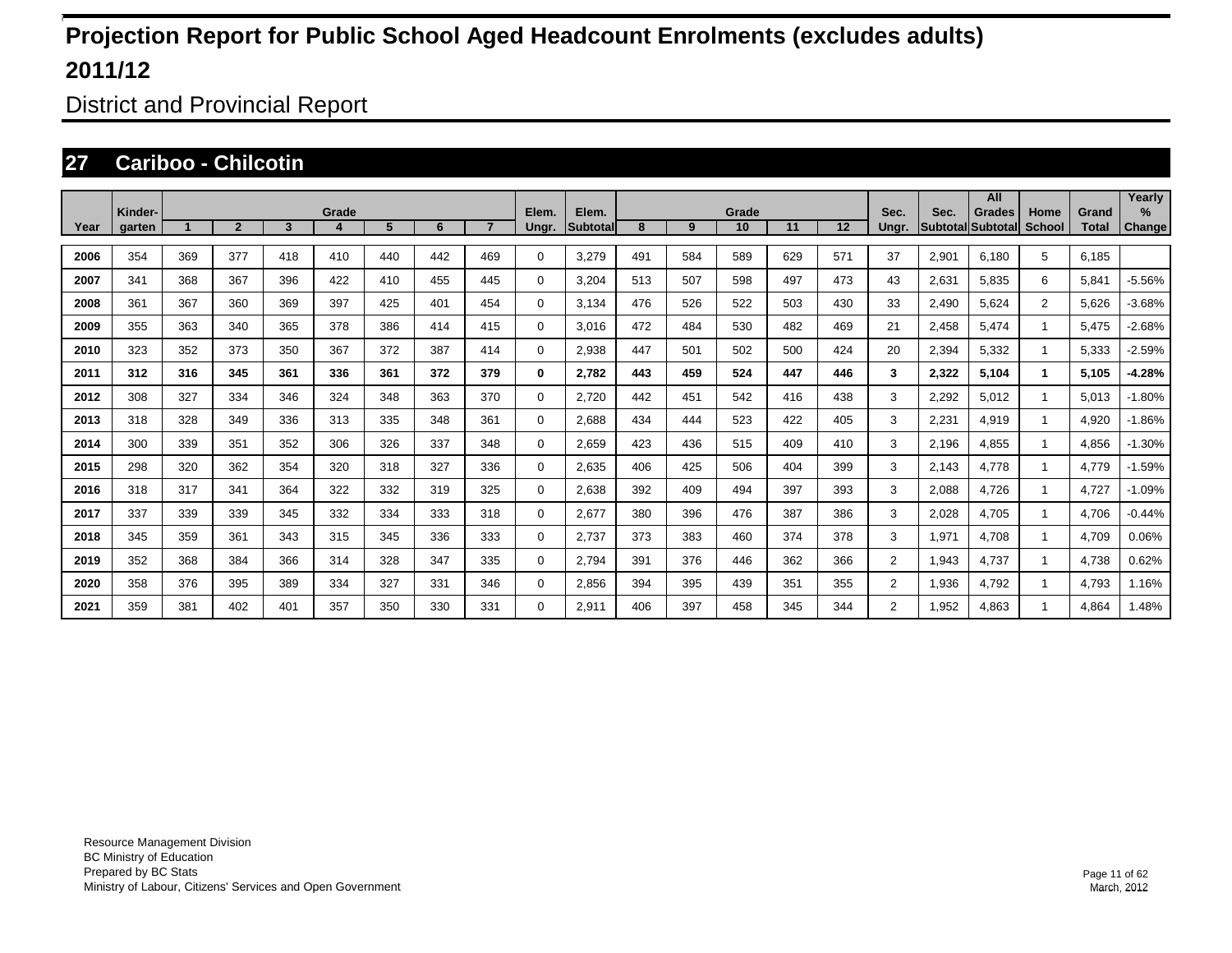District and Provincial Report

### **28 Quesnel**

|      |                   |     |                |     | Grade |     |     |                |                |                   |     |     | Grade |     |     | Sec.     |       | All                         |                |                       | Yearly      |
|------|-------------------|-----|----------------|-----|-------|-----|-----|----------------|----------------|-------------------|-----|-----|-------|-----|-----|----------|-------|-----------------------------|----------------|-----------------------|-------------|
| Year | Kinder-<br>aarten |     | $\overline{2}$ | 3   | 4     | 5   | 6   | $\overline{7}$ | Elem.<br>Unar. | Elem.<br>Subtotal | 8   | 9   | 10    | 11  | 12  | Unar.    | Sec.  | Grades<br>Subtotal Subtotal | Home<br>School | Grand<br><b>Total</b> | %<br>Change |
| 2006 | 236               | 192 | 285            | 256 | 274   | 315 | 301 | 313            | $\Omega$       | 2,172             | 351 | 351 | 385   | 359 | 342 | $\Omega$ | 1.788 | 3,960                       | $\overline{2}$ | 3,962                 |             |
| 2007 | 195               | 244 | 188            | 295 | 266   | 280 | 322 | 307            | 0              | 2,097             | 326 | 356 | 358   | 337 | 375 | 0        | 1.752 | 3.849                       | $\mathbf{0}$   | 3.849                 | $-2.85%$    |
| 2008 | 213               | 199 | 240            | 198 | 291   | 277 | 275 | 324            | 0              | 2.017             | 325 | 330 | 359   | 346 | 361 | $\Omega$ | 1.721 | 3.738                       | $\overline{2}$ | 3.740                 | $-2.83%$    |
| 2009 | 231               | 209 | 193            | 233 | 196   | 289 | 272 | 275            | 0              | 1,898             | 337 | 321 | 354   | 339 | 364 | $\Omega$ | 1,715 | 3,613                       | $\overline{2}$ | 3,615                 | $-3.34%$    |
| 2010 | 214               | 233 | 213            | 188 | 230   | 200 | 280 | 272            | 0              | 1,830             | 286 | 333 | 309   | 346 | 340 | 0        | 1,614 | 3.444                       | $\Omega$       | 3.444                 | $-4.73%$    |
| 2011 | 234               | 222 | 239            | 217 | 187   | 224 | 201 | 276            | 0              | 1.800             | 275 | 287 | 338   | 308 | 324 | 0        | 1,532 | 3,332                       | $\bf{0}$       | 3,332                 | -3.25%      |
| 2012 | 253               | 210 | 232            | 241 | 181   | 225 | 190 | 256            | 0              | 1.788             | 271 | 256 | 320   | 321 | 316 | 0        | 1.484 | 3.272                       | $\mathbf 0$    | 3,272                 | $-1.80%$    |
| 2013 | 264               | 230 | 221            | 236 | 203   | 217 | 190 | 242            | 0              | 1,803             | 252 | 247 | 279   | 299 | 324 | 0        | 1,401 | 3,204                       | $\mathbf 0$    | 3,204                 | $-2.08%$    |
| 2014 | 253               | 240 | 241            | 224 | 199   | 244 | 184 | 241            | 0              | 1,826             | 238 | 231 | 269   | 262 | 305 | $\Omega$ | 1,305 | 3.131                       | 0              | 3,131                 | $-2.28%$    |
| 2015 | 246               | 230 | 253            | 245 | 190   | 240 | 206 | 234            | 0              | 1.844             | 237 | 218 | 252   | 252 | 268 | 0        | 1,227 | 3.071                       | $\mathbf 0$    | 3,071                 | $-1.92%$    |
| 2016 | 238               | 224 | 242            | 257 | 207   | 228 | 203 | 263            | 0              | 1.862             | 231 | 217 | 238   | 237 | 256 | 0        | 1.179 | 3.041                       | $\mathbf 0$    | 3,041                 | $-0.98%$    |
| 2017 | 251               | 218 | 238            | 248 | 218   | 250 | 193 | 258            | 0              | 1,874             | 258 | 211 | 237   | 223 | 241 | $\Omega$ | 1.170 | 3,044                       | $\mathbf 0$    | 3,044                 | 0.10%       |
| 2018 | 261               | 230 | 231            | 243 | 210   | 263 | 211 | 246            | 0              | 1,895             | 255 | 236 | 230   | 221 | 228 | $\Omega$ | 1.170 | 3,065                       | $\mathbf 0$    | 3,065                 | 0.69%       |
| 2019 | 266               | 239 | 244            | 237 | 206   | 253 | 223 | 269            | 0              | 1,937             | 243 | 233 | 256   | 215 | 225 | 0        | 1.172 | 3,109                       | $\mathbf 0$    | 3,109                 | 1.44%       |
| 2020 | 270               | 243 | 253            | 250 | 202   | 250 | 214 | 284            | 0              | 1,966             | 265 | 222 | 253   | 238 | 219 | 0        | 1.197 | 3.163                       | $\mathbf 0$    | 3.163                 | 1.74%       |
| 2021 | 275               | 247 | 258            | 259 | 213   | 244 | 211 | 273            | $\Omega$       | 1,980             | 280 | 242 | 242   | 237 | 241 | 0        | .242  | 3,222                       | $\mathbf 0$    | 3,222                 | 1.87%       |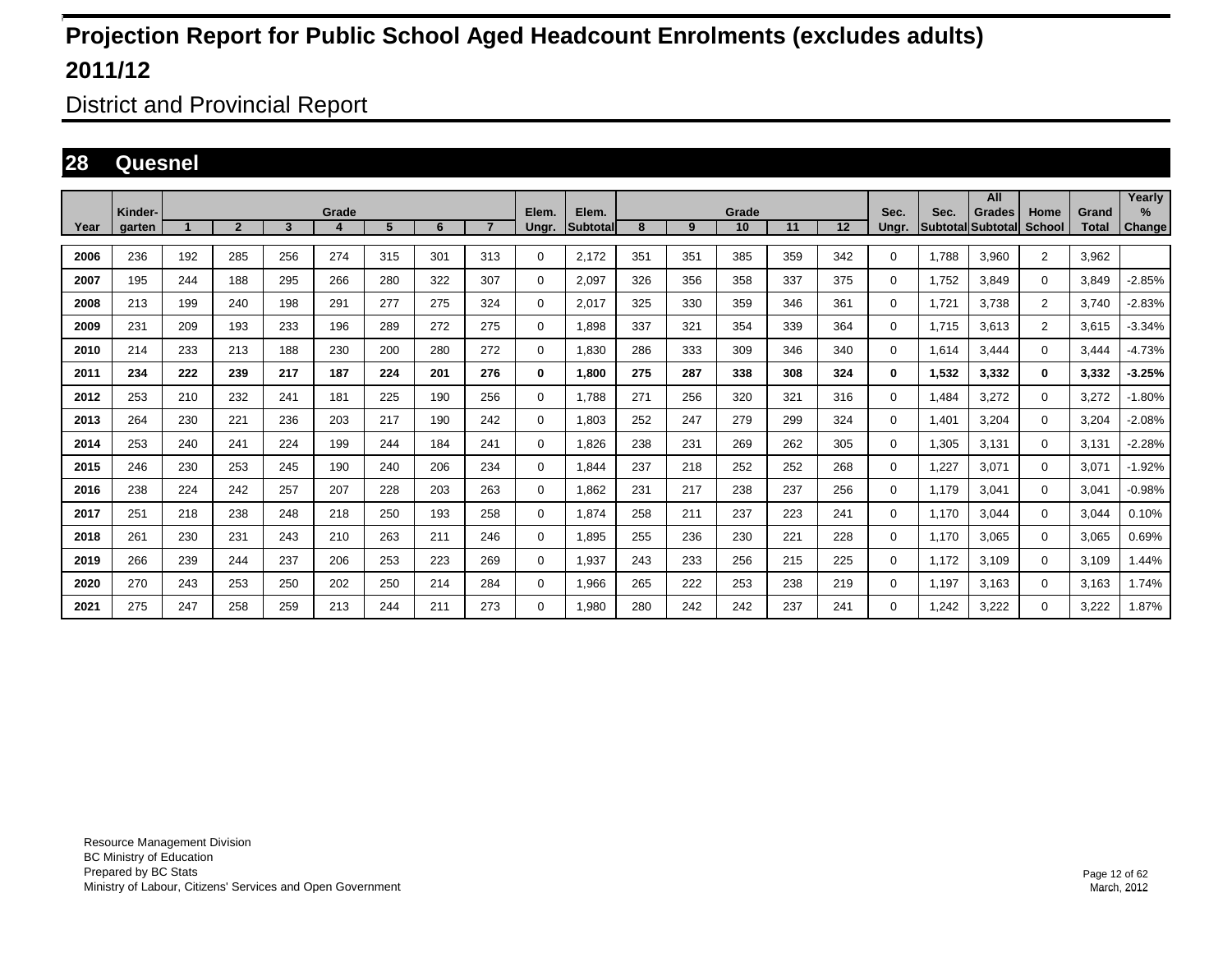District and Provincial Report

#### **33 Chilliwack**

|      |                   |     |                |       |            |       |       |                |                |                    |       |       |             |       |       |               |                                  | All           |                |                       | Yearly                |
|------|-------------------|-----|----------------|-------|------------|-------|-------|----------------|----------------|--------------------|-------|-------|-------------|-------|-------|---------------|----------------------------------|---------------|----------------|-----------------------|-----------------------|
| Year | Kinder-<br>garten |     | $\overline{2}$ | 3     | Grade<br>4 | 5     | 6     | $\overline{7}$ | Elem.<br>Ungr. | Elem.<br>Subtotall | 8     | 9     | Grade<br>10 | 11    | 12    | Sec.<br>Unar. | Sec.<br><b>Subtotal Subtotal</b> | <b>Grades</b> | Home<br>School | Grand<br><b>Total</b> | $\%$<br><b>Change</b> |
| 2006 | 800               | 808 | 840            | 824   | 901        | 989   | 928   | 1.060          | 0              | 7.150              | .024  | 1,021 | 992         | 1.131 | 734   | 393           | 5,295                            | 12,445        | 4              | 12,449                |                       |
| 2007 | 772               | 839 | 813            | 861   | 831        | 912   | 1.001 | 995            | $\overline{2}$ | 7.026              | .062  | 967   | 1.065       | 1.204 | 835   | 461           | 5.594                            | 12,620        | 5              | 12.625                | 1.41%                 |
| 2008 | 835               | 806 | 842            | 818   | 882        | 850   | 950   | 1,051          | 0              | 7,034              | 989   | 1,049 | 1,066       | 1,052 | 1,081 | 456           | 5,693                            | 12,727        | 4              | 12,731                | 0.84%                 |
| 2009 | 876               | 881 | 795            | 863   | 841        | 884   | 869   | 956            | 0              | 6,965              | .055  | 965   | 1.100       | 1,003 | 1,215 | 444           | 5,782                            | 12,747        | 8              | 12,755                | 0.19%                 |
| 2010 | 843               | 918 | 890            | 824   | 898        | 834   | 905   | 881            | 0              | 6.993              | 976   | 1,049 | 1.065       | 1.059 | 1.248 | 358           | 5.755                            | 12,748        | $\overline{2}$ | 12,750                | $-0.04%$              |
| 2011 | 939               | 852 | 924            | 882   | 831        | 913   | 836   | 915            | 85             | 7.177              | 911   | 984   | 1,071       | 973   | 1.109 | 172           | 5,220                            | 12,397        | $\mathbf{2}$   | 12,399                | $-2.75%$              |
| 2012 | 933               | 878 | 932            | 889   | 843        | 929   | 823   | 946            | 85             | 7,258              | 925   | 937   | 1,096       | 956   | 1.120 | 172           | 5,206                            | 12,464        | $\overline{2}$ | 12.466                | 0.54%                 |
| 2013 | 953               | 883 | 966            | 902   | 859        | 941   | 834   | 928            | 83             | 7.349              | 956   | 934   | 1,021       | 957   | 1.089 | 170           | 5.127                            | 12.476        | $\overline{2}$ | 12.478                | 0.10%                 |
| 2014 | 987               | 903 | 972            | 936   | 873        | 960   | 845   | 941            | 83             | 7,500              | 939   | 965   | 1,018       | 896   | 1,088 | 166           | 5,072                            | 12,572        | $\overline{2}$ | 12,574                | 0.77%                 |
| 2015 | ,002              | 936 | 995            | 943   | 905        | 975   | 862   | 955            | 84             | 7,657              | 953   | 950   | 1,050       | 892   | 1,027 | 165           | 5,037                            | 12,694        | $\overline{2}$ | 12,696                | 0.97%                 |
| 2016 | 965               | 950 | 1,031          | 965   | 913        | 1,012 | 876   | 975            | 85             | 7.772              | 968   | 964   | 1,036       | 919   | 1.018 | 160           | 5,065                            | 12,837        | $\overline{2}$ | 12.839                | 1.13%                 |
| 2017 | 973               | 916 | 1,047          | 999   | 934        | 1,021 | 909   | 990            | 86             | 7,875              | 987   | 979   | 1,051       | 908   | 1,046 | 160           | 5,131                            | 13,006        | $\overline{2}$ | 13,008                | .32%                  |
| 2018 | 0.003             | 923 | 1,011          | 1,016 | 966        | 1,044 | 917   | 1.026          | 87             | 7,993              | 1,003 | 999   | 1,066       | 921   | 1.039 | 163           | 5,191                            | 13,184        | $\overline{2}$ | 13.186                | 1.37%                 |
| 2019 | 1.021             | 952 | 1,019          | 981   | 982        | 1,080 | 936   | 1.035          | 89             | 8.095              | 1.039 | 1,014 | 1,087       | 935   | 1.052 | 164           | 5,291                            | 13.386        | $\overline{2}$ | 13,388                | 1.53%                 |
| 2020 | 1,036             | 968 | 1,049          | 988   | 949        | 1,097 | 968   | 1,056          | 91             | 8,202              | 1,047 | 1,049 | 1,103       | 953   | 1,068 | 167           | 5,387                            | 13,589        | $\overline{2}$ | 13,591                | 1.52%                 |
| 2021 | 1.052             | 982 | 1.066          | 1.017 | 956        | 1.061 | 984   | 1.092          | 92             | 8.302              | 1.068 | 1.058 | 1.141       | 966   | 1.088 | 170           | 5.491                            | 13.793        | $\overline{2}$ | 13.795                | 1.50%                 |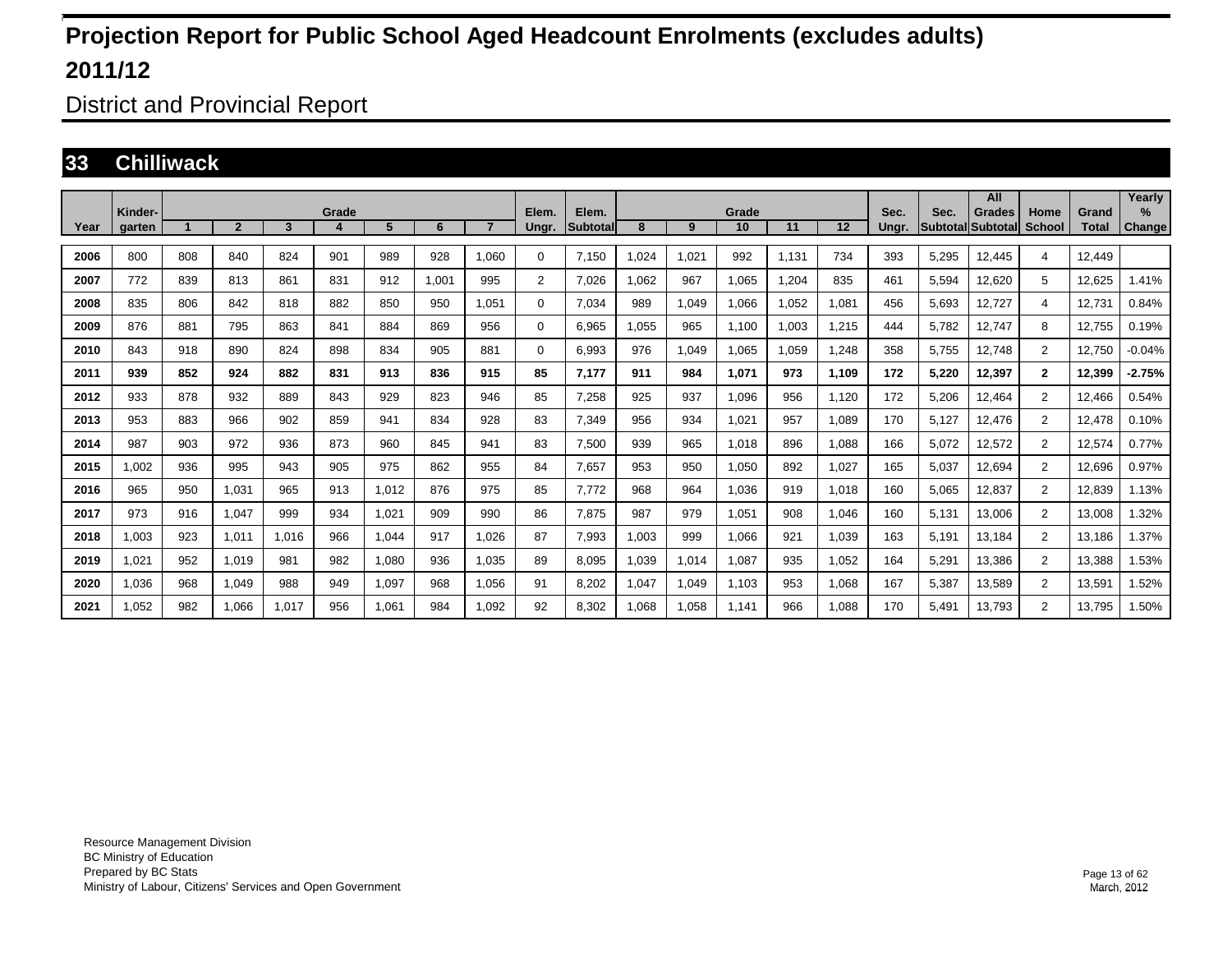District and Provincial Report

### **34 Abbotsford**

|      |                   |       |                |       |       |       |       |       |                |                   |       |       |             |       |       |               |       | All                                 |                       |                       | Yearly                |
|------|-------------------|-------|----------------|-------|-------|-------|-------|-------|----------------|-------------------|-------|-------|-------------|-------|-------|---------------|-------|-------------------------------------|-----------------------|-----------------------|-----------------------|
| Year | Kinder-<br>aarten |       | $\overline{2}$ | 3     | Grade | 5     | 6     |       | Elem.<br>Ungr. | Elem.<br>Subtotal | 8     | 9     | Grade<br>10 | 11    | 12    | Sec.<br>Ungr. | Sec.  | <b>Grades</b><br> Subtotal Subtotal | Home<br><b>School</b> | Grand<br><b>Total</b> | $\%$<br><b>Change</b> |
|      |                   |       |                |       |       |       |       |       |                |                   |       |       |             |       |       |               |       |                                     |                       |                       |                       |
| 2006 | 1.316             | 1.288 | 1.312          | 1,372 | .402  | .434  | 1.433 | 1.475 | 0              | 11.032            | .490  | 1.607 | .606        | 1.663 | 1.409 | 27            | 7.802 | 18.834                              | 34                    | 18.868                |                       |
| 2007 | 1.316             | 1.305 | 1.298          | .294  | 1,397 | 1.418 | 1.414 | 1.457 | 0              | 10.899            | .482  | 1,557 | .644        | 1.686 | 1.503 | 58            | 7.930 | 18.829                              | 39                    | 18.868                | 0.00%                 |
| 2008 | ,342              | 1,325 | 1.316          | 1,333 | .297  | 1,402 | 1,412 | 1.434 | 0              | 10,861            | ,478  | 1,563 | 1,608       | 1,726 | 1,535 | 53            | 7,963 | 18,824                              | 36                    | 18,860                | $-0.04%$              |
| 2009 | .371              | 1,371 | 1.345          | 1,330 | 1,323 | 1,309 | 1.408 | 1.446 | 0              | 10,903            | ,431  | 1,517 | .649        | 1,617 | 1,637 | 77            | 7,928 | 18,831                              | 36                    | 18,867                | 0.04%                 |
| 2010 | ,383              | 1,387 | 1,384          | 1,352 | 1,362 | 1,331 | 1,313 | 1.422 | 0              | 10,934            | ,438  | 1,469 | .595        | 1.695 | 1.752 | 14            | 7,963 | 18,897                              | 17                    | 18,914                | 0.25%                 |
| 2011 | 1,428             | 1,359 | 1.388          | 1,361 | 1,368 | 1,357 | 1,354 | 1,319 | $\bf{0}$       | 10,934            | ,416  | 1,497 | 1,558       | 1,607 | 1.725 | 36            | 7,839 | 18.773                              | 11                    | 18.784                | $-0.69%$              |
| 2012 | ,439              | 1,375 | 1,387          | 1,379 | .397  | 1,392 | 1,392 | 1.338 | $\Omega$       | 11,099            | ,435  | 1,490 | 1,555       | 1,628 | 1,723 | 36            | 7,867 | 18,966                              | 11                    | 18,977                | 1.03%                 |
| 2013 | ,485              | 1,402 | 1.411          | 1,387 | .430  | 1,419 | 1.421 | 1.368 | 0              | 11,323            | ,454  | 1,481 | 1,511       | 1,592 | 1.719 | 35            | 7.792 | 19,115                              | 11                    | 19,126                | 0.79%                 |
| 2014 | 1.518             | 1,448 | 1.440          | 1,412 | .440  | .454  | 1.449 | 1.397 | 0              | 11,558            | .488  | 1,502 | .503        | 1,550 | 1,687 | 35            | 7.765 | 19,323                              | 11                    | 19,334                | .09%                  |
| 2015 | .548              | 1,480 | 1.487          | 1,442 | .467  | 1,464 | 1.485 | 1.425 | 0              | 11.798            | .519  | 1,537 | .523        | 1,541 | 1,644 | 34            | 7.798 | 19,596                              | 12                    | 19.608                | .42%                  |
| 2016 | 1.597             | 1,509 | 1.521          | 1.489 | .498  | 1,491 | 1.495 | 1.461 | 0              | 12,061            | .550  | 1,571 | 1,558       | 1,561 | 1.635 | 34            | 7,909 | 19.970                              | 12                    | 19,982                | 1.91%                 |
| 2017 | 1.623             | 1,557 | 1.551          | 1,523 | 1,547 | 1,523 | 1.524 | 1.471 | $\Omega$       | 12,319            | .589  | 1,602 | 1,591       | 1.596 | 1.654 | 34            | 8.066 | 20,385                              | 12                    | 20,397                | 2.08%                 |
| 2018 | .663              | 1,583 | 1.599          | 1,553 | 1,582 | 1,572 | 1,556 | 1.499 | 0              | 12.607            | .601  | 1,642 | .623        | 1.630 | 1.692 | 35            | 8.223 | 20,830                              | 12                    | 20,842                | 2.18%                 |
| 2019 | .686              | 1.622 | 1,626          | 1.602 | 1,613 | 1.608 | 1.605 | 1.530 | 0              | 12.892            | .631  | 1,655 | .664        | 1.665 | 1.730 | 36            | 8.381 | 21.273                              | 13                    | 21.286                | 2.13%                 |
| 2020 | 1,709             | 1,645 | 1,666          | 1,628 | 1,663 | 1,640 | 1,641 | 1,578 | $\Omega$       | 13,170            | .663  | 1,685 | 1,678       | 1,706 | 1,767 | 36            | 8,535 | 21,705                              | 13                    | 21,718                | 2.03%                 |
| 2021 | 1.730             | 1.666 | 1.689          | .668  | .691  | 1,691 | 1.674 | 1.613 | $\Omega$       | 13.422            | 1.715 | 1,719 | 1.707       | 1.721 | 1.809 | 37            | 8.708 | 22,130                              | 13                    | 22,143                | 1.96%                 |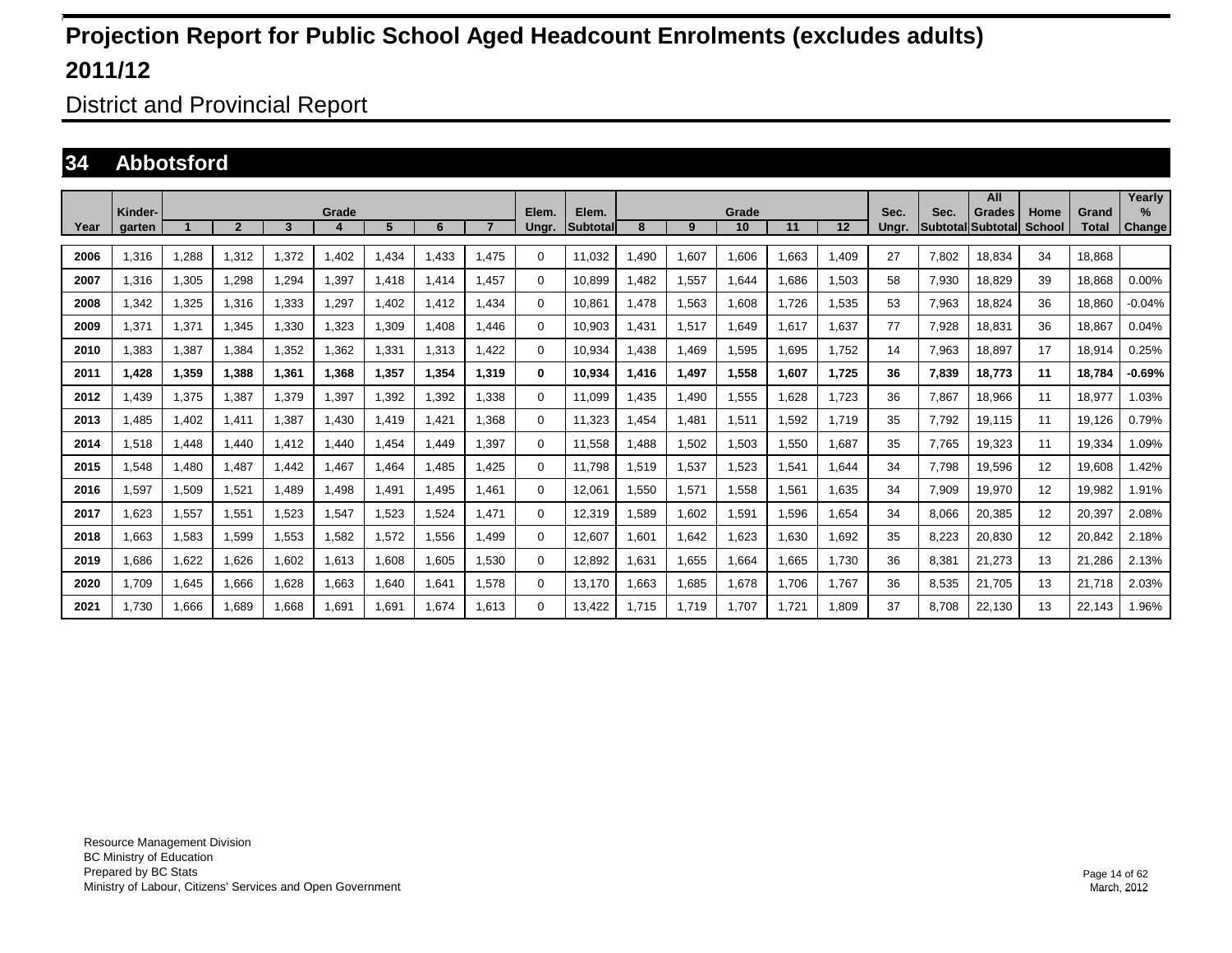District and Provincial Report

### **35 Langley**

|      | Kinder- |       |                |       | Grade                  |       |       |       | Elem.    | Elem.           |       |       | Grade |       |       | Sec.     | Sec.                     | All<br><b>Grades</b> | Home           | Grand        | Yearly<br>$\%$ |
|------|---------|-------|----------------|-------|------------------------|-------|-------|-------|----------|-----------------|-------|-------|-------|-------|-------|----------|--------------------------|----------------------|----------------|--------------|----------------|
| Year | aarten  |       | $\overline{2}$ | 3     | $\boldsymbol{\Lambda}$ | 5     | 6     |       | Ungr.    | <b>Subtotal</b> | 8     | 9     | 10    | 11    | 12    | Unar.    | <b>SubtotallSubtotal</b> |                      | <b>School</b>  | <b>Total</b> | Change         |
| 2006 | ,229    | 1,169 | 1,290          | 1,239 | 1,278                  | 1,405 | 1.448 | 1,539 | $\Omega$ | 10,597          | 1,618 | 1,725 | 1,835 | 1,609 | 1.620 | 11       | 8.418                    | 19,015               | 5              | 19.020       |                |
| 2007 | .225    | 1.266 | 1,233          | 1,321 | .259                   | 1,307 | 1.460 | 1.480 | 0        | 10,551          | 1,582 | 1,678 | 1,814 | 1.796 | 1.602 | 9        | 8.481                    | 19.032               | 13             | 19.045       | 0.13%          |
| 2008 | .285    | 1,294 | 1,278          | 1,264 | .353                   | 1,320 | 1,353 | 1,473 | 0        | 10,620          | .543  | 1,626 | 1,738 | 1.779 | 1,684 | $\Omega$ | 8,370                    | 18,990               | 13             | 19.003       | $-0.22%$       |
| 2009 | .282    | 1,350 | 1,311          | 1,309 | .300                   | 1,381 | 1.343 | 1.400 | 0        | 10.676          | .534  | 1,587 | 1,677 | 1.794 | 1.642 | 0        | 8.234                    | 18,910               | $\overline{7}$ | 18.917       | $-0.45%$       |
| 2010 | .280    | 1.305 | 1.384          | 1.356 | 1,322                  | 1,304 | 1.393 | 1.397 | 0        | 10.741          | .455  | 1,576 | 1.622 | 1.662 | 1.733 | $\Omega$ | 8.048                    | 18.789               | 9              | 18.798       | $-0.63%$       |
| 2011 | 1,337   | 1,322 | 1,331          | 1,385 | 1,388                  | 1,340 | 1,323 | 1,412 | 0        | 10.838          | 1,470 | 1,491 | 1,582 | 1,611 | 1.644 | 0        | 7,798                    | 18,636               | 20             | 18.656       | $-0.76%$       |
| 2012 | .342    | 1,327 | 1.369          | 1,354 | .425                   | .389  | 1.367 | 1.421 | 0        | 10.994          | ,507  | 1.477 | .603  | 1.640 | 1.671 | $\Omega$ | 7.898                    | 18.892               | 20             | 18,912       | 1.37%          |
| 2013 | .420    | 1,348 | 1,382          | 1,402 | 1,411                  | .423  | 1.408 | 1.460 | 0        | 11,254          | 1,516 | 1.486 | 1,552 | 1.628 | 1,678 | $\Omega$ | 7.860                    | 19,114               | 21             | 19,135       | 1.18%          |
| 2014 | .537    | 1.426 | 1.406          | 1,417 | .461                   | 1.411 | 1,445 | 1.505 | 0        | 11.608          | .559  | 1.497 | .562  | .582  | 1.670 | 0        | 7.870                    | 19.478               | 21             | 19.499       | .90%           |
| 2015 | 1,526   | 1,540 | 1,486          | 1,441 | 1,477                  | .460  | 1,433 | 1,543 | 0        | 11,906          | ,606  | 1,539 | 1,574 | 1,591 | 1,627 | $\Omega$ | 7,937                    | 19,843               | 21             | 19,864       | 1.87%          |
| 2016 | 1,528   | 1,530 | 1,603          | 1,521 | 1,503                  | 1,477 | 1.483 | 1,533 | 0        | 12,178          | ,647  | 1,585 | 1,616 | 1,603 | 1,634 | 0        | 8,085                    | 20,263               | 22             | 20,285       | 2.12%          |
| 2017 | 1.521   | 1,533 | 1.593          | 1.639 | .584                   | 1,503 | 1.501 | 1.585 | 0        | 12.459          | .637  | 1,625 | .663  | 1.643 | 1,647 | $\Omega$ | 8.215                    | 20,674               | 22             | 20,696       | 2.03%          |
| 2018 | .587    | 1,525 | 1,596          | 1,630 | 1.703                  | 1,58' | 1,525 | 1.603 | $\Omega$ | 12,750          | .691  | 1,616 | 1,704 | 1,691 | 1,687 | $\Omega$ | 8,389                    | 21,139               | 23             | 21,162       | 2.25%          |
| 2019 | .644    | 1,591 | 1.589          | 1.633 | 1.694                  | 1,697 | 1,602 | 1.628 | 0        | 13.078          | 1.710 | 1,667 | 1,697 | 1.734 | 1.736 | $\Omega$ | 8,544                    | 21,622               | 23             | 21.645       | 2.28%          |
| 2020 | 1,703   | 1,646 | 1,656          | 1,626 | 1,699                  | 1,690 | 1,718 | 1.708 | $\Omega$ | 13,446          | 1,736 | 1,685 | 1,749 | 1,729 | 1.779 | $\Omega$ | 8,678                    | 22,124               | 24             | 22,148       | 2.32%          |
| 2021 | 1.762   | 1.704 | 1.711          | 1.692 | 1.692                  | 1.694 | 1.710 | 1.829 | 0        | 13.794          | 1,819 | 1.711 | 1.768 | 1.778 | 1.778 | $\Omega$ | 8.854                    | 22,648               | 25             | 22,673       | 2.37%          |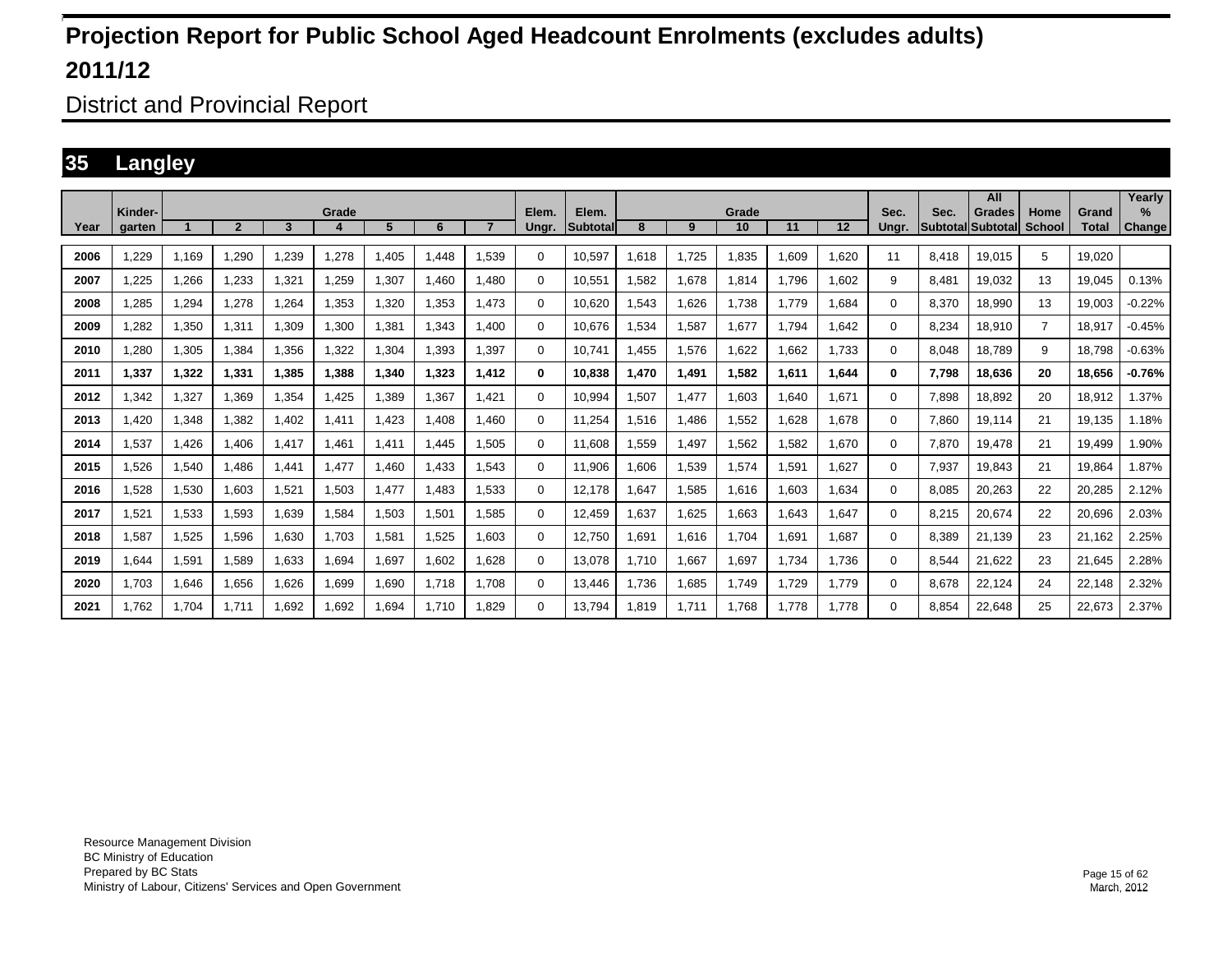District and Provincial Report

### **36 Surrey**

|      | Kinder- |       |              |       | Grade |       |       |       | Elem. | Elem.           |       |       | Grade |       |       | Sec.  | Sec.              | All<br>Grades | Home   | Grand        | Yearly<br>$\%$ |
|------|---------|-------|--------------|-------|-------|-------|-------|-------|-------|-----------------|-------|-------|-------|-------|-------|-------|-------------------|---------------|--------|--------------|----------------|
| Year | garten  |       | $\mathbf{2}$ | 3     |       | 5     | 6     |       | Ungr. | <b>Subtotal</b> | 8     | 9     | 10    | 11    | 12    | Unar. | Subtotal Subtotal |               | School | <b>Total</b> | <b>Change</b>  |
| 2006 | 4.229   | 4,302 | 4.431        | 4.742 | 4.755 | 4,819 | 5.188 | 5.098 | 6     | 37.570          | 5,138 | 5.149 | 5.600 | 5.390 | 4.829 | 20    | 26,126            | 63.696        | 15     | 63.711       |                |
| 2007 | 4.280   | 4,375 | 4.348        | 4,478 | 4,837 | 4,855 | 4,938 | 5,349 | 6     | 37.466          | 5,347 | 5,236 | 5,787 | 5.370 | 5,537 | 46    | 27.323            | 64.789        | 17     | 64.806       | 1.72%          |
| 2008 | 4.340   | 4.485 | 4.474        | 4.520 | 4.614 | 4,959 | 5.046 | 5.092 | 4     | 37.534          | 5,547 | 5,408 | 5.892 | 5.427 | 5.239 | 91    | 27.604            | 65.138        | 22     | 65.160       | 0.55%          |
| 2009 | 4,508   | 4,523 | 4,591        | 4.548 | 4,667 | 4.783 | 5.109 | 5.177 | 5     | 37,911          | 5,270 | 5,621 | 6.103 | 5.743 | 5,926 | 30    | 28.693            | 66,604        | 10     | 66.614       | 2.23%          |
| 2010 | 4.640   | 4.674 | 4.614        | 4.639 | 4.667 | 4.827 | 4.904 | 5.229 | 7     | 38.201          | 5,331 | 5,397 | 5.967 | 5.983 | 7.451 |       | 30.130            | 68.331        | 4      | 68.335       | 2.58%          |
| 2011 | 4.783   | 4,741 | 4.731        | 4.714 | 4,750 | 4,823 | 4,912 | 5.036 | 8     | 38.498          | 5,349 | 5,451 | 5,721 | 6.151 | 6.106 |       | 28.779            | 67.277        | 12     | 67.289       | $-1.53%$       |
| 2012 | 4,790   | 4,750 | 4,814        | 4,736 | 4,726 | 4,875 | 4,997 | 5,027 | 8     | 38,723          | 5,345 | 5,541 | 5,804 | 6,346 | 6,279 |       | 29,316            | 68,039        | 12     | 68,051       | 1.13%          |
| 2013 | 4.928   | 4,810 | 4.847        | 4.847 | 4,797 | 4,839 | 5,022 | 5.085 | 8     | 39.183          | 5,329 | 5,435 | 5.750 | 6,297 | 6.373 |       | 29.185            | 68.368        | 12     | 68.380       | 0.48%          |
| 2014 | 5.083   | 4,954 | 4,915        | 4,885 | 4,912 | 4,915 | 4,990 | 5.115 | 8     | 39,777          | 5,395 | 5,424 | 5,651 | 6,250 | 6.345 |       | 29,066            | 68.843        | 12     | 68,855       | 0.69%          |
| 2015 | 5.040   | 5,113 | 5,063        | 4,957 | 4,953 | 5,036 | 5,071 | 5.089 | 8     | 40,330          | 5.431 | 5,494 | 5.643 | 6.152 | 6.302 |       | 29.023            | 69.353        | 12     | 69,365       | 0.74%          |
| 2016 | 4,939   | 5,071 | 5,225        | 5,105 | 5,027 | 5,080 | 5,197 | 5,172 | 8     | 40,824          | 5,405 | 5,532 | 5,713 | 6.142 | 6,211 |       | 29,004            | 69,828        | 13     | 69,841       | 0.69%          |
| 2017 | 4.770   | 4,972 | 5,184        | 5,269 | 5,177 | 5,155 | 5,242 | 5,297 | 8     | 41,074          | 5,491 | 5,505 | 5,750 | 6,211 | 6.194 |       | 29,152            | 70,226        | 13     | 70,239       | 0.57%          |
| 2018 | 4,894   | 4,802 | 5,084        | 5,230 | 5,340 | 5,306 | 5,318 | 5,344 | 8     | 41,326          | 5,623 | 5,591 | 5,729 | 6,257 | 6,264 |       | 29,465            | 70,791        | 13     | 70,804       | 0.80%          |
| 2019 | 4,969   | 4,927 | 4,914        | 5,133 | 5,302 | 5,473 | 5.469 | 5.419 | 8     | 41,614          | 5,672 | 5,725 | 5,818 | 6,245 | 6,321 |       | 29,782            | 71,396        | 13     | 71.409       | 0.85%          |
| 2020 | 5,049   | 5,002 | 5,042        | 4,963 | 5,207 | 5,436 | 5,641 | 5,572 | 8     | 41,920          | 5,751 | 5,775 | 5,951 | 6,336 | 6,316 |       | 30.130            | 72,050        | 13     | 72,063       | 0.92%          |
| 2021 | 5.130   | 5,081 | 5.116        | 5.089 | 5.039 | 5.343 | 5.606 | 5.745 | 9     | 42.158          | 5,914 | 5,856 | 6.008 | 6.478 | 6.400 |       | 30.657            | 72.815        | 13     | 72.828       | 1.06%          |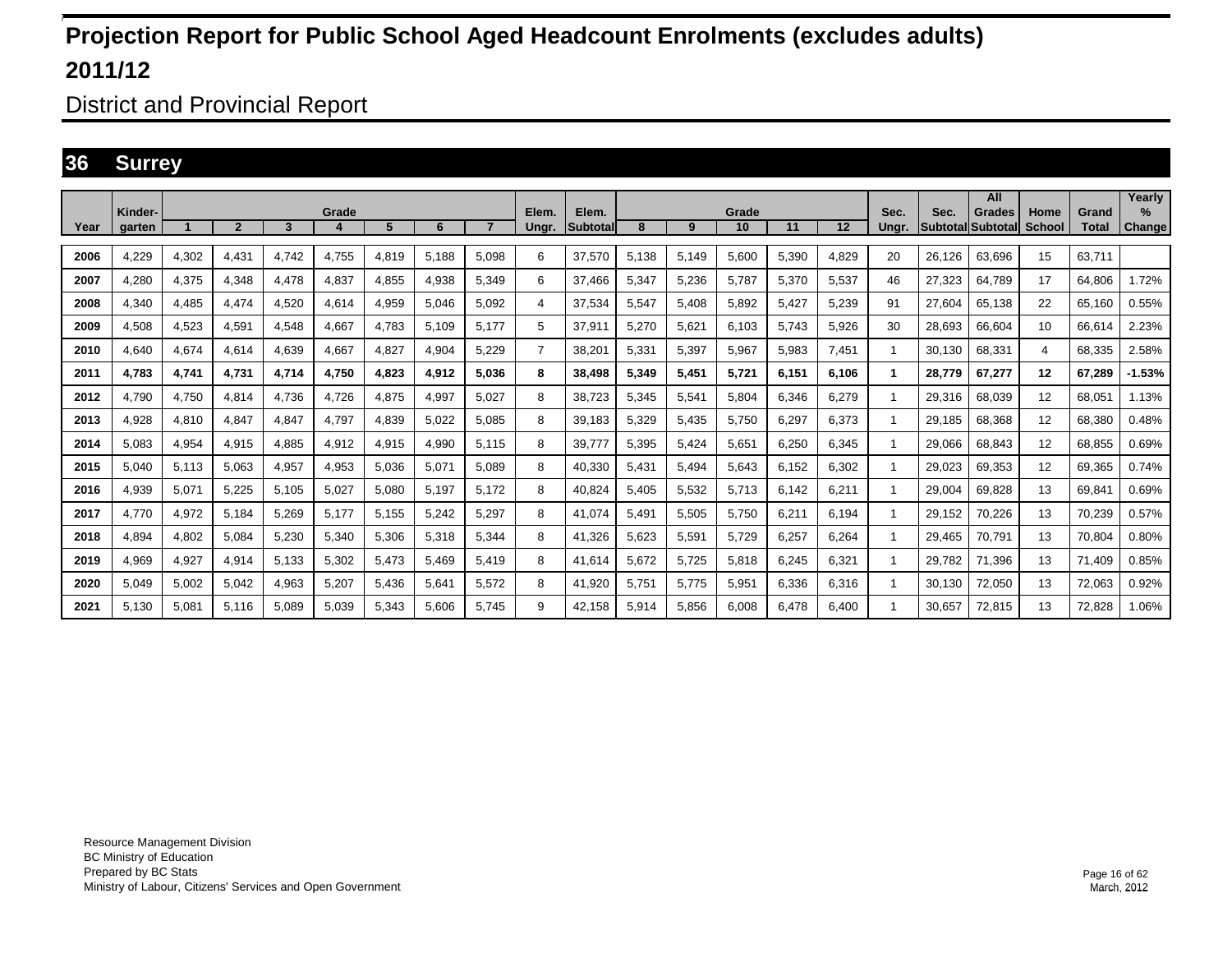District and Provincial Report

### **37 Delta**

|      | Kinder- |       |                |       | Grade |       |       |                | Elem.    | Elem.           |       |       | Grade |       |       | Sec.           | Sec.  | All<br>Grades            | Home         | Grand        | Yearly<br>$\%$ |
|------|---------|-------|----------------|-------|-------|-------|-------|----------------|----------|-----------------|-------|-------|-------|-------|-------|----------------|-------|--------------------------|--------------|--------------|----------------|
| Year | garten  |       | $\overline{2}$ | 3     |       | 5     | 6     | $\overline{7}$ | Ungr.    | <b>Subtotal</b> | 8     | 9     | 10    | 11    | 12    | Unar.          |       | <b>Subtotal Subtotal</b> | School       | <b>Total</b> | Change         |
| 2006 | 976     | 1,025 | 1,011          | 1,172 | 1,111 | 1,192 | 1,302 | 1.303          | 0        | 9,092           | 1,457 | 1,462 | 1,477 | .416  | 1,319 | $\Omega$       | 7,131 | 16,223                   | 4            | 16,227       |                |
| 2007 | 1.026   | 981   | 1,046          | 1,010 | 1.163 | 1.119 | 1,207 | 1.302          | 0        | 8.854           | 1,412 | 1.481 | 1.484 | .459  | 1.437 | 0              | 7,273 | 16,127                   | 3            | 16.130       | $-0.60%$       |
| 2008 | 1,017   | 1,036 | 980            | 1,056 | 1,031 | 1.162 | 1,132 | 1,233          | 0        | 8.647           | 1,450 | 1,445 | 1,508 | 1,504 | 1,452 | $\Omega$       | 7,359 | 16,006                   | 3            | 16.009       | $-0.75%$       |
| 2009 | 981     | 1.061 | 1,072          | 1,018 | 1.079 | 1.056 | 1,201 | 1.153          | 0        | 8.621           | 1,395 | 1.476 | 1.483 | .468  | 1.486 | 0              | 7,308 | 15,929                   | 3            | 15.932       | $-0.48%$       |
| 2010 | 941     | 989   | 1,062          | 1,087 | 1.022 | 1,081 | 1,078 | 1,234          | 0        | 8.494           | 1,321 | 1,406 | 1,505 | .490  | 1,518 | $\overline{2}$ | 7,242 | 15,736                   | 1            | 15.737       | $-1.22%$       |
| 2011 | 1.027   | 983   | 1.042          | 1.096 | 1.087 | 1.048 | 1.092 | 1.098          | 0        | 8.473           | 1.383 | 1,348 | 1.408 | 1.527 | 1.511 | 0              | 7.177 | 15,650                   | 1.           | 15.651       | $-0.55%$       |
| 2012 | 982     | 947   | 976            | 1,017 | 1,076 | 1,037 | 1.075 | 1.063          | 0        | 8.173           | .269  | 1,373 | 1,426 | .487  | 1,492 | 0              | 7.047 | 15,220                   | $\mathbf{1}$ | 15.221       | $-2.75%$       |
| 2013 | 961     | 917   | 945            | 959   | 1.009 | 1.024 | 1.056 | 1.041          | $\Omega$ | 7.912           | .227  | 1,238 | 1.415 | 1.471 | 1.431 | 0              | 6.782 | 14.694                   | -1           | 14,695       | $-3.46%$       |
| 2014 | 978     | 899   | 917            | 929   | 953   | 962   | 1.045 | 1.024          | 0        | 7.707           | .202  | 1,197 | .283  | .461  | 1,414 | 0              | 6,557 | 14,264                   | -1           | 14.265       | $-2.93%$       |
| 2015 | 994     | 915   | 900            | 902   | 924   | 909   | 983   | 1.014          | 0        | 7.541           | 1.184 | 1.174 | 1.240 | 1.330 | 1.405 | $\Omega$       | 6.333 | 13.874                   | -1           | 13.875       | $-2.73%$       |
| 2016 | 947     | 929   | 917            | 886   | 897   | 881   | 929   | 954            | 0        | 7,340           | 1.172 | 1,156 | 1,215 | ,284  | .289  | 0              | 6.116 | 13,456                   | -1           | 13.457       | $-3.01%$       |
| 2017 | 946     | 887   | 931            | 903   | 882   | 856   | 901   | 902            | 0        | 7.208           | 1.104 | 1.144 | 1,195 | .256  | 1,237 | $\Omega$       | 5.936 | 13.144                   | -1           | 13.145       | $-2.32%$       |
| 2018 | 976     | 885   | 888            | 917   | 899   | 841   | 876   | 876            | 0        | 7,158           | 1,044 | 1,079 | 1,183 | ,237  | 1,211 | 0              | 5.754 | 12,912                   | -1           | 12,913       | $-1.76%$       |
| 2019 | .002    | 914   | 888            | 876   | 913   | 857   | 860   | 851            | 0        | 7.161           | 1,013 | 1,021 | 1,118 | ,225  | 1.194 | $\Omega$       | 5,571 | 12,732                   | -1           | 12.733       | $-1.39%$       |
| 2020 | 0.030   | 938   | 916            | 874   | 873   | 872   | 876   | 836            | 0        | 7,215           | 985   | 990   | 1,059 | 1,159 | 1,182 | 0              | 5,375 | 12,590                   | -1           | 12,591       | $-1.12%$       |
| 2021 | .059    | 963   | 940            | 902   | 872   | 834   | 892   | 852            | 0        | 7.314           | 967   | 962   | 1.026 | 1.098 | 1.122 | 0              | 5.175 | 12,489                   |              | 12.490       | $-0.80%$       |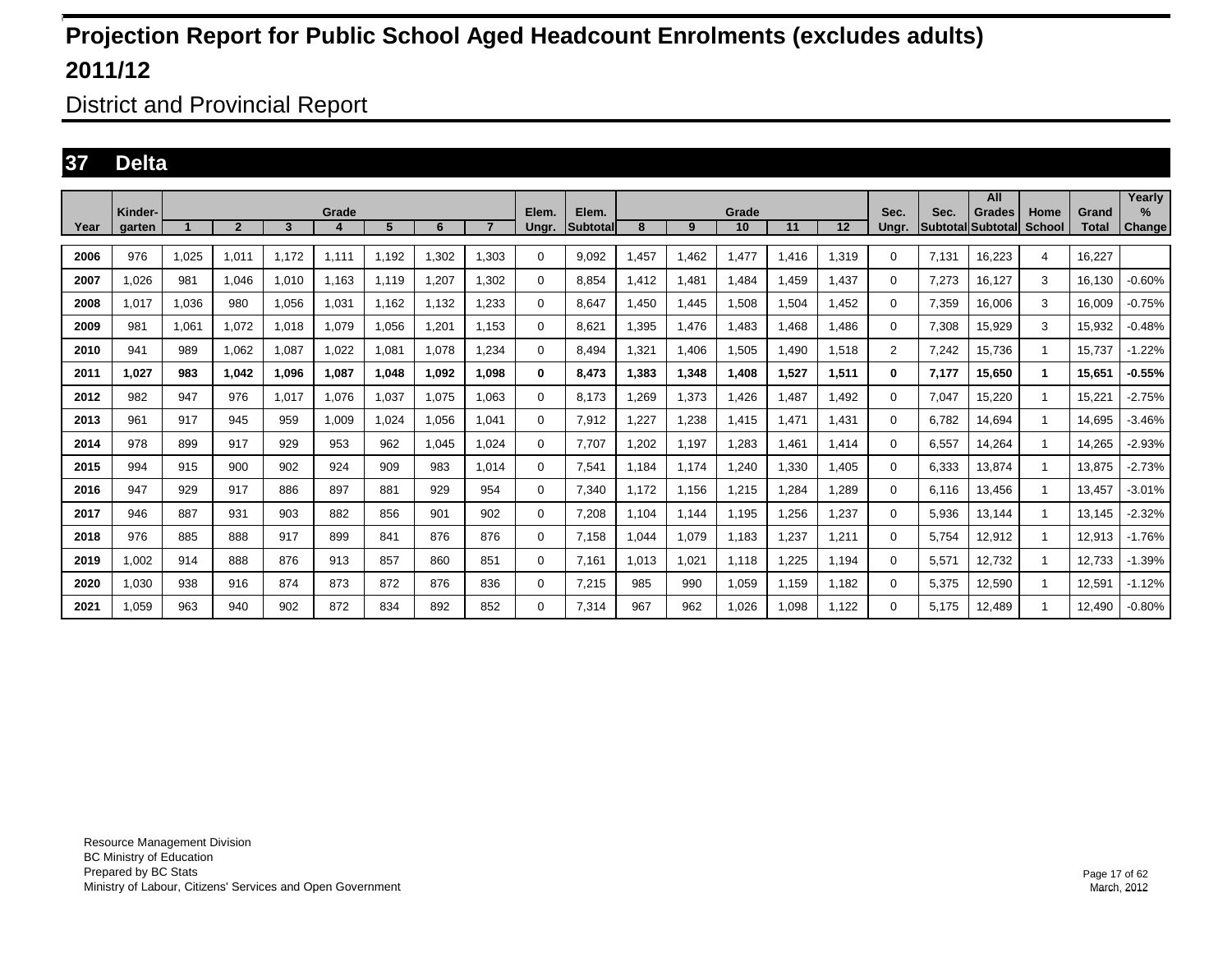District and Provincial Report

#### **38 Richmond**

|      |                   |       |                |       |       |       |       |                |                |                          |       |       |             |       |       |                |                            | All           |                       |                       | Yearly         |
|------|-------------------|-------|----------------|-------|-------|-------|-------|----------------|----------------|--------------------------|-------|-------|-------------|-------|-------|----------------|----------------------------|---------------|-----------------------|-----------------------|----------------|
| Year | Kinder-<br>garten |       | $\overline{2}$ | 3     | Grade | 5     | 6     | $\overline{7}$ | Elem.<br>Ungr. | Elem.<br><b>Subtotal</b> | 8     | 9     | Grade<br>10 | 11    | 12    | Sec.<br>Unar.  | Sec.<br> Subtotal Subtotal | <b>Grades</b> | Home<br><b>School</b> | Grand<br><b>Total</b> | $\%$<br>Change |
| 2006 | .389              | 1,423 | 1.376          | 1,505 | .524  | .659  | 1.730 | 1.780          | 0              | 12,386                   | .853  | 2,018 | 1,997       | 2.224 | 2.163 | 54             | 10.309                     | 22,695        | $\overline{7}$        | 22.702                |                |
| 2007 | 1.326             | 1.443 | 1.430          | 1.405 | 1,535 | 1,569 | 1.703 | 1.780          | 0              | 12.191                   | .883  | 1,918 | 2,061       | 2.138 | 2.261 | 17             | 10.278                     | 22,469        | 5                     | 22.474                | $-1.00%$       |
| 2008 | 1,303             | 1,388 | 1,451          | 1.494 | 1,437 | 1,585 | 1,654 | 1.758          | 0              | 12,070                   | 1,879 | 1,980 | 1,980       | 2,212 | 2,168 | 16             | 10,235                     | 22,305        | 10                    | 22,315                | $-0.71%$       |
| 2009 | 1.394             | 1,376 | 1.443          | 1,522 | 1,510 | 1,510 | 1.648 | 1.713          | 0              | 12.116                   | .858  | 1,966 | 2,041       | 2.083 | 2.270 | 0              | 10,218                     | 22,334        | 9                     | 22,343                | 0.13%          |
| 2010 | .370              | 1.420 | 1.373          | 1.422 | 1,518 | 1,557 | 1.521 | 1.688          | 0              | 11.869                   | 1,813 | 1,936 | 2,026       | 2.132 | 2.460 | $\Omega$       | 10.367                     | 22,236        | 5                     | 22,241                | $-0.46%$       |
| 2011 | 1,305             | 1,368 | 1,409          | 1,371 | 1,441 | 1,538 | 1.601 | 1.530          | 0              | 11,563                   | 1,717 | 1,837 | 1,956       | 2,066 | 2,297 | $\mathbf{2}$   | 9.875                      | 21,438        | 4                     | 21,442                | $-3.59%$       |
| 2012 | .309              | 1,357 | 1.399          | 1,379 | .405  | .494  | 1.656 | 1.498          | 0              | 11.497                   | .669  | 1,796 | 1,839       | 2.001 | 2,217 | 2              | 9.524                      | 21.021        | 4                     | 21.025                | $-1.94%$       |
| 2013 | .356              | 1,378 | 1.397          | 1,380 | .429  | .455  | 1.603 | 1.543          | 0              | 11.541                   | .635  | 1.717 | 1.755       | 1.846 | 2.120 | 2              | 9.075                      | 20.616        | 4                     | 20.620                | $-1.93%$       |
| 2014 | .326              | 1,429 | 1,420          | 1,379 | 1,431 | 1,482 | 1,562 | .495           | 0              | 11,524                   | .685  | 1,685 | .680        | 1.764 | 1,967 | $\overline{2}$ | 8,783                      | 20,307        | 4                     | 20,311                | $-1.50%$       |
| 2015 | ,272              | 1,398 | 1,473          | 1,402 | 1,431 | 1,485 | 1,592 | 1.459          | 0              | 11,512                   | .636  | 1,737 | 1,650       | 1.692 | 1,879 | $\overline{2}$ | 8,596                      | 20,108        | 4                     | 20,112                | $-0.98%$       |
| 2016 | .291              | 1,342 | 1.442          | 1.455 | .456  | .485  | 1.596 | 1.487          | 0              | 11.554                   | .598  | 1,689 | .698        | 1.663 | 1.807 | $\overline{2}$ | 8.457                      | 20,011        | 4                     | 20,015                | $-0.48%$       |
| 2017 | ,345              | 1,362 | 1,385          | 1,426 | 1,511 | 1,511 | 1,597 | 1.491          | $\Omega$       | 11,628                   | .627  | 1,650 | 1,654       | 1.707 | 1.775 | $\overline{2}$ | 8.415                      | 20,043        | 4                     | 20,047                | 0.16%          |
| 2018 | .392              | 1,419 | 1,406          | 1,369 | ,481  | 1,569 | 1.624 | 1.492          | 0              | 11.752                   | .632  | 1,679 | 1.618       | 1.668 | 1,818 | $\overline{2}$ | 8.417                      | 20,169        | 4                     | 20,173                | 0.63%          |
| 2019 | 1.433             | 1,468 | 1.464          | 1,390 | 1.423 | 1,537 | 1.685 | 1.516          | $\Omega$       | 11.916                   | .632  | 1,684 | 1.644       | 1.633 | 1.786 | $\overline{2}$ | 8.381                      | 20.297        | 4                     | 20,301                | 0.63%          |
| 2020 | 1.478             | 1,510 | 1,515          | 1,447 | 1,445 | 1,477 | 1,652 | 1,573          | $\Omega$       | 12,097                   | 1,658 | 1,683 | 1,647       | 1,655 | 1.747 | $\overline{2}$ | 8,392                      | 20,489        | 4                     | 20,493                | 0.95%          |
| 2021 | 1.526             | 1.558 | 1.557          | 1.497 | 1,504 | 1.499 | 1.587 | 1.542          | 0              | 12.270                   | 1.719 | 1.710 | 1.648       | 1.659 | 1.764 | $\overline{2}$ | 8.502                      | 20.772        | 4                     | 20.776                | 1.38%          |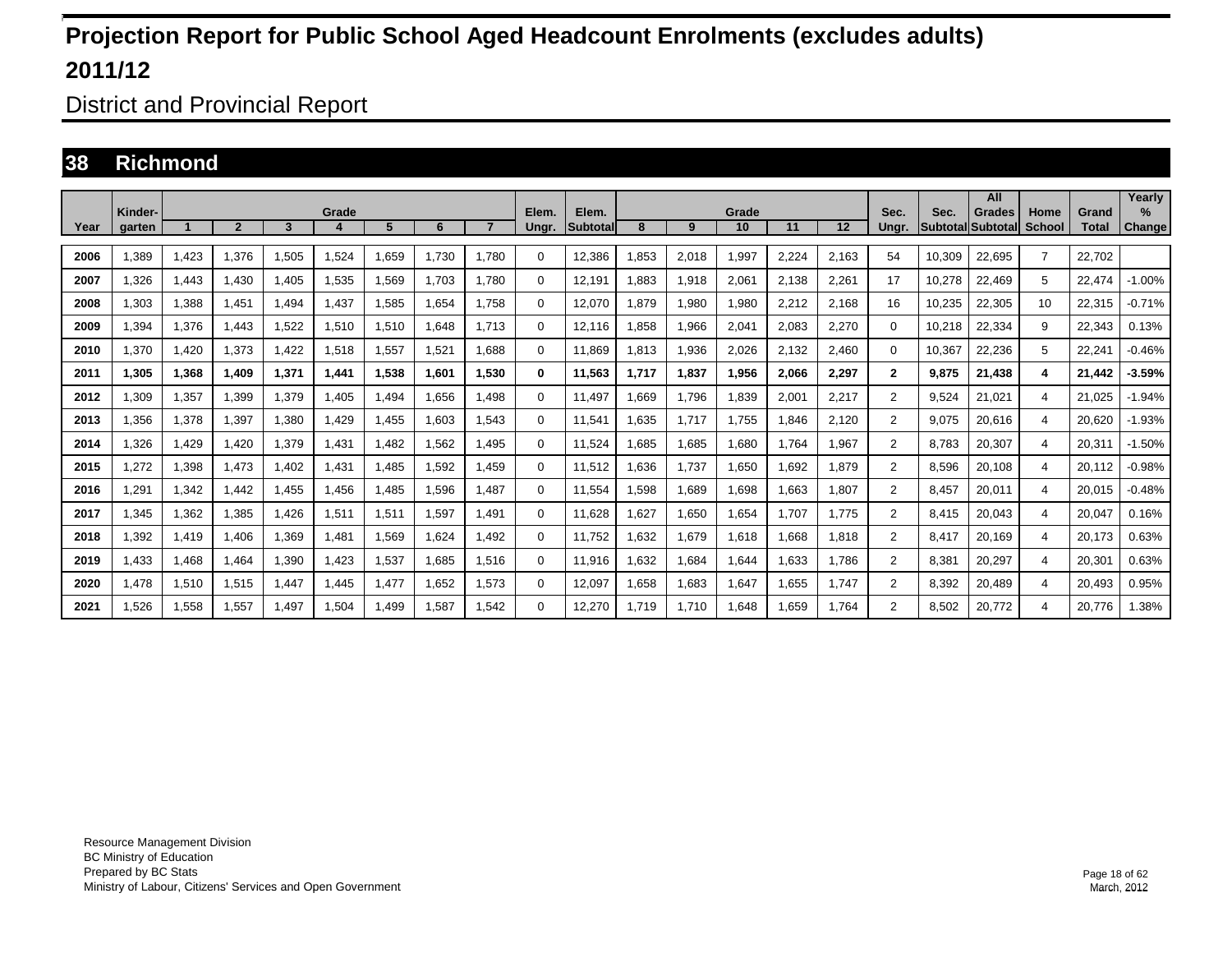District and Provincial Report

#### **39 Vancouver**

|      |                   |       |                |       |       |       |       |                |                |                          |       |       |             |       |       |               |                            | All           |                       |                | Yearly             |
|------|-------------------|-------|----------------|-------|-------|-------|-------|----------------|----------------|--------------------------|-------|-------|-------------|-------|-------|---------------|----------------------------|---------------|-----------------------|----------------|--------------------|
| Year | Kinder-<br>aarten |       | $\overline{2}$ | 3     | Grade | 5     | 6     | $\overline{7}$ | Elem.<br>Ungr. | Elem.<br><b>ISubtota</b> | 8     | 9     | Grade<br>10 | 11    | 12    | Sec.<br>Unar. | Sec.<br> Subtotal Subtotal | <b>Grades</b> | Home<br><b>School</b> | Grand<br>Total | %<br><b>Change</b> |
|      |                   |       |                |       |       |       |       |                |                |                          |       |       |             |       |       |               |                            |               |                       |                |                    |
| 2006 | 3.580             | 3,853 | 3,803          | 3,695 | 3,836 | 4,018 | 4,087 | 4.186          | 316            | 31,374                   | 4,271 | 4,437 | 4,396       | 4.882 | 4,684 | 340           | 23,010                     | 54.384        | 22                    | 54.406         |                    |
| 2007 | 3.590             | 3,613 | 3.819          | 3.783 | 3,679 | 3,850 | 3,987 | 4.061          | 306            | 30,688                   | 4,386 | 4,352 | 4.714       | 4.755 | 4,996 | 252           | 23.455                     | 54.143        | 16                    | 54.159         | $-0.45%$           |
| 2008 | 3.591             | 3,618 | 3.584          | 3.778 | 3.766 | 3.669 | 3.876 | 4.035          | 234            | 30,151                   | 4.386 | 4,555 | 4.671       | 4.941 | 4.865 | 203           | 23.621                     | 53.772        | 17                    | 53.789         | $-0.68%$           |
| 2009 | 3,541             | 3,625 | 3,586          | 3,541 | 3,788 | 3,778 | 3,724 | 3,943          | 219            | 29,745                   | 4,292 | 4,481 | 4,854       | 4,943 | 5,013 | 231           | 23,814                     | 53,559        | 14                    | 53,573         | $-0.40%$           |
| 2010 | 3,691             | 3,509 | 3,556          | 3,560 | 3,495 | 3,78' | 3,795 | 3.783          | 214            | 29,384                   | 4,150 | 4,419 | 4,758       | 5,021 | 4,876 | 232           | 23,456                     | 52,840        | 8                     | 52,848         | $-1.35%$           |
| 2011 | 3.694             | 3,709 | 3,481          | 3,530 | 3,553 | 3,480 | 3,813 | 3.886          | 0              | 29,146                   | 4.031 | 4,311 | 4,674       | 4.934 | 4,952 | 0             | 22,902                     | 52,048        | 10                    | 52.058         | $-1.49%$           |
| 2012 | 3,688             | 3,782 | 3,503          | 3,619 | 3,552 | 3,42' | 3,827 | 3,967          | $\Omega$       | 29,359                   | 4,063 | 4,389 | 4,758       | 4,920 | 5,019 | $\Omega$      | 23,149                     | 52,508        | 10                    | 52,518         | 0.88%              |
| 2013 | 3.701             | 3,816 | 3.589          | 3.664 | 3,680 | 3,417 | 3.749 | 3,971          | 0              | 29,587                   | 4.152 | 4,354 | 4,735       | 4,911 | 4,957 | 0             | 23,109                     | 52,696        | 10                    | 52,706         | 0.36%              |
| 2014 | 3.789             | 3,831 | 3.623          | 3.757 | 3.732 | 3,543 | 3.751 | 3.902          | 0              | 29,928                   | 4.167 | 4,453 | 4,710       | 4,901 | 4,956 | 0             | 23.187                     | 53.115        | 10                    | 53,125         | 0.79%              |
| 2015 | 3.701             | 3,923 | 3,636          | 3,792 | 3,826 | 3,593 | 3,890 | 3,906          | $\Omega$       | 30,267                   | 4,098 | 4,467 | 4,804       | 4,870 | 4,940 | 0             | 23,179                     | 53,446        | 10                    | 53,456         | 0.62%              |
| 2016 | 3,692             | 3,832 | 3,723          | 3,804 | 3,862 | 3,685 | 3,946 | 4,050          | 0              | 30,594                   | 4.108 | 4,402 | 4,823       | 4,962 | 4,917 | 0             | 23,212                     | 53,806        | 10                    | 53,816         | 0.67%              |
| 2017 | 3.799             | 3,825 | 3,635          | 3.893 | 3,874 | 3.720 | 4.047 | 4.110          | $\Omega$       | 30,903                   | 4.257 | 4,413 | 4,760       | 4,983 | 4,998 | 0             | 23.411                     | 54,314        | 11                    | 54,325         | 0.95%              |
| 2018 | 3,873             | 3,940 | 3,629          | 3,801 | 3,960 | 3,730 | 4,086 | 4,213          | $\Omega$       | 31,232                   | 4,320 | 4,569 | 4,774       | 4,928 | 5,028 | 0             | 23,619                     | 54,851        | 11                    | 54,862         | 0.99%              |
| 2019 | 3,924             | 4,023 | 3.741          | 3,794 | 3,865 | 3,810 | 4,092 | 4,251          | $\Omega$       | 31,500                   | 4.426 | 4,636 | 4,930       | 4,943 | 4,981 | $\Omega$      | 23,916                     | 55,416        | 11                    | 55,427         | 1.03%              |
| 2020 | 3,968             | 4,081 | 3,824          | 3,911 | 3,857 | 3.717 | 4.178 | 4.256          | $\Omega$       | 31.792                   | 4.463 | 4,745 | 5,000       | 5.088 | 4,985 | $\Omega$      | 24.281                     | 56,073        | 11                    | 56.084         | 1.19%              |
| 2021 | 4,006             | 4,130 | 3,881          | 3,999 | 3,975 | 3.708 | 4,076 | 4.342          | $\Omega$       | 32.117                   | 4,472 | 4,789 | 5,117       | 5.164 | 5,120 | $\Omega$      | 24.662                     | 56,779        | 11                    | 56,790         | 1.26%              |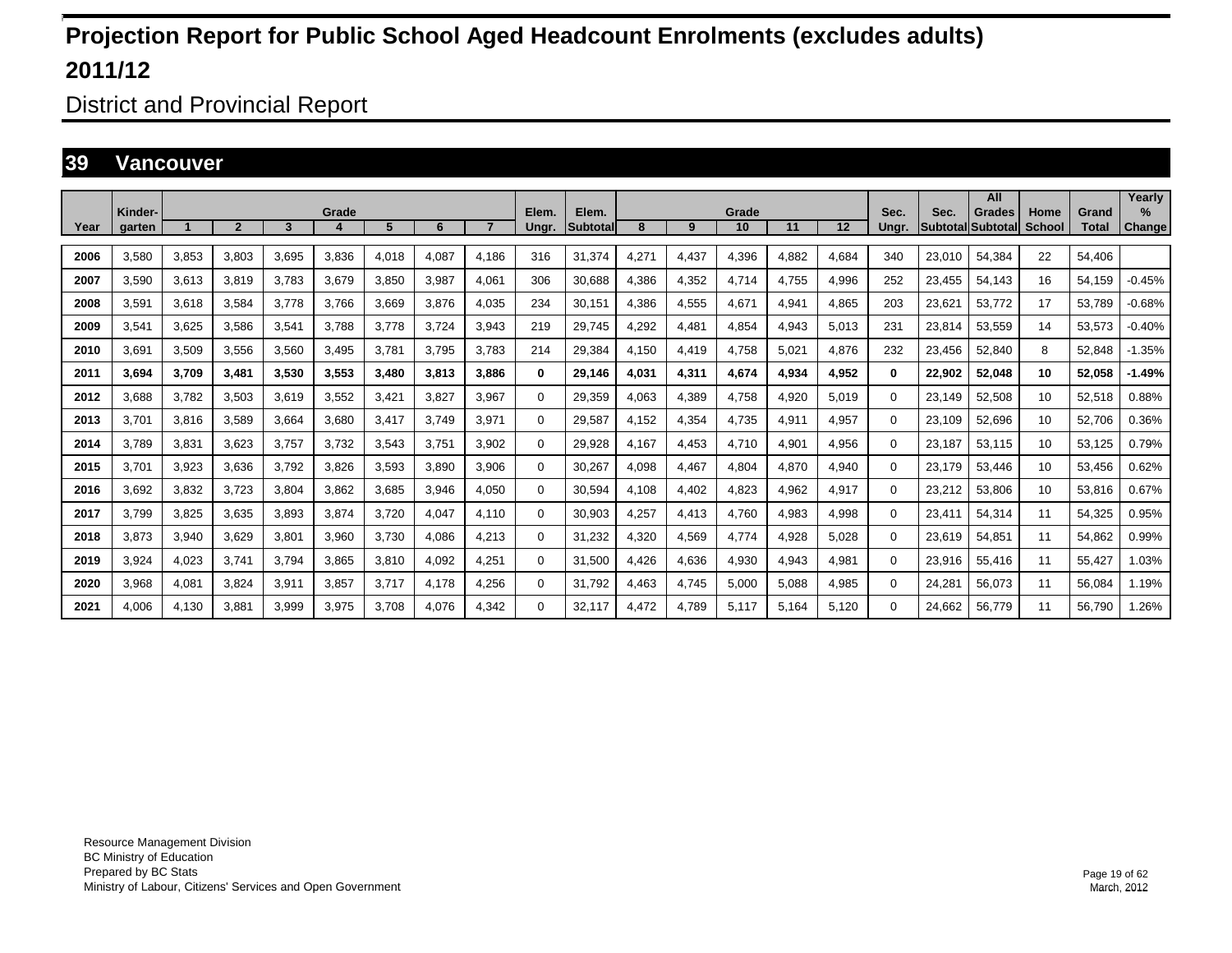District and Provincial Report

### **40 New Westminster**

|      |                   |     |                |              |            |     |     |     |                |                           |     |     |             |     |     |               |       | All                                       |                |                       | Yearly      |
|------|-------------------|-----|----------------|--------------|------------|-----|-----|-----|----------------|---------------------------|-----|-----|-------------|-----|-----|---------------|-------|-------------------------------------------|----------------|-----------------------|-------------|
| Year | Kinder-<br>garten |     | $\overline{2}$ | $\mathbf{3}$ | Grade<br>4 | 5   | 6   |     | Elem.<br>Ungr. | Elem.<br><b>Subtotall</b> | 8   | 9   | Grade<br>10 | 11  | 12  | Sec.<br>Ungr. | Sec.  | <b>Grades</b><br><b>Subtotal Subtotal</b> | Home<br>School | Grand<br><b>Total</b> | %<br>Change |
|      |                   |     |                |              |            |     |     |     |                |                           |     |     |             |     |     |               |       |                                           |                |                       |             |
| 2006 | 428               | 473 | 421            | 441          | 441        | 466 | 466 | 482 | $\Omega$       | 3,618                     | 475 | 476 | 540         | 560 | 470 | $\Omega$      | 2,521 | 6,139                                     | 6              | 6,145                 |             |
| 2007 | 430               | 460 | 461            | 424          | 448        | 450 | 477 | 480 | $\Omega$       | 3,630                     | 484 | 486 | 586         | 515 | 482 | 0             | 2,553 | 6,183                                     | 5              | 6,188                 | 0.70%       |
| 2008 | 449               | 417 | 453            | 473          | 436        | 448 | 463 | 471 | $\Omega$       | 3,610                     | 469 | 463 | 577         | 589 | 476 | 4             | 2,578 | 6,188                                     | 4              | 6,192                 | 0.06%       |
| 2009 | 436               | 470 | 425            | 477          | 476        | 449 | 440 | 475 | $\Omega$       | 3,648                     | 461 | 471 | 551         | 638 | 507 | 17            | 2,645 | 6.293                                     | 4              | 6,297                 | 1.70%       |
| 2010 | 440               | 450 | 470            | 438          | 467        | 486 | 446 | 438 | 0              | 3,635                     | 487 | 459 | 526         | 617 | 499 | $\Omega$      | 2,588 | 6,223                                     | $\overline{2}$ | 6,225                 | $-1.14%$    |
| 2011 | 503               | 452 | 467            | 475          | 442        | 472 | 477 | 442 | $\bf{0}$       | 3,730                     | 399 | 480 | 544         | 549 | 522 | 6             | 2,500 | 6.230                                     | 6              | 6,236                 | 0.18%       |
| 2012 | 505               | 478 | 491            | 458          | 443        | 441 | 492 | 435 | 0              | 3,743                     | 395 | 474 | 523         | 529 | 529 | 6             | 2,456 | 6,199                                     | 6              | 6,205                 | $-0.50%$    |
| 2013 | 524               | 486 | 523            | 485          | 432        | 441 | 457 | 446 | 0              | 3,794                     | 389 | 460 | 504         | 499 | 505 | 6             | 2,363 | 6,157                                     | 6              | 6,163                 | $-0.68%$    |
| 2014 | 542               | 505 | 531            | 517          | 457        | 430 | 457 | 416 | 0              | 3,855                     | 398 | 454 | 490         | 482 | 479 | 6             | 2,309 | 6,164                                     | 6              | 6,170                 | 0.11%       |
| 2015 | 575               | 522 | 552            | 525          | 487        | 455 | 446 | 416 | 0              | 3,978                     | 372 | 465 | 485         | 470 | 463 | 5             | 2,260 | 6,238                                     | 6              | 6,244                 | 1.20%       |
| 2016 | 601               | 554 | 571            | 547          | 495        | 486 | 472 | 406 | 0              | 4,132                     | 372 | 437 | 496         | 465 | 453 | 5             | 2,228 | 6,360                                     | 6              | 6,366                 | 1.95%       |
| 2017 | 609               | 580 | 607            | 566          | 516        | 494 | 505 | 430 | 0              | 4,307                     | 364 | 437 | 468         | 474 | 449 | 5             | 2,197 | 6,504                                     | 6              | 6,510                 | 2.26%       |
| 2018 | 627               | 588 | 636            | 602          | 534        | 515 | 513 | 460 | 0              | 4,475                     | 386 | 428 | 468         | 452 | 457 | 5             | 2,196 | 6,671                                     | 6              | 6,677                 | 2.57%       |
| 2019 | 641               | 606 | 644            | 631          | 569        | 533 | 534 | 467 | 0              | 4,625                     | 411 | 452 | 460         | 452 | 439 | 5             | 2,219 | 6,844                                     | $\overline{7}$ | 6,851                 | 2.61%       |
| 2020 | 656               | 619 | 664            | 639          | 595        | 567 | 553 | 485 | 0              | 4,778                     | 417 | 480 | 483         | 444 | 438 | 5             | 2,267 | 7,045                                     | $\overline{7}$ | 7,052                 | 2.93%       |
| 2021 | 673               | 634 | 679            | 659          | 603        | 594 | 588 | 502 | $\Omega$       | 4,932                     | 434 | 488 | 511         | 465 | 432 | 5             | 2,335 | 7.267                                     | 7              | 7,274                 | 3.15%       |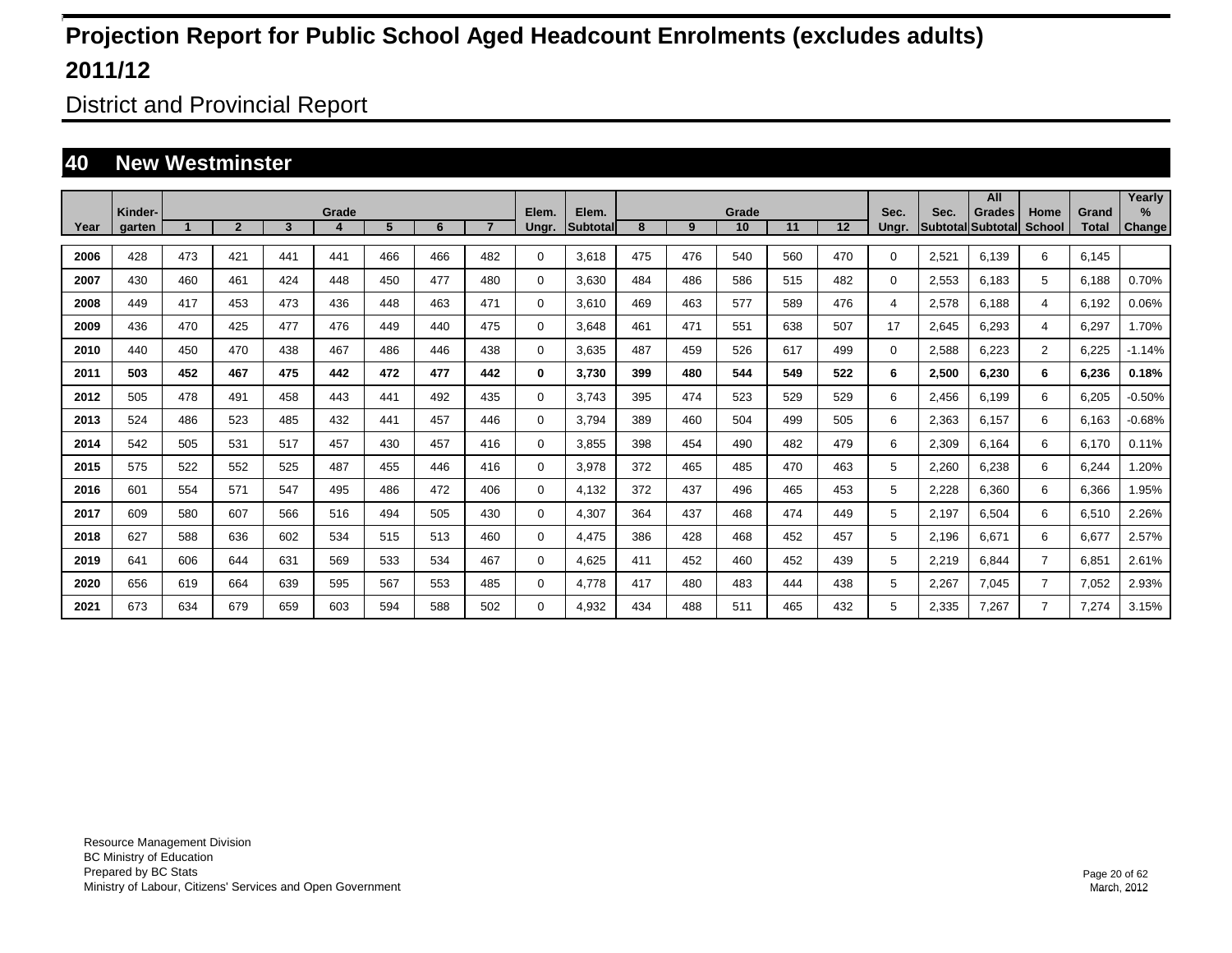District and Provincial Report

### **41 Burnaby**

|      |                   |       |                            |       |       |       |       |                |                |                          |       |       |             |       |       |                |                                  | All           |                |                       | Yearly         |
|------|-------------------|-------|----------------------------|-------|-------|-------|-------|----------------|----------------|--------------------------|-------|-------|-------------|-------|-------|----------------|----------------------------------|---------------|----------------|-----------------------|----------------|
| Year | Kinder-<br>garten |       | $\boldsymbol{\mathcal{P}}$ | 3     | Grade | 5     | 6     | $\overline{7}$ | Elem.<br>Ungr. | Elem.<br><b>Subtotal</b> | 8     | 9     | Grade<br>10 | 11    | 12    | Sec.<br>Unar.  | Sec.<br><b>Subtotal</b> Subtotal | <b>Grades</b> | Home<br>School | Grand<br><b>Total</b> | $\%$<br>Change |
| 2006 | 1.481             | 1,554 | 1,567                      | 1,570 | 1,647 | 1.670 | 1.803 | 1.928          | 0              | 13,220                   | .913  | 2,079 | 2,187       | 2.343 | 2,233 | 0              | 10.755                           | 23.975        | $\overline{2}$ | 23.977                |                |
| 2007 | 1,543             | 1,544 | 1.578                      | 1,588 | 1.637 | 1.661 | 1.722 | 1.836          | 0              | 13.109                   | 2.027 | 2,013 | 2,216       | 2,339 | 2.306 | $\Omega$       | 10.901                           | 24.010        | -1             | 24.011                | 0.14%          |
| 2008 | 1,507             | 1,615 | 1,570                      | 1,636 | 1,609 | 1,663 | 1.714 | 1.757          | 0              | 13,071                   | .994  | 2,121 | 2,163       | 2,370 | 2,246 |                | 10.895                           | 23,966        | 6              | 23,972                | $-0.16%$       |
| 2009 | 1,532             | 1,540 | 1.633                      | 1.605 | 1.670 | 1,627 | 1,695 | 1.735          | $\mathbf 0$    | 13.037                   | ,856  | 2,089 | 2,260       | 2,231 | 2,399 | $\overline{7}$ | 10.842                           | 23,879        | 5              | 23.884                | $-0.37%$       |
| 2010 | 1.600             | 1,598 | 1.552                      | 1.646 | 1.645 | 1.682 | 1.645 | 1.742          | $\mathbf 0$    | 13.110                   | .829  | 1,939 | 2.164       | 2.397 | 2.218 | 6              | 10.553                           | 23.663        | $\overline{7}$ | 23.670                | $-0.90%$       |
| 2011 | 1.604             | 1,658 | 1,585                      | 1,572 | 1,641 | 1,632 | 1,688 | 1.666          | $\bf{0}$       | 13.046                   | .846  | 1,873 | 1,975       | 2,242 | 2,518 | 9              | 10.463                           | 23,509        | 5              | 23,514                | $-0.66%$       |
| 2012 | 1.683             | 1,724 | 1.596                      | 1,567 | 1.697 | 1.668 | 1.677 | .668           | $\mathbf 0$    | 13,280                   | ,906  | 1,875 | 1,953       | 2,192 | 2.526 | 9              | 10.461                           | 23.741        | 5              | 23.746                | 0.99%          |
| 2013 | 1.727             | 1,830 | 1.668                      | 1.589 | 1.711 | 1,721 | 1.704 | .650           | $\mathbf 0$    | 13.600                   | .908  | 1.898 | 1,907       | 2.123 | 2.441 | 9              | 10.286                           | 23.886        | 5              | 23,891                | 0.61%          |
| 2014 | 1,758             | 1,880 | 1,772                      | 1,661 | 1,736 | 1,738 | 1.761 | 1,680          | 0              | 13,986                   | .893  | 1,906 | 1,931       | 2,080 | 2,373 | 9              | 10.192                           | 24,178        | 5              | 24,183                | .22%           |
| 2015 | 1.781             | 1,913 | 1,821                      | 1.764 | 1,815 | 1,764 | 1.779 | 1.735          | $\mathbf 0$    | 14.372                   | ,927  | 1,894 | 1,941       | 2,105 | 2,331 | 8              | 10,206                           | 24,578        | 5              | 24,583                | .65%           |
| 2016 | 1.793             | 1,939 | 1.854                      | 1.813 | 1.927 | 1.843 | 1.806 | 1.753          | $\mathbf 0$    | 14,728                   | .989  | 1,927 | 1,932       | 2,118 | 2.356 | 8              | 10.330                           | 25,058        | 5              | 25,063                | .95%           |
| 2017 | 1,853             | 1,953 | 1,879                      | 1,846 | 1,980 | 1,956 | 1,885 | 1.780          | $\Omega$       | 15,132                   | 2,010 | 1,986 | 1,963       | 2,110 | 2,372 | 9              | 10.450                           | 25,582        | 6              | 25,588                | 2.09%          |
| 2018 | 1,905             | 2,017 | 1.893                      | 1.873 | 2,017 | 2,009 | 1,998 | .857           | 0              | 15.569                   | 2,041 | 2,008 | 2,020       | 2,144 | 2,369 | 9              | 10,591                           | 26,160        | 6              | 26,166                | 2.26%          |
| 2019 | 1,942             | 2,076 | 1,956                      | 1.886 | 2,045 | 2,045 | 2,051 | 1.963          | $\Omega$       | 15.964                   | 2.125 | 2,038 | 2,044       | 2,204 | 2,405 | 9              | 10.825                           | 26.789        | 6              | 26.795                | 2.40%          |
| 2020 | 1,970             | 2,114 | 2,012                      | 1,948 | 2,061 | 2,074 | 2,087 | 2,014          | $\Omega$       | 16,280                   | 2,242 | 2,118 | 2,074       | 2,230 | 2,468 | 9              | 11.141                           | 27,421        | 6              | 27,427                | 2.36%          |
| 2021 | 1.995             | 2.144 | 2.049                      | 2,003 | 2.127 | 2.089 | 2.115 | 2.048          | 0              | 16.570                   | 2,298 | 2,229 | 2.149       | 2.259 | 2.496 | 9              | 11.440                           | 28.010        | 6              | 28.016                | 2.15%          |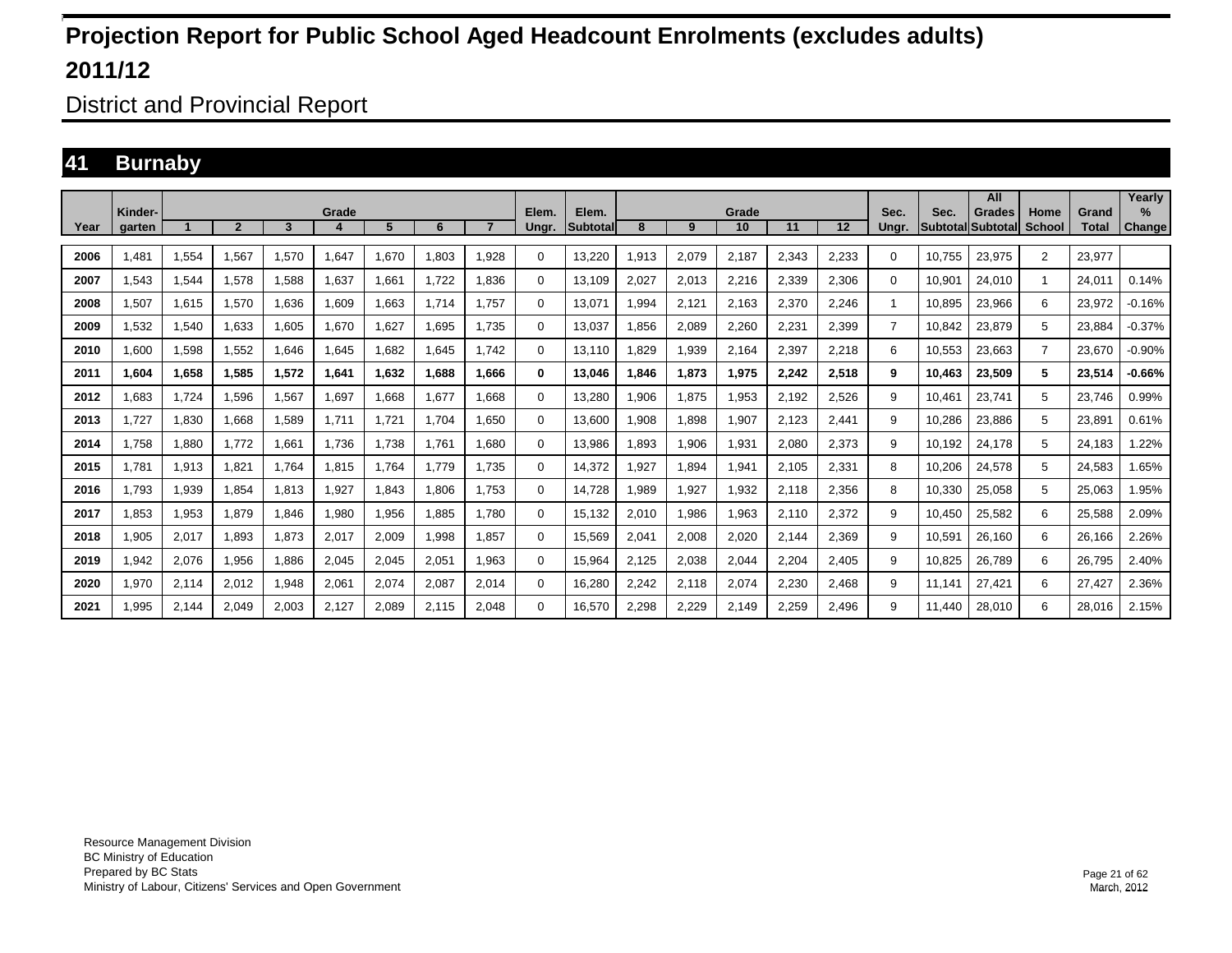District and Provincial Report

### **42 Maple Ridge-Pitt Meadows**

|      |                   |       |              |       |       |       |       |       |                |                          |       |       |             |       |         |               |       | All                                       |                |                       | Yearly                |
|------|-------------------|-------|--------------|-------|-------|-------|-------|-------|----------------|--------------------------|-------|-------|-------------|-------|---------|---------------|-------|-------------------------------------------|----------------|-----------------------|-----------------------|
| Year | Kinder-<br>garten |       | $\mathbf{2}$ | 3     | Grade | 5     | 6     |       | Elem.<br>Ungr. | Elem.<br><b>Subtotal</b> | 8     | 9     | Grade<br>10 | 11    | $12 \,$ | Sec.<br>Ungr. | Sec.  | <b>Grades</b><br><b>Subtotal Subtotal</b> | Home<br>School | Grand<br><b>Total</b> | $\%$<br><b>Change</b> |
|      |                   |       |              |       |       |       |       |       |                |                          |       |       |             |       |         |               |       |                                           |                |                       |                       |
| 2006 | 884               | 935   | 938          | 1.014 | 1,015 | 1.138 | 1.136 | .201  | $\Omega$       | 8.261                    | .264  | 1,293 | 1.386       | 1.355 | 1.138   | 36            | 6.472 | 14.733                                    | $\Omega$       | 14.733                |                       |
| 2007 | 937               | 896   | 944          | 947   | 1,010 | 1.036 | 1.150 | 1.166 | $\Omega$       | 8.086                    | .249  | 1,292 | 1,378       | 1.333 | 1.309   | 0             | 6.561 | 14.647                                    | $\mathbf{1}$   | 14,648                | $-0.58%$              |
| 2008 | 946               | 969   | 936          | 963   | 970   | 1,034 | 1.056 | 1.174 | $\mathbf 0$    | 8.048                    | .207  | 1,283 | 1.329       | 1.361 | 1.292   | 0             | 6.472 | 14,520                                    | 5              | 14.525                | $-0.84%$              |
| 2009 | 982               | 968   | 989          | 958   | 980   | 1,006 | 1,060 | 1.064 | $\mathbf 0$    | 8.007                    | .223  | 1,226 | 1,351       | 1.361 | 1.359   |               | 6.521 | 14,528                                    | 3              | 14,531                | 0.04%                 |
| 2010 | 926               | 1,019 | 984          | 1,008 | 948   | 993   | 1,006 | 1.077 | $\mathbf 0$    | 7,961                    | 1.120 | 1,238 | 1,271       | 1,337 | 1,267   | 0             | 6.233 | 14,194                                    | $\mathbf 0$    | 14.194                | $-2.32%$              |
| 2011 | 1.033             | 954   | 1.029        | 1,016 | 1,013 | 968   | 1,004 | 1.017 | 0              | 8.034                    | 1.106 | 1,149 | 1,273       | 1,239 | 1,305   | 5             | 6.077 | 14.111                                    | 0              | 14,111                | $-0.58%$              |
| 2012 | 1,026             | 936   | 1,027        | 971   | 1,020 | 1,014 | 999   | 968   | 0              | 7,961                    | 1,131 | 1.117 | 1,268       | 1,232 | 1,306   | 5             | 6,059 | 14,020                                    | $\mathbf 0$    | 14,020                | $-0.64%$              |
| 2013 | 1,038             | 945   | 1.017        | 978   | 989   | 1,021 | 1,042 | 959   | 0              | 7,989                    | ,076  | 1,120 | 1,201       | 1,198 | 1,276   | 5             | 5,876 | 13,865                                    | $\Omega$       | 13,865                | $-1.11%$              |
| 2014 | 1,064             | 957   | 1,027        | 969   | 996   | 991   | 1,051 | 1.001 | $\Omega$       | 8,056                    | ,068  | 1,067 | 1,203       | 1,137 | 1,242   | 5             | 5,722 | 13,778                                    | $\Omega$       | 13,778                | $-0.63%$              |
| 2015 | 1,036             | 981   | 1,040        | 979   | 988   | 999   | 1,020 | 1.009 | 0              | 8,052                    | 1,113 | 1,058 | 1,149       | 1,138 | 1,182   | 5             | 5,645 | 13,697                                    | $\Omega$       | 13,697                | $-0.59%$              |
| 2016 | 1,008             | 956   | 1,066        | 992   | 999   | 992   | 1,029 | 981   | 0              | 8,023                    | ,123  | 1,102 | 1,139       | 1,089 | 1.178   | 4             | 5,635 | 13,658                                    | $\Omega$       | 13,658                | $-0.28%$              |
| 2017 | 1.006             | 931   | 1.040        | 1.017 | 1.012 | 1.003 | 1.021 | 988   | 0              | 8.018                    | .092  | 1.112 | 1.184       | 1.079 | 1.134   | 4             | 5.605 | 13.623                                    | $\mathbf 0$    | 13.623                | $-0.26%$              |
| 2018 | 1.039             | 929   | 1.014        | 993   | 1.036 | 1.015 | 1.032 | 982   | 0              | 8.040                    | 1.100 | 1.083 | 1.195       | 1.119 | 1.121   | 4             | 5.622 | 13.662                                    | $\mathbf 0$    | 13.662                | 0.29%                 |
| 2019 | 1.060             | 959   | 1.012        | 968   | 1.012 | 1.040 | 1.044 | 992   | 0              | 8.087                    | .093  | 1.091 | 1.166       | 1.131 | 1.160   | 4             | 5.645 | 13.732                                    | $\mathbf 0$    | 13.732                | 0.51%                 |
| 2020 | 1.084             | 979   | 1.044        | 967   | 989   | 1.017 | 1.070 | 1.004 | 0              | 8.154                    | .105  | 1.083 | 1.174       | 1.106 | 1.176   | 4             | 5.648 | 13.802                                    | $\mathbf 0$    | 13.802                | 0.51%                 |
| 2021 | 1.110             | 1,000 | 1.066        | 997   | 988   | 993   | 1.047 | 1.028 | 0              | 8.229                    | 1.118 | 1.096 | 1.167       | 1.113 | 1.153   | 4             | 5.651 | 13.880                                    | $\mathbf 0$    | 13.880                | 0.57%                 |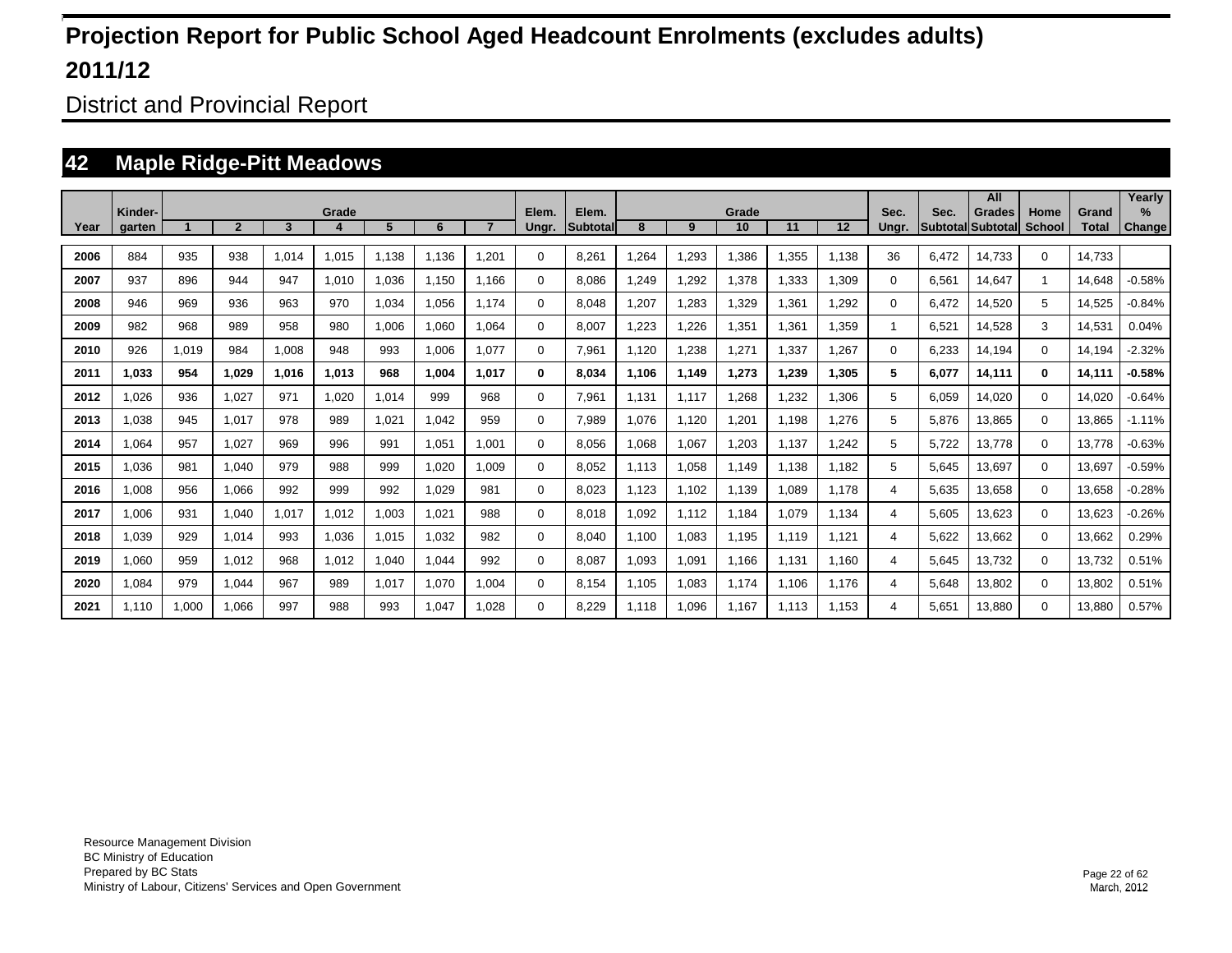District and Provincial Report

### **43 Coquitlam**

|      | Kinder- |       |                |       | Grade                  |       |       |       | Elem.       | Elem.            |       |       | Grade |       |       | Sec.         | Sec.   | All<br>Grades     | Home           | Grand  | Yearly<br>℅   |
|------|---------|-------|----------------|-------|------------------------|-------|-------|-------|-------------|------------------|-------|-------|-------|-------|-------|--------------|--------|-------------------|----------------|--------|---------------|
| Year | aarten  |       | $\overline{2}$ | 3     | $\boldsymbol{\Lambda}$ | 5     | 6     |       | Ungr.       | <b>ISubtotal</b> | 8     | 9     | 10    | 11    | 12    | Unar.        |        | Subtotal Subtotal | School         | Total  | <b>Change</b> |
| 2006 | .924    | 1,956 | 2,003          | 2,027 | 2,124                  | 2,255 | 2,330 | 2,305 | 0           | 16,924           | 2,620 | 2,581 | 2,817 | 2.783 | 2,830 | $\mathbf{0}$ | 13,631 | 30,555            | $\overline{2}$ | 30.557 |               |
| 2007 | .871    | 1,997 | 1,976          | 2,031 | 2,036                  | 2,157 | 2,281 | 2,404 | 0           | 16,753           | 2,472 | 2,541 | 2,709 | 2,900 | 2,863 | 22           | 13,507 | 30,260            | $\overline{2}$ | 30,262 | $-0.97%$      |
| 2008 | .890    | 1,933 | 2,049          | 2,006 | 2,074                  | 2,090 | 2.198 | 2.348 | 0           | 16.588           | 2.442 | 2,536 | 2,666 | 2.799 | 2,978 | 4            | 13.425 | 30.013            | $\mathbf{0}$   | 30.013 | $-0.82%$      |
| 2009 | 956,    | 1,948 | 1,980          | 2,054 | 2,057                  | 2,127 | 2,171 | 2,301 | 0           | 16,594           | 2,400 | 2,571 | 2,668 | 2,822 | 3,039 | 25           | 13,525 | 30,119            | 2              | 30,121 | 0.36%         |
| 2010 | .967    | 2,064 | 2,014          | 2,039 | 2,115                  | 2,129 | 2,206 | 2,234 | $\mathbf 0$ | 16.768           | 2,363 | 2,521 | 2,668 | 2.838 | 3.086 | 9            | 13.485 | 30,253            | 1              | 30,254 | 0.44%         |
| 2011 | 2,007   | 2,018 | 2,080          | 2,042 | 2,064                  | 2,144 | 2,183 | 2,283 | $\bf{0}$    | 16,821           | 2,293 | 2,447 | 2,639 | 2,764 | 3,203 | 1.           | 13,347 | 30.168            | $\mathbf{2}$   | 30.170 | $-0.28%$      |
| 2012 | 2.049   | 1,933 | 2,055          | 2,098 | 2,046                  | 2,098 | 2.172 | 2.336 | $\mathbf 0$ | 16.787           | 2,279 | 2,406 | 2,589 | 2,721 | 3.186 |              | 13.182 | 29,969            | 2              | 29,971 | $-0.66%$      |
| 2013 | 2,114   | 2,001 | 1,987          | 2,092 | 2,128                  | 2,08' | 2,121 | 2,321 | $\Omega$    | 16,845           | 2,336 | 2,355 | 2,492 | 2,622 | 3,104 |              | 12,910 | 29,755            | $\overline{2}$ | 29,757 | $-0.71%$      |
| 2014 | 2,216   | 2,066 | 2,058          | 2,026 | 2,124                  | 2,167 | 2.106 | 2,270 | 0           | 17,033           | 2,324 | 2,414 | 2,442 | 2,530 | 3,000 |              | 12.711 | 29,744            | $\overline{2}$ | 29,746 | $-0.04%$      |
| 2015 | 2,269   | 2,167 | 2,126          | 2,101 | 2,064                  | 2,168 | 2,195 | 2,259 | $\Omega$    | 17,349           | 2,279 | 2,409 | 2,503 | 2,484 | 2,903 |              | 12,579 | 29,928            | $\overline{2}$ | 29,930 | 0.62%         |
| 2016 | 2,191   | 2,220 | 2,230          | 2,170 | 2,139                  | 2,107 | 2,198 | 2,353 | 0           | 17,608           | 2,270 | 2,365 | 2,499 | 2,543 | 2,854 |              | 12,532 | 30,140            | 2              | 30.142 | 0.71%         |
| 2017 | 2,271   | 2,147 | 2,286          | 2,276 | 2,210                  | 2,184 | 2,140 | 2,359 | $\Omega$    | 17,873           | 2,363 | 2,357 | 2,460 | 2,544 | 2,915 |              | 12,640 | 30,513            | $\overline{2}$ | 30,515 | 1.24%         |
| 2018 | 2,398   | 2,222 | 2,212          | 2,334 | 2,316                  | 2,256 | 2,216 | 2,299 | 0           | 18,253           | 2,369 | 2,451 | 2,452 | 2,508 | 2,924 |              | 12.705 | 30,958            | 2              | 30,960 | 1.46%         |
| 2019 | 2,512   | 2,345 | 2,290          | 2,261 | 2,372                  | 2,36' | 2,286 | 2,378 | $\Omega$    | 18,805           | 2,311 | 2,459 | 2,543 | 2,501 | 2,889 |              | 12,704 | 31,509            | $\overline{2}$ | 31,511 | 1.78%         |
| 2020 | 2,631   | 2,454 | 2,413          | 2,337 | 2,302                  | 2,419 | 2,390 | 2,451 | $\mathbf 0$ | 19,397           | 2,387 | 2,400 | 2,554 | 2,588 | 2,879 |              | 12,809 | 32,206            | $\overline{2}$ | 32,208 | 2.21%         |
| 2021 | 2.749   | 2,567 | 2,522          | 2,458 | 2,377                  | 2,346 | 2,448 | 2,559 | $\Omega$    | 20,026           | 2,459 | 2,475 | 2,497 | 2,600 | 2,967 |              | 12,999 | 33,025            | $\overline{2}$ | 33,027 | 2.54%         |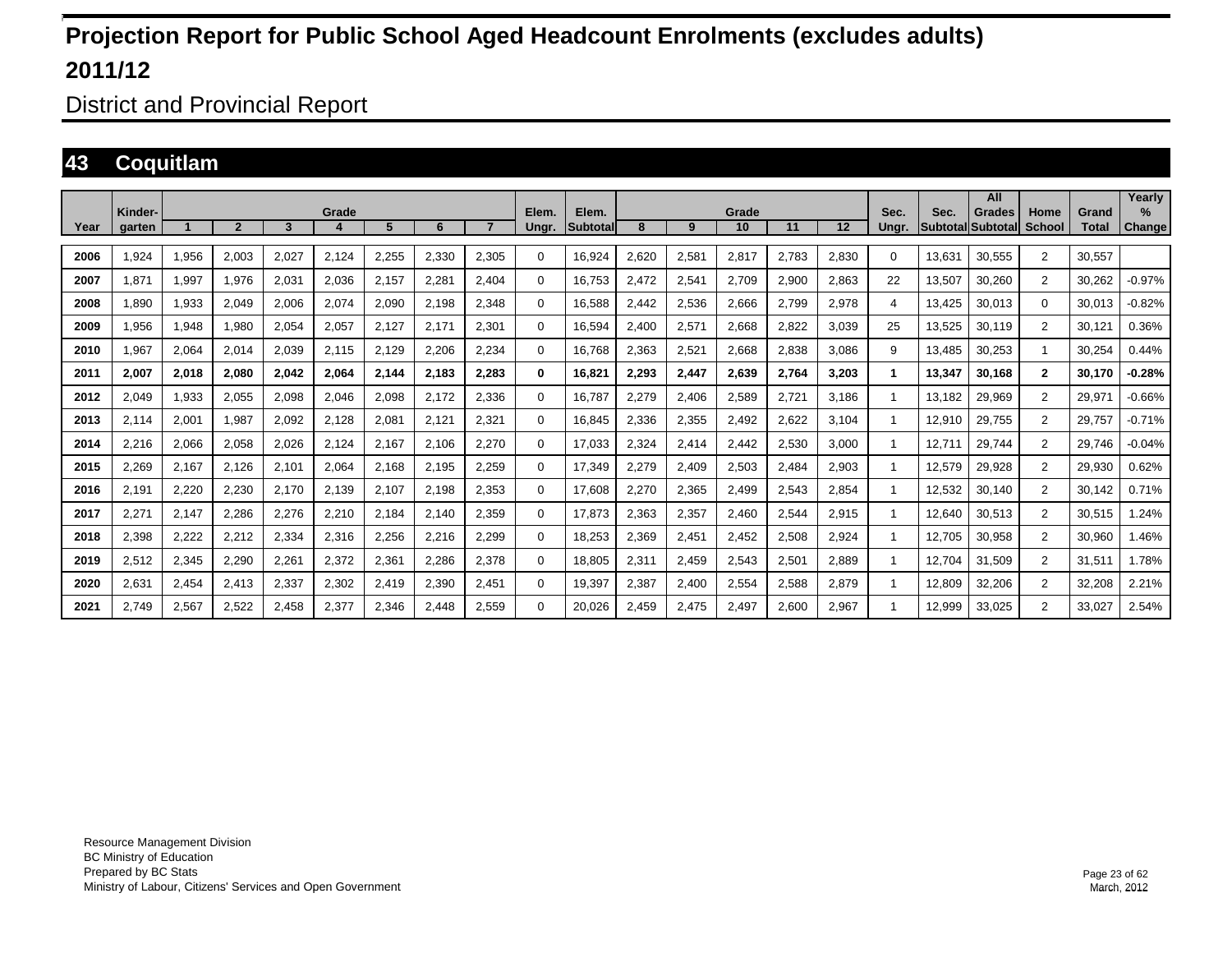District and Provincial Report

### **44 North Vancouver**

|      |                   |       |                |       |       |       |       |       |                |                   |       |       |             |       |       |               |       | All                                       |                       |                       | Yearly         |
|------|-------------------|-------|----------------|-------|-------|-------|-------|-------|----------------|-------------------|-------|-------|-------------|-------|-------|---------------|-------|-------------------------------------------|-----------------------|-----------------------|----------------|
| Year | Kinder-<br>aarten |       | $\overline{2}$ | 3     | Grade | 5     | 6     |       | Elem.<br>Ungr. | Elem.<br>Subtotal | 8     | 9     | Grade<br>10 | 11    | 12    | Sec.<br>Unar. | Sec.  | <b>Grades</b><br><b>Subtotal Subtotal</b> | Home<br><b>School</b> | Grand<br><b>Total</b> | $\%$<br>Change |
|      |                   |       |                |       |       |       |       |       |                |                   |       |       |             |       |       |               |       |                                           |                       |                       |                |
| 2006 | 973               | 1.075 | 1.143          | 1.110 | 1.166 | .254  | 1.364 | 1.260 | 0              | 9.345             | .353  | 1.465 | .487        | .459  | 1.342 | $\Omega$      | 7.106 | 16.451                                    | 10                    | 16.461                |                |
| 2007 | 969               | 976   | 1.064          | 1.151 | 1.114 | 1.181 | 1.259 | 1.357 | 0              | 9.071             | .232  | 1,391 | 1.458       | 1.471 | 1.395 | $\Omega$      | 6.947 | 16.018                                    | 9                     | 16.027                | $-2.64%$       |
| 2008 | 1,034             | 1,001 | 995            | 1,068 | 1,154 | 1,126 | 1,197 | 1.265 | 0              | 8.840             | ,357  | 1,249 | .396        | 1,475 | 1,469 |               | 6,947 | 15,787                                    | 9                     | 15,796                | $-1.44%$       |
| 2009 | 1,076             | 1,085 | 1,030          | 1,034 | 1,093 | 1,168 | 1,134 | 1,233 | $\Omega$       | 8,853             | ,278  | 1,382 | .307        | 1,411 | 1,488 | $\Omega$      | 6,866 | 15,719                                    | 10                    | 15,729                | $-0.42%$       |
| 2010 | 1,051             | 1,094 | 1,085          | 1,067 | 1,055 | 1,099 | 1.197 | 1.139 | $\Omega$       | 8.787             | ,224  | 1,314 | 1,413       | 1,319 | 1,418 | $\Omega$      | 6,688 | 15,475                                    | 6                     | 15,481                | $-1.58%$       |
| 2011 | 1.075             | 1,065 | 1,092          | 1,083 | 1,076 | 1,061 | 1,098 | 1.226 | $\bf{0}$       | 8.776             | 1,139 | 1,252 | 1,314       | .402  | 1,349 | 0             | 6,456 | 15,232                                    | 5                     | 15,237                | $-1.58%$       |
| 2012 | 1.012             | 1,045 | 1,045          | 1,075 | 1,083 | 1,074 | 1,061 | 1.195 | $\Omega$       | 8,590             | 1.179 | 1,227 | .277        | 1,396 | 1,352 | $\Omega$      | 6,431 | 15,021                                    | 5                     | 15,026                | $-1.38%$       |
| 2013 | 1.012             | 996   | 1,032          | 1,037 | 1,087 | 1,079 | 1,069 | 1,151 | 0              | 8,463             | 1,150 | 1,246 | ,222        | 1,331 | 1,328 | 0             | 6,277 | 14,740                                    | 5                     | 14.745                | $-1.87%$       |
| 2014 | 1.051             | 998   | 985            | 1,025 | 1,049 | 1,084 | 1,074 | 1.159 | 0              | 8,425             | 1.109 | 1,217 | .239        | 1,275 | 1,270 | 0             | 6.110 | 14,535                                    | 5                     | 14,540                | $-1.39%$       |
| 2015 | 1.062             | 1,035 | 987            | 978   | 1,037 | 1,047 | 1,079 | 1.165 | 0              | 8.390             | 1.116 | 1,175 | .212        | 1,290 | 1,219 | $\Omega$      | 6.012 | 14,402                                    | 5                     | 14.407                | $-0.91%$       |
| 2016 | 1.025             | 1,047 | 1.024          | 980   | 992   | 1,037 | 1,043 | 1.171 | $\Omega$       | 8.319             | .123  | 1.182 | 1.172       | 1,264 | 1.228 | $\Omega$      | 5.969 | 14,288                                    | 5                     | 14.293                | $-0.79%$       |
| 2017 | 993               | 1,011 | 1.035          | 1.018 | 994   | 991   | 1.033 | 1.133 | $\Omega$       | 8.208             | 1.127 | 1.188 | 1.178       | 1.224 | 1,207 | $\Omega$      | 5.924 | 14,132                                    | 5                     | 14.137                | $-1.09%$       |
| 2018 | 1.032             | 979   | 1.000          | 1.028 | 1.031 | 993   | 988   | 1.121 | $\Omega$       | 8.172             | 1.091 | 1.193 | 1.182       | 1.228 | 1.171 | $\Omega$      | 5.865 | 14,037                                    | 5                     | 14,042                | $-0.67%$       |
| 2019 | 1.067             | 1,018 | 969            | 994   | 1,041 | 1.029 | 988   | 1.072 | $\Omega$       | 8.178             | 1.079 | 1.156 | 1,187       | 1.233 | 1,172 | $\Omega$      | 5.827 | 14,005                                    | 5                     | 14.010                | $-0.23%$       |
| 2020 | 1,103             | 1,051 | 1,007          | 963   | 1,007 | 1,040 | 1,024 | 1,073 | $\Omega$       | 8,268             | 1,034 | 1,143 | 1,153       | 1,238 | 1,178 | $\Omega$      | 5.746 | 14,014                                    | 5                     | 14,019                | 0.06%          |
| 2021 | 1.136             | 1,086 | 1.040          | 1,000 | 976   | 1,006 | 1,036 | 1.112 | $\Omega$       | 8.392             | 1.035 | 1,097 | 1.140       | 1,205 | 1.183 | 0             | 5.660 | 14,052                                    | 5                     | 14.057                | 0.27%          |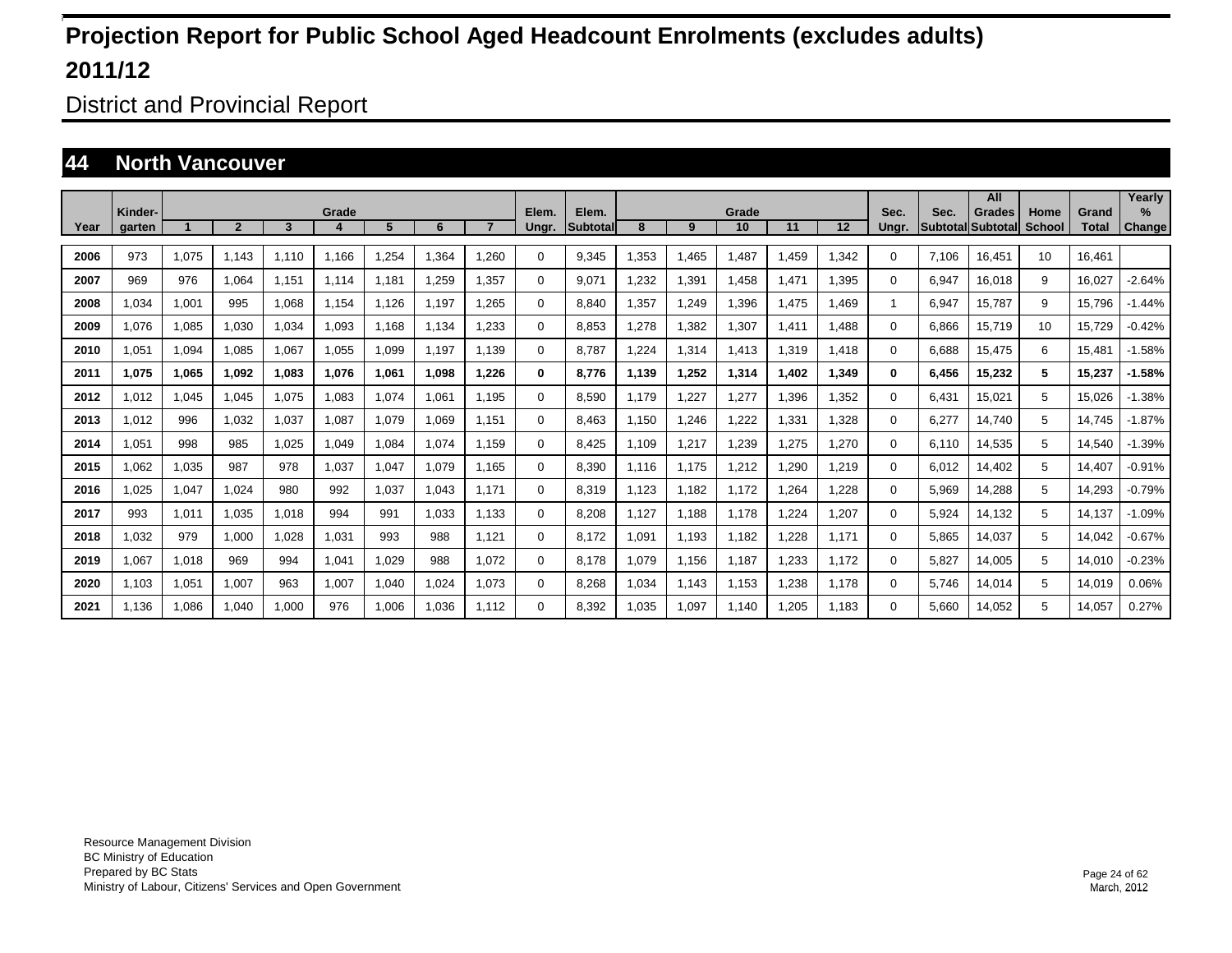District and Provincial Report

#### **45 West Vancouver**

|      |                   |     |                |                 |            |     |     |     |                |                           |     |     |             |     |     |                |       | All                                       |                |                       | Yearly                         |
|------|-------------------|-----|----------------|-----------------|------------|-----|-----|-----|----------------|---------------------------|-----|-----|-------------|-----|-----|----------------|-------|-------------------------------------------|----------------|-----------------------|--------------------------------|
| Year | Kinder-<br>garten |     | $\overline{2}$ | $3\phantom{.0}$ | Grade<br>4 | 5   | 6   |     | Elem.<br>Ungr. | Elem.<br><b>Subtotall</b> | 8   | 9   | Grade<br>10 | 11  | 12  | Sec.<br>Ungr.  | Sec.  | <b>Grades</b><br><b>Subtotal Subtotal</b> | Home<br>School | Grand<br><b>Total</b> | $\frac{9}{6}$<br><b>Change</b> |
|      |                   |     |                |                 |            |     |     |     |                |                           |     |     |             |     |     |                |       |                                           |                |                       |                                |
| 2006 | 352               | 354 | 363            | 390             | 392        | 408 | 444 | 470 | $\Omega$       | 3,173                     | 529 | 579 | 611         | 714 | 623 | $\overline{2}$ | 3,058 | 6,231                                     | 4              | 6,235                 |                                |
| 2007 | 339               | 386 | 366            | 374             | 424        | 409 | 425 | 448 | $\Omega$       | 3,171                     | 557 | 564 | 627         | 661 | 671 | 0              | 3,080 | 6,251                                     | 4              | 6,255                 | 0.32%                          |
| 2008 | 362               | 351 | 410            | 402             | 385        | 439 | 423 | 454 | 0              | 3,226                     | 535 | 583 | 628         | 675 | 629 | 0              | 3,050 | 6,276                                     | 10             | 6,286                 | 0.50%                          |
| 2009 | 348               | 401 | 387            | 440             | 420        | 407 | 466 | 430 | 0              | 3,299                     | 528 | 574 | 623         | 661 | 668 | 0              | 3,054 | 6,353                                     | 5              | 6,358                 | 1.15%                          |
| 2010 | 375               | 402 | 434            | 417             | 466        | 455 | 420 | 469 | 0              | 3,438                     | 551 | 558 | 621         | 673 | 646 | 0              | 3,049 | 6,487                                     | 4              | 6,491                 | 2.09%                          |
| 2011 | 380               | 417 | 436            | 468             | 439        | 482 | 490 | 445 | $\bf{0}$       | 3,557                     | 573 | 561 | 625         | 687 | 660 | 0              | 3,106 | 6.663                                     | 3              | 6,666                 | 2.70%                          |
| 2012 | 375               | 391 | 419            | 437             | 433        | 445 | 493 | 457 | 0              | 3,450                     | 581 | 545 | 618         | 669 | 639 | 0              | 3,052 | 6,502                                     | 3              | 6,505                 | $-2.42%$                       |
| 2013 | 348               | 390 | 396            | 423             | 410        | 438 | 454 | 457 | 0              | 3,316                     | 595 | 542 | 586         | 647 | 612 | 0              | 2,982 | 6,298                                     | 3              | 6,301                 | $-3.14%$                       |
| 2014 | 342               | 364 | 396            | 401             | 398        | 416 | 447 | 423 | 0              | 3,187                     | 596 | 556 | 583         | 617 | 593 | 0              | 2,945 | 6,132                                     | 3              | 6,135                 | $-2.63%$                       |
| 2015 | 341               | 359 | 371            | 402             | 379        | 405 | 427 | 418 | 0              | 3,102                     | 554 | 558 | 597         | 613 | 567 | 0              | 2,889 | 5,991                                     | 3              | 5,994                 | $-2.30%$                       |
| 2016 | 319               | 357 | 366            | 378             | 380        | 386 | 416 | 399 | 0              | 3,001                     | 547 | 520 | 599         | 626 | 562 | 0              | 2,854 | 5,855                                     | 3              | 5,858                 | $-2.27%$                       |
| 2017 | 291               | 335 | 365            | 373             | 358        | 388 | 398 | 389 | 0              | 2,897                     | 525 | 514 | 563         | 629 | 573 | 0              | 2,804 | 5,701                                     | 3              | 5,704                 | $-2.63%$                       |
| 2018 | 295               | 309 | 343            | 372             | 354        | 367 | 399 | 373 | 0              | 2,812                     | 512 | 494 | 556         | 594 | 578 | 0              | 2,734 | 5,546                                     | $\overline{2}$ | 5,548                 | $-2.73%$                       |
| 2019 | 299               | 312 | 317            | 352             | 353        | 363 | 379 | 375 | 0              | 2,750                     | 492 | 483 | 536         | 587 | 549 | 0              | 2,647 | 5,397                                     | $\overline{2}$ | 5,399                 | $-2.69%$                       |
| 2020 | 310               | 316 | 322            | 327             | 335        | 362 | 375 | 357 | 0              | 2,704                     | 494 | 465 | 523         | 566 | 541 | 0              | 2,589 | 5,293                                     | $\overline{2}$ | 5,295                 | $-1.93%$                       |
| 2021 | 325               | 328 | 326            | 332             | 313        | 345 | 375 | 354 | $\Omega$       | 2.698                     | 472 | 467 | 505         | 554 | 524 | 0              | 2,522 | 5,220                                     | $\overline{2}$ | 5,222                 | $-1.38%$                       |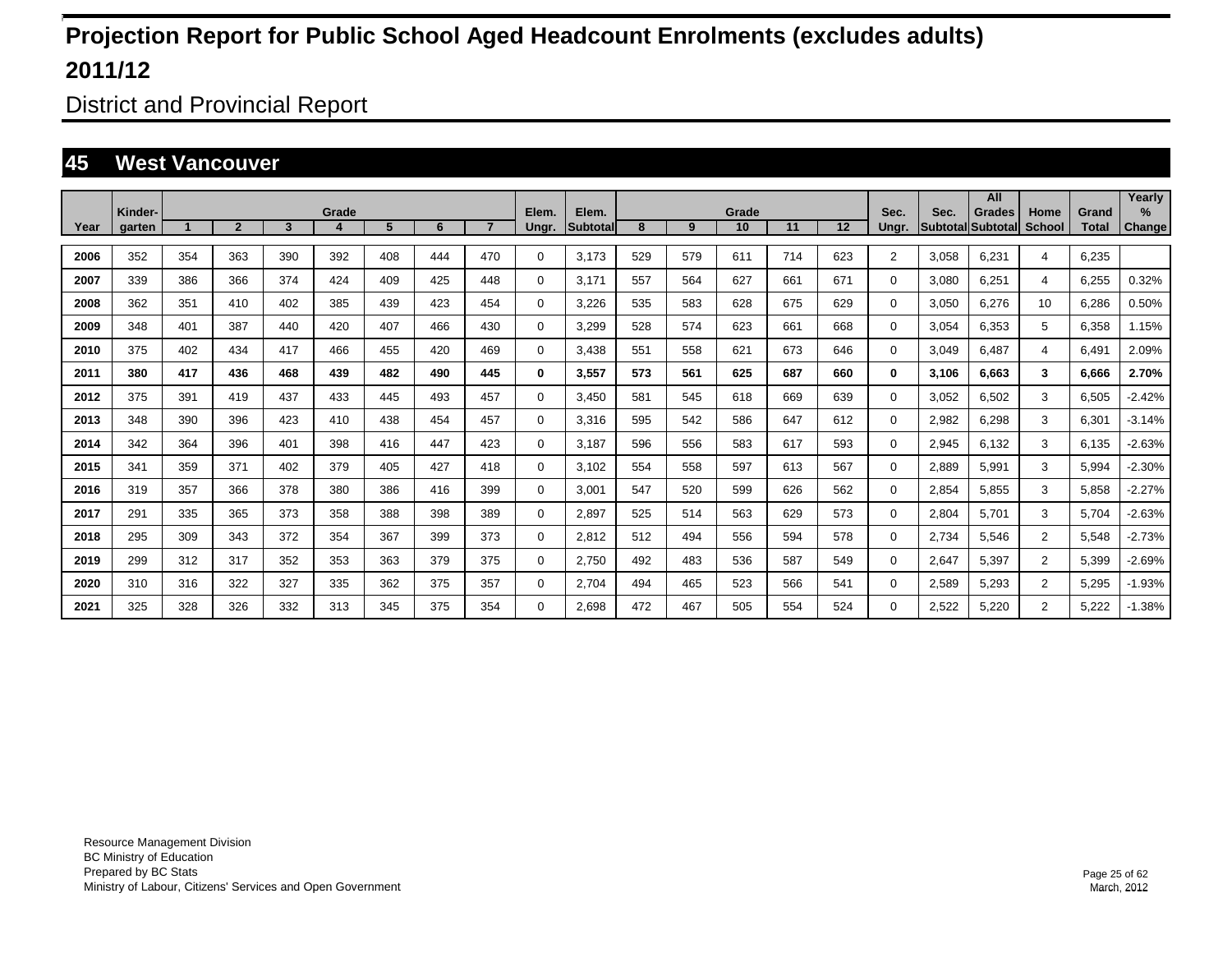District and Provincial Report

### **46 Sunshine Coast**

|      |                   |     |                |     |            |     |     |                |             |                    |     |     |             |     |     |               |                         | All                       |                |                       | Yearly        |
|------|-------------------|-----|----------------|-----|------------|-----|-----|----------------|-------------|--------------------|-----|-----|-------------|-----|-----|---------------|-------------------------|---------------------------|----------------|-----------------------|---------------|
| Year | Kinder-<br>garten |     | $\overline{2}$ | 3   | Grade<br>4 | 5   | 6   | $\overline{7}$ | Elem.       | Elem.<br>Subtotall | 8   | 9   | Grade<br>10 | 11  | 12  | Sec.<br>Ungr. | Sec.<br><b>Subtotal</b> | <b>Grades</b><br>Subtotal | Home<br>School | Grand<br><b>Total</b> | $\%$          |
|      |                   |     |                |     |            |     |     |                | Ungr.       |                    |     |     |             |     |     |               |                         |                           |                |                       | <b>Change</b> |
| 2006 | 170               | 210 | 206            | 226 | 259        | 289 | 268 | 286            | 0           | 1,914              | 317 | 358 | 418         | 386 | 318 | 26            | 1,823                   | 3.737                     | 5              | 3.742                 |               |
| 2007 | 205               | 185 | 216            | 201 | 230        | 256 | 300 | 282            | 0           | 1.875              | 286 | 325 | 385         | 403 | 322 | 27            | 1.748                   | 3.623                     | 6              | 3,629                 | $-3.02%$      |
| 2008 | 185               | 221 | 198            | 219 | 207        | 236 | 264 | 301            | $\mathbf 0$ | 1,831              | 299 | 285 | 317         | 381 | 354 | 8             | 1,644                   | 3,475                     | 8              | 3,483                 | $-4.02%$      |
| 2009 | 186               | 185 | 214            | 191 | 219        | 212 | 236 | 275            | $\mathbf 0$ | 1,718              | 315 | 303 | 315         | 326 | 330 | 16            | 1,605                   | 3,323                     | 5              | 3,328                 | $-4.45%$      |
| 2010 | 191               | 199 | 191            | 212 | 203        | 233 | 219 | 239            | $\mathbf 0$ | 1,687              | 281 | 311 | 323         | 305 | 318 | 28            | 1,566                   | 3,253                     | 4              | 3,257                 | $-2.13%$      |
| 2011 | 213               | 200 | 200            | 195 | 213        | 211 | 233 | 229            | 0           | 1,694              | 243 | 276 | 311         | 326 | 250 | 42            | 1,448                   | 3,142                     | 6              | 3,148                 | $-3.35%$      |
| 2012 | 232               | 199 | 209            | 188 | 210        | 212 | 213 | 229            | $\mathbf 0$ | 1,692              | 250 | 261 | 281         | 353 | 251 | 41            | 1,437                   | 3,129                     | 6              | 3,135                 | $-0.41%$      |
| 2013 | 242               | 218 | 208            | 197 | 204        | 208 | 212 | 209            | $\mathbf 0$ | 1.698              | 249 | 262 | 259         | 315 | 267 | 40            | 1,392                   | 3,090                     | 6              | 3,096                 | $-1.24%$      |
| 2014 | 248               | 226 | 227            | 195 | 212        | 202 | 208 | 208            | 0           | 1.726              | 227 | 263 | 260         | 292 | 244 | 41            | 1,327                   | 3.053                     | 6              | 3,059                 | $-1.20%$      |
| 2015 | 247               | 233 | 235            | 212 | 211        | 209 | 201 | 203            | 0           | 1,751              | 226 | 240 | 260         | 293 | 225 | 38            | 1,282                   | 3,033                     | 6              | 3,039                 | $-0.65%$      |
| 2016 | 237               | 231 | 241            | 220 | 229        | 208 | 209 | 197            | $\mathbf 0$ | 1.772              | 221 | 238 | 238         | 292 | 224 | 36            | 1.249                   | 3,021                     | 6              | 3,027                 | $-0.39%$      |
| 2017 | 224               | 221 | 239            | 226 | 236        | 225 | 207 | 204            | $\mathbf 0$ | 1.782              | 214 | 232 | 236         | 268 | 224 | 35            | 1,209                   | 2,991                     | 6              | 2,997                 | $-0.99%$      |
| 2018 | 231               | 209 | 230            | 223 | 242        | 233 | 224 | 203            | $\mathbf 0$ | 1,795              | 223 | 226 | 230         | 265 | 207 | 35            | 1.186                   | 2,981                     | 6              | 2,987                 | $-0.33%$      |
| 2019 | 239               | 217 | 217            | 215 | 240        | 238 | 232 | 219            | $\mathbf 0$ | 1.817              | 221 | 236 | 225         | 260 | 205 | 34            | 1.181                   | 2.998                     | 6              | 3,004                 | 0.57%         |
| 2020 | 248               | 224 | 227            | 204 | 232        | 236 | 237 | 226            | $\mathbf 0$ | 1,834              | 238 | 234 | 234         | 255 | 202 | 33            | 1,196                   | 3,030                     | 6              | 3,036                 | 1.07%         |
| 2021 | 257               | 232 | 233            | 212 | 220        | 228 | 236 | 232            | 0           | 1.850              | 246 | 252 | 233         | 264 | 197 | 33            | ,225                    | 3.075                     | 6              | 3,081                 | 1.48%         |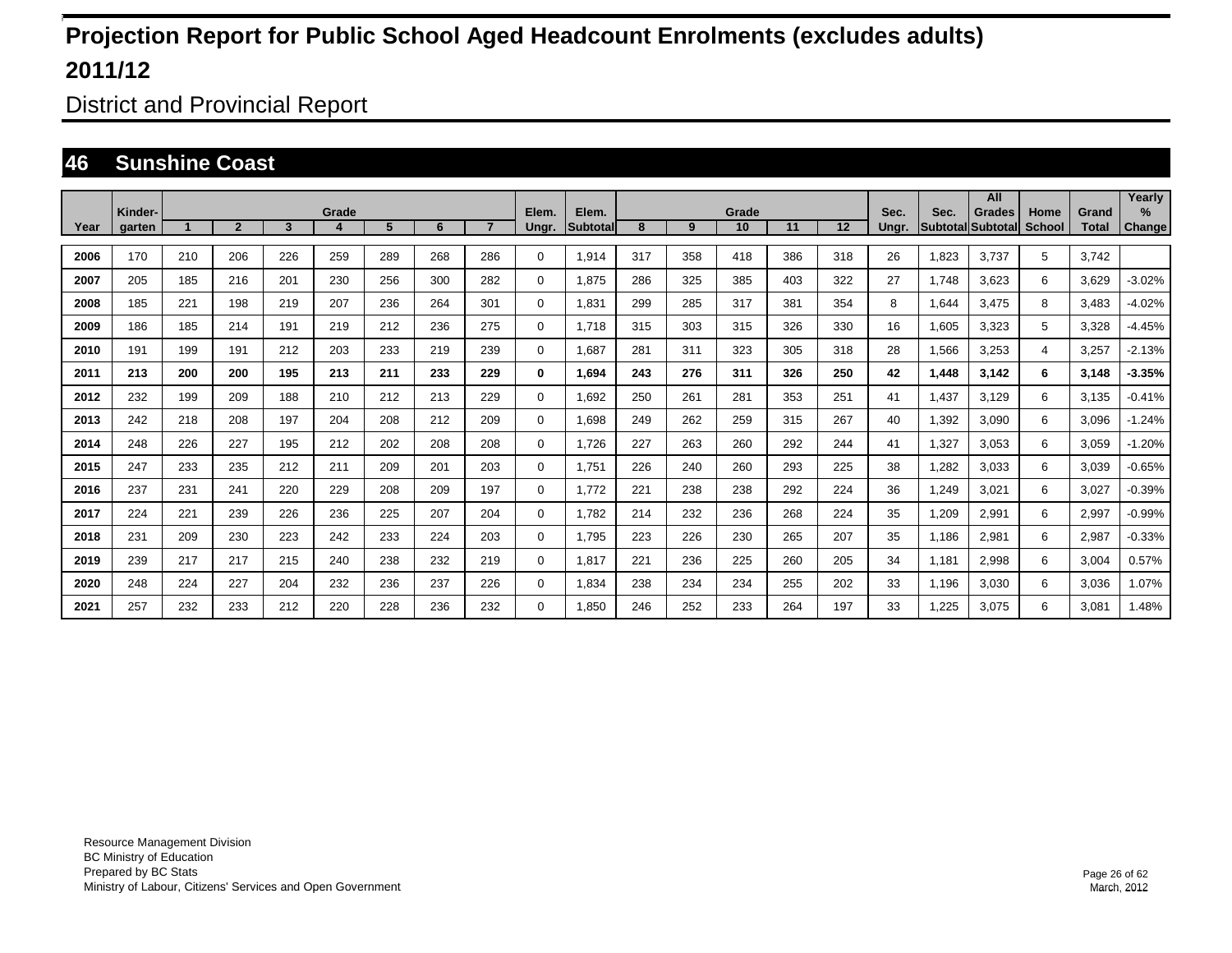District and Provincial Report

### **47 Powell River**

|      |                   |     |                |     |            |     |     |                |                |                    |     |     |             |     |     |               |                                  | All           |                |                       | Yearly      |
|------|-------------------|-----|----------------|-----|------------|-----|-----|----------------|----------------|--------------------|-----|-----|-------------|-----|-----|---------------|----------------------------------|---------------|----------------|-----------------------|-------------|
| Year | Kinder-<br>garten |     | $\overline{2}$ | 3   | Grade<br>4 | 5   | 6   | $\overline{7}$ | Elem.<br>Ungr. | Elem.<br>Subtotall | 8   | 9   | Grade<br>10 | 11  | 12  | Sec.<br>Ungr. | Sec.<br><b>Subtotal Subtotal</b> | <b>Grades</b> | Home<br>School | Grand<br><b>Total</b> | %<br>Change |
|      |                   |     |                |     |            |     |     |                |                |                    |     |     |             |     |     |               |                                  |               |                |                       |             |
| 2006 | 127               | 142 | 137            | 151 | 169        | 175 | 194 | 216            | 0              | 1,311              | 206 | 219 | 241         | 300 | 235 | 0             | 1,201                            | 2,512         | $\mathbf{0}$   | 2,512                 |             |
| 2007 | 139               | 129 | 143            | 134 | 154        | 177 | 174 | 197            | $\mathbf 0$    | 1.247              | 224 | 216 | 233         | 242 | 292 | $\Omega$      | 1,207                            | 2.454         | $\mathbf 0$    | 2.454                 | $-2.31%$    |
| 2008 | 132               | 142 | 123            | 147 | 134        | 150 | 177 | 176            | 0              | 1,181              | 208 | 236 | 232         | 235 | 243 | 0             | 1,154                            | 2,335         | $\mathbf 0$    | 2,335                 | $-4.85%$    |
| 2009 | 122               | 135 | 150            | 121 | 150        | 132 | 153 | 184            | 0              | 1,147              | 174 | 206 | 256         | 250 | 254 | 0             | 1,140                            | 2,287         | $\mathbf 0$    | 2,287                 | $-2.06%$    |
| 2010 | 124               | 121 | 139            | 147 | 118        | 153 | 134 | 147            | $\mathbf 0$    | 1,083              | 178 | 180 | 224         | 242 | 271 | 0             | 1,095                            | 2,178         | $\mathbf 0$    | 2,178                 | $-4.77%$    |
| 2011 | 132               | 126 | 123            | 136 | 153        | 122 | 144 | 128            | 0              | 1,064              | 150 | 186 | 194         | 227 | 301 | 0             | 1,058                            | 2,122         | $\bf{0}$       | 2,122                 | $-2.57%$    |
| 2012 | 129               | 125 | 110            | 128 | 144        | 117 | 158 | 114            | $\mathbf 0$    | 1.025              | 157 | 181 | 178         | 205 | 279 | $\Omega$      | 1,000                            | 2,025         | $\mathbf 0$    | 2,025                 | $-4.57%$    |
| 2013 | 131               | 123 | 110            | 114 | 136        | 110 | 150 | 124            | $\mathbf 0$    | 998                | 140 | 185 | 168         | 184 | 248 | 0             | 925                              | 1.923         | $\mathbf 0$    | 1,923                 | $-5.04%$    |
| 2014 | 140               | 125 | 108            | 114 | 122        | 104 | 142 | 118            | 0              | 973                | 152 | 165 | 171         | 172 | 221 | 0             | 881                              | 1,854         | 0              | 1,854                 | $-3.59%$    |
| 2015 | 136               | 135 | 111            | 114 | 124        | 94  | 134 | 112            | $\mathbf 0$    | 960                | 145 | 178 | 153         | 175 | 206 | 0             | 857                              | 1,817         | $\mathbf 0$    | 1,817                 | $-2.00%$    |
| 2016 | 140               | 132 | 120            | 117 | 124        | 96  | 121 | 106            | $\mathbf 0$    | 956                | 137 | 171 | 165         | 157 | 208 | 0             | 838                              | 1.794         | $\mathbf 0$    | 1,794                 | $-1.27%$    |
| 2017 | 146               | 135 | 117            | 126 | 127        | 96  | 124 | 96             | $\mathbf 0$    | 967                | 130 | 161 | 158         | 168 | 188 | 0             | 805                              | 1.772         | $\mathbf 0$    | 1,772                 | $-1.23%$    |
| 2018 | 154               | 141 | 120            | 123 | 136        | 98  | 124 | 99             | $\mathbf 0$    | 995                | 118 | 154 | 151         | 163 | 201 | 0             | 787                              | 1.782         | $\mathbf 0$    | 1,782                 | 0.56%       |
| 2019 | 159               | 148 | 125            | 126 | 132        | 105 | 127 | 99             | $\mathbf 0$    | 1,021              | 122 | 140 | 144         | 157 | 199 | 0             | 762                              | 1.783         | $\mathbf 0$    | 1.783                 | 0.06%       |
| 2020 | 163               | 154 | 131            | 131 | 136        | 102 | 137 | 101            | $\mathbf 0$    | 1,055              | 122 | 144 | 132         | 150 | 192 | 0             | 740                              | 1,795         | $\mathbf 0$    | 1,795                 | 0.67%       |
| 2021 | 167               | 157 | 136            | 138 | 142        | 105 | 133 | 109            | $\mathbf 0$    | 1.087              | 125 | 145 | 135         | 138 | 184 | 0             | 727                              | 1,814         | $\mathbf 0$    | 1,814                 | 1.06%       |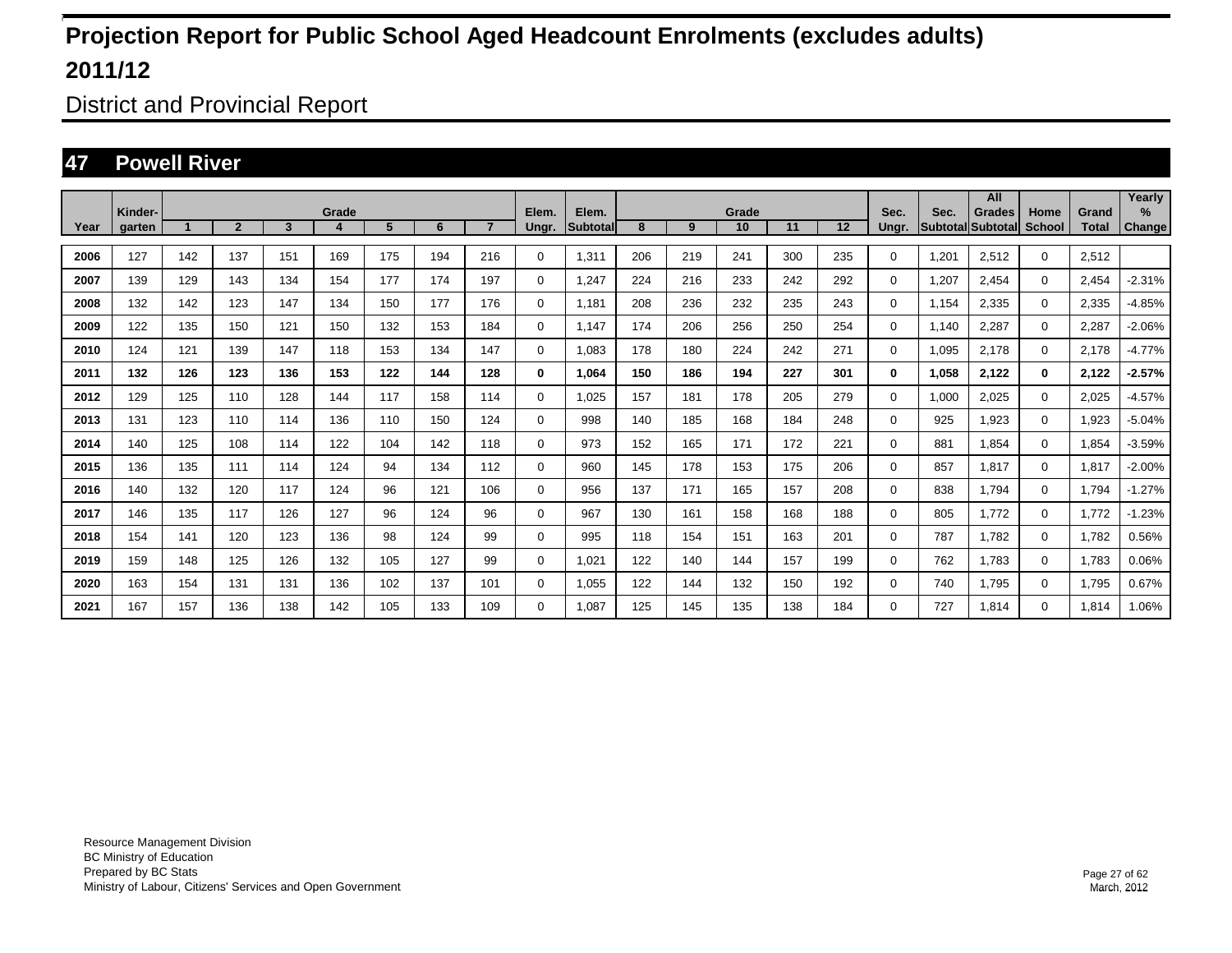District and Provincial Report

### **48 Sea to Sky**

|      |                   |     |                |     |       |     |     |                |                |                          |     |     |             |     |     |                |       | All                         |                |                       | Yearly         |
|------|-------------------|-----|----------------|-----|-------|-----|-----|----------------|----------------|--------------------------|-----|-----|-------------|-----|-----|----------------|-------|-----------------------------|----------------|-----------------------|----------------|
| Year | Kinder-<br>garten |     | $\overline{2}$ | 3   | Grade | 5   | 6   | $\overline{7}$ | Elem.<br>Ungr. | Elem.<br><b>Subtotal</b> | 8   | 9   | Grade<br>10 | 11  | 12  | Sec.<br>Ungr.  | Sec.  | Grades<br>Subtotal Subtotal | Home<br>School | Grand<br><b>Total</b> | $\%$<br>Change |
|      |                   |     |                |     |       |     |     |                |                |                          |     |     |             |     |     |                |       |                             |                |                       |                |
| 2006 | 287               | 299 | 285            | 294 | 296   | 311 | 305 | 358            | 0              | 2,435                    | 362 | 373 | 350         | 358 | 336 | 30             | 1,809 | 4.244                       | $\mathbf{1}$   | 4,245                 |                |
| 2007 | 274               | 289 | 300            | 303 | 299   | 308 | 317 | 308            | 0              | 2,398                    | 371 | 358 | 372         | 348 | 326 | 15             | 1.790 | 4,188                       | $\mathbf 0$    | 4,188                 | $-1.34%$       |
| 2008 | 279               | 295 | 283            | 306 | 300   | 306 | 313 | 328            | 0              | 2.410                    | 323 | 358 | 371         | 372 | 317 | 4              | 1.745 | 4,155                       | $\mathbf 0$    | 4,155                 | $-0.79%$       |
| 2009 | 301               | 284 | 287            | 289 | 305   | 306 | 296 | 313            | 0              | 2,381                    | 336 | 322 | 357         | 377 | 342 | 12             | 1.746 | 4,127                       | $\mathbf 0$    | 4,127                 | $-0.67%$       |
| 2010 | 291               | 313 | 280            | 291 | 293   | 320 | 299 | 299            | 0              | 2,386                    | 313 | 337 | 327         | 369 | 352 | 4              | 1,702 | 4,088                       | $\mathbf 0$    | 4,088                 | $-0.94%$       |
| 2011 | 356               | 312 | 323            | 299 | 299   | 289 | 319 | 302            | 0              | 2,499                    | 302 | 311 | 326         | 314 | 370 | 6              | 1,629 | 4.128                       | 1              | 4,129                 | 1.00%          |
| 2012 | 390               | 317 | 327            | 308 | 290   | 284 | 327 | 289            | 0              | 2,532                    | 325 | 322 | 329         | 327 | 386 | 6              | 1.695 | 4,227                       | -1             | 4,228                 | 2.40%          |
| 2013 | 408               | 352 | 335            | 315 | 302   | 275 | 321 | 296            | 0              | 2,604                    | 312 | 341 | 333         | 323 | 394 | 6              | 1.709 | 4.313                       |                | 4,314                 | 2.03%          |
| 2014 | 387               | 368 | 372            | 322 | 309   | 287 | 311 | 290            | 0              | 2.646                    | 318 | 328 | 350         | 326 | 391 | $\overline{7}$ | 1.720 | 4.366                       |                | 4,367                 | 1.23%          |
| 2015 | 381               | 349 | 389            | 358 | 317   | 294 | 325 | 281            | 0              | 2,694                    | 313 | 334 | 339         | 343 | 395 | $\overline{7}$ | 1,731 | 4,425                       |                | 4,426                 | 1.35%          |
| 2016 | 366               | 344 | 369            | 375 | 353   | 302 | 333 | 294            | 0              | 2,736                    | 303 | 328 | 345         | 333 | 412 | $\overline{7}$ | 1,728 | 4,464                       |                | 4,465                 | 0.88%          |
| 2017 | 343               | 331 | 364            | 356 | 369   | 336 | 341 | 301            | 0              | 2,741                    | 317 | 318 | 339         | 338 | 403 | $\overline{7}$ | 1,722 | 4,463                       |                | 4,464                 | $-0.02%$       |
| 2018 | 348               | 309 | 350            | 351 | 350   | 353 | 381 | 309            | 0              | 2,751                    | 325 | 332 | 329         | 333 | 407 | $\overline{7}$ | 1,733 | 4,484                       |                | 4,485                 | 0.47%          |
| 2019 | 348               | 314 | 328            | 338 | 345   | 334 | 400 | 345            | 0              | 2,752                    | 334 | 341 | 343         | 324 | 401 | $\overline{7}$ | 1,750 | 4,502                       |                | 4,503                 | 0.40%          |
| 2020 | 348               | 314 | 333            | 316 | 332   | 329 | 378 | 362            | 0              | 2,712                    | 373 | 350 | 352         | 336 | 391 | $\overline{7}$ | 1.809 | 4,521                       |                | 4,522                 | 0.42%          |
| 2021 | 351               | 314 | 332            | 321 | 311   | 318 | 373 | 343            | $\Omega$       | 2,663                    | 391 | 390 | 361         | 344 | 402 | 7              | .895  | 4,558                       |                | 4,559                 | 0.82%          |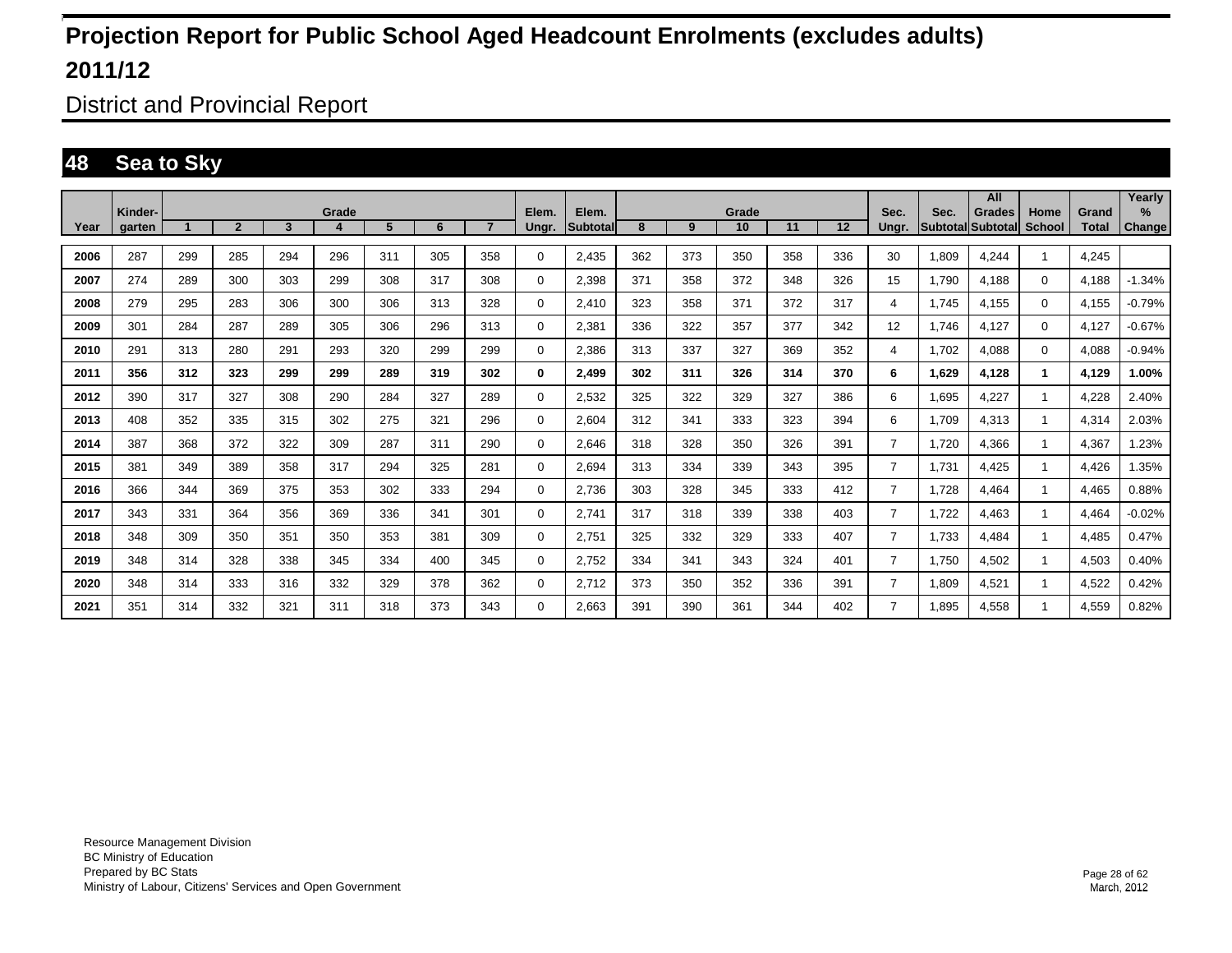District and Provincial Report

### **49 Central Coast**

|      |                   |    |                |                         |            |    |    |                 |                |                          |    |    |             |    |                |               |      | All                                |                       |                       | Yearly      |
|------|-------------------|----|----------------|-------------------------|------------|----|----|-----------------|----------------|--------------------------|----|----|-------------|----|----------------|---------------|------|------------------------------------|-----------------------|-----------------------|-------------|
| Year | Kinder-<br>garten |    | $\overline{2}$ | $\overline{\mathbf{3}}$ | Grade<br>4 | 5  | 6  | $\overline{7}$  | Elem.<br>Ungr. | Elem.<br><b>Subtotal</b> | 8  | 9  | Grade<br>10 | 11 | 12             | Sec.<br>Ungr. | Sec. | <b>Grades</b><br>Subtotal Subtotal | Home<br><b>School</b> | Grand<br><b>Total</b> | %<br>Change |
|      |                   |    |                |                         |            |    |    |                 |                |                          |    |    |             |    |                |               |      |                                    |                       |                       |             |
| 2006 | 19                | 23 | 18             | 23                      | 20         | 19 | 17 | 19              | $\mathbf 0$    | 158                      | 18 | 19 | 18          | 19 | 12             | 23            | 109  | 267                                | $\mathbf 0$           | 267                   |             |
| 2007 | 12                | 14 | 19             | 16                      | 18         | 18 | 19 | 14              | $\mathbf 0$    | 130                      | 15 | 16 | 13          | 14 | 17             | 17            | 92   | 222                                | $\mathbf 0$           | 222                   | -16.85%     |
| 2008 | 12                | 11 | 18             | 15                      | 18         | 9  | 25 | 17              | $\mathbf 0$    | 125                      | 18 | 12 | 12          | 16 | 11             | 26            | 95   | 220                                | $\mathbf 0$           | 220                   | $-0.90\%$   |
| 2009 | 18                | 15 | 10             | 21                      | 13         | 13 | 9  | 18              | 5              | 122                      | 14 | 9  | 14          | 12 | 14             | 24            | 87   | 209                                | $\mathbf 0$           | 209                   | $-5.00\%$   |
| 2010 | 28                | 22 | 17             | 9                       | 18         | 17 | 14 | 11              | $\overline{2}$ | 138                      | 21 | 12 | 12          | 8  | 10             | 29            | 92   | 230                                | $\mathbf 0$           | 230                   | 10.05%      |
| 2011 | 17                | 24 | 18             | 16                      | 8          | 12 | 18 | 13              | $\mathbf 0$    | 126                      | 8  | 15 | 10          | 9  | 8              | 23            | 73   | 199                                | $\mathbf 0$           | 199                   | $-13.48%$   |
| 2012 | 14                | 27 | 16             | 20                      | 8          | 12 | 17 | 12 <sup>°</sup> | $\mathbf 0$    | 126                      | 9  | 15 | 11          | 8  | 8              | 22            | 73   | 199                                | $\mathbf 0$           | 199                   | 0.00%       |
| 2013 | 14                | 23 | 18             | 18                      | 11         | 13 | 17 | 11              | $\mathbf 0$    | 125                      | 9  | 18 | 11          | 8  | $\overline{7}$ | 21            | 74   | 199                                | $\mathbf 0$           | 199                   | 0.00%       |
| 2014 | 14                | 23 | 15             | 20                      | 10         | 17 | 18 | 11              | $\mathbf 0$    | 128                      | 8  | 17 | 13          | 8  | $\overline{7}$ | 20            | 73   | 201                                | $\mathbf 0$           | 201                   | 1.01%       |
| 2015 | 13                | 23 | 16             | 18                      | 11         | 15 | 24 | 12 <sup>2</sup> | 0              | 132                      | 8  | 16 | 12          | 10 | $\overline{7}$ | 21            | 74   | 206                                | $\mathbf 0$           | 206                   | 2.49%       |
| 2016 | 14                | 22 | 16             | 19                      | 10         | 17 | 22 | 16              | $\mathbf 0$    | 136                      | 9  | 16 | 11          | 9  | 9              | 22            | 76   | 212                                | $\mathbf 0$           | 212                   | 2.91%       |
| 2017 | 15                | 23 | 15             | 18                      | 10         | 15 | 25 | 14              | $\mathbf 0$    | 135                      | 12 | 17 | 11          | 9  | 8              | 24            | 81   | 216                                | $\mathbf 0$           | 216                   | 1.89%       |
| 2018 | 15                | 25 | 16             | 17                      | 10         | 16 | 22 | 16              | $\mathbf 0$    | 137                      | 11 | 23 | 12          | 9  | 8              | 24            | 87   | 224                                | $\mathbf 0$           | 224                   | 3.70%       |
| 2019 | 15                | 25 | 17             | 18                      | 9          | 15 | 23 | 14              | $\mathbf 0$    | 136                      | 12 | 21 | 16          | 9  | 8              | 24            | 90   | 226                                | $\mathbf 0$           | 226                   | 0.89%       |
| 2020 | 14                | 25 | 17             | 20                      | 10         | 14 | 23 | 15              | $\mathbf 0$    | 138                      | 10 | 24 | 15          | 12 | 8              | 25            | 94   | 232                                | $\mathbf 0$           | 232                   | 2.65%       |
| 2021 | 14                | 24 | 17             | 20                      | 11         | 15 | 21 | 15              | $\mathbf 0$    | 137                      | 11 | 21 | 17          | 11 | 11             | 27            | 98   | 235                                | $\mathbf 0$           | 235                   | 1.29%       |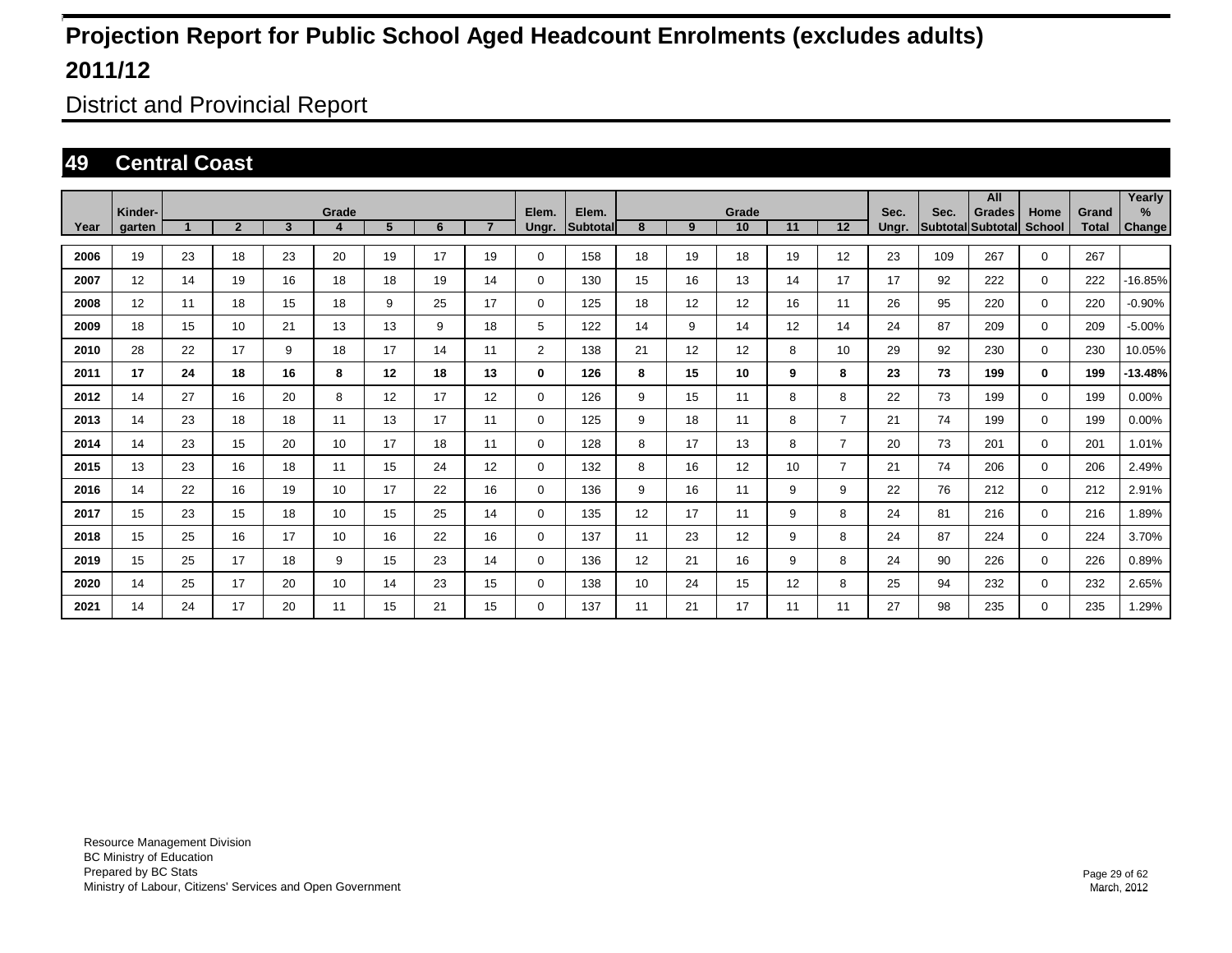District and Provincial Report

### **50 Haida Gwaii**

|      | Kinder-       |    |                |              | Grade |    |    |                | Elem.       | Elem.     |    |    | Grade |    |    |               |      | All                                |                |                       | Yearly         |
|------|---------------|----|----------------|--------------|-------|----|----|----------------|-------------|-----------|----|----|-------|----|----|---------------|------|------------------------------------|----------------|-----------------------|----------------|
| Year | <b>garten</b> |    | $\overline{2}$ | $\mathbf{3}$ | 4     | 5  | 6  | $\overline{7}$ | Ungr.       | Subtotall | 8  | 9  | 10    | 11 | 12 | Sec.<br>Unar. | Sec. | <b>Grades</b><br>Subtotal Subtotal | Home<br>School | Grand<br><b>Total</b> | $\%$<br>Change |
| 2006 | 40            | 56 | 41             | 57           | 42    | 65 | 48 | 57             | $\mathbf 0$ | 406       | 60 | 73 | 73    | 64 | 53 | 3             | 326  | 732                                | $\mathbf 0$    | 732                   |                |
| 2007 | 38            | 41 | 55             | 43           | 51    | 53 | 66 | 53             | $\mathbf 0$ | 400       | 65 | 58 | 71    | 68 | 55 | 6             | 323  | 723                                | 1              | 724                   | $-1.09%$       |
| 2008 | 53            | 38 | 32             | 48           | 38    | 60 | 49 | 63             | $\mathbf 0$ | 381       | 59 | 66 | 64    | 61 | 57 | 4             | 311  | 692                                | $\Omega$       | 692                   | $-4.42%$       |
| 2009 | 43            | 59 | 39             | 36           | 48    | 50 | 60 | 47             | $\mathbf 0$ | 382       | 64 | 61 | 62    | 56 | 54 | 3             | 300  | 682                                | $\mathbf 0$    | 682                   | $-1.45%$       |
| 2010 | 36            | 42 | 58             | 38           | 36    | 51 | 50 | 61             | $\mathbf 0$ | 372       | 51 | 68 | 62    | 51 | 53 | 5             | 290  | 662                                | $\mathbf 0$    | 662                   | $-2.93%$       |
| 2011 | 33            | 35 | 38             | 51           | 41    | 47 | 53 | 47             | 0           | 345       | 61 | 54 | 63    | 61 | 44 | 0             | 283  | 628                                | $\mathbf 0$    | 628                   | $-5.14%$       |
| 2012 | 31            | 31 | 29             | 64           | 48    | 36 | 51 | 45             | $\mathbf 0$ | 335       | 72 | 53 | 66    | 62 | 43 | $\Omega$      | 296  | 631                                | $\mathbf 0$    | 631                   | 0.48%          |
| 2013 | 30            | 29 | 25             | 49           | 60    | 42 | 39 | 43             | $\mathbf 0$ | 317       | 70 | 62 | 63    | 64 | 43 | $\Omega$      | 302  | 619                                | $\Omega$       | 619                   | $-1.90%$       |
| 2014 | 31            | 28 | 24             | 43           | 46    | 53 | 45 | 33             | 0           | 303       | 66 | 59 | 73    | 61 | 44 | $\Omega$      | 303  | 606                                | $\Omega$       | 606                   | $-2.10%$       |
| 2015 | 30            | 30 | 23             | 41           | 41    | 41 | 57 | 39             | $\mathbf 0$ | 302       | 51 | 57 | 70    | 70 | 43 | 0             | 291  | 593                                | $\mathbf 0$    | 593                   | $-2.15%$       |
| 2016 | 31            | 29 | 24             | 39           | 39    | 36 | 44 | 49             | $\mathbf 0$ | 291       | 60 | 44 | 67    | 69 | 49 | $\Omega$      | 289  | 580                                | $\mathbf 0$    | 580                   | $-2.19%$       |
| 2017 | 32            | 30 | 24             | 41           | 37    | 34 | 39 | 38             | $\mathbf 0$ | 275       | 75 | 51 | 53    | 66 | 49 | $\Omega$      | 294  | 569                                | $\mathbf 0$    | 569                   | $-1.90%$       |
| 2018 | 33            | 31 | 24             | 41           | 39    | 33 | 37 | 34             | $\mathbf 0$ | 272       | 58 | 63 | 60    | 52 | 47 | $\Omega$      | 280  | 552                                | $\mathbf 0$    | 552                   | $-2.99%$       |
| 2019 | 33            | 31 | 25             | 42           | 39    | 35 | 36 | 31             | $\mathbf 0$ | 272       | 51 | 49 | 75    | 59 | 38 | $\Omega$      | 272  | 544                                | $\Omega$       | 544                   | $-1.45%$       |
| 2020 | 32            | 31 | 26             | 43           | 39    | 34 | 38 | 30             | $\mathbf 0$ | 273       | 48 | 44 | 60    | 73 | 42 | $\Omega$      | 267  | 540                                | $\mathbf 0$    | 540                   | $-0.74%$       |
| 2021 | 32            | 31 | 25             | 43           | 41    | 34 | 37 | 32             | 0           | 275       | 47 | 41 | 54    | 60 | 51 | 0             | 253  | 528                                | $\mathbf 0$    | 528                   | $-2.22%$       |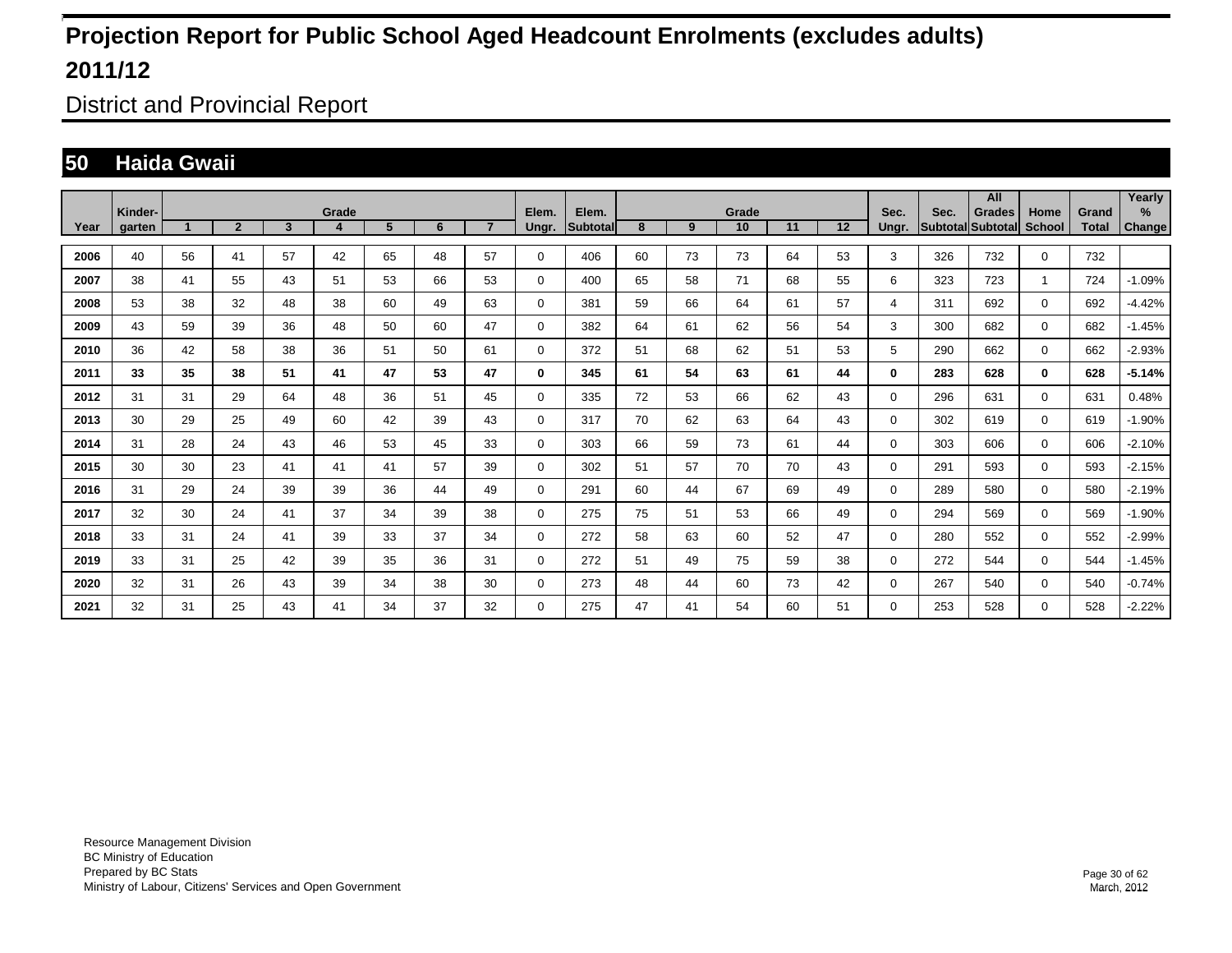District and Provincial Report

### **51 Boundary**

|      |                   |     |                |                         |       |                |     |                |                | Elem.    |     |     |             |     |     |               |      | All                                |                |                | Yearly         |
|------|-------------------|-----|----------------|-------------------------|-------|----------------|-----|----------------|----------------|----------|-----|-----|-------------|-----|-----|---------------|------|------------------------------------|----------------|----------------|----------------|
| Year | Kinder-<br>aarten |     | $\overline{2}$ | $\overline{\mathbf{3}}$ | Grade | 5 <sup>5</sup> | 6   | $\overline{7}$ | Elem.<br>Unar. | Subtotal | 8   | 9   | Grade<br>10 | 11  | 12  | Sec.<br>Unar. | Sec. | <b>Grades</b><br>Subtotal Subtotal | Home<br>School | Grand<br>Total | $\%$<br>Change |
| 2006 | 114               | 103 | 104            | 109                     | 87    | 113            | 131 | 127            | $\Omega$       | 888      | 134 | 139 | 167         | 151 | 155 | 0             | 746  | 1,634                              | 3              | 1,637          |                |
| 2007 | 97                | 100 | 96             | 96                      | 101   | 83             | 111 | 131            | 0              | 815      | 130 | 142 | 131         | 150 | 144 | 4             | 701  | 1,516                              | 4              | 1,520          | $-7.15%$       |
| 2008 | 94                | 101 | 111            | 102                     | 100   | 103            | 83  | 113            | 0              | 807      | 126 | 127 | 137         | 135 | 133 |               | 659  | 1.466                              | $\overline{4}$ | 1.470          | $-3.29%$       |
| 2009 | 111               | 92  | 105            | 113                     | 101   | 102            | 102 | 86             | 0              | 812      | 117 | 125 | 126         | 140 | 145 | 5             | 658  | 1,470                              | 3              | 1,473          | 0.20%          |
| 2010 | 93                | 119 | 94             | 107                     | 110   | 104            | 99  | 101            | 0              | 827      | 90  | 113 | 121         | 117 | 142 | 4             | 587  | 1,414                              | $\mathbf 0$    | 1,414          | $-4.01%$       |
| 2011 | 95                | 95  | 117            | 97                      | 106   | 122            | 104 | 98             | 0              | 834      | 109 | 95  | 116         | 115 | 125 | 0             | 560  | 1.394                              | $\bf{0}$       | 1,394          | $-1.41%$       |
| 2012 | 88                | 90  | 113            | 98                      | 105   | 120            | 114 | 93             | 0              | 821      | 106 | 100 | 111         | 122 | 113 | 0             | 552  | 1.373                              | $\mathbf 0$    | 1,373          | $-1.51%$       |
| 2013 | 78                | 85  | 108            | 95                      | 107   | 119            | 112 | 100            | 0              | 804      | 100 | 96  | 114         | 115 | 117 | 0             | 542  | 1,346                              | $\mathbf 0$    | 1,346          | $-1.97%$       |
| 2014 | 67                | 76  | 103            | 93                      | 105   | 123            | 112 | 100            | 0              | 779      | 108 | 90  | 109         | 118 | 111 | 0             | 536  | 1,315                              | $\mathbf 0$    | 1,315          | $-2.30%$       |
| 2015 | 68                | 66  | 92             | 88                      | 102   | 120            | 116 | 100            | 0              | 752      | 109 | 98  | 102         | 113 | 113 | 0             | 535  | 1.287                              | $\mathbf 0$    | 1,287          | $-2.13%$       |
| 2016 | 87                | 67  | 80             | 79                      | 97    | 117            | 113 | 104            | 0              | 744      | 110 | 99  | 110         | 106 | 110 | 0             | 535  | 1.279                              | $\mathbf 0$    | 1,279          | $-0.62%$       |
| 2017 | 98                | 84  | 81             | 69                      | 88    | 112            | 110 | 102            | 0              | 744      | 114 | 100 | 112         | 114 | 103 | 0             | 543  | 1,287                              | $\mathbf 0$    | 1,287          | 0.63%          |
| 2018 | 101               | 95  | 101            | 70                      | 77    | 102            | 106 | 100            | 0              | 752      | 111 | 104 | 113         | 116 | 108 | 0             | 552  | 1,304                              | $\mathbf 0$    | 1,304          | 1.32%          |
| 2019 | 103               | 98  | 114            | 87                      | 79    | 89             | 96  | 96             | 0              | 762      | 110 | 102 | 118         | 117 | 112 | 0             | 559  | 1,321                              | $\mathbf 0$    | 1,321          | 1.30%          |
| 2020 | 104               | 99  | 118            | 98                      | 96    | 91             | 85  | 88             | 0              | 779      | 106 | 101 | 116         | 122 | 113 | 0             | 558  | 1,337                              | $\mathbf 0$    | 1,337          | 1.21%          |
| 2021 | 106               | 101 | 120            | 101                     | 108   | 111            | 86  | 78             | 0              | 811      | 97  | 97  | 114         | 120 | 117 | 0             | 545  | 1,356                              | $\mathbf 0$    | 1,356          | 1.42%          |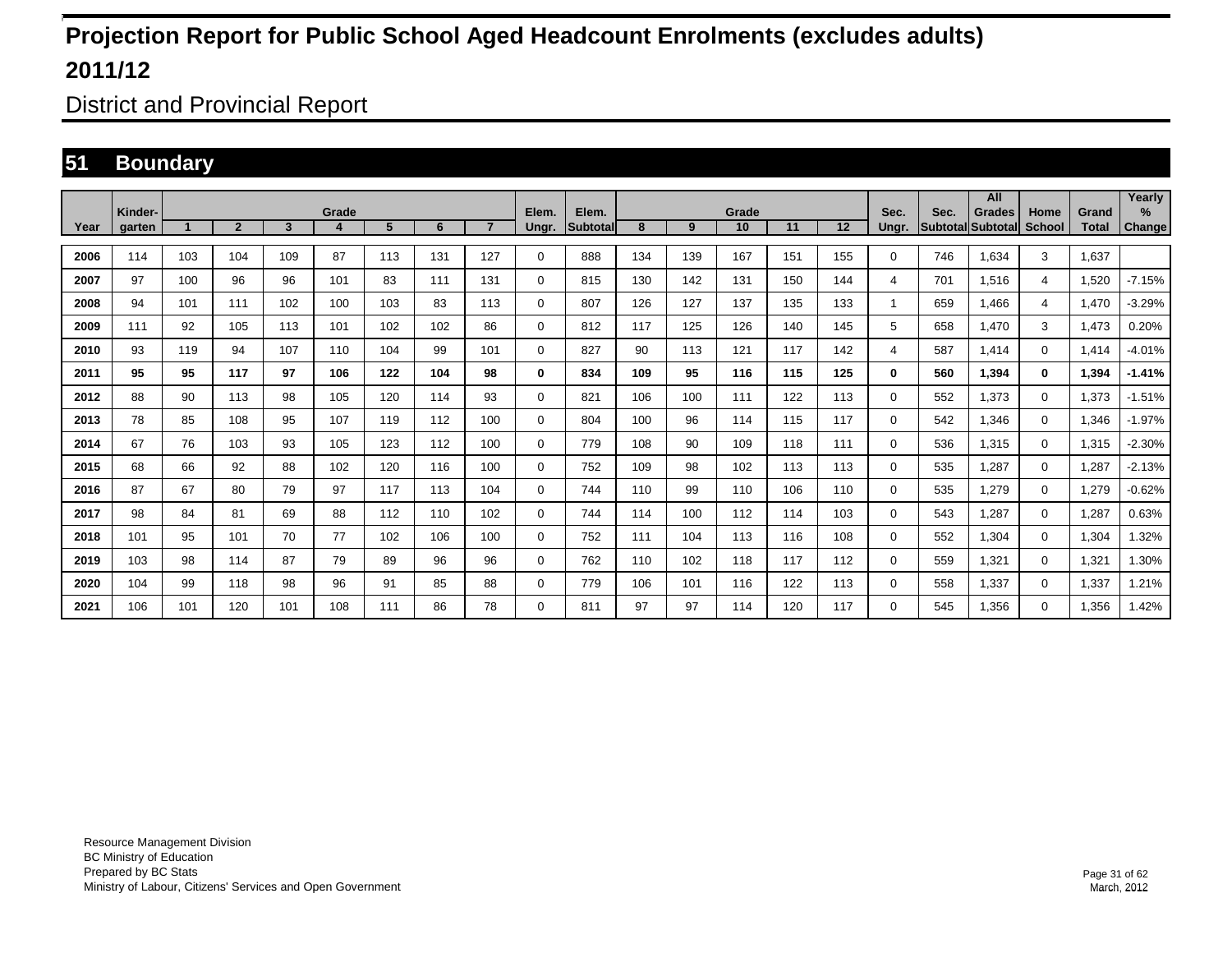District and Provincial Report

### **52 Prince Rupert**

|      |                   |     |                |                         |            |     |     |                |                |                           |     |     |             |     |     |                |                                  | All           |                       |                       | Yearly         |
|------|-------------------|-----|----------------|-------------------------|------------|-----|-----|----------------|----------------|---------------------------|-----|-----|-------------|-----|-----|----------------|----------------------------------|---------------|-----------------------|-----------------------|----------------|
| Year | Kinder-<br>garten |     | $\overline{2}$ | $\overline{\mathbf{3}}$ | Grade<br>4 | 5   | 6   | $\overline{7}$ | Elem.<br>Ungr. | Elem.<br><b>Subtotall</b> | 8   | 9   | Grade<br>10 | 11  | 12  | Sec.<br>Ungr.  | Sec.<br><b>Subtotal Subtotal</b> | <b>Grades</b> | Home<br><b>School</b> | Grand<br><b>Total</b> | $\%$<br>Change |
|      |                   |     |                |                         |            |     |     |                |                |                           |     |     |             |     |     |                |                                  |               |                       |                       |                |
| 2006 | 164               | 151 | 155            | 180                     | 185        | 169 | 177 | 201            | 0              | 1,382                     | 244 | 202 | 259         | 245 | 206 | 73             | 1,229                            | 2,611         | $\mathbf{0}$          | 2,611                 |                |
| 2007 | 174               | 162 | 152            | 151                     | 173        | 185 | 178 | 177            | $\mathbf 0$    | 1,352                     | 222 | 248 | 263         | 250 | 234 | $\overline{2}$ | 1.219                            | 2,571         | $\mathbf 0$           | 2,571                 | $-1.53%$       |
| 2008 | 172               | 173 | 163            | 168                     | 153        | 178 | 184 | 171            | $\mathbf 0$    | 1,362                     | 208 | 229 | 271         | 265 | 197 | 0              | 1.170                            | 2,532         | 1                     | 2,533                 | $-1.48%$       |
| 2009 | 133               | 162 | 167            | 151                     | 153        | 144 | 170 | 175            | 0              | .255                      | 182 | 215 | 225         | 275 | 203 | 0              | 1,100                            | 2,355         | $\overline{2}$        | 2,357                 | $-6.95%$       |
| 2010 | 133               | 131 | 159            | 163                     | 149        | 152 | 145 | 166            | 0              | 1,198                     | 210 | 177 | 241         | 218 | 239 | $\Omega$       | 1,085                            | 2,283         | $\mathbf 0$           | 2,283                 | $-3.14%$       |
| 2011 | 154               | 122 | 131            | 157                     | 165        | 155 | 152 | 144            | 0              | 1,180                     | 178 | 218 | 200         | 225 | 180 | 0              | 1,001                            | 2,181         | $\bf{0}$              | 2,181                 | $-4.47%$       |
| 2012 | 160               | 131 | 122            | 146                     | 157        | 163 | 157 | 147            | 0              | 1.183                     | 162 | 200 | 208         | 209 | 187 | 0              | 966                              | 2.149         | $\mathbf 0$           | 2,149                 | $-1.47%$       |
| 2013 | 175               | 138 | 132            | 137                     | 148        | 155 | 165 | 151            | $\mathbf 0$    | 1,201                     | 164 | 178 | 187         | 213 | 173 | 0              | 915                              | 2.116         | $\mathbf 0$           | 2,116                 | $-1.54%$       |
| 2014 | 177               | 151 | 139            | 148                     | 139        | 146 | 158 | 158            | 0              | 1.216                     | 169 | 180 | 167         | 193 | 174 | 0              | 883                              | 2.099         | $\mathbf 0$           | 2,099                 | $-0.80%$       |
| 2015 | 186               | 152 | 152            | 155                     | 150        | 137 | 149 | 151            | 0              | 1,232                     | 177 | 185 | 169         | 173 | 160 | 0              | 864                              | 2,096         | $\mathbf 0$           | 2,096                 | $-0.14%$       |
| 2016 | 162               | 161 | 153            | 170                     | 157        | 148 | 138 | 142            | $\mathbf 0$    | 1,231                     | 169 | 194 | 173         | 174 | 144 | 0              | 854                              | 2,085         | $\mathbf 0$           | 2,085                 | $-0.52%$       |
| 2017 | 162               | 140 | 161            | 170                     | 172        | 155 | 149 | 133            | 0              | 1,242                     | 159 | 187 | 181         | 178 | 143 | 0              | 848                              | 2,090         | $\mathbf 0$           | 2,090                 | 0.24%          |
| 2018 | 166               | 140 | 141            | 181                     | 174        | 170 | 156 | 144            | $\mathbf 0$    | 1,272                     | 149 | 176 | 174         | 186 | 147 | 0              | 832                              | 2,104         | $\mathbf 0$           | 2,104                 | 0.67%          |
| 2019 | 168               | 143 | 140            | 157                     | 184        | 171 | 173 | 151            | $\mathbf 0$    | .287                      | 160 | 164 | 165         | 180 | 154 | 0              | 823                              | 2,110         | $\mathbf 0$           | 2,110                 | 0.29%          |
| 2020 | 170               | 146 | 144            | 158                     | 162        | 182 | 175 | 167            | $\mathbf 0$    | 1,304                     | 169 | 178 | 155         | 170 | 149 | 0              | 821                              | 2,125         | $\mathbf 0$           | 2,125                 | 0.71%          |
| 2021 | 171               | 147 | 146            | 161                     | 161        | 160 | 186 | 168            | 0              | 1,300                     | 186 | 186 | 165         | 159 | 141 | 0              | 837                              | 2,137         | $\mathbf 0$           | 2,137                 | 0.56%          |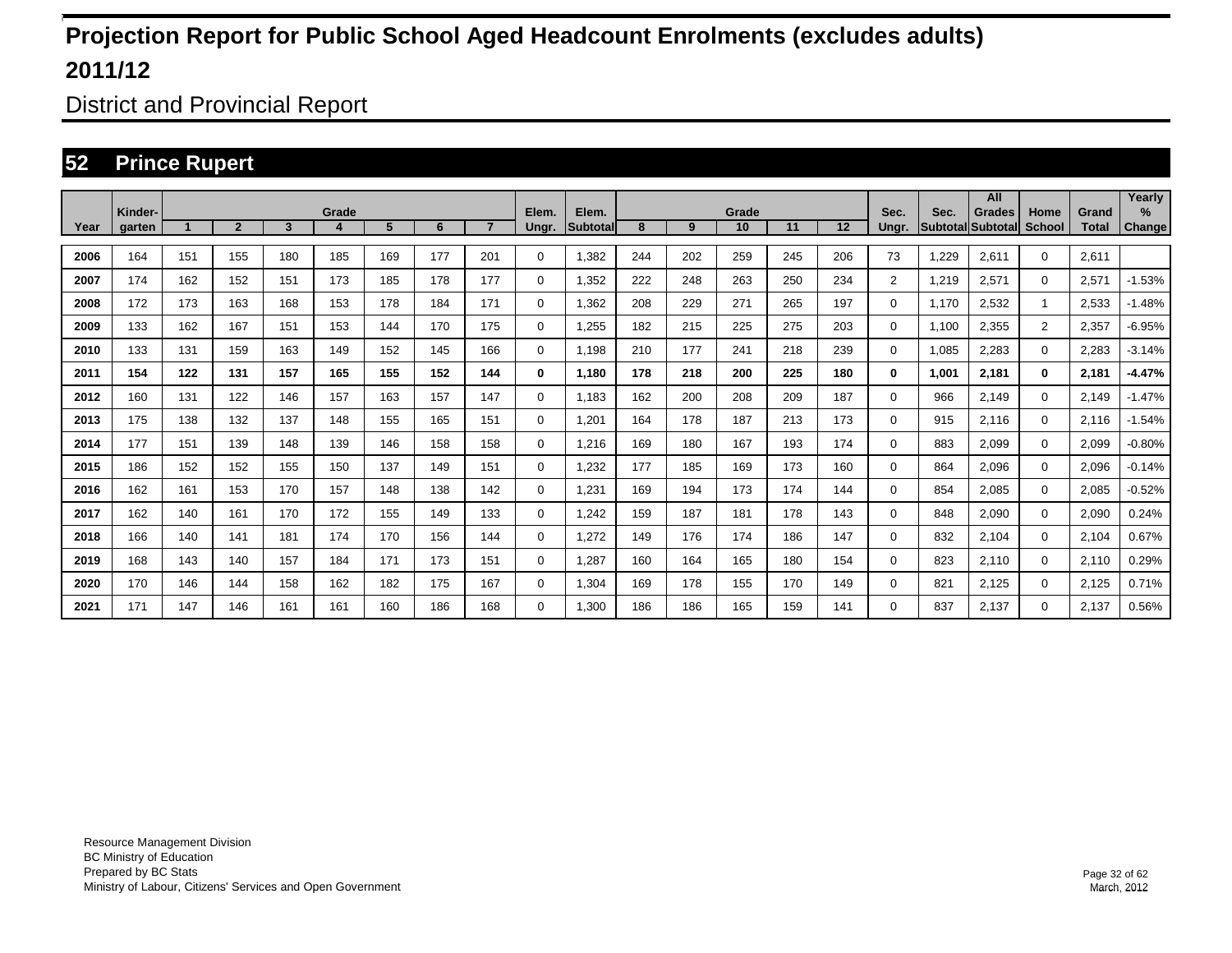District and Provincial Report

### **53 Okanagan Similkameen**

|      | Kinder- |              |                |     | Grade |     |     |                | Elem.       | Elem.     |     |     | Grade |     |     | Sec.           | Sec.  | All<br><b>Grades</b>     | Home          | Grand        | Yearly<br>$\%$ |
|------|---------|--------------|----------------|-----|-------|-----|-----|----------------|-------------|-----------|-----|-----|-------|-----|-----|----------------|-------|--------------------------|---------------|--------------|----------------|
| Year | garten  | $\mathbf{A}$ | $\overline{2}$ | 3   | 4     | 5   | 6   | $\overline{7}$ | Ungr.       | Subtotall | 8   | 9   | 10    | 11  | 12  | Unar.          |       | <b>Subtotal Subtotal</b> | <b>School</b> | <b>Total</b> | Change         |
| 2006 | 163     | 176          | 178            | 196 | 200   | 197 | 206 | 212            | 0           | 1,528     | 217 | 236 | 260   | 249 | 242 | 0              | 1,204 | 2,732                    | $\mathbf 0$   | 2,732        |                |
| 2007 | 160     | 175          | 175            | 178 | 217   | 207 | 184 | 211            | $\mathbf 0$ | 1,507     | 213 | 215 | 246   | 238 | 210 | 1              | 1,123 | 2,630                    | $\mathbf 0$   | 2,630        | $-3.73%$       |
| 2008 | 151     | 167          | 176            | 187 | 178   | 210 | 199 | 190            | $\mathbf 0$ | .458      | 214 | 207 | 209   | 235 | 208 | 1              | 1,074 | 2,532                    | $\mathbf 0$   | 2,532        | $-3.73%$       |
| 2009 | 160     | 152          | 164            | 166 | 193   | 181 | 197 | 208            | $\mathbf 0$ | ,421      | 197 | 204 | 214   | 200 | 224 | $\overline{2}$ | 1,041 | 2,462                    | $\mathbf 0$   | 2,462        | $-2.76%$       |
| 2010 | 125     | 160          | 147            | 164 | 157   | 187 | 171 | 192            | $\mathbf 0$ | 1,303     | 211 | 206 | 219   | 223 | 222 | 1              | 1,082 | 2,385                    |               | 2,386        | $-3.09%$       |
| 2011 | 164     | 147          | 166            | 156 | 171   | 165 | 185 | 178            | 0           | 1,332     | 204 | 202 | 213   | 205 | 225 | $\mathbf{2}$   | 1,051 | 2,383                    | $\bf{0}$      | 2,383        | $-0.13%$       |
| 2012 | 168     | 163          | 157            | 156 | 168   | 156 | 187 | 180            | $\mathbf 0$ | 1,335     | 202 | 200 | 205   | 203 | 229 | $\overline{2}$ | 1,041 | 2,376                    | $\mathbf 0$   | 2,376        | $-0.29%$       |
| 2013 | 160     | 167          | 173            | 148 | 168   | 152 | 176 | 180            | $\mathbf 0$ | 1.324     | 203 | 193 | 196   | 190 | 224 | $\overline{2}$ | 1,008 | 2,332                    | $\mathbf 0$   | 2,332        | $-1.85%$       |
| 2014 | 147     | 159          | 179            | 163 | 160   | 153 | 172 | 171            | 0           | 1,304     | 203 | 195 | 191   | 183 | 210 | $\overline{2}$ | 984   | 2.288                    | $\mathbf 0$   | 2,288        | $-1.89%$       |
| 2015 | 144     | 146          | 170            | 168 | 176   | 146 | 173 | 167            | 0           | 1,290     | 193 | 195 | 192   | 177 | 201 | $\overline{2}$ | 960   | 2,250                    | $\mathbf 0$   | 2,250        | $-1.66%$       |
| 2016 | 148     | 144          | 157            | 160 | 182   | 160 | 164 | 168            | 0           | 1,283     | 189 | 185 | 192   | 178 | 195 | $\overline{2}$ | 941   | 2,224                    | $\mathbf 0$   | 2,224        | $-1.16%$       |
| 2017 | 157     | 148          | 154            | 148 | 174   | 165 | 181 | 160            | 0           | 1,287     | 191 | 182 | 184   | 179 | 196 | $\overline{2}$ | 934   | 2,221                    | $\mathbf 0$   | 2,221        | $-0.13%$       |
| 2018 | 162     | 158          | 159            | 146 | 161   | 159 | 187 | 176            | 0           | 1,308     | 182 | 184 | 181   | 172 | 198 | $\overline{2}$ | 919   | 2,227                    | $\mathbf 0$   | 2,227        | 0.27%          |
| 2019 | 167     | 163          | 169            | 150 | 159   | 147 | 179 | 181            | 0           | 1,315     | 199 | 175 | 182   | 169 | 190 | $\overline{2}$ | 917   | 2,232                    | $\mathbf 0$   | 2,232        | 0.22%          |
| 2020 | 171     | 166          | 174            | 159 | 163   | 144 | 165 | 174            | $\mathbf 0$ | 1,316     | 205 | 191 | 173   | 169 | 186 | $\overline{2}$ | 926   | 2,242                    | $\mathbf 0$   | 2,242        | 0.45%          |
| 2021 | 177     | 171          | 178            | 164 | 172   | 148 | 163 | 161            | $\Omega$    | 1,334     | 196 | 197 | 188   | 161 | 186 | $\overline{2}$ | 930   | 2,264                    | $\mathbf 0$   | 2,264        | 0.98%          |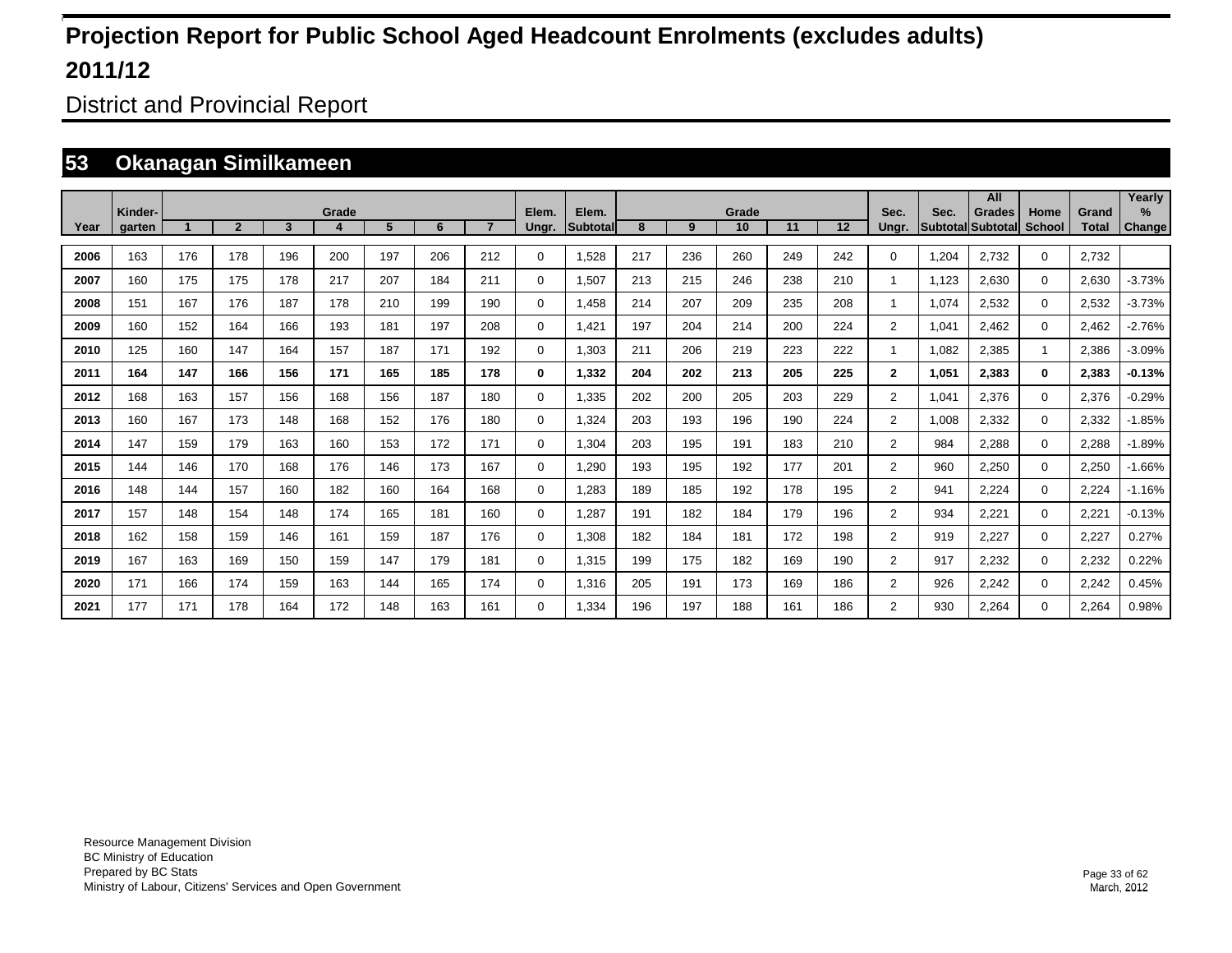District and Provincial Report

### **54 Bulkley Valley**

|      |                   |     |                |     |            |     |     |                |                |                   |     |     |             |     |     |               |       | All                                       |                       |                       | Yearly                         |
|------|-------------------|-----|----------------|-----|------------|-----|-----|----------------|----------------|-------------------|-----|-----|-------------|-----|-----|---------------|-------|-------------------------------------------|-----------------------|-----------------------|--------------------------------|
| Year | Kinder-<br>garten |     | $\overline{2}$ | 3   | Grade<br>4 | 5   | 6   | $\overline{7}$ | Elem.<br>Ungr. | Elem.<br>Subtotal | 8   | 9   | Grade<br>10 | 11  | 12  | Sec.<br>Ungr. | Sec.  | <b>Grades</b><br><b>Subtotal Subtotal</b> | Home<br><b>School</b> | Grand<br><b>Total</b> | $\frac{9}{6}$<br><b>Change</b> |
|      |                   |     |                |     |            |     |     |                |                |                   |     |     |             |     |     |               |       |                                           |                       |                       |                                |
| 2006 | 152               | 163 | 170            | 143 | 178        | 165 | 174 | 166            | $\Omega$       | 1,311             | 232 | 265 | 238         | 278 | 229 | 45            | 1,287 | 2,598                                     | $\mathbf 0$           | 2,598                 |                                |
| 2007 | 153               | 154 | 151            | 175 | 145        | 177 | 163 | 183            | $\Omega$       | 1,301             | 218 | 235 | 269         | 277 | 230 | $\Omega$      | 1,229 | 2,530                                     | $\mathbf 0$           | 2,530                 | $-2.62%$                       |
| 2008 | 159               | 148 | 154            | 148 | 176        | 149 | 183 | 166            | 0              | 1,283             | 220 | 228 | 258         | 248 | 230 | 0             | 1.184 | 2,467                                     | $\mathbf 0$           | 2,467                 | $-2.49%$                       |
| 2009 | 148               | 158 | 140            | 155 | 145        | 176 | 145 | 190            | 0              | 1,257             | 213 | 216 | 246         | 238 | 229 | 1             | 1.143 | 2.400                                     | $\mathbf 0$           | 2,400                 | $-2.72%$                       |
| 2010 | 135               | 142 | 153            | 141 | 154        | 151 | 180 | 147            | 0              | 1.203             | 238 | 237 | 231         | 241 | 212 | $\Omega$      | 1.159 | 2,362                                     |                       | 2,363                 | $-1.54%$                       |
| 2011 | 144               | 136 | 142            | 160 | 139        | 155 | 150 | 173            | 0              | 1,199             | 183 | 239 | 233         | 233 | 210 | $\bf{0}$      | 1,098 | 2,297                                     | 1                     | 2,298                 | $-2.75%$                       |
| 2012 | 146               | 138 | 134            | 159 | 148        | 144 | 132 | 189            | 0              | 1,190             | 184 | 232 | 215         | 239 | 209 | $\Omega$      | 1,079 | 2,269                                     |                       | 2,270                 | $-1.22%$                       |
| 2013 | 148               | 142 | 138            | 153 | 150        | 154 | 123 | 165            | $\Omega$       | 1.173             | 199 | 229 | 204         | 217 | 211 | $\Omega$      | 1,060 | 2,233                                     |                       | 2,234                 | $-1.59%$                       |
| 2014 | 149               | 144 | 142            | 157 | 144        | 157 | 131 | 154            | 0              | 1.178             | 176 | 249 | 201         | 206 | 194 | 0             | 1,026 | 2,204                                     |                       | 2,205                 | $-1.30%$                       |
| 2015 | 149               | 144 | 144            | 161 | 148        | 150 | 133 | 165            | 0              | 1.194             | 164 | 220 | 219         | 203 | 184 | 0             | 990   | 2,184                                     |                       | 2,185                 | $-0.91%$                       |
| 2016 | 146               | 146 | 144            | 164 | 152        | 154 | 128 | 167            | 0              | 1,201             | 176 | 206 | 195         | 220 | 180 | $\Omega$      | 977   | 2.178                                     |                       | 2,179                 | $-0.27%$                       |
| 2017 | 147               | 142 | 145            | 165 | 155        | 159 | 131 | 160            | $\Omega$       | 1,204             | 178 | 220 | 182         | 197 | 194 | $\Omega$      | 971   | 2,175                                     |                       | 2,176                 | $-0.14%$                       |
| 2018 | 152               | 143 | 142            | 166 | 155        | 161 | 135 | 165            | $\Omega$       | 1,219             | 171 | 224 | 194         | 184 | 177 | $\Omega$      | 950   | 2,169                                     |                       | 2,170                 | $-0.28%$                       |
| 2019 | 154               | 148 | 143            | 162 | 156        | 162 | 137 | 170            | $\Omega$       | 1,232             | 176 | 216 | 198         | 196 | 165 | $\Omega$      | 951   | 2,183                                     |                       | 2,184                 | 0.65%                          |
| 2020 | 156               | 150 | 148            | 163 | 153        | 163 | 137 | 172            | 0              | 1,242             | 181 | 221 | 190         | 199 | 174 | 0             | 965   | 2,207                                     |                       | 2,208                 | 1.10%                          |
| 2021 | 160               | 153 | 150            | 168 | 154        | 160 | 139 | 173            | $\Omega$       | 1.257             | 183 | 226 | 194         | 192 | 178 | $\Omega$      | 973   | 2.230                                     |                       | 2.231                 | 1.04%                          |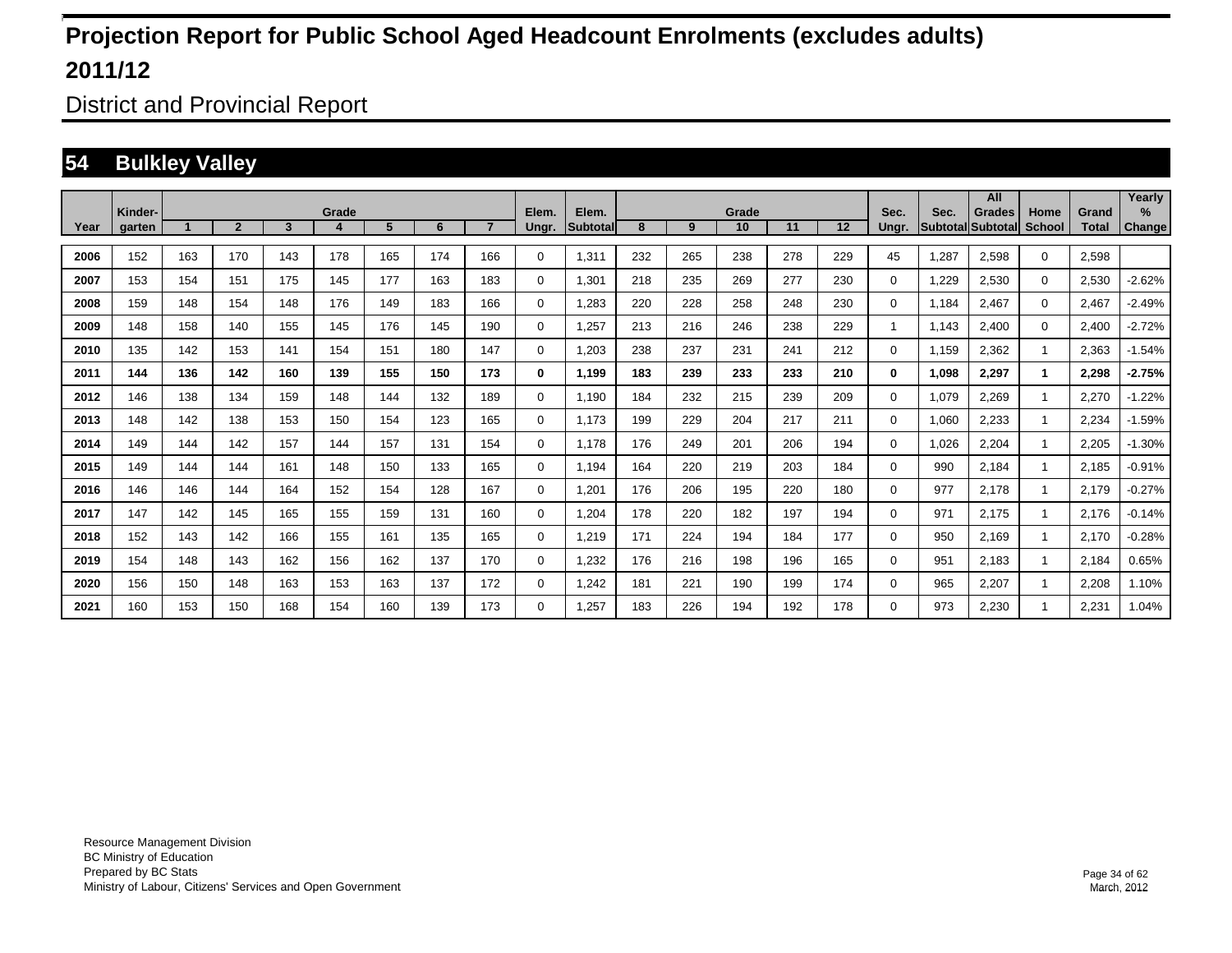District and Provincial Report

### **57 Prince George**

|      |         |     |                |       |       |       |       |                |       |                 |       |       |       |       |       |       |       | All                      |             |        | Yearly        |
|------|---------|-----|----------------|-------|-------|-------|-------|----------------|-------|-----------------|-------|-------|-------|-------|-------|-------|-------|--------------------------|-------------|--------|---------------|
|      | Kinder- |     |                |       | Grade |       |       | $\overline{7}$ | Elem. | Elem.           |       |       | Grade |       |       | Sec.  | Sec.  | Grades                   | Home        | Grand  | $\%$          |
| Year | garten  |     | $\overline{2}$ | 3     |       | 5     | 6     |                | Ungr. | <b>Subtotal</b> | 8     | 9     | 10    | 11    | 12    | Ungr. |       | <b>SubtotallSubtotal</b> | School      | Total  | <b>Change</b> |
| 2006 | 902     | 972 | 1.005          | 1.016 | 1.077 | 1.094 | 1.107 | 1.215          | 0     | 8.388           | .336  | 1,248 | 1.386 | .450  | 1,263 | 209   | 6,892 | 15,280                   | $\mathbf 0$ | 15.280 |               |
| 2007 | 925     | 896 | 957            | 1,002 | 1,031 | 1,097 | 1.093 | 1.119          | 0     | 8,120           | ,294  | 1,322 | 1,300 | .469  | 1,326 | 180   | 6.891 | 15.011                   | 1.          | 15.012 | $-1.75%$      |
| 2008 | 924     | 890 | 880            | 932   | 986   | 987   | 1.079 | 1.094          | 0     | 7.772           | .160  | 1,267 | 1.440 | ,317  | 1,307 | 82    | 6,573 | 14,345                   | 4           | 14.349 | $-4.42%$      |
| 2009 | 891     | 933 | 881            | 849   | 902   | 954   | 976   | 1.047          | 0     | 7,433           | 1.149 | 1,150 | 1.343 | .443  | 1,260 | 56    | 6.401 | 13.834                   | 5           | 13.839 | $-3.55\%$     |
| 2010 | 952     | 885 | 935            | 888   | 841   | 904   | 972   | 964            | 0     | 7,341           | 1.106 | 1,145 | 1.179 | ,351  | 1,364 | 46    | 6.191 | 13,532                   | 3           | 13,535 | $-2.20%$      |
| 2011 | 903     | 947 | 880            | 926   | 888   | 850   | 889   | 978            | 0     | 7,261           | 1.034 | 1,110 | 1,206 | 1,238 | 1,332 | 32    | 5,952 | 13,213                   | 5           | 13,218 | $-2.34%$      |
| 2012 | 901     | 932 | 867            | 910   | 906   | 843   | 870   | 933            | 0     | 7.162           | .033  | 1,068 | 1,197 | ,233  | 1,292 | 31    | 5.854 | 13.016                   | 5           | 13,021 | $-1.49%$      |
| 2013 | 928     | 944 | 861            | 906   | 903   | 862   | 861   | 912            | 0     | 7.177           | 988   | 1,051 | 1,130 | ,204  | 1,271 | 30    | 5,674 | 12,851                   | 5           | 12,856 | $-1.27%$      |
| 2014 | 937     | 973 | 872            | 900   | 899   | 859   | 880   | 902            | 0     | 7,222           | 966   | 1,008 | 1,112 | 1.139 | 1,243 | 29    | 5.497 | 12.719                   | 5           | 12,724 | $-1.03%$      |
| 2015 | 919     | 981 | 897            | 909   | 892   | 854   | 876   | 921            | 0     | 7.249           | 955   | 985   | 1.066 | 1.119 | 1,178 | 29    | 5,332 | 12,581                   | 5           | 12,586 | $-1.08%$      |
| 2016 | 883     | 962 | 905            | 936   | 901   | 848   | 872   | 917            | 0     | 7.224           | 974   | 974   | 1.042 | 1.073 | 1.154 | 27    | 5,244 | 12.468                   | 5           | 12,473 | $-0.90%$      |
| 2017 | 853     | 926 | 888            | 944   | 927   | 857   | 866   | 914            | 0     | 7.175           | 971   | 994   | 1.030 | 1.047 | 1.110 | 27    | 5.179 | 12,354                   | 5           | 12,359 | $-0.91%$      |
| 2018 | 860     | 893 | 854            | 927   | 935   | 881   | 875   | 908            | 0     | 7.133           | 967   | 991   | 1,050 | .036  | 1.084 | 26    | 5.154 | 12.287                   | 5           | 12,292 | $-0.54%$      |
| 2019 | 858     | 902 | 825            | 891   | 919   | 890   | 900   | 917            | 0     | 7.102           | 961   | 987   | 1.047 | .055  | 1,071 | 26    | 5.147 | 12,249                   | 5           | 12,254 | $-0.31%$      |
| 2020 | 855     | 899 | 832            | 861   | 885   | 875   | 908   | 942            | 0     | 7.057           | 970   | 980   | 1.043 | .053  | 1,089 | 26    | 5.161 | 12,218                   | 5           | 12,223 | $-0.25%$      |
| 2021 | 852     | 896 | 830            | 869   | 855   | 843   | 894   | 952            | 0     | 6.991           | 997   | 990   | 1.037 | .050  | 1.090 | 26    | 5.190 | 12,181                   | 5           | 12.186 | $-0.30%$      |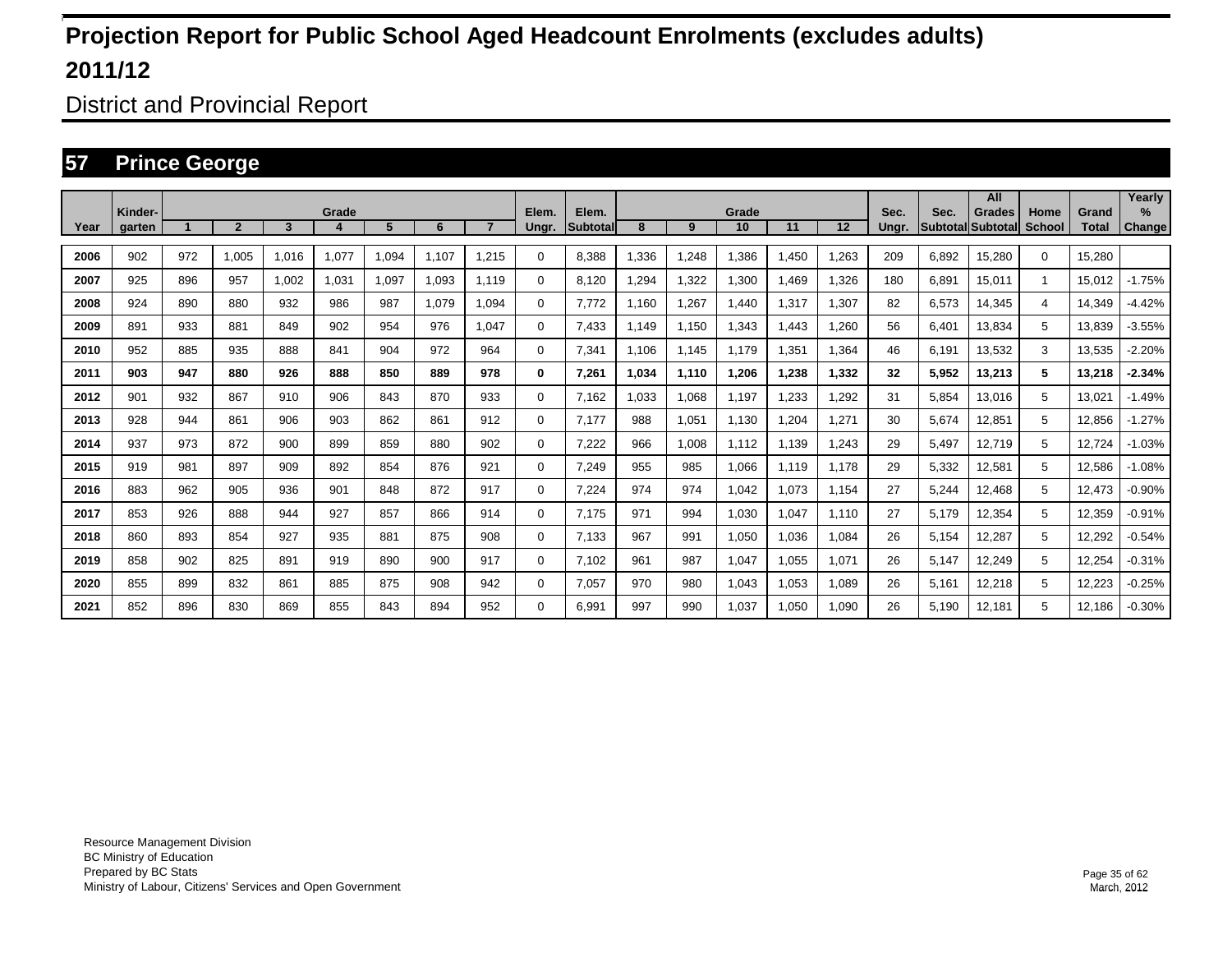District and Provincial Report

#### **58 Nicola - Similkameen**

|      |                   |     |                |     |            |                |     |                |                |                    |     |     |             |     |     |                |                         | All                       |                |                       | Yearly                |
|------|-------------------|-----|----------------|-----|------------|----------------|-----|----------------|----------------|--------------------|-----|-----|-------------|-----|-----|----------------|-------------------------|---------------------------|----------------|-----------------------|-----------------------|
| Year | Kinder-<br>garten |     | $\overline{2}$ | 3   | Grade<br>4 | 5 <sup>5</sup> | 6   | $\overline{7}$ | Elem.<br>Ungr. | Elem.<br>Subtotall | 8   | 9   | Grade<br>10 | 11  | 12  | Sec.<br>Ungr.  | Sec.<br><b>Subtotal</b> | <b>Grades</b><br>Subtotal | Home<br>School | Grand<br><b>Total</b> | $\%$<br><b>Change</b> |
|      |                   |     |                |     |            |                |     |                |                |                    |     |     |             |     |     |                |                         |                           |                |                       |                       |
| 2006 | 135               | 146 | 145            | 166 | 178        | 208            | 184 | 212            |                | 1.375              | 228 | 288 | 265         | 212 | 185 | 12             | 1.190                   | 2.565                     |                | 2.566                 |                       |
| 2007 | 142               | 150 | 148            | 153 | 164        | 184            | 207 | 193            | 0              | 1,341              | 236 | 278 | 297         | 248 | 290 | 16             | 1.365                   | 2.706                     | $\mathbf 0$    | 2,706                 | 5.46%                 |
| 2008 | 128               | 149 | 146            | 153 | 159        | 168            | 199 | 213            | 0              | 1,315              | 217 | 266 | 283         | 259 | 217 | 12             | 1,254                   | 2,569                     | $\mathbf 0$    | 2,569                 | $-5.06%$              |
| 2009 | 142               | 126 | 156            | 156 | 145        | 168            | 173 | 197            | 0              | 1,263              | 219 | 217 | 273         | 255 | 247 | 9              | 1,220                   | 2,483                     | $\mathbf 0$    | 2,483                 | $-3.35%$              |
| 2010 | 150               | 143 | 134            | 167 | 162        | 151            | 166 | 183            | $\mathbf 0$    | .256               | 198 | 240 | 258         | 243 | 228 | 18             | 1,185                   | 2,441                     |                | 2,442                 | $-1.65%$              |
| 2011 | 147               | 159 | 142            | 136 | 156        | 151            | 148 | 157            | 0              | 1,196              | 177 | 206 | 228         | 252 | 272 | 8              | 1,143                   | 2,339                     | 1              | 2,340                 | $-4.18%$              |
| 2012 | 147               | 155 | 149            | 155 | 150        | 140            | 157 | 158            | $\mathbf 0$    | 1,211              | 176 | 183 | 228         | 255 | 265 | 8              | 1,115                   | 2,326                     | $\mathbf{1}$   | 2,327                 | $-0.56%$              |
| 2013 | 141               | 155 | 145            | 163 | 172        | 133            | 145 | 166            | $\mathbf 0$    | 1.220              | 177 | 178 | 198         | 249 | 264 | 8              | 1,074                   | 2,294                     |                | 2,295                 | $-1.38%$              |
| 2014 | 152               | 149 | 145            | 159 | 180        | 152            | 137 | 153            | 0              | 1.227              | 185 | 178 | 192         | 219 | 259 | $\overline{7}$ | 1,040                   | 2.267                     | -1             | 2,268                 | $-1.18%$              |
| 2015 | 153               | 161 | 139            | 159 | 175        | 160            | 157 | 145            | $\mathbf 0$    | 1,249              | 171 | 187 | 192         | 211 | 229 | $\overline{7}$ | 997                     | 2.246                     |                | 2,247                 | $-0.93%$              |
| 2016 | 162               | 162 | 150            | 152 | 176        | 156            | 165 | 166            | $\mathbf 0$    | ,289               | 163 | 173 | 202         | 211 | 220 | $\overline{7}$ | 976                     | 2.265                     |                | 2,266                 | 0.85%                 |
| 2017 | 148               | 171 | 152            | 165 | 170        | 156            | 161 | 174            | $\mathbf 0$    | .297               | 185 | 165 | 187         | 221 | 219 | $\overline{7}$ | 984                     | 2,281                     |                | 2,282                 | 0.71%                 |
| 2018 | 153               | 157 | 160            | 165 | 182        | 151            | 161 | 170            | $\mathbf 0$    | ,299               | 194 | 187 | 179         | 205 | 228 | $\overline{7}$ | 1,000                   | 2.299                     |                | 2,300                 | 0.79%                 |
| 2019 | 157               | 162 | 147            | 175 | 183        | 162            | 155 | 171            | $\mathbf 0$    | 1.312              | 191 | 196 | 201         | 197 | 215 | $\overline{7}$ | 1.007                   | 2.319                     |                | 2,320                 | 0.87%                 |
| 2020 | 158               | 166 | 152            | 160 | 193        | 162            | 167 | 164            | $\mathbf 0$    | 1,322              | 191 | 192 | 211         | 220 | 205 | 7              | 1,026                   | 2,348                     |                | 2,349                 | .25%                  |
| 2021 | 161               | 167 | 155            | 166 | 177        | 171            | 167 | 176            | $\mathbf 0$    | .340               | 184 | 193 | 208         | 231 | 227 | 7              | 1,050                   | 2,390                     |                | 2,391                 | 1.79%                 |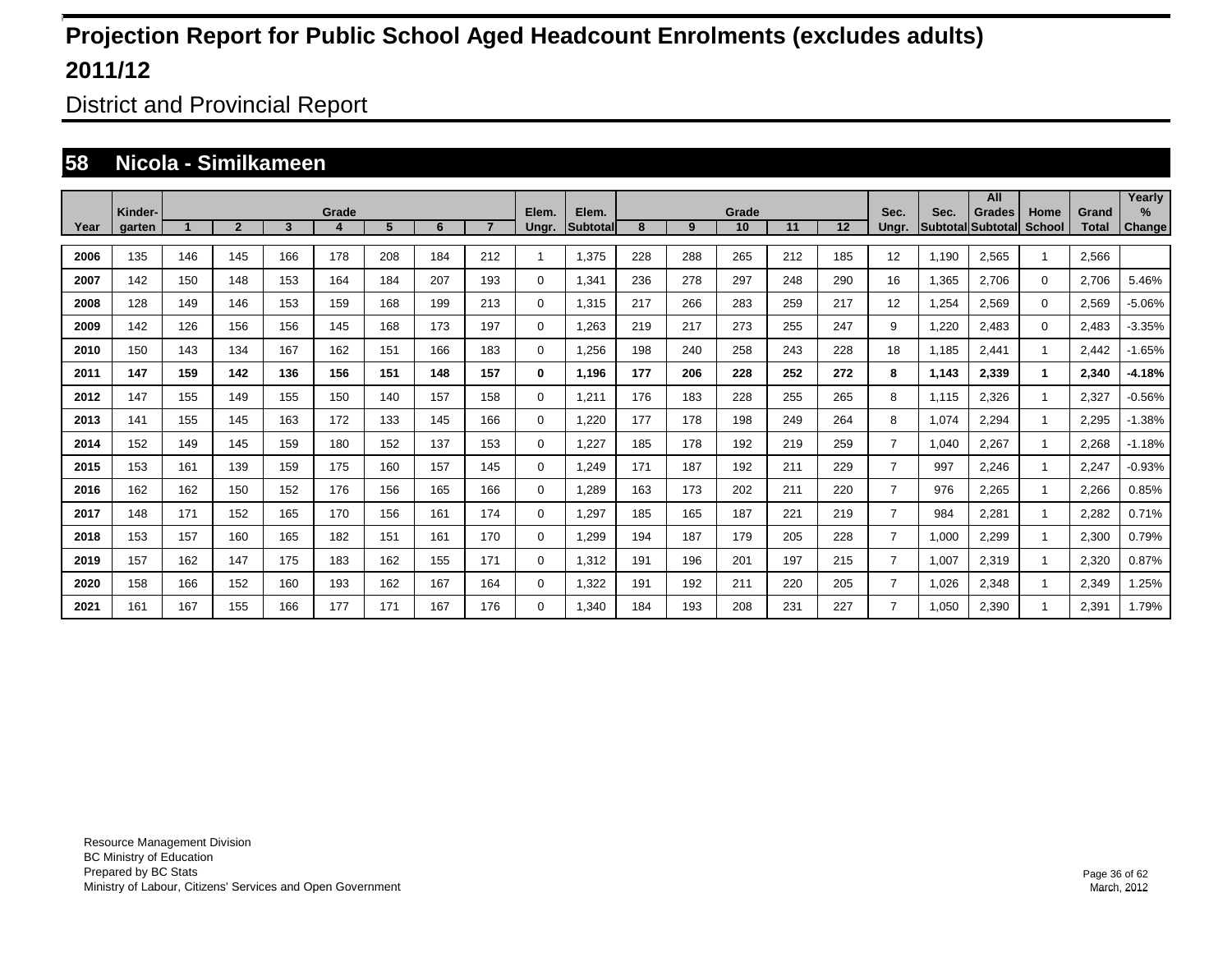District and Provincial Report

#### **59 Peace River South**

|      | Kinder- |                      |                |     | Grade |     |     |                | Elem.    | Elem.    |     |     | Grade |     |     | Sec.           | Sec.  | All                                       |                       | Grand        | Yearly<br>$\%$ |
|------|---------|----------------------|----------------|-----|-------|-----|-----|----------------|----------|----------|-----|-----|-------|-----|-----|----------------|-------|-------------------------------------------|-----------------------|--------------|----------------|
| Year | garten  | $\blacktriangleleft$ | $\overline{2}$ | 3   | 4     | 5   | 6   | $\overline{7}$ | Ungr.    | Subtotal | 8   | 9   | 10    | 11  | 12  | Unar.          |       | <b>Grades</b><br><b>Subtotal Subtotal</b> | Home<br><b>School</b> | <b>Total</b> | Change         |
| 2006 | 277     | 286                  | 302            | 297 | 343   | 336 | 360 | 342            | 0        | 2,543    | 373 | 415 | 400   | 436 | 346 | 5              | 1,975 | 4,518                                     | $\mathbf 0$           | 4,518        |                |
| 2007 | 297     | 281                  | 285            | 304 | 300   | 335 | 333 | 367            | 0        | 2,502    | 360 | 377 | 422   | 446 | 364 | 5              | 1,974 | 4,476                                     | $\mathbf 0$           | 4,476        | $-0.93%$       |
| 2008 | 253     | 310                  | 276            | 276 | 297   | 288 | 323 | 342            | 0        | 2,365    | 373 | 347 | 386   | 466 | 321 | $\overline{2}$ | 1,895 | 4,260                                     | $\mathbf 0$           | 4,260        | $-4.83%$       |
| 2009 | 269     | 254                  | 294            | 270 | 264   | 289 | 286 | 320            | 0        | 2,246    | 348 | 353 | 368   | 384 | 387 | 18             | 1,858 | 4,104                                     | $\mathbf 0$           | 4,104        | $-3.66%$       |
| 2010 | 281     | 286                  | 247            | 288 | 263   | 264 | 295 | 276            | 0        | 2,200    | 340 | 353 | 367   | 406 | 348 | 12             | 1,826 | 4,026                                     | $\mathbf 0$           | 4,026        | $-1.90%$       |
| 2011 | 258     | 289                  | 275            | 239 | 281   | 256 | 252 | 277            | 0        | 2,127    | 287 | 341 | 355   | 358 | 353 | 10             | 1,704 | 3,831                                     | 1                     | 3,832        | $-4.82%$       |
| 2012 | 280     | 299                  | 262            | 227 | 286   | 274 | 253 | 265            | 0        | 2,146    | 283 | 336 | 339   | 348 | 355 | 10             | 1,671 | 3,817                                     |                       | 3,818        | $-0.37%$       |
| 2013 | 282     | 328                  | 273            | 218 | 275   | 279 | 269 | 266            | 0        | 2,190    | 272 | 327 | 327   | 326 | 340 | 10             | 1,602 | 3,792                                     |                       | 3.793        | $-0.65%$       |
| 2014 | 277     | 331                  | 300            | 228 | 265   | 268 | 275 | 283            | 0        | 2,227    | 272 | 315 | 318   | 314 | 320 | 9              | 1,548 | 3,775                                     |                       | 3.776        | $-0.45%$       |
| 2015 | 268     | 325                  | 303            | 249 | 276   | 259 | 264 | 290            | 0        | 2,234    | 290 | 314 | 306   | 304 | 308 | 9              | 1,531 | 3.765                                     |                       | 3.766        | $-0.26%$       |
| 2016 | 264     | 314                  | 298            | 252 | 301   | 270 | 255 | 278            | 0        | 2,232    | 296 | 334 | 305   | 293 | 299 | 9              | 1,536 | 3,768                                     |                       | 3,769        | 0.08%          |
| 2017 | 275     | 310                  | 288            | 248 | 305   | 295 | 266 | 268            | 0        | 2,255    | 285 | 341 | 323   | 293 | 289 | 8              | 1,539 | 3,794                                     |                       | 3,795        | 0.69%          |
| 2018 | 283     | 323                  | 284            | 239 | 300   | 297 | 290 | 280            | 0        | 2,296    | 275 | 329 | 330   | 310 | 288 | 8              | 1,540 | 3,836                                     |                       | 3,837        | 1.11%          |
| 2019 | 284     | 331                  | 296            | 236 | 290   | 293 | 292 | 305            | 0        | 2,327    | 286 | 318 | 319   | 316 | 303 | 8              | 1,550 | 3,877                                     |                       | 3,878        | 1.07%          |
| 2020 | 285     | 333                  | 304            | 246 | 286   | 283 | 288 | 306            | 0        | 2,331    | 311 | 329 | 308   | 307 | 310 | 9              | 1,574 | 3,905                                     |                       | 3,906        | 0.72%          |
| 2021 | 285     | 335                  | 306            | 252 | 297   | 279 | 278 | 301            | $\Omega$ | 2,333    | 314 | 358 | 319   | 297 | 303 | 9              | 1.600 | 3,933                                     |                       | 3,934        | 0.72%          |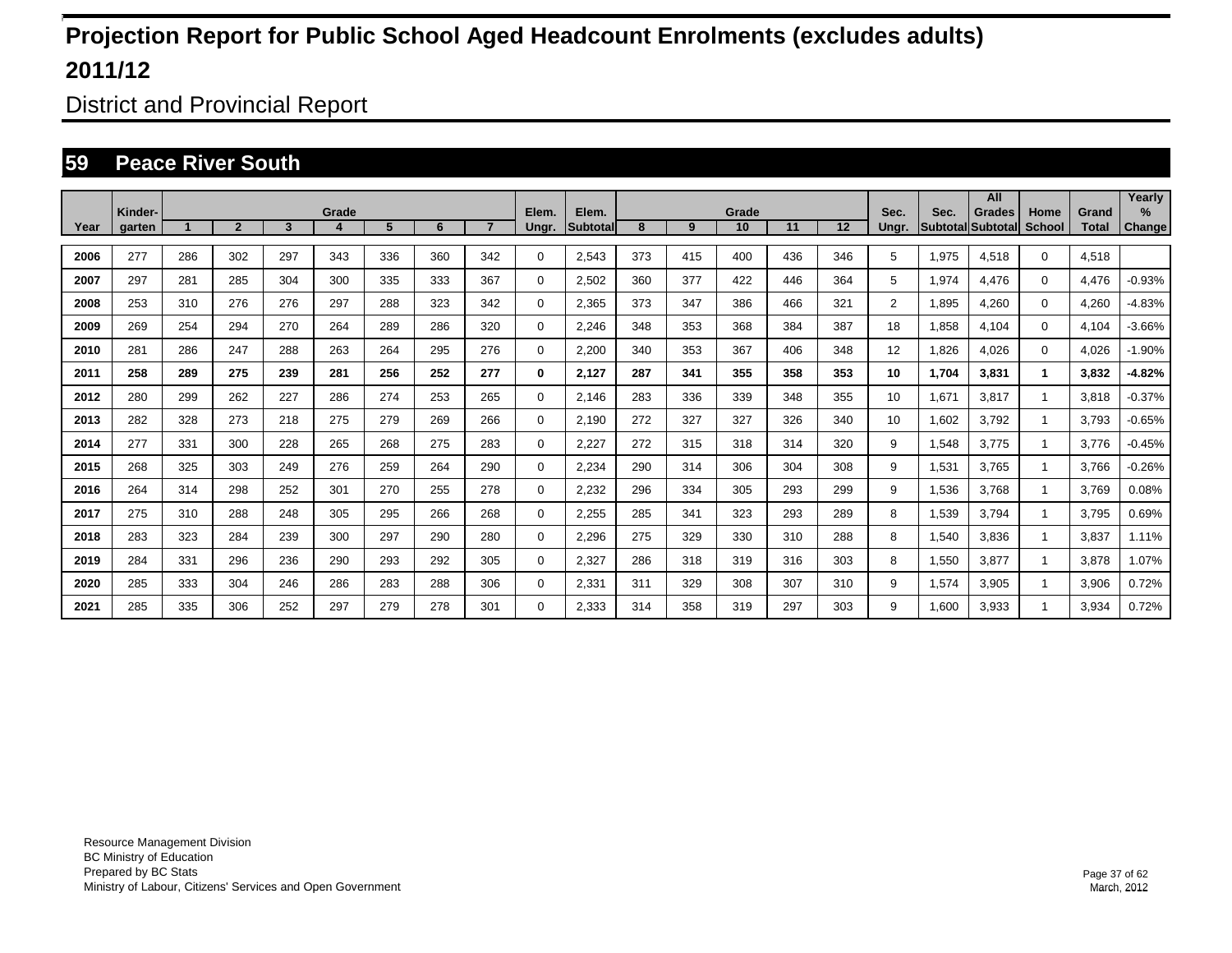District and Provincial Report

### **60 Peace River North**

|      |                   |     |                |                 |            |     |     |     |                |                    |     |     |             |     |     |               |       | All                                |                |                       | Yearly                  |
|------|-------------------|-----|----------------|-----------------|------------|-----|-----|-----|----------------|--------------------|-----|-----|-------------|-----|-----|---------------|-------|------------------------------------|----------------|-----------------------|-------------------------|
| Year | Kinder-<br>garten |     | $\overline{2}$ | $3\phantom{.0}$ | Grade<br>4 | 5   | 6   |     | Elem.<br>Ungr. | Elem.<br>Subtotall | 8   | 9   | Grade<br>10 | 11  | 12  | Sec.<br>Ungr. | Sec.  | Grades<br><b>Subtotal Subtotal</b> | Home<br>School | Grand<br><b>Total</b> | $\frac{9}{6}$<br>Change |
|      |                   |     |                |                 |            |     |     |     |                |                    |     |     |             |     |     |               |       |                                    |                |                       |                         |
| 2006 | 466               | 478 | 412            | 424             | 422        | 455 | 443 | 457 | 2              | 3,559              | 482 | 516 | 449         | 459 | 350 | 57            | 2,313 | 5,872                              | 3              | 5,875                 |                         |
| 2007 | 398               | 450 | 459            | 393             | 414        | 425 | 453 | 434 | 5              | 3,431              | 461 | 497 | 494         | 454 | 403 | 60            | 2,369 | 5,800                              | 8              | 5,808                 | $-1.14%$                |
| 2008 | 457               | 407 | 428            | 460             | 387        | 412 | 424 | 459 | 2              | 3.436              | 450 | 458 | 491         | 486 | 426 | 64            | 2,375 | 5,811                              | 6              | 5,817                 | 0.15%                   |
| 2009 | 408               | 466 | 402            | 434             | 453        | 384 | 415 | 432 | 3              | 3,397              | 474 | 467 | 472         | 463 | 486 | 63            | 2,425 | 5,822                              | 5              | 5,827                 | 0.17%                   |
| 2010 | 427               | 407 | 450            | 395             | 432        | 444 | 386 | 404 | 2              | 3,347              | 421 | 459 | 461         | 440 | 440 | 68            | 2,289 | 5,636                              | 8              | 5,644                 | $-3.14%$                |
| 2011 | 426               | 431 | 402            | 451             | 391        | 425 | 450 | 387 | $\bf{0}$       | 3,363              | 404 | 416 | 499         | 394 | 425 | 55            | 2,193 | 5,556                              | 11             | 5,567                 | $-1.36%$                |
| 2012 | 449               | 425 | 422            | 452             | 394        | 432 | 447 | 429 | 0              | 3,450              | 412 | 409 | 508         | 406 | 433 | 54            | 2,222 | 5,672                              | 11             | 5,683                 | 2.08%                   |
| 2013 | 467               | 454 | 419            | 478             | 400        | 435 | 453 | 425 | 0              | 3,531              | 457 | 411 | 490         | 407 | 442 | 54            | 2,261 | 5,792                              | 12             | 5,804                 | 2.13%                   |
| 2014 | 478               | 473 | 449            | 476             | 424        | 442 | 457 | 430 | 0              | 3,629              | 454 | 456 | 493         | 395 | 444 | 55            | 2,297 | 5,926                              | 12             | 5,938                 | 2.31%                   |
| 2015 | 470               | 484 | 468            | 510             | 422        | 469 | 465 | 435 | 0              | 3,723              | 459 | 453 | 544         | 396 | 431 | 56            | 2,339 | 6,062                              | 12             | 6,074                 | 2.29%                   |
| 2016 | 452               | 477 | 479            | 531             | 452        | 467 | 493 | 443 | 0              | 3,794              | 465 | 459 | 543         | 435 | 433 | 56            | 2,391 | 6,185                              | 12             | 6,197                 | 2.03%                   |
| 2017 | 440               | 460 | 472            | 545             | 472        | 500 | 490 | 469 | 0              | 3,848              | 474 | 465 | 551         | 436 | 472 | 57            | 2,455 | 6,303                              | 13             | 6,316                 | 1.92%                   |
| 2018 | 450               | 447 | 455            | 537             | 484        | 522 | 525 | 467 | 0              | 3,887              | 502 | 474 | 558         | 442 | 477 | 60            | 2,513 | 6,400                              | 13             | 6,413                 | 1.54%                   |
| 2019 | 452               | 456 | 442            | 518             | 476        | 535 | 547 | 499 | 0              | 3,925              | 501 | 501 | 568         | 448 | 484 | 61            | 2,563 | 6.488                              | 13             | 6,501                 | 1.37%                   |
| 2020 | 454               | 459 | 452            | 503             | 459        | 526 | 561 | 521 | 0              | 3,935              | 535 | 500 | 598         | 456 | 489 | 62            | 2,640 | 6,575                              | 13             | 6,588                 | 1.34%                   |
| 2021 | 459               | 461 | 454            | 514             | 446        | 508 | 553 | 534 | $\Omega$       | 3,929              | 557 | 533 | 600         | 480 | 498 | 63            | 2.731 | 6.660                              | 13             | 6,673                 | .29%                    |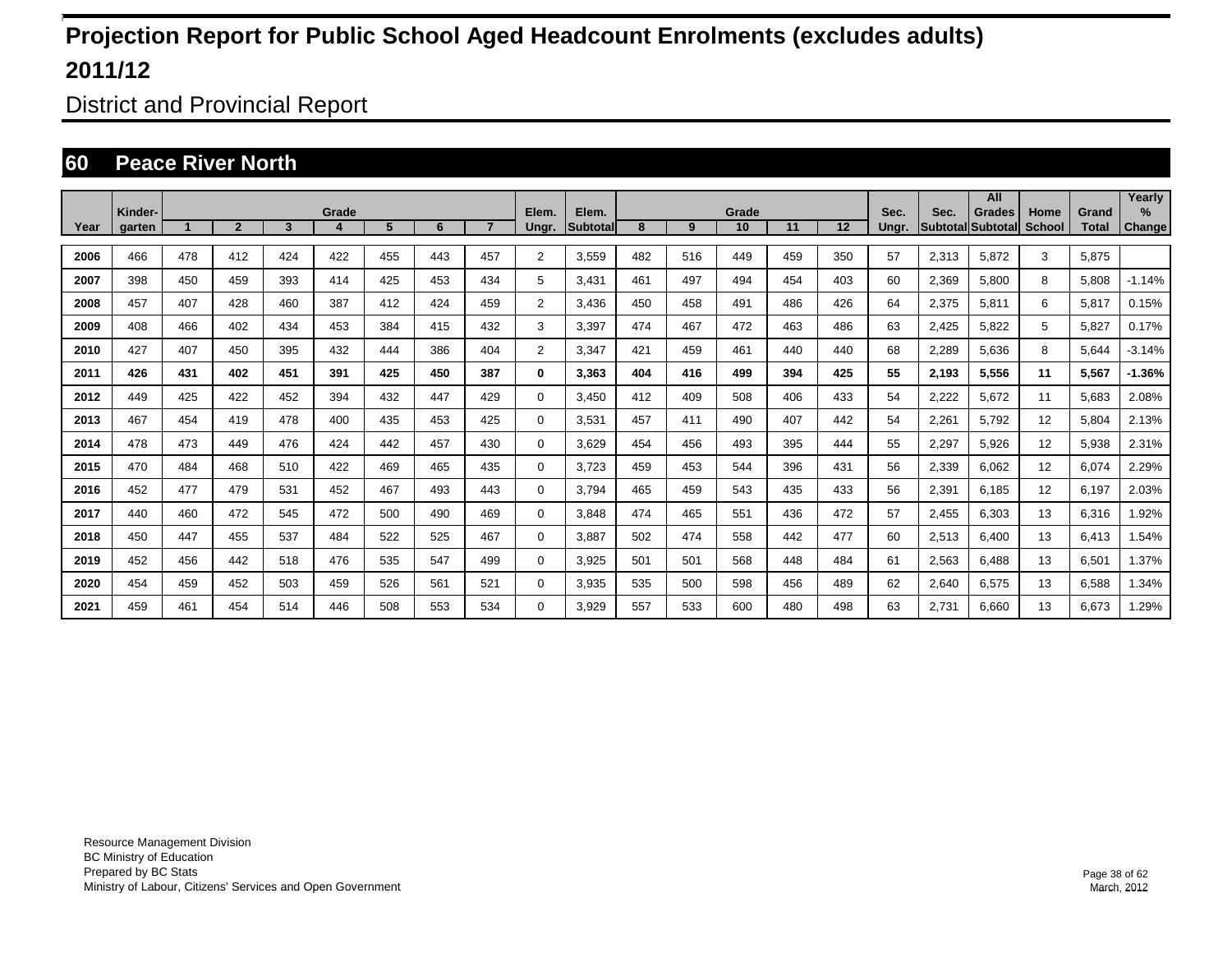District and Provincial Report

### **61 Greater Victoria**

|      |                   |       |                |       |       |       |       |                |                |                          |      |       |             |       |         |               |                         | All                              |                       |                       | Yearly                |
|------|-------------------|-------|----------------|-------|-------|-------|-------|----------------|----------------|--------------------------|------|-------|-------------|-------|---------|---------------|-------------------------|----------------------------------|-----------------------|-----------------------|-----------------------|
| Year | Kinder-<br>garten |       | $\overline{2}$ | 3     | Grade | 5     | 6     | $\overline{7}$ | Elem.<br>Ungr. | Elem.<br><b>Subtotal</b> | 8    | 9     | Grade<br>10 | 11    | $12 \,$ | Sec.<br>Unar. | Sec.<br><b>Subtotal</b> | <b>Grades</b><br><b>Subtotal</b> | Home<br><b>School</b> | Grand<br><b>Total</b> | $\%$<br><b>Change</b> |
|      |                   |       |                |       |       |       |       |                |                |                          |      |       |             |       |         |               |                         |                                  |                       |                       |                       |
| 2006 | 1.263             | 1,317 | 1.338          | 1.338 | 1.374 | .393  | 1.484 | 1,563          | $\Omega$       | 11.070                   | .542 | 1,641 | 1.832       | 1,815 | 1.604   | 77            | 8.511                   | 19.581                           | 16                    | 19.597                |                       |
| 2007 | 1,269             | 1,337 | 1,306          | 1,339 | 1,336 | 1,392 | 1,360 | .483           | 0              | 10,822                   | ,550 | 1,668 | 1,760       | 1,879 | 1.758   | 122           | 8.737                   | 19,559                           | 12                    | 19,571                | $-0.13%$              |
| 2008 | 1,305             | 1,328 | 1,339          | 1,318 | 1,322 | 1,353 | 1.349 | .377           | $\Omega$       | 10.691                   | .469 | 1,655 | 1,824       | 1.754 | 1,853   | 226           | 8.781                   | 19.472                           | 15                    | 19.487                | $-0.43%$              |
| 2009 | ,295              | 1,361 | 1,328          | 1,332 | 1.303 | 1.339 | 1,335 | .372           | $\mathbf 0$    | 10.665                   | .364 | 1,593 | 1,822       | 1.936 | 1.762   | 149           | 8.626                   | 19.291                           | 16                    | 19,307                | $-0.92%$              |
| 2010 | 1.355             | 1,371 | 1.347          | 1,354 | 1.338 | 1.298 | .296  | .330           | $\mathbf 0$    | 10.689                   | .367 | 1.439 | 1.733       | 1,911 | 1.689   | 233           | 8.372                   | 19.061                           | $12 \overline{ }$     | 19.073                | $-1.21%$              |
| 2011 | 1,394             | 1,346 | 1,335          | 1,339 | 1,315 | 1,331 | 1,256 | 1,292          | $\bf{0}$       | 10,608                   | .292 | 1,461 | 1,515       | 1,818 | 1,738   | 197           | 8,021                   | 18,629                           | $12 \overline{ }$     | 18,641                | $-2.26%$              |
| 2012 | 1,354             | 1,331 | 1,380          | 1,409 | 1,412 | 1,324 | ,236  | .347           | $\Omega$       | 10,793                   | ,309 | 1,498 | 1,538       | 1,821 | 1,669   | 195           | 8,030                   | 18,823                           | 12                    | 18,835                | 1.04%                 |
| 2013 | 1,372             | 1,306 | 1.369          | 1,461 | 1.496 | 1.413 | 1.219 | 1.317          | $\mathbf 0$    | 10.953                   | ,359 | 1.486 | 1,531       | 1.802 | 1,637   | 188           | 8.003                   | 18,956                           | 12                    | 18,968                | 0.71%                 |
| 2014 | 1.378             | 1,324 | 1.345          | 1.452 | 1.552 | 1.497 | 1.301 | 1.301          | 0              | 11.150                   | ,330 | 1,541 | 1,522       | 1.797 | 1.623   | 186           | 7,999                   | 19.149                           | 12                    | 19.161                | 1.02%                 |
| 2015 | 1,395             | 1,331 | 1,365          | 1,428 | 1,543 | 1,553 | 1,378 | .387           | $\mathbf 0$    | 11,380                   | ,317 | 1,513 | 1,576       | 1,788 | 1,620   | 186           | 8,000                   | 19,380                           | 13                    | 19,393                | .21%                  |
| 2016 | ,384              | 1,348 | 1,372          | 1,450 | 1,518 | 1,545 | 1,429 | .468           | 0              | 11.514                   | ,400 | 1,497 | 1,550       | 1,846 | 1,613   | 186           | 8,092                   | 19,606                           | 13                    | 19,619                | 1.17%                 |
| 2017 | 1.405             | 1,337 | 1,390          | 1.458 | 1,541 | 1,521 | 1,423 | .521           | 0              | 11.596                   | .481 | 1,588 | 1,536       | 1.821 | 1.660   | 187           | 8,273                   | 19.869                           | 13                    | 19,882                | 1.34%                 |
| 2018 | 1.433             | 1,357 | 1.379          | 1.476 | 1,550 | 1,544 | 1.402 | 1.515          | 0              | 11.656                   | .533 | 1,677 | 1,622       | 1.807 | 1.646   | 191           | 8.476                   | 20,132                           | 13                    | 20,145                | 1.32%                 |
| 2019 | 1,443             | 1,384 | 1,399          | 1,465 | 1,569 | 1,552 | 1,421 | 1,492          | $\Omega$       | 11,725                   | ,526 | 1,735 | 1,709       | 1,901 | 1,634   | 192           | 8,697                   | 20,422                           | 13                    | 20,435                | 1.44%                 |
| 2020 | 1.448             | 1,394 | 1,427          | 1,486 | 1,559 | 1,572 | 1,429 | 1,513          | 0              | 11.828                   | ,505 | 1,730 | 1,768       | 1,998 | 1.710   | 195           | 8,906                   | 20,734                           | 14                    | 20,748                | 1.53%                 |
| 2021 | 1.449             | 1,398 | 1.437          | 1.516 | 1.581 | 1.562 | 1.447 | 1.521          | $\Omega$       | 11.911                   | .526 | 1.707 | 1.766       | 2.068 | 1.797   | 202           | 9.066                   | 20.977                           | 14                    | 20,991                | 1.17%                 |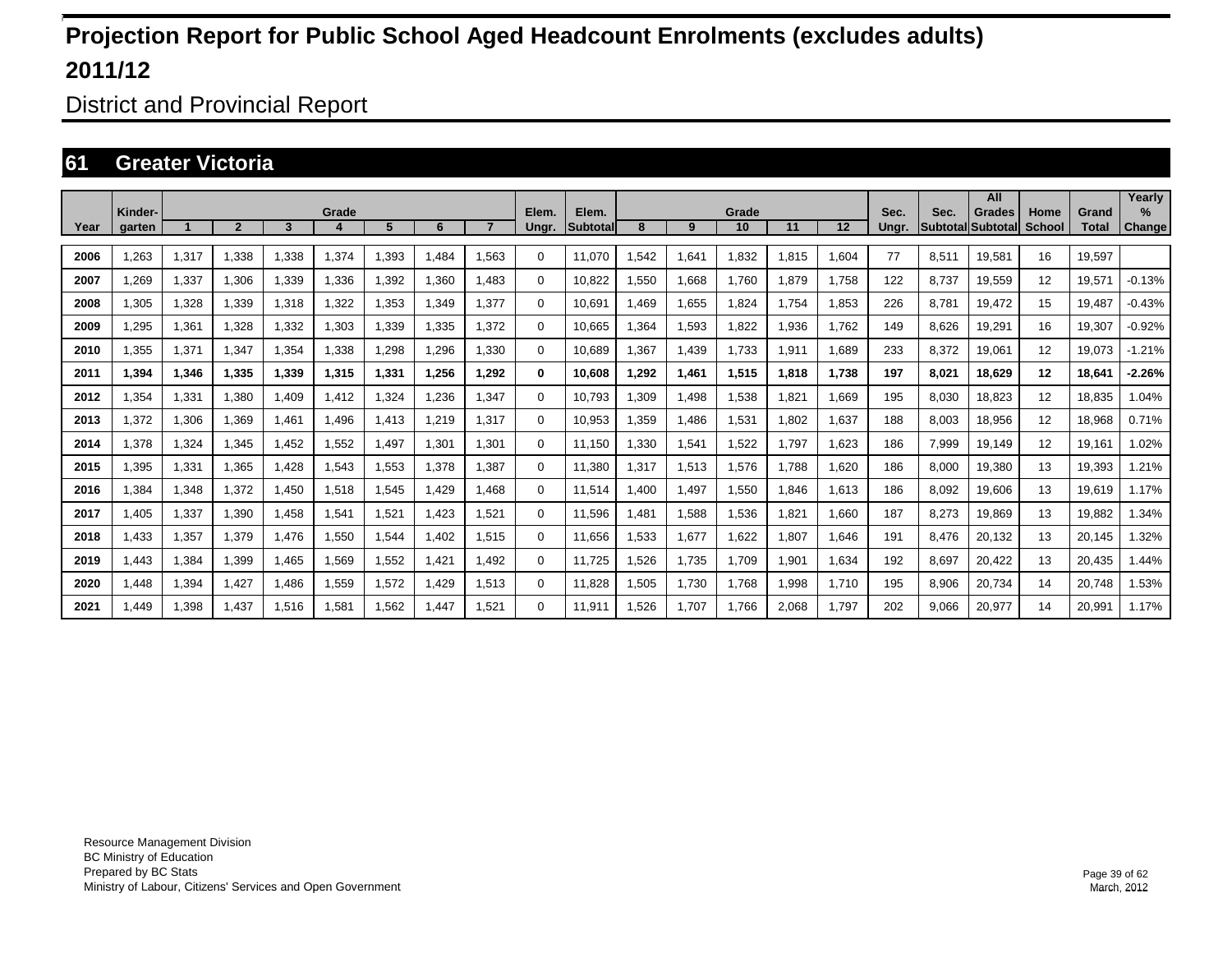District and Provincial Report

#### **62 Sooke**

|      | Kinder- |     |                |     | Grade |     |       |                | Elem.       | Elem.    |     |     | Grade |     |     | Sec.           | Sec.                     | All<br><b>Grades</b> | Home           | Grand        | Yearly<br>$\%$ |
|------|---------|-----|----------------|-----|-------|-----|-------|----------------|-------------|----------|-----|-----|-------|-----|-----|----------------|--------------------------|----------------------|----------------|--------------|----------------|
| Year | garten  |     | $\overline{2}$ | 3   | 4     | 5   | 6     | $\overline{7}$ | Ungr.       | Subtotal | 8   | 9   | 10    | 11  | 12  | Ungr.          | <b>Subtotal Subtotal</b> |                      | <b>School</b>  | <b>Total</b> | <b>Change</b>  |
| 2006 | 544     | 558 | 576            | 609 | 640   | 667 | 669   | 698            | 0           | 4,961    | 698 | 756 | 687   | 797 | 685 | 23             | 3.646                    | 8,607                | $\mathbf 0$    | 8.607        |                |
| 2007 | 573     | 574 | 572            | 597 | 588   | 643 | 678   | 666            | 0           | 4,891    | 697 | 661 | 736   | 802 | 688 | 45             | 3,629                    | 8,520                | $\overline{2}$ | 8,522        | $-0.99%$       |
| 2008 | 574     | 588 | 587            | 592 | 616   | 600 | 664   | 685            | $\mathbf 0$ | 4,906    | 686 | 703 | 725   | 820 | 696 | $\mathbf{1}$   | 3,631                    | 8,537                | 1              | 8,538        | 0.19%          |
| 2009 | 611     | 600 | 590            | 604 | 618   | 623 | 623   | 692            | 0           | 4.961    | 687 | 678 | 714   | 743 | 807 | $\overline{2}$ | 3.631                    | 8.592                | $\overline{2}$ | 8.594        | 0.66%          |
| 2010 | 688     | 610 | 618            | 600 | 619   | 637 | 655   | 662            | $\mathbf 0$ | 5.089    | 712 | 674 | 695   | 740 | 808 | 10             | 3,639                    | 8,728                | 3              | 8,731        | 1.59%          |
| 2011 | 708     | 707 | 645            | 635 | 607   | 634 | 656   | 670            | 0           | 5.262    | 668 | 665 | 672   | 720 | 833 | 9              | 3.567                    | 8.829                | $\mathbf{2}$   | 8.831        | 1.15%          |
| 2012 | 678     | 732 | 690            | 678 | 611   | 674 | 688   | 669            | 0           | 5,420    | 643 | 642 | 680   | 712 | 812 | 9              | 3,498                    | 8,918                | $\overline{2}$ | 8,920        | 1.01%          |
| 2013 | 740     | 707 | 715            | 728 | 658   | 678 | 731   | 703            | 0           | 5.660    | 646 | 614 | 650   | 715 | 804 | 9              | 3.438                    | 9.098                | $\overline{2}$ | 9,100        | 2.02%          |
| 2014 | 790     | 769 | 692            | 754 | 705   | 730 | 736   | 746            | 0           | 5,922    | 680 | 618 | 623   | 686 | 808 | 8              | 3,423                    | 9,345                | $\overline{2}$ | 9,347        | 2.71%          |
| 2015 | 807     | 820 | 753            | 731 | 731   | 781 | 791   | 750            | 0           | 6.164    | 718 | 646 | 623   | 655 | 774 | 8              | 3.424                    | 9,588                | $\overline{2}$ | 9,590        | 2.60%          |
| 2016 | 795     | 843 | 804            | 795 | 710   | 809 | 845   | 803            | $\mathbf 0$ | 6.404    | 720 | 678 | 645   | 648 | 732 | 8              | 3.431                    | 9.835                | $\overline{2}$ | 9,837        | 2.58%          |
| 2017 | 775     | 827 | 822            | 847 | 770   | 786 | 877   | 859            | 0           | 6,563    | 773 | 685 | 682   | 676 | 730 | 8              | 3,554                    | 10,117               | $\overline{2}$ | 10,119       | 2.87%          |
| 2018 | 796     | 810 | 811            | 868 | 821   | 851 | 849   | 887            | 0           | 6.693    | 821 | 729 | 682   | 704 | 749 | 8              | 3.693                    | 10,386               | $\overline{2}$ | 10.388       | 2.66%          |
| 2019 | 818     | 832 | 795            | 858 | 841   | 906 | 918   | 860            | 0           | 6,828    | 847 | 774 | 724   | 706 | 782 | 8              | 3,841                    | 10,669               | $\overline{2}$ | 10,671       | 2.72%          |
| 2020 | 840     | 856 | 816            | 840 | 831   | 928 | 976   | 929            | 0           | 7,016    | 823 | 800 | 770   | 748 | 786 | 9              | 3,936                    | 10,952               | 3              | 10,955       | 2.66%          |
| 2021 | 861     | 878 | 839            | 862 | 815   | 918 | 1,002 | 989            | 0           | 7.164    | 888 | 777 | 797   | 795 | 830 | 9              | 4,096                    | 11,260               | 3              | 11,263       | 2.81%          |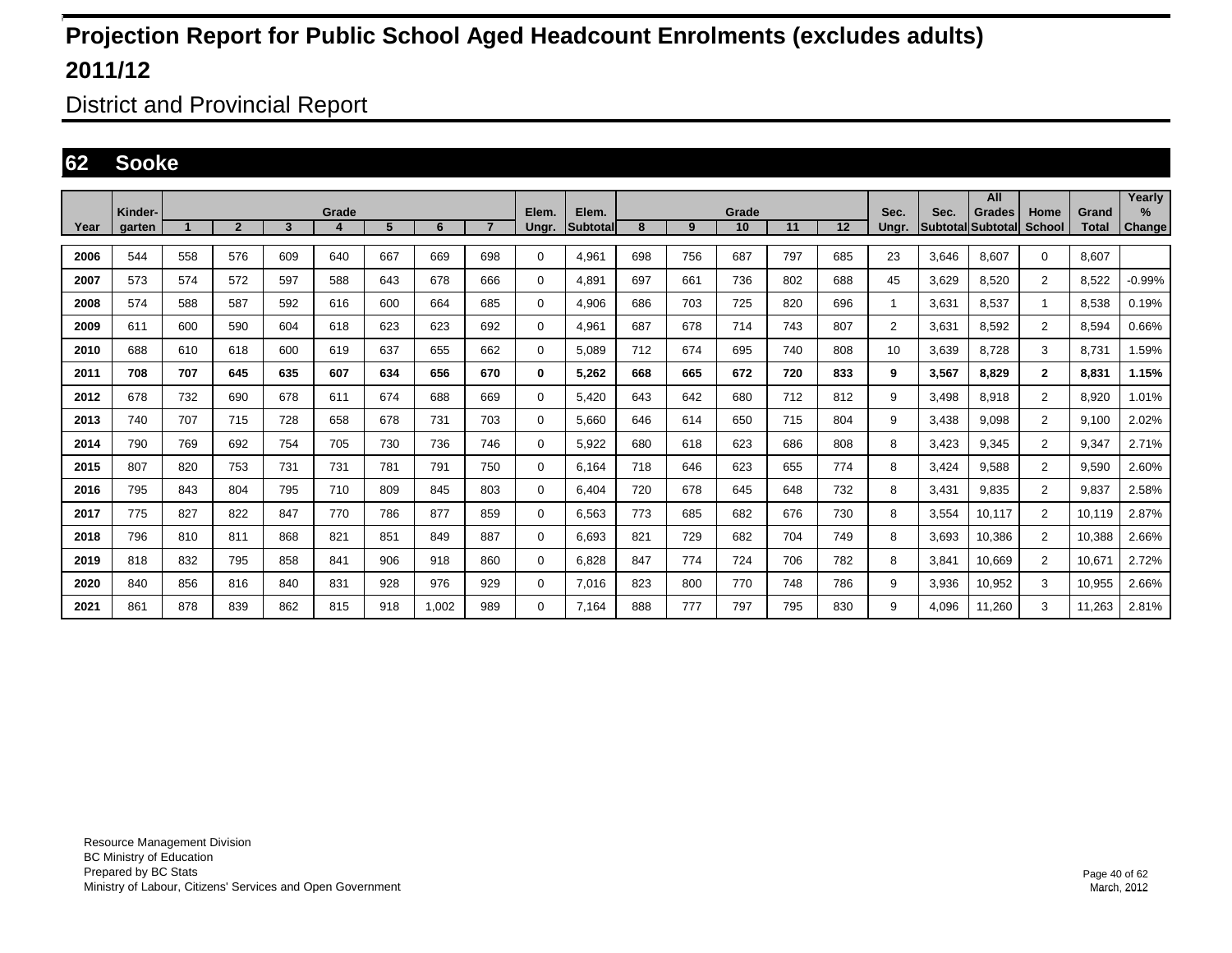District and Provincial Report

### **63 Saanich**

|      | Kinder- |                      |                |     | Grade |     |     |                | Elem.          | Elem.           |     |     | Grade |     |       | Sec.  | Sec.  | All<br>Grades            | Home         | Grand        | Yearly<br>$\%$ |
|------|---------|----------------------|----------------|-----|-------|-----|-----|----------------|----------------|-----------------|-----|-----|-------|-----|-------|-------|-------|--------------------------|--------------|--------------|----------------|
| Year | garten  | $\blacktriangleleft$ | $\overline{2}$ | 3   | 4     | 5   | 6   | $\overline{7}$ | Ungr.          | <b>Subtotal</b> | 8   | 9   | 10    | 11  | 12    | Unar. |       | <b>Subtotal Subtotal</b> | School       | <b>Total</b> | Change         |
| 2006 | 389     | 411                  | 464            | 481 | 502   | 530 | 588 | 659            | $\overline{2}$ | 4.026           | 662 | 791 | 869   | 900 | 793   | 11    | 4.026 | 8.052                    | 3            | 8.055        |                |
| 2007 | 379     | 414                  | 429            | 466 | 504   | 522 | 574 | 613            | 3              | 3,904           | 686 | 739 | 894   | 984 | 853   | 32    | 4,188 | 8,092                    | 2            | 8,094        | 0.48%          |
| 2008 | 409     | 410                  | 434            | 454 | 481   | 514 | 582 | 602            | 1              | 3.887           | 630 | 733 | 880   | 968 | 1,005 | 10    | 4,226 | 8,113                    | 4            | 8.117        | 0.28%          |
| 2009 | 405     | 435                  | 427            | 452 | 469   | 490 | 544 | 607            | 3              | 3.832           | 612 | 696 | 847   | 976 | 1,039 | 4     | 4,174 | 8.006                    | -1           | 8.007        | $-1.36%$       |
| 2010 | 391     | 431                  | 435            | 428 | 464   | 463 | 508 | 544            | $\Omega$       | 3.664           | 610 | 678 | 809   | 895 | 1,107 | 8     | 4.107 | 7.771                    | $\mathbf{1}$ | 7.772        | $-2.93%$       |
| 2011 | 403     | 401                  | 438            | 445 | 444   | 460 | 500 | 526            | $\mathbf 1$    | 3.618           | 557 | 640 | 753   | 885 | 1,112 | 6     | 3,953 | 7,571                    | 1            | 7.572        | $-2.57%$       |
| 2012 | 411     | 396                  | 405            | 423 | 435   | 458 | 485 | 503            | 1              | 3,517           | 549 | 618 | 726   | 843 | 1,057 | 6     | 3,799 | 7,316                    | -1           | 7,317        | $-3.37%$       |
| 2013 | 402     | 407                  | 401            | 393 | 417   | 447 | 480 | 485            | 1              | 3,433           | 525 | 598 | 684   | 793 | 989   | 5     | 3,594 | 7,027                    | -1           | 7,028        | $-3.95%$       |
| 2014 | 420     | 400                  | 414            | 390 | 389   | 430 | 469 | 481            | 1              | 3,394           | 507 | 572 | 661   | 747 | 932   | 5     | 3.424 | 6.818                    | -1           | 6.819        | $-2.97%$       |
| 2015 | 429     | 419                  | 407            | 402 | 386   | 401 | 452 | 471            | 1              | 3,368           | 503 | 554 | 633   | 722 | 880   | 5     | 3,297 | 6,665                    | -1           | 6,666        | $-2.24%$       |
| 2016 | 440     | 427                  | 426            | 396 | 399   | 400 | 424 | 453            | 1              | 3,366           | 493 | 549 | 613   | 693 | 849   | 5     | 3,202 | 6.568                    | -1           | 6,569        | $-1.46%$       |
| 2017 | 443     | 438                  | 434            | 414 | 393   | 414 | 422 | 426            | 1              | 3,385           | 474 | 538 | 608   | 671 | 815   | 4     | 3.110 | 6.495                    | -1           | 6.496        | $-1.11%$       |
| 2018 | 465     | 441                  | 446            | 421 | 410   | 408 | 435 | 424            | 1              | 3,451           | 446 | 519 | 595   | 666 | 791   | 4     | 3,021 | 6,472                    | -1           | 6,473        | $-0.35%$       |
| 2019 | 482     | 462                  | 448            | 434 | 418   | 424 | 428 | 436            | 1              | 3,533           | 444 | 489 | 576   | 653 | 783   | 4     | 2,949 | 6,482                    | -1           | 6,483        | 0.15%          |
| 2020 | 502     | 479                  | 468            | 436 | 429   | 432 | 446 | 430            | 1              | 3,623           | 457 | 486 | 543   | 633 | 770   | 4     | 2,893 | 6,516                    | -1           | 6,517        | 0.52%          |
| 2021 | 524     | 498                  | 486            | 455 | 431   | 444 | 454 | 448            |                | 3.741           | 451 | 500 | 539   | 597 | 745   | 4     | 2,836 | 6,577                    |              | 6,578        | 0.94%          |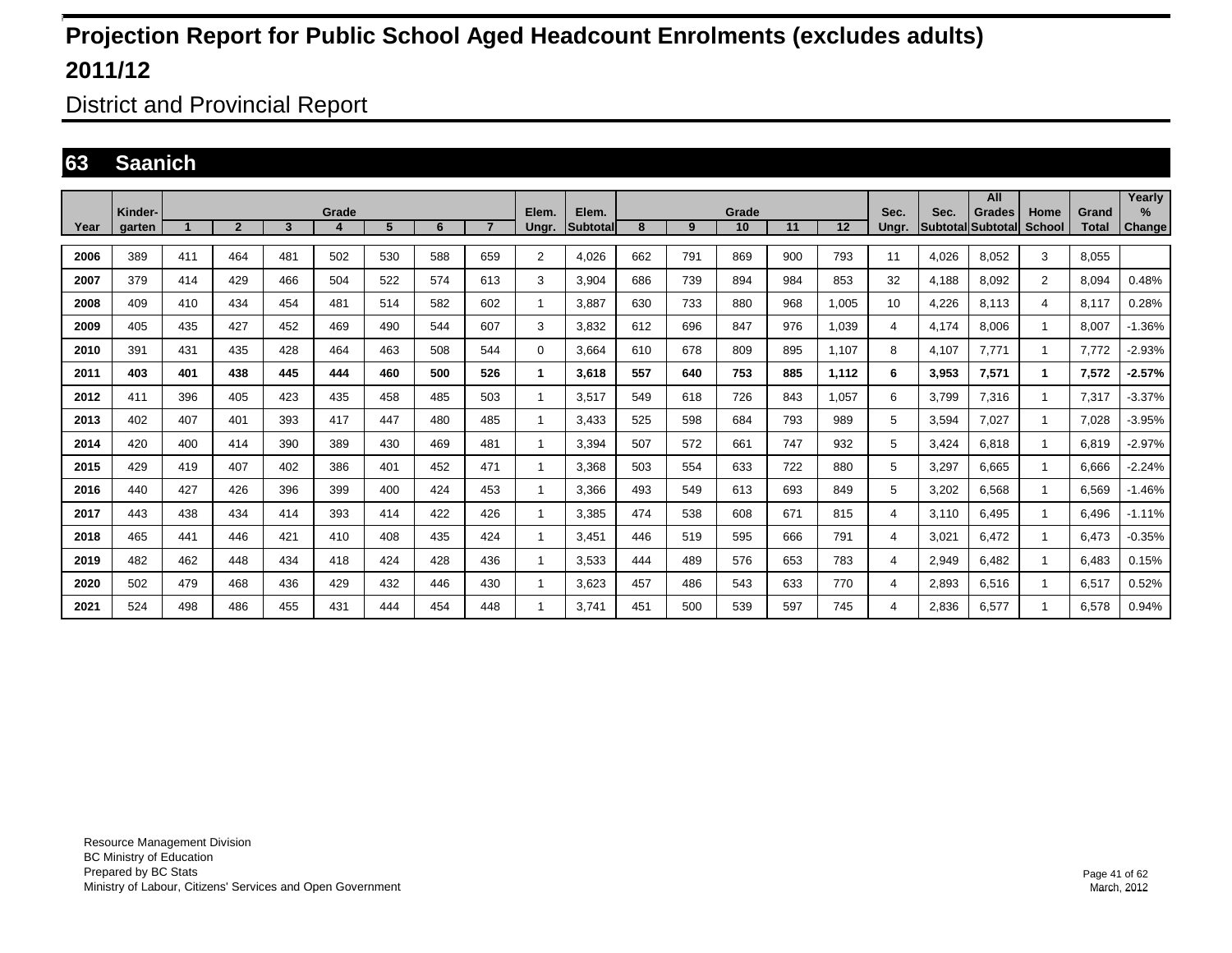District and Provincial Report

### **64 Gulf Islands**

|      |         |     |                |     |       |                |     |                |             |                 |     |     |       |     |     |       |      | All               |        |              | Yearly    |
|------|---------|-----|----------------|-----|-------|----------------|-----|----------------|-------------|-----------------|-----|-----|-------|-----|-----|-------|------|-------------------|--------|--------------|-----------|
|      | Kinder- |     |                |     | Grade |                |     | $\overline{7}$ | Elem.       | Elem.           |     |     | Grade |     |     | Sec.  | Sec. | Grades            | Home   | Grand        | $\%$      |
| Year | garten  |     | $\overline{2}$ | 3   |       | 5 <sup>5</sup> | 6   |                | Ungr.       | <b>Subtotal</b> | 8   | 9   | 10    | 11  | 12  | Ungr. |      | Subtotal Subtotal | School | <b>Total</b> | Change    |
| 2006 | 81      | 99  | 98             | 115 | 117   | 112            | 125 | 96             | 0           | 843             | 134 | 148 | 142   | 125 | 140 | 3     | 692  | 1.535             | 4      | 1,539        |           |
| 2007 | 94      | 91  | 111            | 94  | 120   | 122            | 118 | 124            | $\mathbf 0$ | 874             | 95  | 135 | 146   | 133 | 137 | 4     | 650  | 1,524             | 9      | 1,533        | $-0.39%$  |
| 2008 | 83      | 99  | 96             | 109 | 92    | 104            | 113 | 120            | 0           | 816             | 121 | 104 | 154   | 164 | 123 | 15    | 681  | 1.497             | 3      | 1,500        | $-2.15%$  |
| 2009 | 74      | 95  | 101            | 93  | 106   | 90             | 108 | 112            | $\mathbf 0$ | 779             | 106 | 132 | 116   | 148 | 149 | 20    | 671  | .450              | 5      | 1,455        | $-3.00\%$ |
| 2010 | 81      | 82  | 96             | 107 | 102   | 105            | 100 | 119            | 0           | 792             | 142 | 116 | 144   | 119 | 143 | 16    | 680  | .472              | 3      | 1.475        | 1.37%     |
| 2011 | 105     | 95  | 92             | 100 | 122   | 125            | 124 | 116            | 0           | 879             | 129 | 154 | 161   | 162 | 140 | 12    | 758  | 1,637             | 4      | 1,641        | 11.25%    |
| 2012 | 118     | 109 | 88             | 89  | 131   | 125            | 122 | 109            | 0           | 891             | 123 | 150 | 161   | 174 | 130 | 12    | 750  | 1,641             | 4      | 1,645        | 0.24%     |
| 2013 | 119     | 123 | 101            | 85  | 118   | 132            | 119 | 105            | $\mathbf 0$ | 902             | 115 | 140 | 152   | 170 | 136 | 11    | 724  | 1,626             | 4      | 1,630        | $-0.91%$  |
| 2014 | 121     | 125 | 113            | 98  | 113   | 120            | 127 | 103            | 0           | 920             | 111 | 131 | 142   | 160 | 134 | 11    | 689  | 1.609             | 4      | 1,613        | $-1.04%$  |
| 2015 | 125     | 126 | 115            | 109 | 129   | 115            | 116 | 110            | 0           | 945             | 109 | 127 | 133   | 150 | 127 | 11    | 657  | 1,602             | 4      | 1,606        | $-0.43%$  |
| 2016 | 129     | 129 | 115            | 109 | 143   | 131            | 111 | 100            | 0           | 967             | 116 | 125 | 130   | 142 | 120 | 10    | 643  | 1,610             | 4      | 1,614        | 0.50%     |
| 2017 | 129     | 133 | 118            | 110 | 143   | 143            | 126 | 96             | $\mathbf 0$ | 998             | 106 | 132 | 128   | 139 | 113 | 10    | 628  | 1.626             | 4      | 1,630        | 0.99%     |
| 2018 | 133     | 133 | 121            | 112 | 143   | 144            | 137 | 109            | 0           | 1.032           | 102 | 122 | 135   | 137 | 110 | 9     | 615  | 1.647             | 4      | 1,651        | 1.29%     |
| 2019 | 137     | 139 | 122            | 116 | 148   | 146            | 139 | 119            | 0           | 1,066           | 115 | 117 | 125   | 143 | 108 | 9     | 617  | 1,683             | 4      | 1,687        | 2.18%     |
| 2020 | 141     | 142 | 127            | 117 | 153   | 149            | 140 | 120            | 0           | 1,089           | 126 | 131 | 120   | 134 | 113 | 9     | 633  | 1.722             | 4      | 1,726        | 2.31%     |
| 2021 | 143     | 145 | 129            | 120 | 153   | 153            | 143 | 121            | 0           | 1.107           | 127 | 144 | 134   | 129 | 107 | 10    | 651  | 1.758             | 5      | 1.763        | 2.14%     |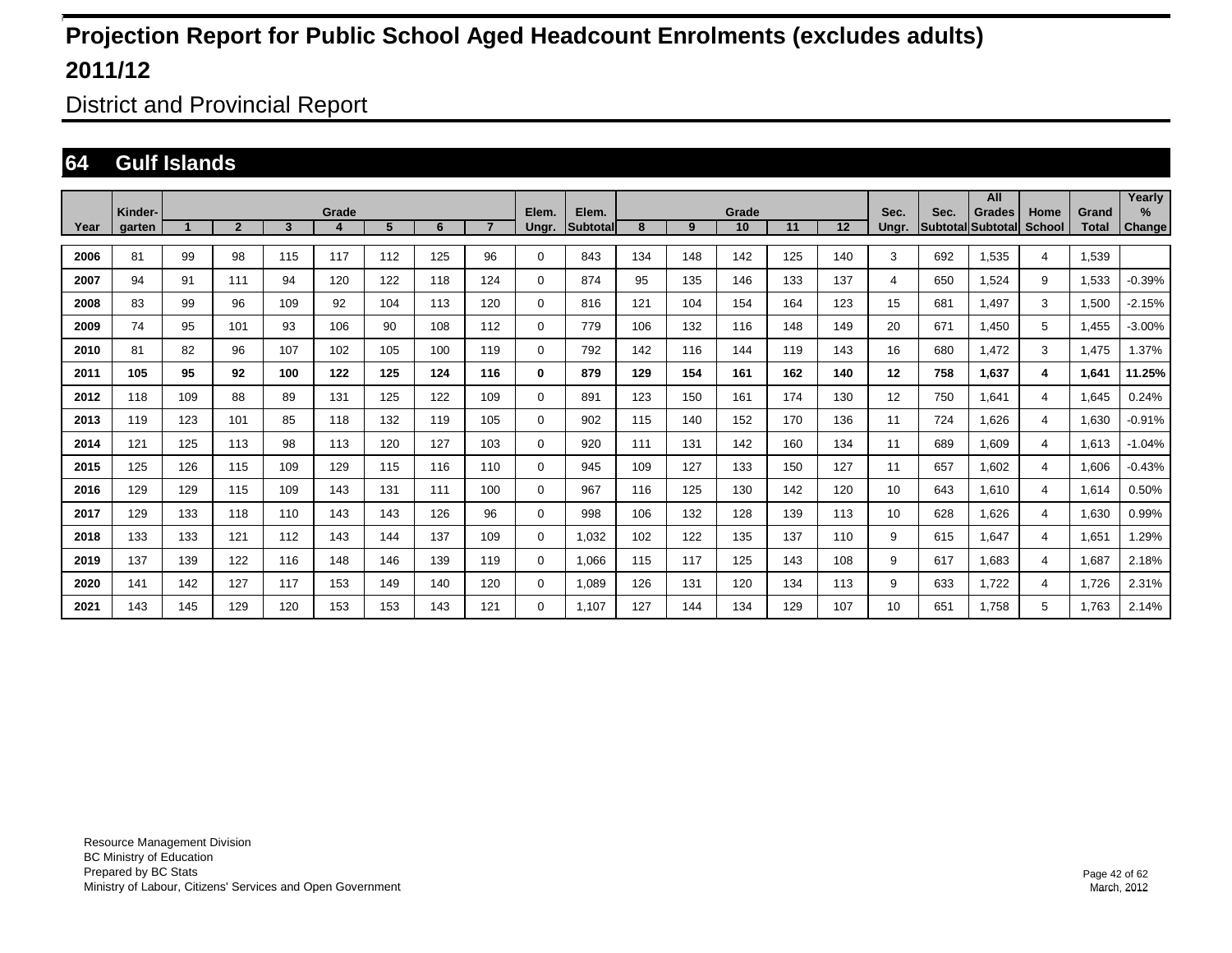District and Provincial Report

### **67 Okanagan Skaha**

|      |                   |     |                |     |       |     |     |                |                |                   |     |     |             |     |         |               |                         | All                       |                       |                       | Yearly         |
|------|-------------------|-----|----------------|-----|-------|-----|-----|----------------|----------------|-------------------|-----|-----|-------------|-----|---------|---------------|-------------------------|---------------------------|-----------------------|-----------------------|----------------|
| Year | Kinder-<br>garten |     | $\overline{2}$ | 3   | Grade | 5   | 6   | $\overline{7}$ | Elem.<br>Ungr. | Elem.<br>Subtotal | 8   | 9   | Grade<br>10 | 11  | $12 \,$ | Sec.<br>Ungr. | Sec.<br><b>Subtotal</b> | <b>Grades</b><br>Subtotal | Home<br><b>School</b> | Grand<br><b>Total</b> | $\%$<br>Change |
|      |                   |     |                |     |       |     |     |                |                |                   |     |     |             |     |         |               |                         |                           |                       |                       |                |
| 2006 | 369               | 406 | 413            | 387 | 464   | 494 | 539 | 555            | $\Omega$       | 3.627             | 605 | 625 | 695         | 774 | 611     | 48            | 3.358                   | 6.985                     | $\mathbf 0$           | 6.985                 |                |
| 2007 | 362               | 390 | 431            | 410 | 404   | 471 | 543 | 559            | 0              | 3.570             | 570 | 625 | 667         | 805 | 578     | 31            | 3.276                   | 6.846                     | $\mathbf 0$           | 6.846                 | $-1.99%$       |
| 2008 | 354               | 370 | 396            | 430 | 423   | 423 | 500 | 541            | 1              | 3,438             | 563 | 577 | 636         | 787 | 581     | 32            | 3,176                   | 6,614                     | $\mathbf 0$           | 6,614                 | $-3.39%$       |
| 2009 | 302               | 363 | 378            | 400 | 426   | 439 | 447 | 510            | $\overline{2}$ | 3,267             | 554 | 605 | 619         | 725 | 581     | 23            | 3,107                   | 6,374                     | $\mathbf 0$           | 6,374                 | $-3.63%$       |
| 2010 | 352               | 332 | 368            | 376 | 406   | 433 | 459 | 469            | 1              | 3,196             | 502 | 574 | 636         | 647 | 635     | 27            | 3,021                   | 6,217                     | $\mathbf 0$           | 6,217                 | $-2.46%$       |
| 2011 | 379               | 369 | 341            | 387 | 385   | 419 | 471 | 467            | 0              | 3,218             | 475 | 565 | 623         | 658 | 592     | 5             | 2,918                   | 6,136                     | $\bf{0}$              | 6,136                 | $-1.30%$       |
| 2012 | 385               | 396 | 352            | 372 | 371   | 420 | 459 | 459            | 0              | 3.214             | 468 | 538 | 610         | 653 | 565     | 5             | 2,839                   | 6.053                     | $\Omega$              | 6,053                 | $-1.35%$       |
| 2013 | 394               | 405 | 377            | 384 | 359   | 403 | 457 | 445            | 0              | 3.224             | 459 | 519 | 567         | 625 | 549     | 5             | 2.724                   | 5,948                     | $\mathbf 0$           | 5,948                 | $-1.73%$       |
| 2014 | 408               | 414 | 386            | 412 | 372   | 392 | 440 | 443            | 0              | 3,267             | 446 | 510 | 547         | 584 | 528     | 5             | 2,620                   | 5.887                     | 0                     | 5,887                 | $-1.03%$       |
| 2015 | 412               | 431 | 397            | 423 | 400   | 407 | 429 | 428            | 0              | 3,327             | 444 | 497 | 538         | 563 | 494     | 4             | 2,540                   | 5.867                     | $\mathbf 0$           | 5,867                 | $-0.34%$       |
| 2016 | 425               | 436 | 412            | 435 | 410   | 436 | 445 | 418            | 0              | 3.417             | 430 | 495 | 524         | 553 | 476     | 4             | 2.482                   | 5.899                     | $\mathbf 0$           | 5,899                 | 0.55%          |
| 2017 | 444               | 449 | 417            | 452 | 422   | 448 | 476 | 433            | 0              | 3,541             | 420 | 480 | 522         | 540 | 468     | 4             | 2.434                   | 5,975                     | $\mathbf 0$           | 5,975                 | 1.29%          |
| 2018 | 459               | 468 | 430            | 457 | 437   | 460 | 489 | 463            | 0              | 3.663             | 435 | 470 | 508         | 538 | 457     | 4             | 2.412                   | 6.075                     | $\mathbf 0$           | 6,075                 | 1.67%          |
| 2019 | 472               | 484 | 447            | 471 | 442   | 476 | 501 | 474            | 0              | 3.767             | 464 | 486 | 497         | 524 | 456     | 4             | 2.431                   | 6.198                     | $\mathbf 0$           | 6,198                 | 2.02%          |
| 2020 | 482               | 498 | 463            | 490 | 456   | 482 | 519 | 486            | 0              | 3,876             | 475 | 518 | 513         | 513 | 444     | 4             | 2,467                   | 6,343                     | $\mathbf 0$           | 6,343                 | 2.34%          |
| 2021 | 490               | 508 | 476            | 507 | 474   | 496 | 524 | 503            | $\Omega$       | 3.978             | 487 | 530 | 544         | 528 | 435     | 4             | 2,528                   | 6.506                     | $\mathbf 0$           | 6,506                 | 2.57%          |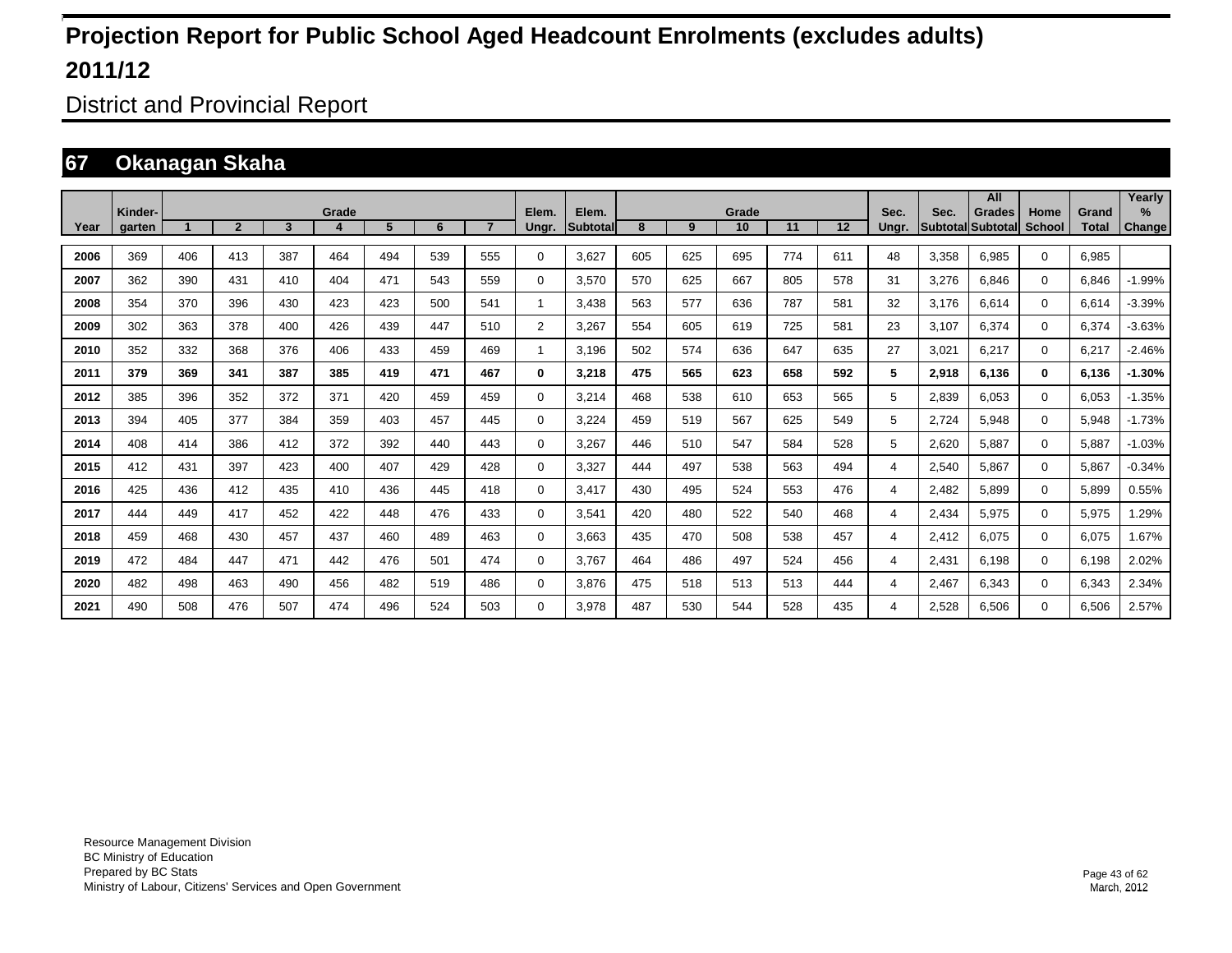District and Provincial Report

### **68 Nanaimo-Ladysmith**

|      | Kinder- |       |                |       | Grade |       |       |       | Elem.    | Elem.           |       |       | Grade |       |       | Sec.     | Sec.  | All<br><b>Grades</b> |                       |                       | Yearlv<br>$\frac{9}{6}$ |
|------|---------|-------|----------------|-------|-------|-------|-------|-------|----------|-----------------|-------|-------|-------|-------|-------|----------|-------|----------------------|-----------------------|-----------------------|-------------------------|
| Year | garten  |       | $\overline{2}$ | 3     |       | 5     | 6     |       | Ungr.    | <b>Subtotal</b> | 8     | 9     | 10    | 11    | 12    | Ungr.    |       | Subtotal Subtotal    | Home<br><b>School</b> | Grand<br><b>Total</b> | <b>Change</b>           |
| 2006 | 924     | 868   | 991            | 986   | 1,057 | 1.132 | 1.122 | 1.152 | 9        | 8,241           | ,271  | 1,268 | 1,343 | .265  | 1,309 | 230      | 6.686 | 14,927               | 10                    | 14.937                |                         |
| 2007 | 886     | 946   | 891            | 997   | 1,005 | 1,063 | 1.135 | 1.109 | 9        | 8,041           | 1.196 | 1,273 | .297  | ,340  | 1,231 | 196      | 6,533 | 14,574               | 10                    | 14,584                | $-2.36%$                |
| 2008 | 890     | 919   | 982            | 893   | 1.036 | 1.019 | 1,084 | 1.146 | 1        | 7.970           | 1,149 | 1,229 | 1,323 | ,331  | 1,397 | 34       | 6.463 | 14,433               | 13                    | 14,446                | $-0.95%$                |
| 2009 | 899     | 927   | 936            | 995   | 920   | 1,040 | 1,048 | 1.087 | 0        | 7.852           | ,212  | 1,202 | .256  | .406  | 1,433 | $\Omega$ | 6,509 | 14,361               | 9                     | 14.370                | $-0.53%$                |
| 2010 | 909     | 902   | 935            | 923   | 983   | 913   | 1,038 | 1.056 | 0        | 7.659           | 1.117 | 1,215 | .206  | ,285  | 1,378 | $\Omega$ | 6,201 | 13.860               | $\overline{7}$        | 13.867                | $-3.50%$                |
| 2011 | 925     | 926   | 931            | 941   | 925   | 995   | 923   | 1.056 | 0        | 7.622           | 1.083 | 1,118 | 1,239 | 1.295 | 1,359 | 6        | 6.100 | 13.722               | 4                     | 13.726                | $-1.02%$                |
| 2012 | 932     | 952   | 969            | 946   | 924   | 999   | 896   | 1.079 | $\Omega$ | 7.697           | 1.090 | 1,093 | 1,252 | .305  | 1,341 | 6        | 6.087 | 13.784               | 4                     | 13.788                | 0.45%                   |
| 2013 | 999     | 969   | 999            | 988   | 937   | 996   | 893   | 1.042 | $\Omega$ | 7,823           | 1,111 | 1,077 | 1,193 | ,289  | 1,326 | 6        | 6,002 | 13,825               | 4                     | 13,829                | 0.30%                   |
| 2014 | 0.044   | 1,038 | 1.016          | 1,018 | 979   | 1,009 | 891   | 1.039 | 0        | 8,034           | 1,077 | 1,099 | 1.178 | 1,232 | 1,313 | 6        | 5,905 | 13,939               | 4                     | 13,943                | 0.82%                   |
| 2015 | 1,092   | 1,084 | 1,088          | 1,036 | 1,009 | 1,053 | 903   | 1.036 | $\Omega$ | 8,301           | 1,075 | 1,068 | 1,201 | 1,216 | 1,262 | 6        | 5,828 | 14,129               | 4                     | 14,133                | 1.36%                   |
| 2016 | 1.108   | 1,132 | 1,134          | 1,108 | 1,028 | 1,085 | 943   | 1,053 | $\Omega$ | 8,591           | 1,072 | 1,065 | 1,169 | 1,238 | 1,243 | 5        | 5,792 | 14,383               | 4                     | 14,387                | 1.80%                   |
| 2017 | 1,126   | 1,149 | 1,185          | 1,153 | 1,095 | 1,103 | 970   | 1,097 | 0        | 8,878           | 1,089 | 1,064 | 1,167 | 1,210 | 1,264 | 5        | 5,799 | 14,677               | 4                     | 14,681                | 2.04%                   |
| 2018 | 1.164   | 1,167 | 1,204          | 1,205 | 1.140 | 1.173 | 986   | 1,128 | 0        | 9.167           | 1,134 | 1,080 | 1,166 | 1,206 | 1,239 | 5        | 5,830 | 14,997               | 4                     | 15,001                | 2.18%                   |
| 2019 | 1,195   | 1,206 | 1,222          | 1,224 | 1.189 | .223  | 1,048 | 1.146 | 0        | 9.453           | 1.164 | 1,121 | 1,181 | 1,205 | 1,234 | 5        | 5,910 | 15,363               | 5                     | 15,368                | 2.45%                   |
| 2020 | ,223    | 1,235 | 1,262          | 1,242 | 1,208 | 1,275 | 1,091 | 1,217 | 0        | 9.753           | 1.183 | 1,151 | 1,224 | 1,221 | 1,233 | 5        | 6.017 | 15.770               | 5                     | 15.775                | 2.65%                   |
| 2021 | .248    | 1.266 | 1.293          | 1.282 | 1.226 | .294  | 1.135 | 1.265 | $\Omega$ | 10.009          | .255  | 1.171 | 1.257 | 1.263 | 1.248 | 5        | 6.199 | 16.208               | 5                     | 16.213                | 2.78%                   |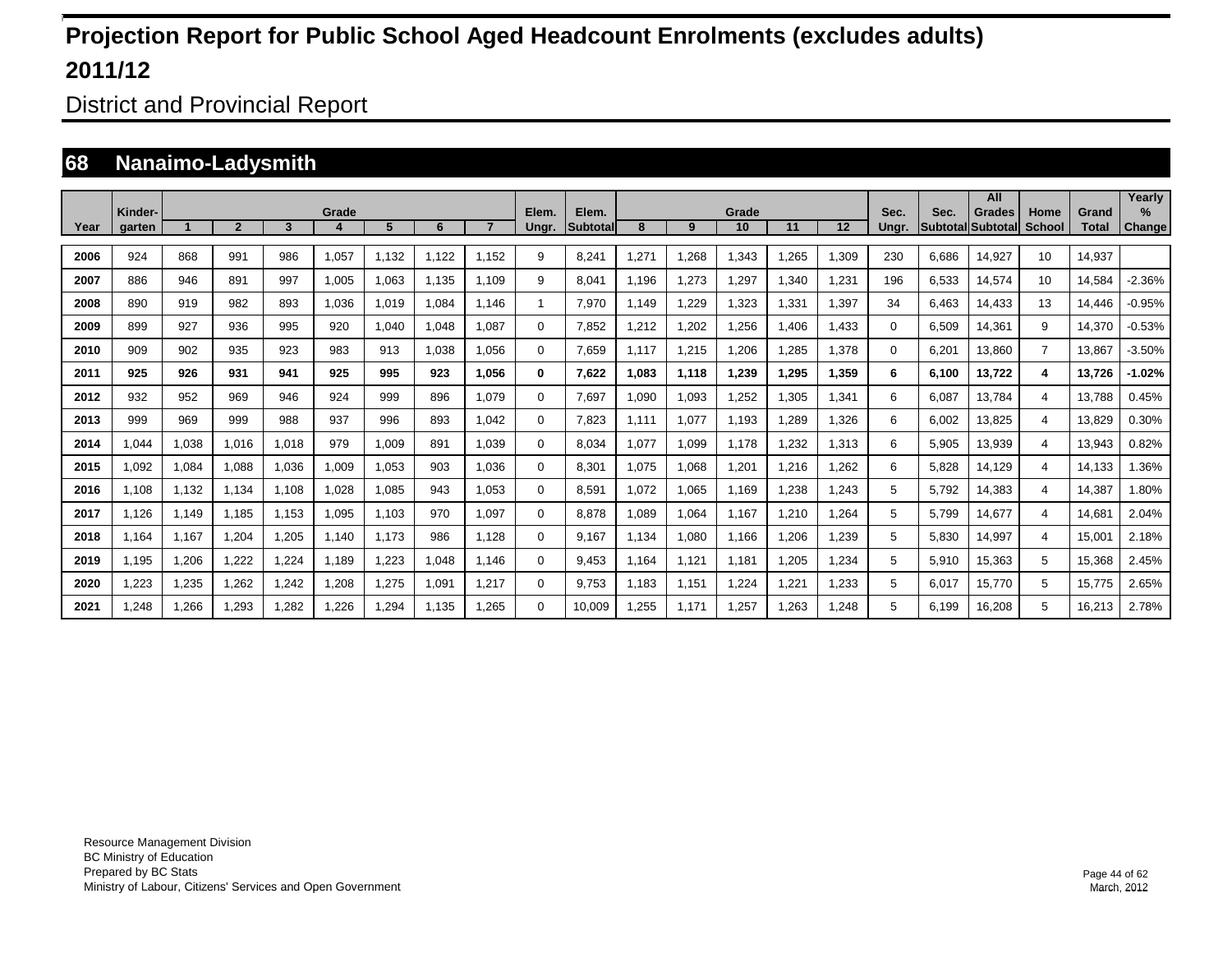District and Provincial Report

#### **69 Qualicum**

|      | Kinder- |                      |                |     | Grade |     |     |                | Elem.                    | Elem.            |     |     | Grade |     |     | Sec.           | Sec.                     | All<br><b>Grades</b> | Home           | Grand        | Yearly<br>$\%$ |
|------|---------|----------------------|----------------|-----|-------|-----|-----|----------------|--------------------------|------------------|-----|-----|-------|-----|-----|----------------|--------------------------|----------------------|----------------|--------------|----------------|
| Year | aarten  | $\blacktriangleleft$ | $\overline{2}$ | 3   | 4     | 5   | 6   | $\overline{7}$ | Ungr.                    | <b>Subtotall</b> | 8   | 9   | 10    | 11  | 12  | Unar.          | <b>SubtotallSubtotal</b> |                      | <b>School</b>  | <b>Total</b> | Change         |
| 2006 | 287     | 266                  | 304            | 335 | 337   | 316 | 366 | 395            | $\overline{\phantom{a}}$ | 2.607            | 456 | 487 | 498   | 476 | 434 | 1              | 2,352                    | 4.959                | 5              | 4.964        |                |
| 2007 | 229     | 295                  | 275            | 300 | 337   | 336 | 322 | 386            | $\overline{\phantom{a}}$ | 2.481            | 396 | 469 | 500   | 474 | 427 | 1              | 2,267                    | 4.748                | 4              | 4,752        | $-4.27%$       |
| 2008 | 295     | 244                  | 288            | 284 | 314   | 344 | 359 | 339            | 1                        | 2.468            | 392 | 422 | 500   | 497 | 459 | $\overline{2}$ | 2,272                    | 4.740                | 6              | 4.746        | $-0.13%$       |
| 2009 | 235     | 295                  | 241            | 291 | 295   | 320 | 355 | 358            | 1                        | 2.391            | 347 | 395 | 408   | 483 | 481 | 0              | 2.114                    | 4.505                | $\overline{7}$ | 4,512        | $-4.93%$       |
| 2010 | 294     | 247                  | 304            | 243 | 299   | 298 | 318 | 358            | 1                        | 2,362            | 365 | 357 | 403   | 388 | 430 | 5              | 1,948                    | 4,310                | 9              | 4,319        | $-4.28%$       |
| 2011 | 265     | 283                  | 257            | 304 | 246   | 300 | 313 | 323            | $\mathbf{2}$             | 2,293            | 364 | 370 | 363   | 377 | 394 | 10             | 1.878                    | 4,171                | 7              | 4,178        | -3.26%         |
| 2012 | 270     | 303                  | 265            | 309 | 255   | 293 | 301 | 301            | $\overline{2}$           | 2,299            | 366 | 374 | 340   | 358 | 371 | 9              | 1,818                    | 4,117                | $\overline{7}$ | 4,124        | $-1.29%$       |
| 2013 | 276     | 308                  | 280            | 316 | 259   | 300 | 291 | 287            | $\overline{2}$           | 2,319            | 340 | 369 | 334   | 328 | 347 | 9              | 1,727                    | 4.046                | $\overline{7}$ | 4,053        | $-1.72%$       |
| 2014 | 288     | 318                  | 288            | 337 | 267   | 307 | 299 | 278            | $\overline{2}$           | 2,384            | 325 | 344 | 328   | 320 | 317 | 8              | 1.642                    | 4.026                | $\overline{7}$ | 4,033        | $-0.49%$       |
| 2015 | 309     | 331                  | 297            | 346 | 284   | 316 | 306 | 285            | $\overline{2}$           | 2,476            | 316 | 329 | 308   | 315 | 309 | 8              | 1,585                    | 4,061                | $\overline{7}$ | 4,068        | 0.87%          |
| 2016 | 319     | 351                  | 305            | 352 | 288   | 333 | 312 | 290            | $\overline{2}$           | 2,552            | 323 | 319 | 295   | 298 | 307 | 8              | 1,550                    | 4,102                | $\overline{7}$ | 4,109        | 1.01%          |
| 2017 | 322     | 360                  | 322            | 360 | 292   | 336 | 328 | 296            | 2                        | 2.618            | 328 | 325 | 286   | 286 | 292 | $\overline{7}$ | 1,524                    | 4.142                | $\overline{7}$ | 4,149        | 0.97%          |
| 2018 | 338     | 366                  | 333            | 383 | 301   | 342 | 333 | 311            | $\overline{2}$           | 2,709            | 335 | 331 | 290   | 276 | 278 | $\overline{7}$ | 1,517                    | 4,226                | $\overline{7}$ | 4,233        | 2.02%          |
| 2019 | 354     | 386                  | 340            | 398 | 321   | 354 | 339 | 317            | 2                        | 2,811            | 352 | 338 | 295   | 279 | 268 | $\overline{7}$ | 1,539                    | 4,350                | 8              | 4,358        | 2.95%          |
| 2020 | 367     | 401                  | 356            | 404 | 333   | 376 | 350 | 322            | 2                        | 2,911            | 358 | 355 | 301   | 284 | 271 | 7              | 1,576                    | 4.487                | 8              | 4,495        | 3.14%          |
| 2021 | 379     | 419                  | 372            | 425 | 339   | 391 | 372 | 333            | 2                        | 3,032            | 365 | 361 | 316   | 289 | 275 | 7              | 1.613                    | 4.645                | 8              | 4,653        | 3.52%          |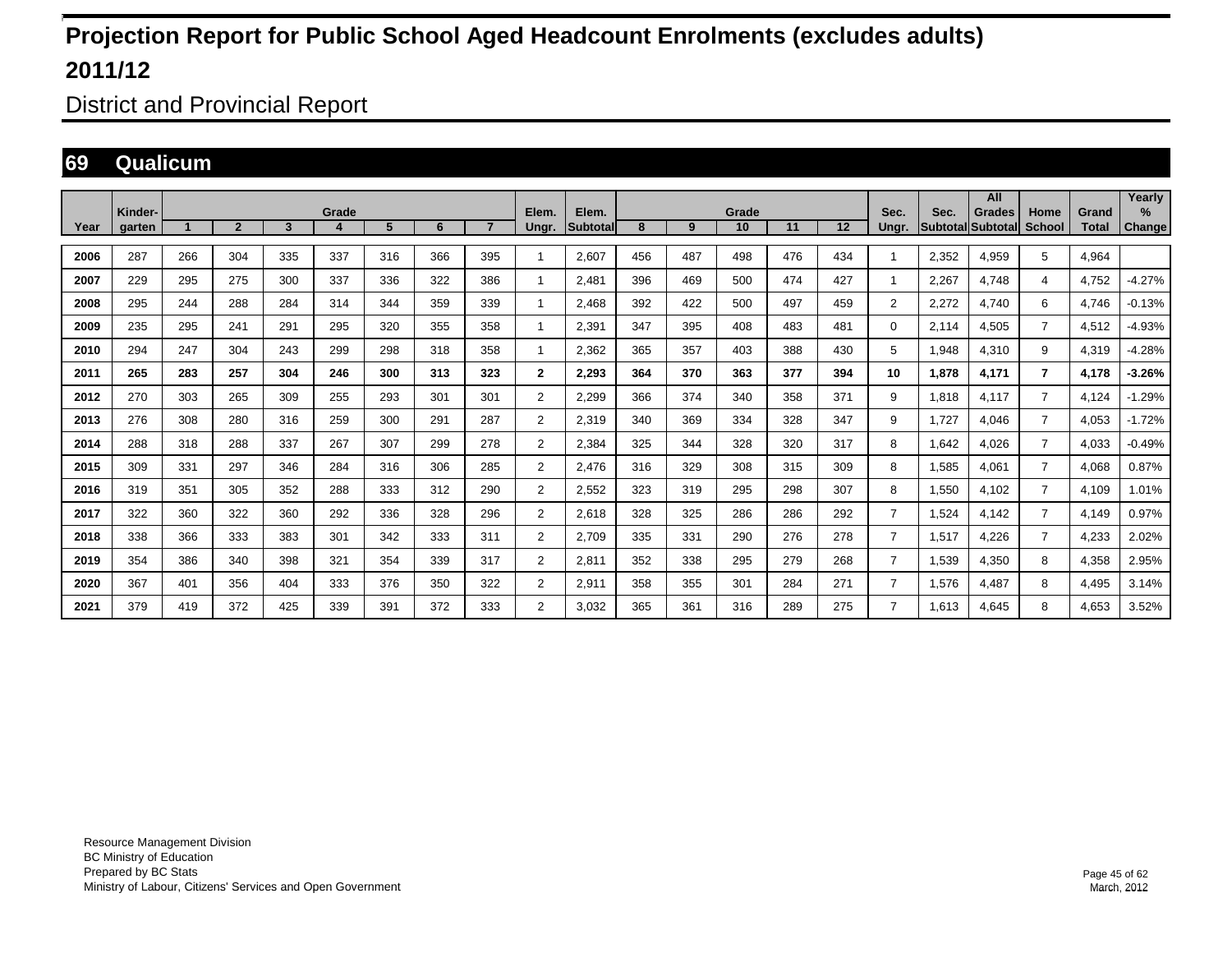District and Provincial Report

### **70 Alberni**

|      |                   |     |                |     |            |     |     |                |                |                    |     |     |             |     |     |               |                           | All           |                       |                       | Yearly         |
|------|-------------------|-----|----------------|-----|------------|-----|-----|----------------|----------------|--------------------|-----|-----|-------------|-----|-----|---------------|---------------------------|---------------|-----------------------|-----------------------|----------------|
| Year | Kinder-<br>aarten |     | $\overline{2}$ | 3   | Grade<br>4 | 5   | 6   | $\overline{7}$ | Elem.<br>Ungr. | Elem.<br>Subtotall | 8   | 9   | Grade<br>10 | 11  | 12  | Sec.<br>Unar. | Sec.<br>Subtotal Subtotal | <b>Grades</b> | Home<br><b>School</b> | Grand<br><b>Total</b> | $\%$<br>Change |
| 2006 | 246               | 249 | 286            | 259 | 309        | 334 | 354 | 370            | 0              | 2,407              | 355 | 394 | 405         | 398 | 400 | 21            | 1,973                     | 4,380         | $\mathbf{0}$          | 4,380                 |                |
| 2007 | 267               | 245 | 261            | 293 | 256        | 312 | 336 | 355            | 0              | 2,325              | 380 | 359 | 435         | 380 | 394 | 28            | 1,976                     | 4,301         | $\mathbf 0$           | 4,301                 | $-1.80%$       |
| 2008 | 219               | 269 | 235            | 262 | 279        | 251 | 314 | 346            | 0              | 2.175              | 373 | 382 | 405         | 381 | 353 | 16            | 1,910                     | 4.085         | $\mathbf 0$           | 4,085                 | $-5.02%$       |
| 2009 | 259               | 223 | 280            | 247 | 259        | 280 | 265 | 338            | 0              | 2,151              | 371 | 388 | 435         | 400 | 369 | 26            | 1,989                     | 4,140         | $\mathbf{0}$          | 4,140                 | 1.35%          |
| 2010 | 265               | 252 | 235            | 286 | 259        | 263 | 293 | 275            | $\mathbf 0$    | 2,128              | 352 | 366 | 441         | 403 | 336 | 11            | 1,909                     | 4,037         | $\mathbf 0$           | 4,037                 | $-2.49%$       |
| 2011 | 268               | 272 | 254            | 239 | 287        | 262 | 252 | 295            | 0              | 2,129              | 265 | 368 | 366         | 423 | 351 | 33            | 1,806                     | 3,935         | $\mathbf 0$           | 3,935                 | $-2.53%$       |
| 2012 | 267               | 278 | 269            | 249 | 277        | 268 | 239 | 299            | $\mathbf 0$    | 2.146              | 244 | 362 | 344         | 407 | 348 | 31            | 1.736                     | 3.882         | $\mathbf 0$           | 3.882                 | $-1.35%$       |
| 2013 | 250               | 280 | 275            | 265 | 292        | 258 | 244 | 283            | $\mathbf 0$    | 2,147              | 248 | 329 | 331         | 375 | 332 | 30            | 1,645                     | 3,792         | $\mathbf 0$           | 3,792                 | $-2.32%$       |
| 2014 | 265               | 262 | 277            | 272 | 311        | 272 | 235 | 289            | 0              | 2.183              | 235 | 334 | 302         | 362 | 309 | 29            | 1,571                     | 3,754         | 0                     | 3,754                 | $-1.00%$       |
| 2015 | 264               | 277 | 260            | 274 | 319        | 290 | 248 | 279            | 0              | 2,211              | 241 | 318 | 307         | 333 | 299 | 27            | 1,525                     | 3,736         | $\mathbf 0$           | 3.736                 | $-0.48%$       |
| 2016 | 253               | 276 | 275            | 257 | 322        | 297 | 264 | 294            | 0              | 2,238              | 234 | 326 | 293         | 337 | 276 | 27            | 1,493                     | 3,731         | $\mathbf 0$           | 3.731                 | $-0.13%$       |
| 2017 | 245               | 265 | 274            | 272 | 302        | 300 | 271 | 314            | 0              | 2,243              | 246 | 318 | 300         | 323 | 278 | 26            | 1,491                     | 3,734         | $\mathbf 0$           | 3,734                 | 0.08%          |
| 2018 | 246               | 257 | 264            | 271 | 320        | 282 | 275 | 323            | $\mathbf 0$    | 2,238              | 262 | 334 | 294         | 332 | 269 | 26            | 1,517                     | 3,755         | $\mathbf 0$           | 3,755                 | 0.56%          |
| 2019 | 245               | 258 | 255            | 261 | 319        | 298 | 257 | 326            | $\mathbf 0$    | 2,219              | 270 | 356 | 308         | 325 | 276 | 25            | 1,560                     | 3,779         | $\mathbf 0$           | 3,779                 | 0.64%          |
| 2020 | 244               | 257 | 256            | 252 | 306        | 297 | 272 | 306            | $\mathbf 0$    | 2,190              | 273 | 367 | 328         | 341 | 272 | 26            | 1,607                     | 3.797         | $\mathbf 0$           | 3,797                 | 0.48%          |
| 2021 | 243               | 256 | 255            | 252 | 296        | 286 | 271 | 324            | $\Omega$       | 2.183              | 256 | 371 | 339         | 363 | 284 | 26            | 1.639                     | 3,822         | $\mathbf 0$           | 3,822                 | 0.66%          |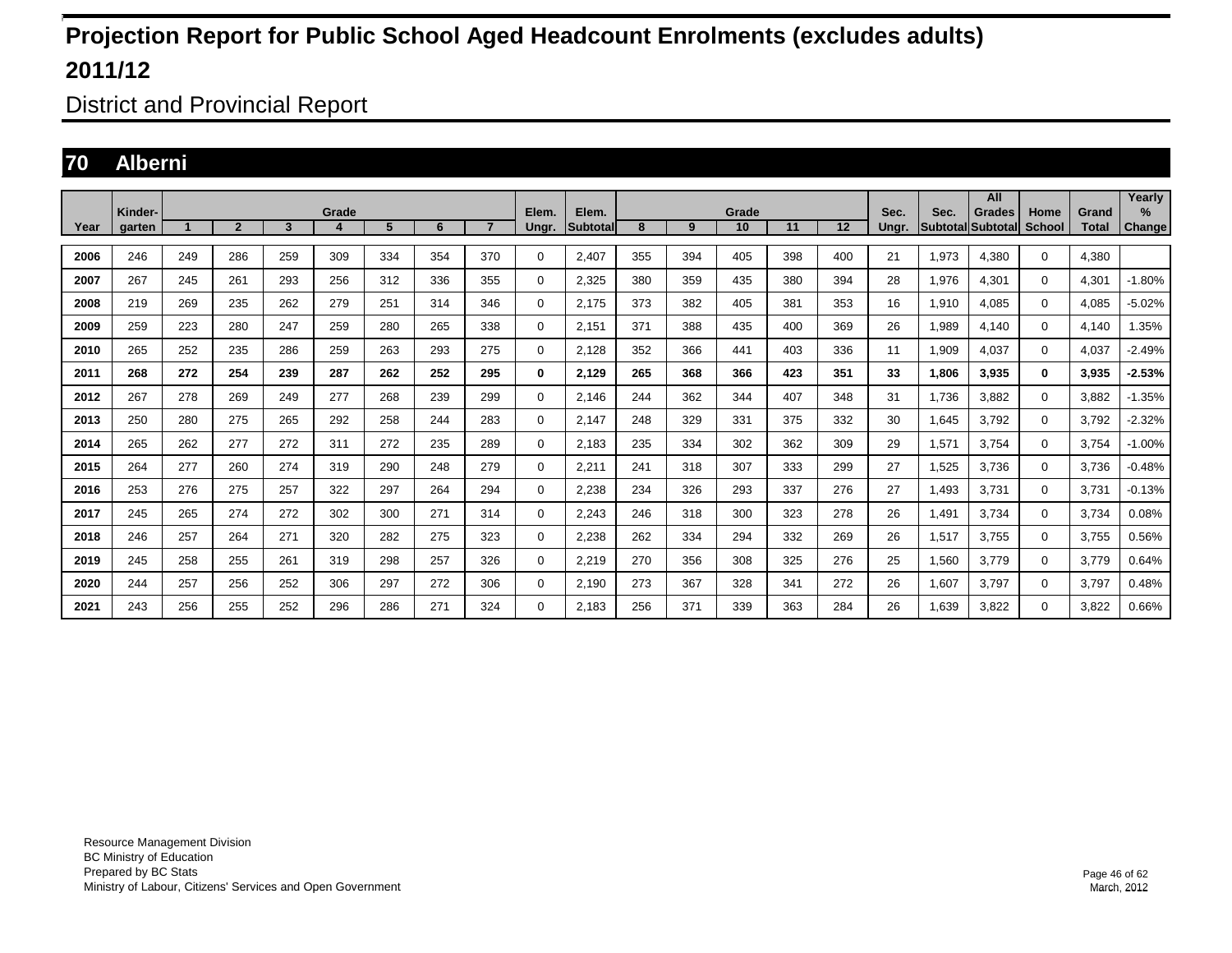District and Provincial Report

### **71 Comox Valley**

|      |                   |     |                |     |       |     |     |                |                |                          |     |     |             |     |     |                |                                  | All           |                       |                       | Yearly                |
|------|-------------------|-----|----------------|-----|-------|-----|-----|----------------|----------------|--------------------------|-----|-----|-------------|-----|-----|----------------|----------------------------------|---------------|-----------------------|-----------------------|-----------------------|
| Year | Kinder-<br>garten |     | $\overline{2}$ | 3   | Grade | 5   | 6   | 7 <sup>2</sup> | Elem.<br>Ungr. | Elem.<br><b>Subtotal</b> | 8   | 9   | Grade<br>10 | 11  | 12  | Sec.<br>Ungr.  | Sec.<br><b>Subtotal Subtotal</b> | <b>Grades</b> | Home<br><b>School</b> | Grand<br><b>Total</b> | $\%$<br><b>Change</b> |
|      |                   |     |                |     |       |     |     |                |                |                          |     |     |             |     |     |                |                                  |               |                       |                       |                       |
| 2006 | 541               | 517 | 555            | 567 | 609   | 711 | 644 | 758            | 0              | 4,902                    | 767 | 746 | 916         | 965 | 710 |                | 4.105                            | 9,007         | 11                    | 9,018                 |                       |
| 2007 | 518               | 544 | 539            | 596 | 599   | 614 | 729 | 678            | 0              | 4.817                    | 814 | 775 | 856         | 910 | 883 | $\overline{2}$ | 4.240                            | 9.057         | 5                     | 9,062                 | 0.49%                 |
| 2008 | 499               | 528 | 550            | 550 | 595   | 599 | 613 | 720            | 0              | 4.654                    | 679 | 794 | 854         | 877 | 803 | 0              | 4.007                            | 8.661         | 8                     | 8.669                 | $-4.34%$              |
| 2009 | 517               | 512 | 537            | 555 | 557   | 604 | 603 | 621            | 0              | 4,506                    | 746 | 694 | 858         | 838 | 814 | 0              | 3,950                            | 8,456         | 8                     | 8,464                 | $-2.36%$              |
| 2010 | 517               | 553 | 511            | 537 | 559   | 547 | 618 | 611            | 0              | 4,453                    | 631 | 759 | 749         | 906 | 923 | $\Omega$       | 3,968                            | 8,421         | $\overline{7}$        | 8,428                 | $-0.43%$              |
| 2011 | 513               | 513 | 551            | 523 | 549   | 561 | 573 | 620            | 0              | 4,403                    | 644 | 659 | 848         | 752 | 897 | 0              | 3,800                            | 8.203         | 4                     | 8,207                 | $-2.62%$              |
| 2012 | 529               | 498 | 562            | 514 | 552   | 561 | 586 | 610            | 0              | 4,412                    | 650 | 643 | 843         | 755 | 892 | 0              | 3.783                            | 8.195         | 4                     | 8.199                 | $-0.10%$              |
| 2013 | 563               | 518 | 548            | 526 | 548   | 562 | 582 | 620            | 0              | 4.467                    | 638 | 637 | 803         | 735 | 881 | 0              | 3.694                            | 8.161         | 4                     | 8.165                 | $-0.41%$              |
| 2014 | 562               | 551 | 570            | 514 | 561   | 559 | 584 | 616            | 0              | 4.517                    | 649 | 626 | 796         | 702 | 860 | 0              | 3.633                            | 8.150         | 4                     | 8.154                 | $-0.13%$              |
| 2015 | 601               | 549 | 604            | 533 | 548   | 572 | 580 | 618            | 0              | 4,605                    | 646 | 636 | 782         | 695 | 823 | $\Omega$       | 3,582                            | 8,187         | 4                     | 8,191                 | 0.45%                 |
| 2016 | 598               | 585 | 601            | 563 | 568   | 558 | 593 | 614            | 0              | 4,680                    | 647 | 633 | 793         | 684 | 813 | $\Omega$       | 3,570                            | 8,250         | 4                     | 8,254                 | 0.77%                 |
| 2017 | 590               | 583 | 640            | 561 | 599   | 578 | 580 | 627            | 0              | 4,758                    | 644 | 634 | 790         | 692 | 801 | 0              | 3,561                            | 8,319         | $\overline{4}$        | 8,323                 | 0.84%                 |
| 2018 | 615               | 576 | 638            | 597 | 597   | 609 | 599 | 614            | 0              | 4,845                    | 657 | 631 | 792         | 690 | 809 | 0              | 3,579                            | 8,424         | $\overline{4}$        | 8,428                 | .26%                  |
| 2019 | 640               | 599 | 631            | 595 | 634   | 607 | 630 | 634            | 0              | 4.970                    | 643 | 644 | 788         | 692 | 809 | 0              | 3,576                            | 8.546         | $\overline{4}$        | 8,550                 | 1.45%                 |
| 2020 | 658               | 622 | 655            | 588 | 632   | 643 | 628 | 665            | 0              | 5.091                    | 664 | 631 | 803         | 689 | 811 | $\Omega$       | 3.598                            | 8.689         | 4                     | 8.693                 | 1.67%                 |
| 2021 | 673               | 640 | 680            | 611 | 625   | 641 | 665 | 663            | $\Omega$       | 5,198                    | 695 | 650 | 788         | 701 | 808 | 0              | 3.642                            | 8.840         | 4                     | 8,844                 | 1.74%                 |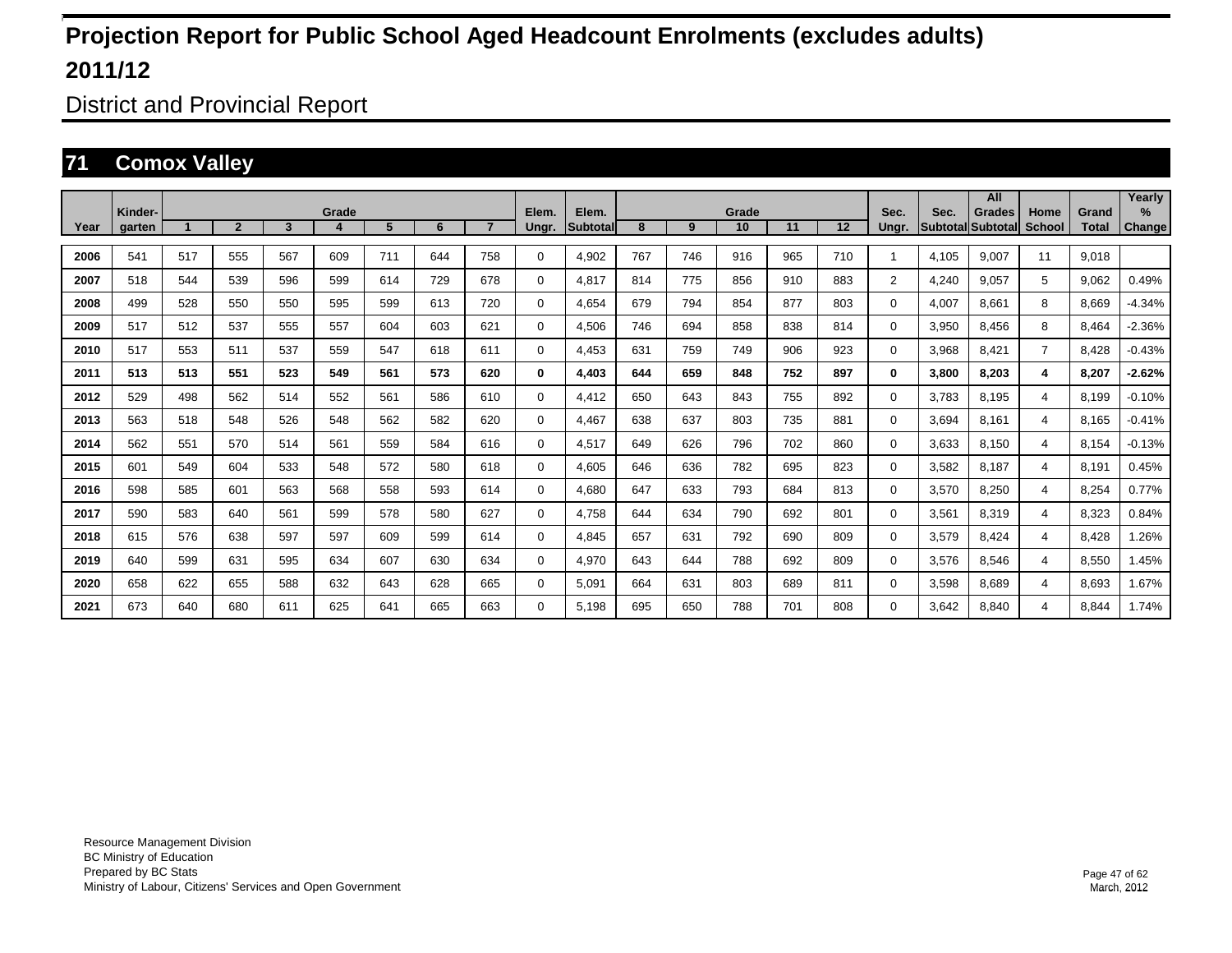District and Provincial Report

### **72 Campbell River**

|      |                   |     |                |                 |       |     |     |     |                |                           |     |     |             |     |     |               |       | All                                |                |                       | Yearly                         |
|------|-------------------|-----|----------------|-----------------|-------|-----|-----|-----|----------------|---------------------------|-----|-----|-------------|-----|-----|---------------|-------|------------------------------------|----------------|-----------------------|--------------------------------|
| Year | Kinder-<br>garten |     | $\overline{2}$ | $3\phantom{.0}$ | Grade | 5   | 6   |     | Elem.<br>Ungr. | Elem.<br><b>Subtotall</b> | 8   | 9   | Grade<br>10 | 11  | 12  | Sec.<br>Ungr. | Sec.  | Grades<br><b>Subtotal Subtotal</b> | Home<br>School | Grand<br><b>Total</b> | $\frac{9}{6}$<br><b>Change</b> |
|      |                   |     |                |                 |       |     |     |     |                |                           |     |     |             |     |     |               |       |                                    |                |                       |                                |
| 2006 | 348               | 374 | 399            | 411             | 427   | 477 | 460 | 474 | $\Omega$       | 3,370                     | 452 | 523 | 560         | 634 | 523 | $\Omega$      | 2,692 | 6,062                              | 3              | 6,065                 |                                |
| 2007 | 358               | 369 | 371            | 403             | 416   | 410 | 457 | 458 | 0              | 3,242                     | 457 | 446 | 548         | 563 | 554 | 0             | 2,568 | 5,810                              | $\overline{2}$ | 5,812                 | $-4.17%$                       |
| 2008 | 389               | 369 | 362            | 370             | 398   | 416 | 411 | 475 | 0              | 3,190                     | 456 | 464 | 479         | 524 | 532 | 0             | 2,455 | 5,645                              | $\overline{2}$ | 5,647                 | $-2.84%$                       |
| 2009 | 345               | 391 | 382            | 362             | 377   | 398 | 409 | 407 | $\Omega$       | 3,071                     | 473 | 453 | 473         | 503 | 545 | 1             | 2,448 | 5,519                              | $\Omega$       | 5,519                 | $-2.27%$                       |
| 2010 | 331               | 340 | 393            | 380             | 364   | 381 | 406 | 416 | 0              | 3,011                     | 412 | 443 | 458         | 476 | 542 | 3             | 2,334 | 5,345                              |                | 5,346                 | $-3.13%$                       |
| 2011 | 357               | 326 | 338            | 389             | 378   | 369 | 382 | 401 | $\bf{0}$       | 2,940                     | 413 | 408 | 473         | 471 | 517 | 3             | 2,285 | 5,225                              | 5              | 5,230                 | $-2.17%$                       |
| 2012 | 374               | 331 | 327            | 372             | 360   | 406 | 343 | 393 | 0              | 2,906                     | 422 | 401 | 470         | 465 | 535 | 3             | 2,296 | 5,202                              | 5              | 5,207                 | $-0.44%$                       |
| 2013 | 414               | 350 | 333            | 362             | 348   | 385 | 375 | 352 | 0              | 2,919                     | 413 | 402 | 451         | 452 | 523 | 3             | 2,244 | 5,163                              | 5              | 5,168                 | $-0.75%$                       |
| 2014 | 395               | 388 | 352            | 369             | 339   | 373 | 357 | 384 | 0              | 2,957                     | 372 | 395 | 452         | 435 | 509 | 3             | 2,166 | 5,123                              | 5              | 5,128                 | $-0.77%$                       |
| 2015 | 389               | 370 | 391            | 390             | 345   | 364 | 346 | 366 | 0              | 2,961                     | 405 | 356 | 444         | 435 | 490 | 3             | 2,133 | 5,094                              | 5              | 5,099                 | $-0.57%$                       |
| 2016 | 376               | 365 | 374            | 434             | 366   | 372 | 339 | 356 | 0              | 2,982                     | 386 | 387 | 402         | 428 | 490 | 3             | 2,096 | 5,078                              | 5              | 5,083                 | $-0.31%$                       |
| 2017 | 367               | 354 | 370            | 417             | 406   | 394 | 346 | 349 | 0              | 3,003                     | 376 | 371 | 435         | 390 | 483 | 3             | 2,058 | 5,061                              | 5              | 5,066                 | $-0.33%$                       |
| 2018 | 375               | 346 | 358            | 412             | 391   | 437 | 366 | 357 | 0              | 3,042                     | 370 | 362 | 418         | 420 | 444 | 3             | 2,017 | 5,059                              | 5              | 5,064                 | $-0.04%$                       |
| 2019 | 382               | 353 | 351            | 400             | 387   | 421 | 406 | 377 | 0              | 3,077                     | 377 | 355 | 409         | 405 | 471 | 3             | 2,020 | 5,097                              | 5              | 5,102                 | 0.75%                          |
| 2020 | 390               | 359 | 358            | 392             | 376   | 417 | 391 | 417 | $\Omega$       | 3,100                     | 399 | 362 | 401         | 396 | 460 | 3             | 2,021 | 5,121                              | 5              | 5,126                 | 0.47%                          |
| 2021 | 400               | 367 | 364            | 399             | 368   | 405 | 388 | 403 | $\Omega$       | 3.094                     | 440 | 382 | 409         | 389 | 450 | 3             | 2,073 | 5,167                              | 5              | 5,172                 | 0.90%                          |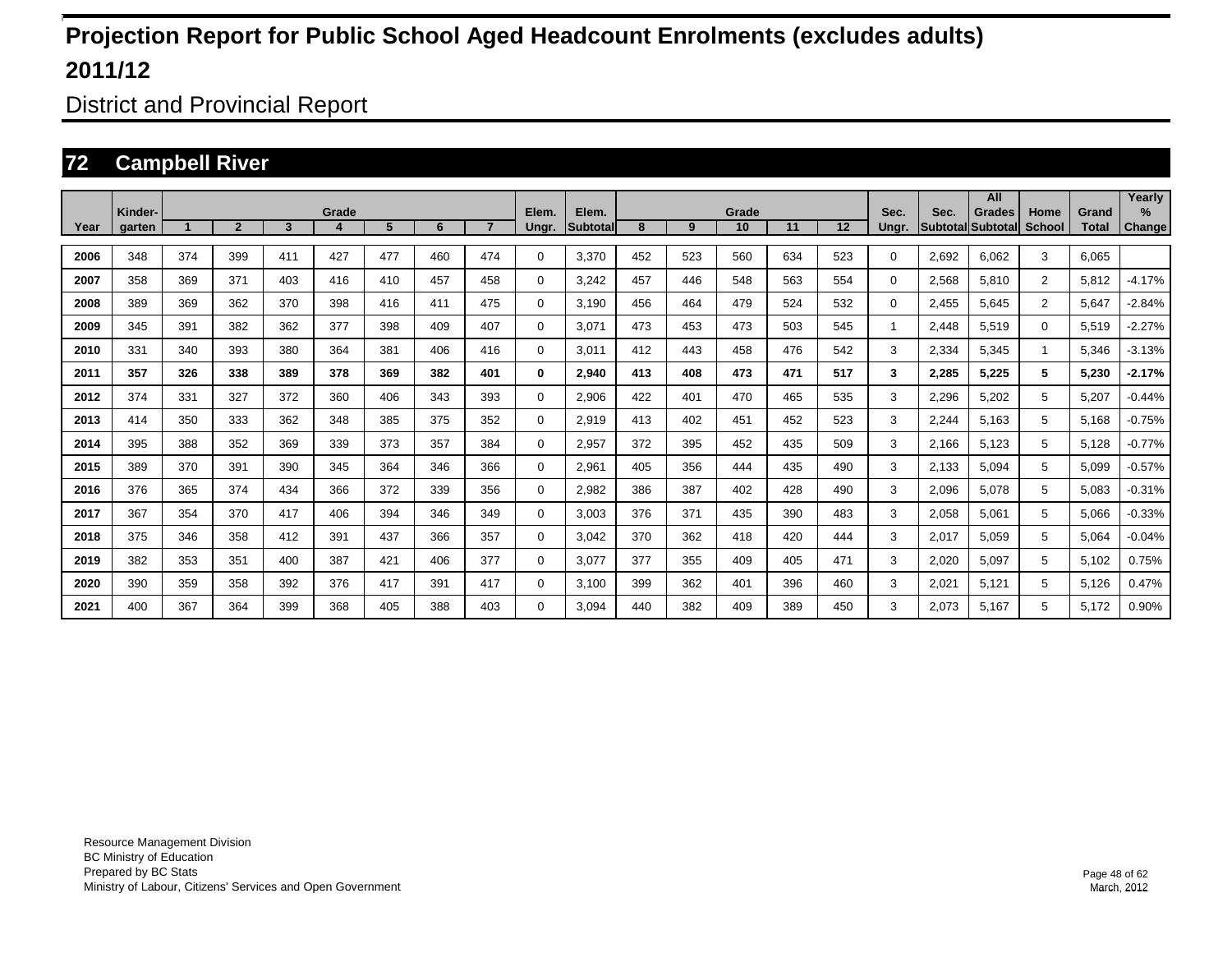District and Provincial Report

### **73 Kamloops/Thompson**

|      | Kinder- |       |                |       | Grade |       |       |       | Elem.    | Elem.           |       |       | Grade |       |       | Sec.  | Sec.  | All<br><b>Grades</b>     | Home           | Grand        | Yearly<br>$\%$ |
|------|---------|-------|----------------|-------|-------|-------|-------|-------|----------|-----------------|-------|-------|-------|-------|-------|-------|-------|--------------------------|----------------|--------------|----------------|
| Year | garten  |       | $\overline{2}$ | 3     |       | 5     | 6     |       | Ungr.    | <b>Subtotal</b> | 8     | 9     | 10    | 11    | 12    | Unar. |       | <b>Subtotal Subtotal</b> | <b>School</b>  | <b>Total</b> | Change         |
| 2006 | 862     | 862   | 953            | 1.034 | 1,047 | 1.119 | 1,119 | 1.157 | 60       | 8,213           | .286  | 1,321 | 1.465 | 327   | 1,216 | 62    | 6.677 | 14,890                   | 8              | 14.898       |                |
| 2007 | 928     | 914   | 899            | 1,001 | 1,062 | 1,077 | 1.127 | 1.167 | 51       | 8,226           | .263  | 1,328 | 1,382 | ,439  | 1,267 | 35    | 6.714 | 14,940                   | 5              | 14,945       | 0.32%          |
| 2008 | 899     | 968   | 912            | 912   | 1,003 | 1,068 | 1,091 | 1.136 | 56       | 8,045           | .258  | 1,285 | 1,342 | ,330  | 1,318 | 29    | 6,562 | 14,607                   | $\overline{7}$ | 14,614       | $-2.21%$       |
| 2009 | 957     | 933   | 973            | 949   | 932   | 1,028 | 1,100 | 1,096 | 28       | 7,996           | ,207  | 1,338 | .264  | ,334  | 1,344 | 63    | 6,550 | 14,546                   | 8              | 14,554       | $-0.41%$       |
| 2010 | 943     | 986   | 940            | 977   | 938   | 940   | 1,050 | 1,134 | 4        | 7,912           | 1.140 | 1,219 | 1,310 | ,298  | 1,307 | 163   | 6,437 | 14,349                   | 8              | 14,357       | $-1.35%$       |
| 2011 | 965     | 938   | 987            | 949   | 1,005 | 935   | 950   | 1,054 | 0        | 7,783           | 1,181 | 1,186 | 1,255 | 1,331 | 1,271 | 104   | 6,328 | 14,111                   | 5              | 14,116       | $-1.68%$       |
| 2012 | 980     | 953   | 987            | 970   | 1,007 | 957   | 940   | 1.013 | $\Omega$ | 7,807           | 1,156 | 1,183 | .233  | ,324  | 1,240 | 103   | 6,239 | 14,046                   | 5              | 14,051       | $-0.46%$       |
| 2013 | 1.031   | 977   | 1.007          | 978   | 1.042 | 959   | 958   | 1.000 | 0        | 7,952           | 1.112 | 1.137 | 1,200 | .274  | 1,213 | 99    | 6.035 | 13.987                   | 5              | 13,992       | $-0.42%$       |
| 2014 | .044    | 1,031 | 1.037          | 1.001 | 1.052 | 994   | 961   | 1.019 | 0        | 8.139           | 1.100 | 1,096 | 1.158 | 1.242 | 1.172 | 96    | 5.864 | 14,003                   | 5              | 14,008       | 0.11%          |
| 2015 | 1.027   | 1,046 | 1.092          | 1.029 | 1,076 | 1,003 | 995   | 1.023 | 0        | 8,291           | 1.122 | 1,086 | 1.118 | 1.199 | 1.143 | 94    | 5.762 | 14,053                   | 5              | 14.058       | 0.36%          |
| 2016 | 1.018   | 1,028 | 1,109          | 1.084 | 1.107 | 1,027 | 1,006 | 1.060 | 0        | 8.439           | 1.126 | 1,108 | 1.106 | 1.162 | 1.106 | 91    | 5.699 | 14,138                   | 5              | 14,143       | 0.60%          |
| 2017 | 1.015   | 1,019 | 1,092          | 1,101 | 1.165 | 1,057 | 1,031 | 1.072 | 0        | 8,552           | 1.166 | 1.113 | 1,126 | 1.148 | 1,072 | 90    | 5.715 | 14,267                   | 5              | 14,272       | 0.91%          |
| 2018 | .042    | 1,017 | 1,083          | 1,085 | 1.185 | 1.112 | 1,060 | 1.098 | 0        | 8.682           | 1.181 | 1,152 | 1,132 | 1.168 | 1,060 | 88    | 5.781 | 14,463                   | 5              | 14.468       | 1.37%          |
| 2019 | 1,063   | 1,046 | 1,080          | 1,076 | 1.166 | 1,129 | 1.114 | 1.129 | 0        | 8.803           | ,210  | 1,164 | 1.170 | 1.177 | 1,077 | 89    | 5.887 | 14,690                   | 5              | 14.695       | 1.57%          |
| 2020 | 1,082   | 1,065 | 1,110          | 1,073 | 1,159 | 1,113 | 1.133 | 1.185 | $\Omega$ | 8,920           | ,242  | 1,192 | 1,187 | 1,216 | 1,087 | 90    | 6,014 | 14,934                   | 5              | 14,939       | .66%           |
| 2021 | 1.101   | 1,084 | 1.131          | 1.105 | 1.158 | 1.108 | 1,118 | .206  | $\Omega$ | 9.011           | ,304  | 1,225 | .214  | ,233  | 1,121 | 92    | 6.189 | 15,200                   | 6              | 15,206       | 1.79%          |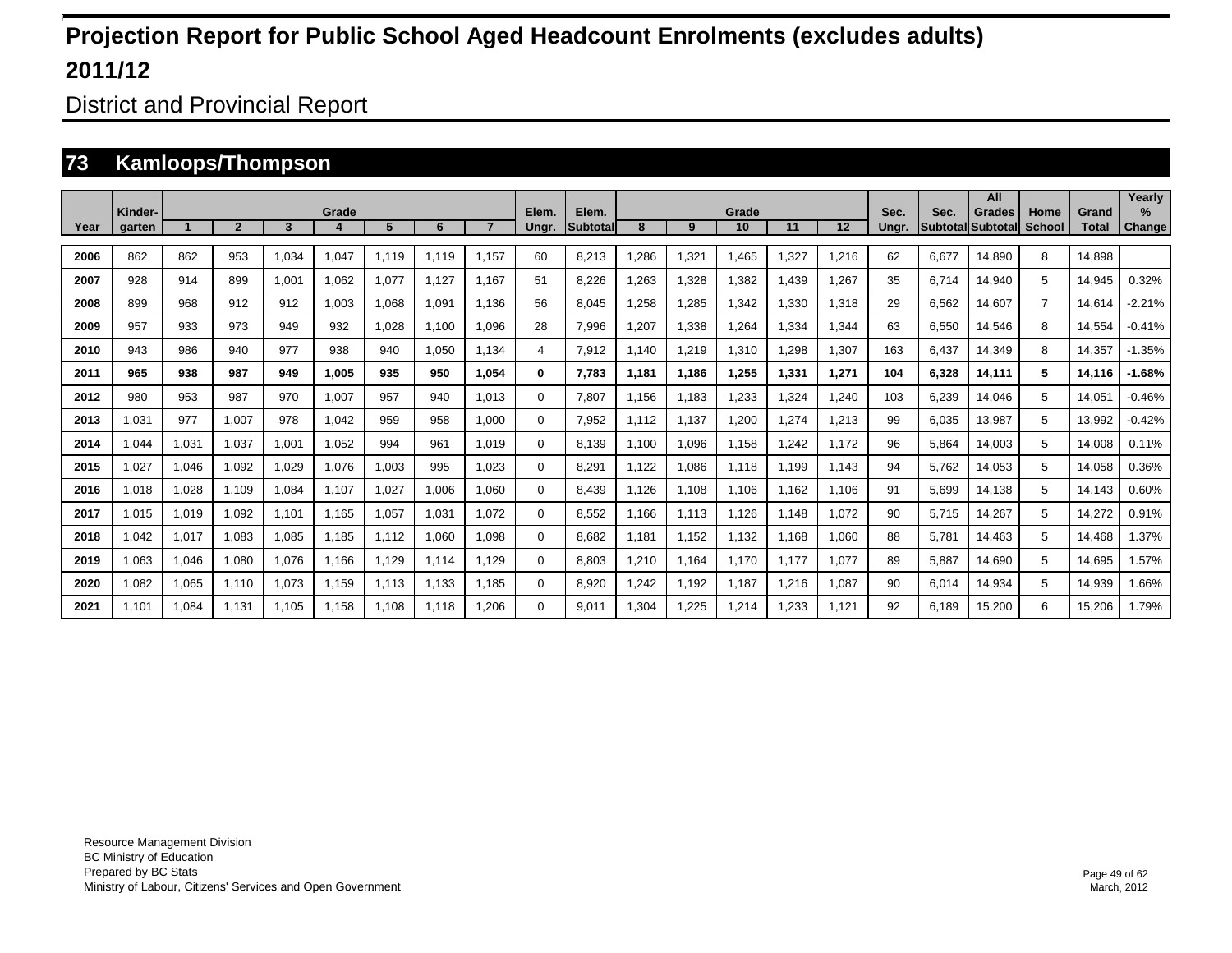District and Provincial Report

### **74 Gold Trail**

|      | Kinder- |     |                |                | Grade |     |     |                | Elem.       | Elem.    |     |     |             |     |     |                |      | All                                |                |                | Yearly         |
|------|---------|-----|----------------|----------------|-------|-----|-----|----------------|-------------|----------|-----|-----|-------------|-----|-----|----------------|------|------------------------------------|----------------|----------------|----------------|
| Year | aarten  |     | $\overline{2}$ | $\overline{3}$ | 4     | 5   | 6   | $\overline{7}$ | Ungr.       | Subtotal | 8   | 9   | Grade<br>10 | 11  | 12  | Sec.<br>Unar.  | Sec. | <b>Grades</b><br>Subtotal Subtotal | Home<br>School | Grand<br>Total | $\%$<br>Change |
| 2006 | 113     | 97  | 102            | 113            | 118   | 121 | 123 | 129            | 0           | 916      | 114 | 151 | 161         | 150 | 166 | 17             | 759  | 1,675                              | $\Omega$       | 1.675          |                |
| 2007 | 92      | 101 | 89             | 105            | 111   | 125 | 117 | 119            | 0           | 859      | 145 | 137 | 161         | 133 | 143 | $\Omega$       | 719  | 1,578                              | $\mathbf{1}$   | 1,579          | $-5.73%$       |
| 2008 | 88      | 81  | 95             | 88             | 97    | 103 | 122 | 114            | 0           | 788      | 127 | 140 | 144         | 140 | 133 | $\Omega$       | 684  | 1.472                              | $\mathbf 0$    | 1.472          | $-6.78%$       |
| 2009 | 88      | 84  | 84             | 86             | 85    | 98  | 98  | 120            | 0           | 743      | 117 | 118 | 142         | 113 | 110 | 6              | 606  | 1,349                              | $\mathbf{1}$   | 1,350          | $-8.29%$       |
| 2010 | 93      | 89  | 85             | 78             | 86    | 80  | 91  | 88             | 0           | 690      | 129 | 123 | 122         | 136 | 104 | 3              | 617  | 1,307                              | $\mathbf{1}$   | 1,308          | $-3.11%$       |
| 2011 | 83      | 91  | 87             | 77             | 83    | 88  | 80  | 90             | 0           | 679      | 98  | 124 | 131         | 102 | 128 | 3              | 586  | 1.265                              | $\bf{0}$       | 1,265          | $-3.29%$       |
| 2012 | 84      | 81  | 83             | 84             | 79    | 83  | 83  | 80             | 0           | 657      | 105 | 129 | 123         | 102 | 123 | 3              | 585  | 1.242                              | $\mathbf 0$    | 1.242          | $-1.82%$       |
| 2013 | 81      | 83  | 74             | 80             | 86    | 79  | 77  | 83             | 0           | 643      | 94  | 135 | 123         | 93  | 121 | 3              | 569  | 1,212                              | $\mathbf 0$    | 1,212          | $-2.42%$       |
| 2014 | 85      | 80  | 75             | 71             | 83    | 86  | 74  | 78             | 0           | 632      | 96  | 121 | 128         | 93  | 111 | 3              | 552  | 1.184                              | $\mathbf 0$    | 1,184          | $-2.31%$       |
| 2015 | 85      | 85  | 73             | 73             | 74    | 83  | 81  | 74             | 0           | 628      | 91  | 124 | 117         | 97  | 110 | 3              | 542  | 1.170                              | $\mathbf 0$    | 1.170          | $-1.18%$       |
| 2016 | 91      | 84  | 78             | 71             | 76    | 74  | 77  | 81             | 0           | 632      | 86  | 117 | 120         | 89  | 115 | 3              | 530  | 1.162                              | $\mathbf 0$    | 1.162          | $-0.68%$       |
| 2017 | 98      | 91  | 77             | 76             | 74    | 76  | 69  | 78             | 0           | 639      | 94  | 111 | 113         | 91  | 107 | 3              | 519  | 1,158                              | $\mathbf 0$    | 1,158          | $-0.34%$       |
| 2018 | 102     | 98  | 83             | 75             | 79    | 74  | 71  | 70             | 0           | 652      | 90  | 122 | 107         | 86  | 109 | $\overline{2}$ | 516  | 1,168                              | $\mathbf 0$    | 1,168          | 0.86%          |
| 2019 | 104     | 100 | 89             | 81             | 78    | 78  | 69  | 71             | $\mathbf 0$ | 670      | 79  | 116 | 116         | 81  | 104 | $\overline{2}$ | 498  | 1.168                              | $\mathbf 0$    | 1,168          | 0.00%          |
| 2020 | 106     | 103 | 91             | 87             | 83    | 78  | 73  | 69             | $\mathbf 0$ | 690      | 82  | 103 | 110         | 86  | 97  | $\overline{2}$ | 480  | 1.170                              | $\mathbf 0$    | 1.170          | 0.17%          |
| 2021 | 106     | 104 | 93             | 89             | 90    | 83  | 72  | 73             | 0           | 710      | 81  | 104 | 98          | 83  | 103 | $\overline{2}$ | 471  | 1.181                              | $\Omega$       | 1.181          | 0.94%          |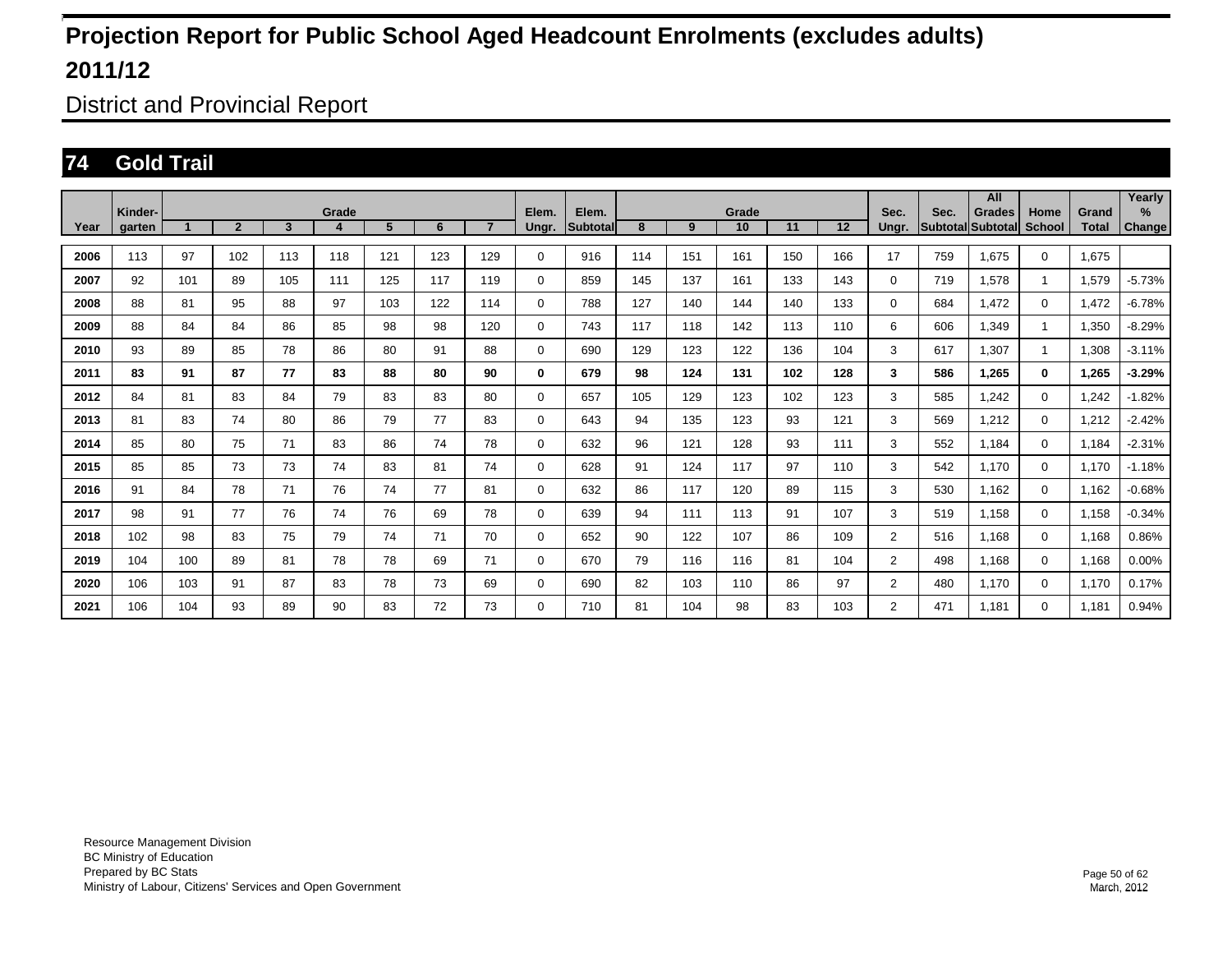District and Provincial Report

### **75 Mission**

|      | Kinder- |                      |                |     | Grade |                |     |                | Elem.    | Elem.           |     |     | Grade |     |     | Sec.     | Sec.  | All<br>Grades            | Home           | Grand        | Yearly<br>$\%$ |
|------|---------|----------------------|----------------|-----|-------|----------------|-----|----------------|----------|-----------------|-----|-----|-------|-----|-----|----------|-------|--------------------------|----------------|--------------|----------------|
| Year | garten  | $\blacktriangleleft$ | $\overline{2}$ | 3   | 4     | 5 <sup>5</sup> | 6   | $\overline{7}$ | Ungr.    | <b>Subtotal</b> | 8   | 9   | 10    | 11  | 12  | Unar.    |       | <b>SubtotallSubtotal</b> | School         | <b>Total</b> | Change         |
| 2006 | 487     | 457                  | 507            | 510 | 526   | 538            | 528 | 559            | 0        | 4.112           | 552 | 643 | 634   | 553 | 514 | 13       | 2,909 | 7.021                    | 20             | 7.041        |                |
| 2007 | 425     | 449                  | 435            | 480 | 464   | 487            | 517 | 491            | $\Omega$ | 3.748           | 526 | 530 | 642   | 604 | 528 | 14       | 2,844 | 6,592                    | 21             | 6,613        | $-6.08%$       |
| 2008 | 460     | 425                  | 443            | 426 | 488   | 449            | 490 | 502            | 0        | 3.683           | 489 | 522 | 550   | 612 | 584 | 0        | 2.757 | 6.440                    | 18             | 6.458        | $-2.34%$       |
| 2009 | 419     | 456                  | 416            | 444 | 435   | 490            | 431 | 481            | 0        | 3.572           | 521 | 489 | 546   | 542 | 652 | 0        | 2.750 | 6.322                    | $\overline{7}$ | 6.329        | $-2.00%$       |
| 2010 | 434     | 422                  | 456            | 433 | 446   | 438            | 486 | 419            | 0        | 3,534           | 505 | 506 | 518   | 540 | 617 | $\Omega$ | 2,686 | 6,220                    | 2              | 6,222        | $-1.69%$       |
| 2011 | 404     | 425                  | 418            | 454 | 442   | 444            | 421 | 484            | 0        | 3.492           | 429 | 516 | 505   | 500 | 584 | 0        | 2,534 | 6.026                    | 4              | 6.030        | -3.09%         |
| 2012 | 426     | 409                  | 406            | 463 | 452   | 450            | 423 | 491            | 0        | 3,520           | 430 | 512 | 503   | 488 | 562 | 0        | 2,495 | 6,015                    | 4              | 6,019        | $-0.18%$       |
| 2013 | 447     | 437                  | 394            | 454 | 466   | 460            | 428 | 492            | 0        | 3,578           | 437 | 505 | 488   | 476 | 541 | $\Omega$ | 2,447 | 6,025                    | 4              | 6,029        | 0.17%          |
| 2014 | 463     | 458                  | 420            | 441 | 458   | 475            | 437 | 498            | 0        | 3,650           | 439 | 514 | 482   | 462 | 528 | 0        | 2,425 | 6.075                    | 4              | 6,079        | 0.83%          |
| 2015 | 458     | 474                  | 441            | 470 | 445   | 468            | 452 | 510            | 0        | 3,718           | 445 | 516 | 490   | 458 | 515 | $\Omega$ | 2,424 | 6,142                    | 4              | 6,146        | 1.10%          |
| 2016 | 472     | 467                  | 454            | 491 | 472   | 454            | 445 | 527            | 0        | 3,782           | 456 | 524 | 495   | 468 | 512 | $\Omega$ | 2,455 | 6,237                    | 4              | 6,241        | 1.55%          |
| 2017 | 471     | 480                  | 446            | 505 | 493   | 481            | 432 | 519            | 0        | 3,827           | 471 | 538 | 503   | 473 | 524 | 0        | 2,509 | 6.336                    | 4              | 6.340        | 1.59%          |
| 2018 | 488     | 484                  | 463            | 499 | 509   | 504            | 457 | 504            | 0        | 3,908           | 463 | 554 | 513   | 476 | 525 | 0        | 2,531 | 6,439                    | 4              | 6,443        | 1.62%          |
| 2019 | 500     | 500                  | 465            | 518 | 503   | 519            | 478 | 533            | 0        | 4,016           | 450 | 545 | 527   | 486 | 530 | 0        | 2,538 | 6,554                    | 4              | 6,558        | 1.78%          |
| 2020 | 510     | 512                  | 480            | 520 | 521   | 513            | 493 | 557            | 0        | 4.106           | 475 | 530 | 520   | 500 | 541 | 0        | 2,566 | 6,672                    | 4              | 6,676        | 1.80%          |
| 2021 | 519     | 520                  | 490            | 535 | 523   | 530            | 487 | 574            | 0        | 4.178           | 497 | 560 | 508   | 496 | 558 | 0        | 2,619 | 6.797                    | 5              | 6,802        | 1.89%          |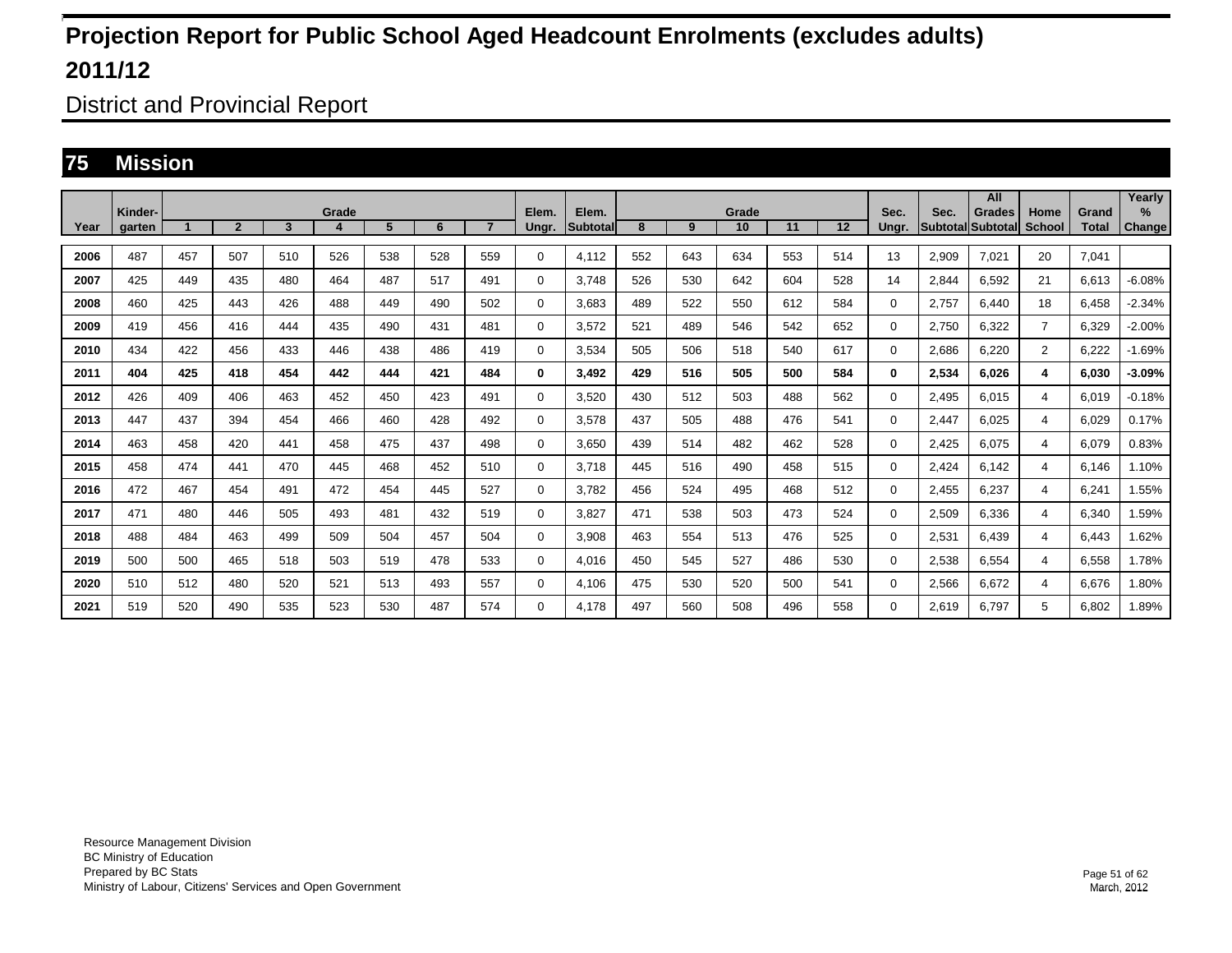District and Provincial Report

#### **78 Fraser - Cascade**

|      |                   |     |                |     |       |     |     |                |                |                          |     |     |             |     |     |               |      | All                                |                |                       | Yearly         |
|------|-------------------|-----|----------------|-----|-------|-----|-----|----------------|----------------|--------------------------|-----|-----|-------------|-----|-----|---------------|------|------------------------------------|----------------|-----------------------|----------------|
| Year | Kinder-<br>garten |     | $\overline{2}$ | 3   | Grade | 5   | 6   | $\overline{7}$ | Elem.<br>Ungr. | Elem.<br><b>Subtotal</b> | 8   | 9   | Grade<br>10 | 11  | 12  | Sec.<br>Ungr. | Sec. | <b>Grades</b><br>Subtotal Subtotal | Home<br>School | Grand<br><b>Total</b> | $\%$<br>Change |
|      |                   |     |                |     |       |     |     |                |                |                          |     |     |             |     |     |               |      |                                    |                |                       |                |
| 2006 | 116               | 126 | 123            | 166 | 136   | 160 | 172 | 161            | 0              | 1.160                    | 198 | 216 | 181         | 204 | 130 | 0             | 929  | 2,089                              | 1              | 2,090                 |                |
| 2007 | 113               | 133 | 118            | 129 | 169   | 143 | 158 | 163            | 0              | 1,126                    | 171 | 199 | 194         | 163 | 173 | 0             | 900  | 2,026                              | $\mathbf 0$    | 2,026                 | $-3.06%$       |
| 2008 | 105               | 134 | 137            | 110 | 135   | 173 | 140 | 162            | 0              | 1.096                    | 160 | 177 | 198         | 205 | 151 | 0             | 891  | 1.987                              | 1              | 1,988                 | $-1.88%$       |
| 2009 | 107               | 114 | 130            | 139 | 112   | 137 | 173 | 133            | 0              | 1,045                    | 182 | 162 | 175         | 196 | 180 | 6             | 901  | <b>946.</b>                        | $\mathbf 0$    | 1,946                 | $-2.11%$       |
| 2010 | 103               | 118 | 109            | 124 | 136   | 112 | 136 | 174            | 0              | 1,012                    | 141 | 163 | 151         | 181 | 157 | 4             | 797  | 1,809                              | $\mathbf 0$    | 1,809                 | $-7.04%$       |
| 2011 | 120               | 112 | 117            | 107 | 124   | 134 | 111 | 138            | 0              | 963                      | 166 | 144 | 152         | 173 | 158 | 0             | 793  | 1,756                              | $\mathbf{2}$   | 1,758                 | $-2.82%$       |
| 2012 | 116               | 118 | 125            | 99  | 123   | 140 | 115 | 127            | 0              | 963                      | 154 | 142 | 151         | 159 | 166 | 0             | 772  | 1.735                              | $\overline{2}$ | 1.737                 | $-1.19%$       |
| 2013 | 117               | 115 | 133            | 106 | 114   | 138 | 119 | 131            | 0              | 973                      | 142 | 130 | 145         | 153 | 152 | 0             | 722  | 1.695                              | $\overline{2}$ | 1,697                 | $-2.30%$       |
| 2014 | 112               | 116 | 131            | 113 | 122   | 128 | 118 | 135            | 0              | 975                      | 146 | 119 | 132         | 148 | 146 | 0             | 691  | 1.666                              | $\overline{2}$ | 1.668                 | $-1.71%$       |
| 2015 | 111               | 112 | 132            | 111 | 131   | 138 | 109 | 134            | 0              | 978                      | 152 | 123 | 122         | 136 | 141 | 0             | 674  | 1,652                              | $\overline{2}$ | 1,654                 | $-0.84%$       |
| 2016 | 125               | 111 | 128            | 112 | 129   | 147 | 117 | 125            | 0              | 994                      | 150 | 127 | 125         | 125 | 130 | 0             | 657  | 1,651                              | $\overline{2}$ | 1,653                 | $-0.06%$       |
| 2017 | 137               | 125 | 127            | 109 | 130   | 145 | 125 | 134            | 0              | 1,032                    | 139 | 126 | 130         | 129 | 120 | 0             | 644  | 1,676                              | $\overline{2}$ | 1,678                 | 1.51%          |
| 2018 | 140               | 137 | 142            | 108 | 127   | 147 | 124 | 143            | 0              | 1,068                    | 149 | 118 | 130         | 134 | 123 | 0             | 654  | 1,722                              | 2              | 1,724                 | 2.74%          |
| 2019 | 138               | 139 | 157            | 121 | 126   | 142 | 125 | 141            | 0              | 1.089                    | 159 | 126 | 120         | 133 | 128 | 0             | 666  | 1.755                              | $\overline{2}$ | 1,757                 | 1.91%          |
| 2020 | 138               | 138 | 159            | 133 | 141   | 141 | 121 | 143            | 0              | 1,114                    | 158 | 134 | 128         | 124 | 127 | 0             | 671  | 1.785                              | $\overline{2}$ | 1.787                 | 1.71%          |
| 2021 | 138               | 138 | 157            | 136 | 154   | 158 | 121 | 139            | 0              | 1.141                    | 159 | 133 | 137         | 132 | 118 | 0             | 679  | 1,820                              | $\overline{2}$ | 1,822                 | 1.96%          |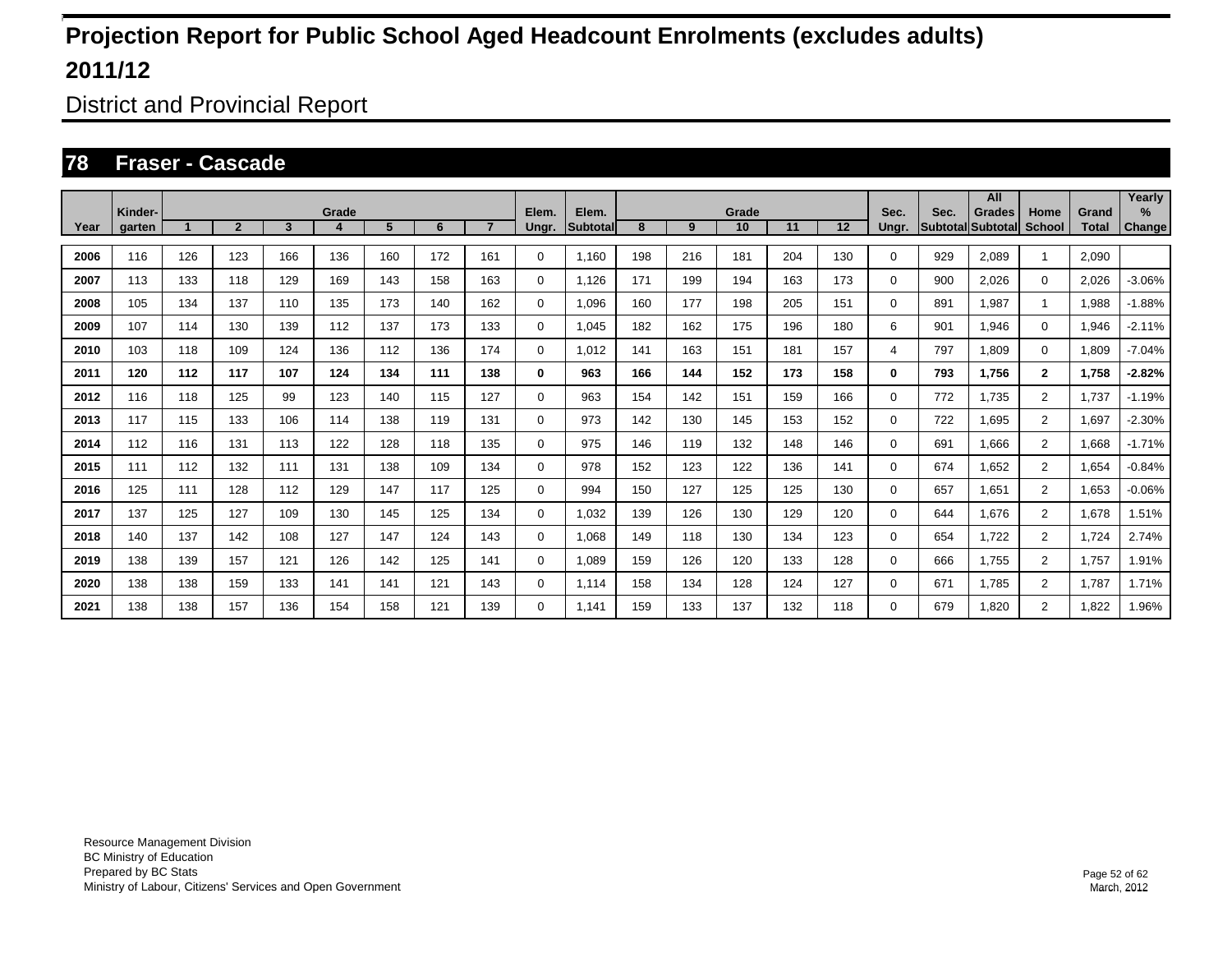District and Provincial Report

### **79 Cowichan Valley**

|      |                   |     |                |     |            |                |     |                |                |                    |     |     |             |     |     |               |                         | All                       |                       |                       | Yearly                |
|------|-------------------|-----|----------------|-----|------------|----------------|-----|----------------|----------------|--------------------|-----|-----|-------------|-----|-----|---------------|-------------------------|---------------------------|-----------------------|-----------------------|-----------------------|
| Year | Kinder-<br>garten |     | $\overline{2}$ | 3   | Grade<br>4 | 5 <sup>5</sup> | 6   | $\overline{7}$ | Elem.<br>Ungr. | Elem.<br>Subtotall | 8   | 9   | Grade<br>10 | 11  | 12  | Sec.<br>Ungr. | Sec.<br><b>Subtotal</b> | <b>Grades</b><br>Subtotal | Home<br><b>School</b> | Grand<br><b>Total</b> | $\%$<br><b>Change</b> |
|      |                   |     |                |     |            |                |     |                |                |                    |     |     |             |     |     |               |                         |                           |                       |                       |                       |
| 2006 | 498               | 569 | 544            | 624 | 635        | 654            | 692 | 722            | $\overline{4}$ | 4.942              | 740 | 772 | 907         | 959 | 672 | 96            | 4.146                   | 9.088                     | $\mathbf 0$           | 9.088                 |                       |
| 2007 | 503               | 535 | 581            | 563 | 646        | 618            | 646 | 695            | 5              | 4.792              | 719 | 762 | 855         | 897 | 740 | 49            | 4,022                   | 8.814                     |                       | 8.815                 | $-3.00%$              |
| 2008 | 477               | 533 | 550            | 603 | 573        | 648            | 616 | 633            | 0              | 4,633              | 702 | 729 | 823         | 898 | 738 | 5             | 3,895                   | 8,528                     | 3                     | 8,531                 | $-3.22%$              |
| 2009 | 505               | 515 | 548            | 570 | 613        | 575            | 674 | 628            | 0              | 4,628              | 649 | 697 | 782         | 881 | 706 | 11            | 3,726                   | 8,354                     | $\overline{2}$        | 8,356                 | $-2.05%$              |
| 2010 | 494               | 513 | 533            | 552 | 584        | 612            | 587 | 685            | $\mathbf 0$    | 4,560              | 617 | 667 | 784         | 833 | 685 | 15            | 3,601                   | 8,161                     | $\overline{7}$        | 8,168                 | $-2.25%$              |
| 2011 | 542               | 492 | 518            | 547 | 564        | 576            | 617 | 571            | 0              | 4,427              | 684 | 613 | 728         | 770 | 688 | 18            | 3,501                   | 7,928                     | 12                    | 7,940                 | $-2.79%$              |
| 2012 | 547               | 496 | 528            | 540 | 583        | 559            | 588 | 575            | $\mathbf 0$    | 4,416              | 678 | 615 | 711         | 742 | 687 | 18            | 3,451                   | 7,867                     | 12                    | 7,879                 | $-0.77%$              |
| 2013 | 551               | 506 | 535            | 554 | 581        | 575            | 568 | 546            | $\mathbf 0$    | 4.416              | 681 | 597 | 694         | 708 | 654 | 17            | 3,351                   | 7.767                     | 12                    | 7,779                 | $-1.27%$              |
| 2014 | 552               | 510 | 546            | 562 | 597        | 574            | 584 | 528            | 0              | 4,453              | 648 | 602 | 675         | 691 | 625 | 17            | 3,258                   | 7,711                     | 12                    | 7,723                 | $-0.72%$              |
| 2015 | 559               | 511 | 551            | 574 | 606        | 590            | 584 | 544            | 0              | 4,519              | 628 | 574 | 680         | 674 | 610 | 16            | 3.182                   | 7,701                     | 12                    | 7,713                 | $-0.13%$              |
| 2016 | 567               | 518 | 552            | 579 | 618        | 599            | 600 | 544            | 0              | 4,577              | 647 | 557 | 651         | 679 | 595 | 16            | 3.145                   | 7,722                     | 12                    | 7,734                 | 0.27%                 |
| 2017 | 591               | 524 | 559            | 580 | 623        | 611            | 609 | 559            | 0              | 4.656              | 647 | 572 | 632         | 651 | 598 | 16            | 3.116                   | 7.772                     | 12                    | 7,784                 | 0.65%                 |
| 2018 | 603               | 546 | 566            | 587 | 625        | 615            | 621 | 566            | $\mathbf 0$    | 4.729              | 662 | 572 | 647         | 632 | 576 | 15            | 3.104                   | 7.833                     | 12                    | 7,845                 | 0.78%                 |
| 2019 | 614               | 557 | 589            | 594 | 633        | 616            | 625 | 577            | $\mathbf 0$    | 4.805              | 672 | 587 | 648         | 646 | 559 | 15            | 3.127                   | 7.932                     | 12                    | 7,944                 | .26%                  |
| 2020 | 627               | 568 | 601            | 618 | 640        | 624            | 627 | 580            | $\mathbf 0$    | 4,885              | 684 | 594 | 663         | 646 | 570 | 15            | 3,172                   | 8,057                     | 12                    | 8,069                 | 1.57%                 |
| 2021 | 640               | 580 | 613            | 631 | 665        | 631            | 633 | 582            | $\Omega$       | 4,975              | 690 | 606 | 671         | 661 | 572 | 15            | 3,215                   | 8.190                     | 13                    | 8,203                 | 1.66%                 |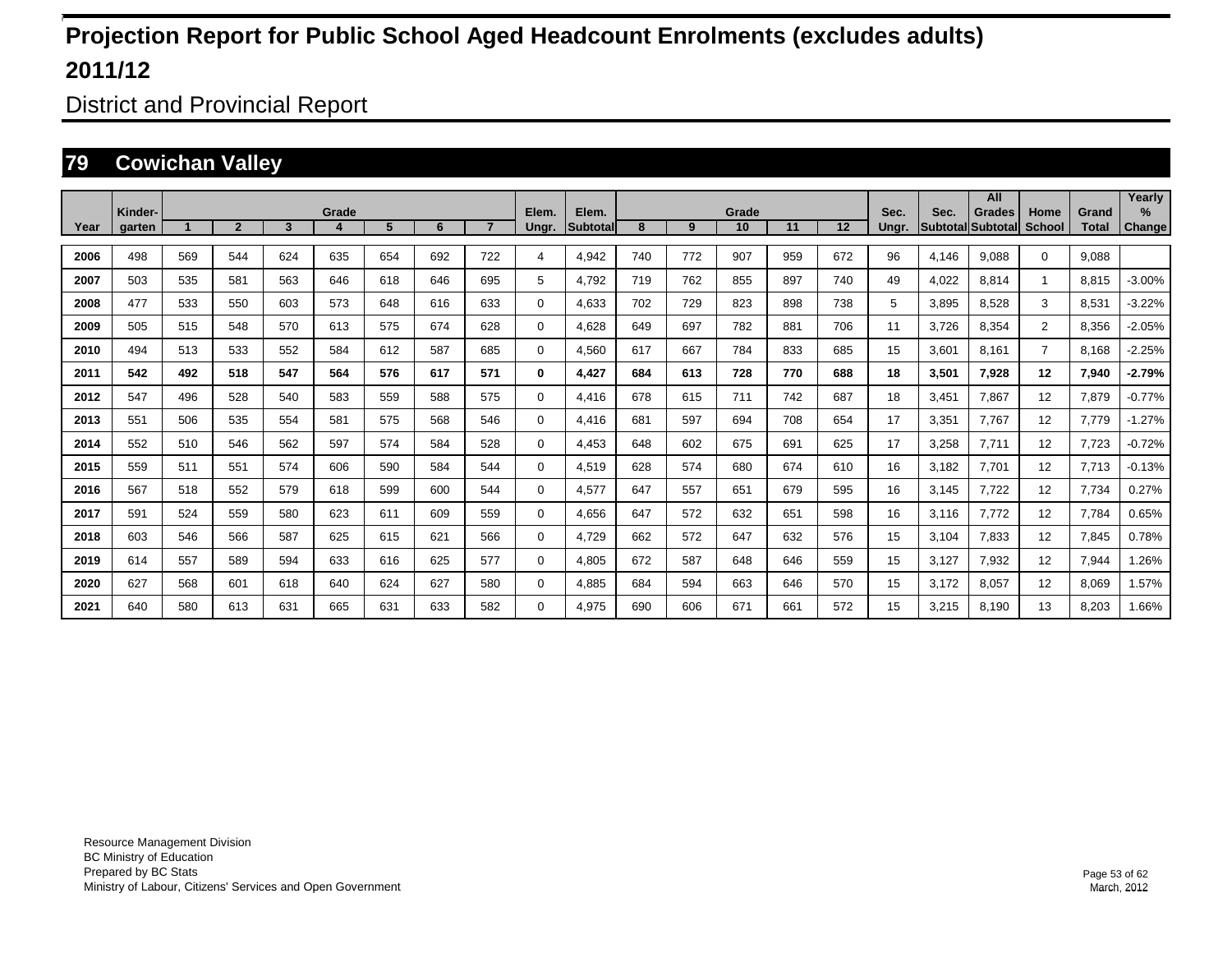District and Provincial Report

### **81 Fort Nelson**

|      |                   |    |                |                         |            |    |    |                |                |                   |    |     |             |    |    |                |      | All                         |                       |                | Yearly         |
|------|-------------------|----|----------------|-------------------------|------------|----|----|----------------|----------------|-------------------|----|-----|-------------|----|----|----------------|------|-----------------------------|-----------------------|----------------|----------------|
| Year | Kinder-<br>garten |    | $\overline{2}$ | $\overline{\mathbf{3}}$ | Grade<br>4 | 5  | 6  | $\overline{7}$ | Elem.<br>Ungr. | Elem.<br>Subtotal | 8  | 9   | Grade<br>10 | 11 | 12 | Sec.<br>Ungr.  | Sec. | Grades<br>Subtotal Subtotal | Home<br><b>School</b> | Grand<br>Total | $\%$<br>Change |
|      |                   |    |                |                         |            |    |    |                |                |                   |    |     |             |    |    |                |      |                             |                       |                |                |
| 2006 | 60                | 82 | 66             | 74                      | 87         | 72 | 86 | 101            | 0              | 628               | 83 | 87  | 68          | 87 | 77 | 0              | 402  | 1.030                       | 5                     | 1.035          |                |
| 2007 | 62                | 50 | 67             | 62                      | 69         | 80 | 68 | 76             | $\mathbf 0$    | 534               | 87 | 76  | 88          | 66 | 81 | $\Omega$       | 398  | 932                         | $\mathbf 0$           | 932            | $-9.95%$       |
| 2008 | 65                | 57 | 52             | 64                      | 59         | 62 | 76 | 72             | $\mathbf 0$    | 507               | 77 | 89  | 73          | 86 | 56 | $\overline{2}$ | 383  | 890                         | $\mathbf 0$           | 890            | $-4.51%$       |
| 2009 | 69                | 69 | 56             | 49                      | 60         | 66 | 63 | 78             | $\mathbf 0$    | 510               | 78 | 77  | 83          | 76 | 77 | 1              | 392  | 902                         | $\mathbf 0$           | 902            | 1.35%          |
| 2010 | 64                | 66 | 66             | 62                      | 51         | 56 | 65 | 63             | $\mathbf 0$    | 493               | 80 | 77  | 91          | 77 | 75 | 1              | 401  | 894                         | $\overline{2}$        | 896            | $-0.67%$       |
| 2011 | 57                | 56 | 66             | 59                      | 62         | 60 | 56 | 66             | 0              | 482               | 66 | 78  | 83          | 89 | 77 | 0              | 393  | 875                         | $\overline{2}$        | 877            | $-2.12%$       |
| 2012 | 51                | 55 | 66             | 59                      | 65         | 66 | 49 | 67             | 0              | 478               | 73 | 82  | 77          | 83 | 86 | 0              | 401  | 879                         | $\overline{2}$        | 881            | 0.46%          |
| 2013 | 49                | 50 | 65             | 60                      | 66         | 69 | 54 | 59             | 0              | 472               | 75 | 89  | 77          | 75 | 80 | 0              | 396  | 868                         | $\overline{2}$        | 870            | $-1.25%$       |
| 2014 | 50                | 48 | 59             | 59                      | 67         | 71 | 57 | 66             | 0              | 477               | 66 | 92  | 83          | 75 | 72 | 0              | 388  | 865                         | $\overline{2}$        | 867            | $-0.34%$       |
| 2015 | 49                | 48 | 57             | 54                      | 66         | 72 | 59 | 69             | 0              | 474               | 73 | 81  | 85          | 81 | 72 | 0              | 392  | 866                         | $\overline{2}$        | 868            | 0.12%          |
| 2016 | 52                | 48 | 57             | 52                      | 61         | 71 | 60 | 71             | $\mathbf 0$    | 472               | 77 | 88  | 76          | 84 | 77 | 0              | 402  | 874                         | $\overline{2}$        | 876            | 0.92%          |
| 2017 | 47                | 51 | 58             | 53                      | 58         | 65 | 59 | 72             | $\mathbf 0$    | 463               | 79 | 94  | 83          | 75 | 80 | 0              | 411  | 874                         | $\overline{2}$        | 876            | 0.00%          |
| 2018 | 45                | 45 | 61             | 53                      | 59         | 62 | 54 | 71             | $\mathbf 0$    | 450               | 80 | 98  | 89          | 81 | 73 | 0              | 421  | 871                         | $\overline{2}$        | 873            | $-0.34%$       |
| 2019 | 44                | 44 | 54             | 56                      | 60         | 64 | 52 | 66             | $\mathbf 0$    | 440               | 80 | 100 | 93          | 87 | 79 | 0              | 439  | 879                         | $\overline{2}$        | 881            | 0.92%          |
| 2020 | 43                | 43 | 53             | 51                      | 63         | 65 | 53 | 63             | $\mathbf 0$    | 434               | 73 | 99  | 95          | 92 | 85 | 0              | 444  | 878                         | $\overline{2}$        | 880            | $-0.11%$       |
| 2021 | 42                | 42 | 51             | 49                      | 57         | 68 | 54 | 65             | $\mathbf 0$    | 428               | 71 | 91  | 95          | 94 | 90 | 0              | 441  | 869                         | $\overline{2}$        | 871            | $-1.02%$       |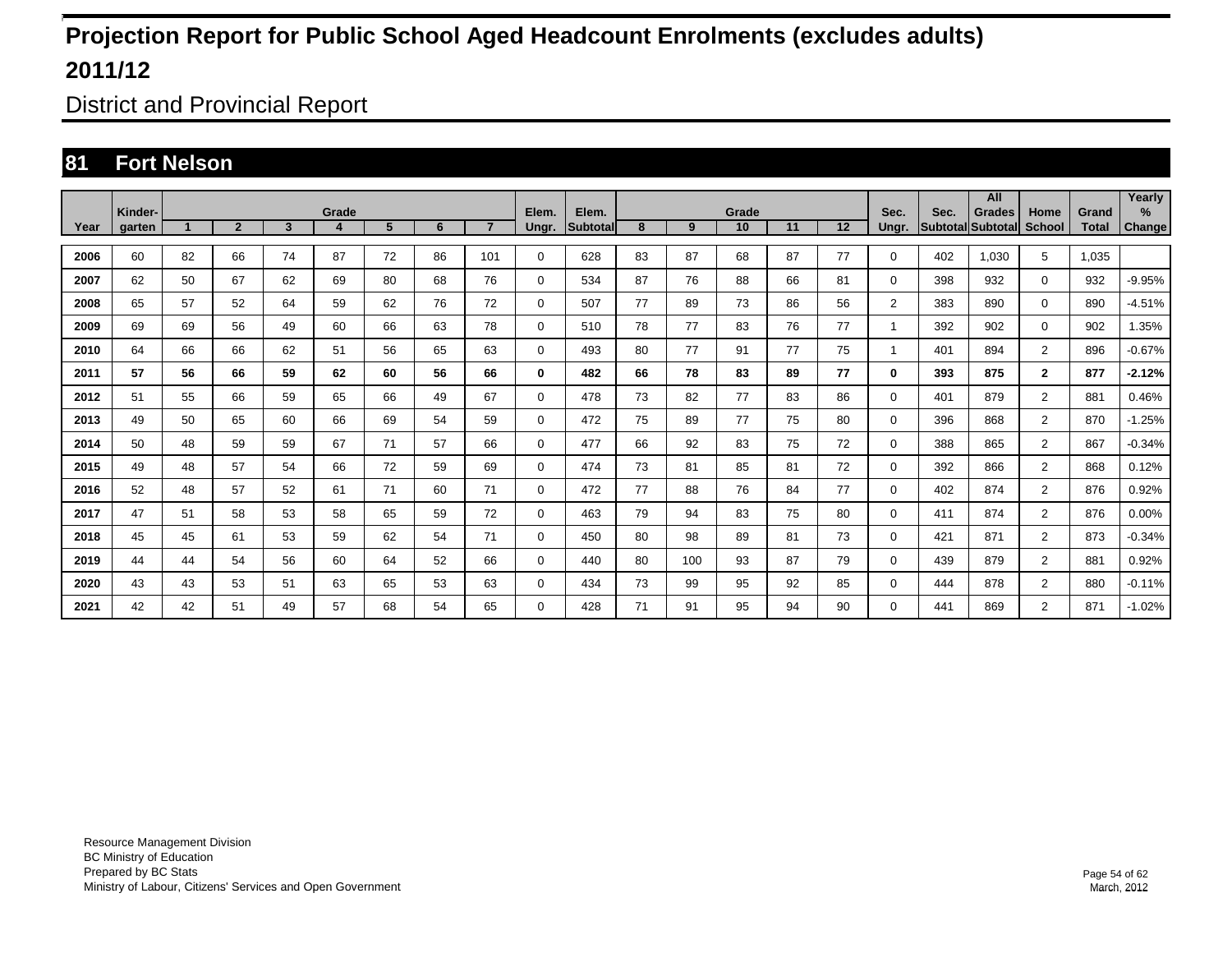District and Provincial Report

#### **82 Coast Mountains**

|      |                   |     |                |     |       |     |     |     |                |                          |     |     |             |     |         |               |             | All                                |                |                       | Yearly                  |
|------|-------------------|-----|----------------|-----|-------|-----|-----|-----|----------------|--------------------------|-----|-----|-------------|-----|---------|---------------|-------------|------------------------------------|----------------|-----------------------|-------------------------|
| Year | Kinder-<br>garten |     | $\overline{2}$ | 3   | Grade | 5   | 6   |     | Elem.<br>Ungr. | Elem.<br><b>Subtotal</b> | 8   | 9   | Grade<br>10 | 11  | $12 \,$ | Sec.<br>Ungr. | Sec.        | Grades<br><b>Subtotal Subtotal</b> | Home<br>School | Grand<br><b>Total</b> | $\frac{9}{6}$<br>Change |
|      |                   |     |                |     |       |     |     |     |                |                          |     |     |             |     |         |               |             |                                    |                |                       |                         |
| 2006 | 322               | 319 | 316            | 362 | 358   | 410 | 377 | 443 | 1              | 2,908                    | 496 | 526 | 616         | 485 | 502     | 86            | 2,711       | 5,619                              | $\Omega$       | 5,619                 |                         |
| 2007 | 320               | 317 | 330            | 328 | 346   | 356 | 407 | 363 | 1              | 2.768                    | 540 | 492 | 547         | 568 | 543     | 41            | 2,731       | 5,499                              | $\Omega$       | 5,499                 | $-2.14%$                |
| 2008 | 282               | 334 | 324            | 323 | 333   | 351 | 363 | 399 | 0              | 2,709                    | 445 | 544 | 506         | 486 | 610     | 44            | 2,635       | 5,344                              | $\Omega$       | 5,344                 | $-2.82%$                |
| 2009 | 311               | 281 | 332            | 318 | 334   | 336 | 356 | 371 | 0              | 2,639                    | 479 | 454 | 554         | 498 | 582     | 39            | 2,606       | 5,245                              | $\mathbf 0$    | 5,245                 | $-1.85%$                |
| 2010 | 324               | 316 | 267            | 334 | 315   | 317 | 327 | 340 | 0              | 2,540                    | 431 | 465 | 458         | 512 | 571     | 51            | 2,488       | 5,028                              | $\mathbf 0$    | 5,028                 | $-4.14%$                |
| 2011 | 306               | 334 | 316            | 272 | 339   | 310 | 323 | 323 | 0              | 2,523                    | 435 | 439 | 474         | 443 | 560     | 59            | 2,410       | 4,933                              | $\bf{0}$       | 4,933                 | $-1.89%$                |
| 2012 | 295               | 314 | 305            | 271 | 345   | 290 | 302 | 318 | 0              | 2,440                    | 418 | 444 | 438         | 432 | 558     | 57            | 2,347       | 4.787                              | $\mathbf 0$    | 4,787                 | $-2.96%$                |
| 2013 | 309               | 306 | 288            | 264 | 348   | 295 | 282 | 296 | 0              | 2,388                    | 413 | 420 | 432         | 393 | 539     | 56            | 2,253       | 4,641                              | $\Omega$       | 4,641                 | $-3.05%$                |
| 2014 | 327               | 321 | 281            | 249 | 340   | 299 | 287 | 277 | 0              | 2,381                    | 385 | 416 | 411         | 388 | 495     | 53            | 2,148       | 4,529                              | $\Omega$       | 4,529                 | $-2.41%$                |
| 2015 | 303               | 341 | 296            | 243 | 320   | 292 | 292 | 283 | 0              | 2,370                    | 361 | 389 | 407         | 370 | 486     | 50            | 2,063       | 4,433                              | $\Omega$       | 4,433                 | $-2.12%$                |
| 2016 | 308               | 315 | 314            | 256 | 314   | 275 | 284 | 287 | 0              | 2,353                    | 368 | 364 | 381         | 366 | 467     | 49            | <b>995.</b> | 4,348                              | $\Omega$       | 4,348                 | $-1.92%$                |
| 2017 | 309               | 321 | 290            | 272 | 330   | 269 | 269 | 280 | 0              | 2,340                    | 374 | 372 | 358         | 344 | 461     | 47            | 956,        | 4,296                              | $\mathbf 0$    | 4,296                 | $-1.20%$                |
| 2018 | 315               | 322 | 295            | 251 | 350   | 283 | 263 | 265 | 0              | 2,344                    | 366 | 378 | 364         | 324 | 435     | 46            | 1,913       | 4,257                              | $\mathbf 0$    | 4,257                 | $-0.91%$                |
| 2019 | 317               | 329 | 297            | 255 | 323   | 301 | 277 | 259 | 0              | 2,358                    | 346 | 370 | 371         | 328 | 410     | 45            | 1,870       | 4,228                              | $\mathbf 0$    | 4,228                 | $-0.68%$                |
| 2020 | 318               | 330 | 304            | 258 | 330   | 279 | 294 | 273 | 0              | 2,386                    | 339 | 351 | 363         | 334 | 414     | 43            | 844. ا      | 4,230                              | $\mathbf 0$    | 4,230                 | 0.05%                   |
| 2021 | 320               | 332 | 305            | 263 | 332   | 285 | 272 | 290 | $\Omega$       | 2.399                    | 357 | 344 | 344         | 328 | 422     | 43            | 1.838       | 4.237                              | $\mathbf 0$    | 4,237                 | 0.17%                   |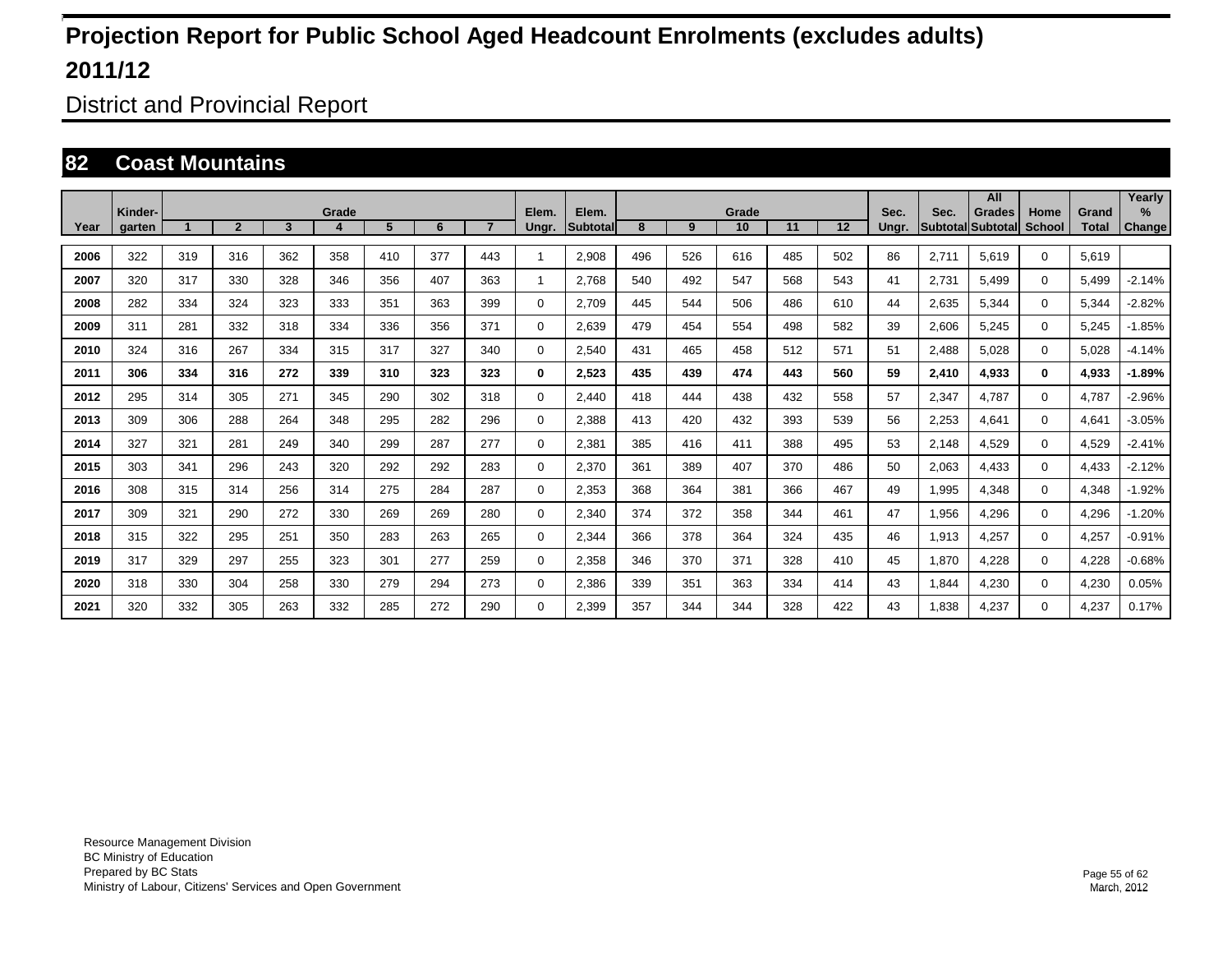District and Provincial Report

### **83 North Okanagan - Shuswap**

|      |                   |     |                |     |            |     |     |                |             |                    |     |     |             |     |     |               |                         | All                       |                       |                       | Yearly   |
|------|-------------------|-----|----------------|-----|------------|-----|-----|----------------|-------------|--------------------|-----|-----|-------------|-----|-----|---------------|-------------------------|---------------------------|-----------------------|-----------------------|----------|
| Year | Kinder-<br>garten |     | $\overline{2}$ | 3   | Grade<br>4 | 5   | 6   | $\overline{7}$ | Elem.       | Elem.<br>Subtotall | 8   | 9   | Grade<br>10 | 11  | 12  | Sec.<br>Ungr. | Sec.<br><b>Subtotal</b> | <b>Grades</b><br>Subtotal | Home<br><b>School</b> | Grand<br><b>Total</b> | $\%$     |
|      |                   |     |                |     |            |     |     |                | Ungr.       |                    |     |     |             |     |     |               |                         |                           |                       |                       | Change   |
| 2006 | 427               | 424 | 431            | 459 | 491        | 526 | 560 | 637            | 0           | 3.955              | 621 | 661 | 720         | 694 | 700 | 16            | 3.412                   | 7.367                     | $\overline{2}$        | 7.369                 |          |
| 2007 | 367               | 450 | 434            | 452 | 470        | 512 | 553 | 573            | 0           | 3.811              | 654 | 620 | 686         | 728 | 690 | $\Omega$      | 3.378                   | 7.189                     | $\mathbf 0$           | 7.189                 | $-2.44%$ |
| 2008 | 419               | 395 | 449            | 427 | 468        | 477 | 517 | 550            | 0           | 3,702              | 567 | 652 | 638         | 681 | 740 | $\Omega$      | 3,278                   | 6,980                     | $\mathbf 0$           | 6,980                 | $-2.91%$ |
| 2009 | 391               | 418 | 397            | 456 | 432        | 459 | 490 | 516            | 0           | 3,559              | 536 | 584 | 670         | 641 | 715 | $\Omega$      | 3,146                   | 6,705                     |                       | 6,706                 | $-3.93%$ |
| 2010 | 441               | 388 | 421            | 395 | 468        | 430 | 468 | 491            | 0           | 3,502              | 530 | 552 | 613         | 648 | 720 | $\Omega$      | 3,063                   | 6,565                     |                       | 6,566                 | $-2.09%$ |
| 2011 | 410               | 434 | 387            | 420 | 397        | 468 | 436 | 465            | 0           | 3,417              | 482 | 550 | 568         | 590 | 708 | 0             | 2,898                   | 6,315                     | $\bf{0}$              | 6,315                 | $-3.82%$ |
| 2012 | 409               | 461 | 402            | 425 | 404        | 452 | 432 | 477            | $\mathbf 0$ | 3.462              | 478 | 527 | 558         | 564 | 661 | $\Omega$      | 2,788                   | 6.250                     | $\mathbf 0$           | 6,250                 | $-1.03%$ |
| 2013 | 420               | 465 | 427            | 443 | 414        | 458 | 413 | 468            | 0           | 3,508              | 489 | 512 | 520         | 541 | 620 | 0             | 2,682                   | 6,190                     | $\mathbf 0$           | 6,190                 | $-0.96%$ |
| 2014 | 416               | 478 | 432            | 470 | 430        | 469 | 420 | 451            | 0           | 3,566              | 481 | 523 | 506         | 506 | 596 | 0             | 2,612                   | 6.178                     | 0                     | 6,178                 | $-0.19%$ |
| 2015 | 426               | 472 | 443            | 475 | 457        | 487 | 431 | 459            | 0           | 3,650              | 464 | 516 | 516         | 493 | 560 | 0             | 2,549                   | 6,199                     | $\mathbf 0$           | 6,199                 | 0.34%    |
| 2016 | 436               | 483 | 439            | 487 | 460        | 517 | 447 | 470            | 0           | 3.739              | 472 | 497 | 510         | 501 | 544 | 0             | 2,524                   | 6.263                     | $\mathbf 0$           | 6,263                 | 1.03%    |
| 2017 | 456               | 494 | 448            | 482 | 472        | 521 | 474 | 488            | 0           | 3.835              | 483 | 505 | 492         | 497 | 553 | 0             | 2,530                   | 6.365                     | $\mathbf 0$           | 6,365                 | 1.63%    |
| 2018 | 476               | 517 | 457            | 492 | 467        | 533 | 477 | 516            | 0           | 3,935              | 500 | 515 | 499         | 480 | 549 | 0             | 2,543                   | 6.478                     | $\mathbf 0$           | 6,478                 | 1.78%    |
| 2019 | 486               | 537 | 478            | 503 | 477        | 527 | 487 | 518            | $\mathbf 0$ | 4.013              | 528 | 534 | 510         | 486 | 531 | 0             | 2,589                   | 6.602                     | $\mathbf 0$           | 6.602                 | 1.91%    |
| 2020 | 497               | 550 | 498            | 525 | 488        | 537 | 481 | 529            | $\mathbf 0$ | 4,105              | 531 | 564 | 528         | 496 | 536 | 0             | 2,655                   | 6,760                     | $\mathbf 0$           | 6,760                 | 2.39%    |
| 2021 | 511               | 561 | 508            | 547 | 510        | 550 | 491 | 524            | $\Omega$    | 4,202              | 542 | 568 | 556         | 512 | 546 | 0             | 2.724                   | 6.926                     | $\mathbf 0$           | 6,926                 | 2.46%    |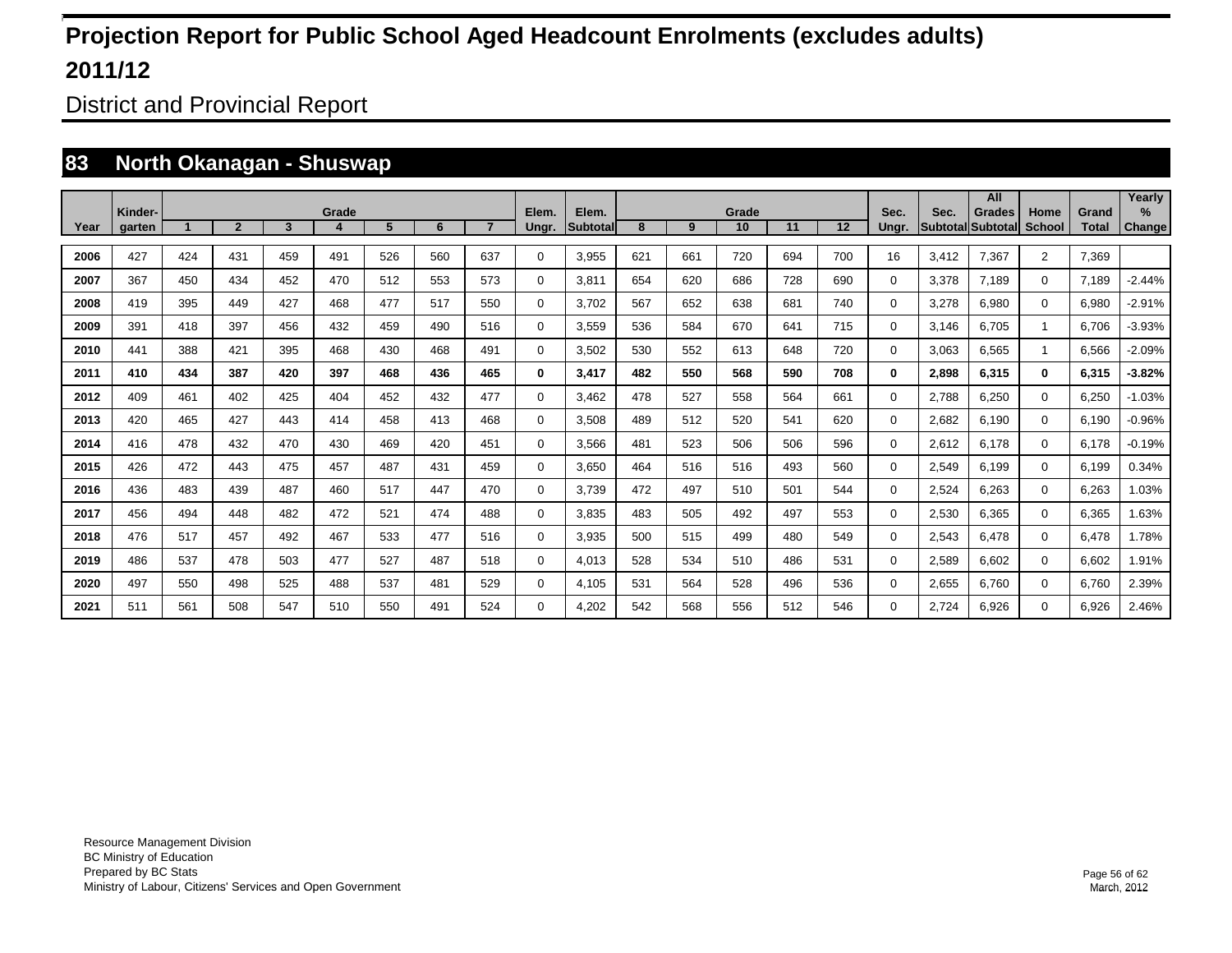District and Provincial Report

#### **84 Vancouver Island West**

|      |                   |    |                |                         |            |    |    |                |                |                   |    |    |             |    |    |               |      | All                                |                       |                       | Yearly      |
|------|-------------------|----|----------------|-------------------------|------------|----|----|----------------|----------------|-------------------|----|----|-------------|----|----|---------------|------|------------------------------------|-----------------------|-----------------------|-------------|
| Year | Kinder-<br>garten |    | $\overline{2}$ | $\overline{\mathbf{3}}$ | Grade<br>4 | 5  | 6  | $\overline{7}$ | Elem.<br>Ungr. | Elem.<br>Subtotal | 8  | 9  | Grade<br>10 | 11 | 12 | Sec.<br>Ungr. | Sec. | <b>Grades</b><br>Subtotal Subtotal | Home<br><b>School</b> | Grand<br><b>Total</b> | %<br>Change |
|      |                   |    |                |                         |            |    |    |                |                |                   |    |    |             |    |    |               |      |                                    |                       |                       |             |
| 2006 | 32                | 28 | 29             | 35                      | 36         | 21 | 39 | 37             | $\mathbf 0$    | 257               | 30 | 41 | 52          | 40 | 30 | 0             | 193  | 450                                | 5                     | 455                   |             |
| 2007 | 32                | 36 | 28             | 31                      | 36         | 37 | 27 | 37             | $\mathbf 0$    | 264               | 42 | 28 | 47          | 45 | 40 | 0             | 202  | 466                                | $\mathbf 0$           | 466                   | 2.42%       |
| 2008 | 26                | 37 | 35             | 31                      | 30         | 37 | 31 | 27             | $\mathbf 0$    | 254               | 39 | 40 | 30          | 35 | 38 | 0             | 182  | 436                                | $\overline{2}$        | 438                   | $-6.01%$    |
| 2009 | 27                | 32 | 37             | 35                      | 31         | 32 | 40 | 34             | 0              | 268               | 29 | 36 | 47          | 31 | 33 | 0             | 176  | 444                                | 3                     | 447                   | 2.05%       |
| 2010 | 20                | 33 | 33             | 35                      | 35         | 31 | 26 | 42             | $\mathbf 0$    | 255               | 38 | 27 | 38          | 42 | 20 | $\Omega$      | 165  | 420                                | $\mathbf 0$           | 420                   | $-6.04%$    |
| 2011 | 24                | 22 | 30             | 34                      | 35         | 42 | 32 | 24             | 0              | 243               | 41 | 36 | 35          | 35 | 27 | 0             | 174  | 417                                | $\mathbf{2}$          | 419                   | $-0.24%$    |
| 2012 | 27                | 17 | 28             | 34                      | 35         | 47 | 40 | 19             | $\mathbf 0$    | 247               | 39 | 40 | 28          | 30 | 39 | 0             | 176  | 423                                | $\overline{2}$        | 425                   | 1.43%       |
| 2013 | 35                | 19 | 21             | 30                      | 36         | 47 | 44 | 25             | $\mathbf 0$    | 257               | 33 | 37 | 30          | 23 | 34 | 0             | 157  | 414                                | $\overline{2}$        | 416                   | $-2.12%$    |
| 2014 | 30                | 25 | 23             | 23                      | 31         | 50 | 44 | 27             | 0              | 253               | 42 | 31 | 28          | 24 | 25 | 0             | 150  | 403                                | $\overline{2}$        | 405                   | $-2.64%$    |
| 2015 | 35                | 21 | 31             | 25                      | 24         | 45 | 46 | 27             | 0              | 254               | 47 | 40 | 23          | 23 | 27 | 0             | 160  | 414                                | $\overline{2}$        | 416                   | 2.72%       |
| 2016 | 41                | 25 | 26             | 34                      | 27         | 34 | 42 | 29             | 0              | 258               | 47 | 43 | 29          | 19 | 26 | 0             | 164  | 422                                | $\overline{2}$        | 424                   | 1.92%       |
| 2017 | 36                | 30 | 30             | 29                      | 34         | 37 | 33 | 26             | $\mathbf 0$    | 255               | 49 | 44 | 32          | 23 | 21 | 0             | 169  | 424                                | $\overline{2}$        | 426                   | 0.47%       |
| 2018 | 36                | 26 | 36             | 33                      | 29         | 49 | 35 | 20             | $\mathbf 0$    | 264               | 44 | 46 | 33          | 26 | 26 | 0             | 175  | 439                                | $\overline{2}$        | 441                   | 3.52%       |
| 2019 | 34                | 25 | 32             | 40                      | 34         | 42 | 46 | 21             | $\mathbf 0$    | 274               | 34 | 40 | 34          | 26 | 30 | 0             | 164  | 438                                | $\overline{2}$        | 440                   | $-0.23%$    |
| 2020 | 34                | 25 | 31             | 35                      | 42         | 49 | 39 | 28             | $\mathbf 0$    | 283               | 36 | 32 | 31          | 27 | 30 | 0             | 156  | 439                                | $\overline{2}$        | 441                   | 0.23%       |
| 2021 | 34                | 24 | 30             | 36                      | 36         | 58 | 45 | 24             | 0              | 287               | 47 | 33 | 24          | 25 | 31 | $\Omega$      | 160  | 447                                | $\overline{2}$        | 449                   | 1.81%       |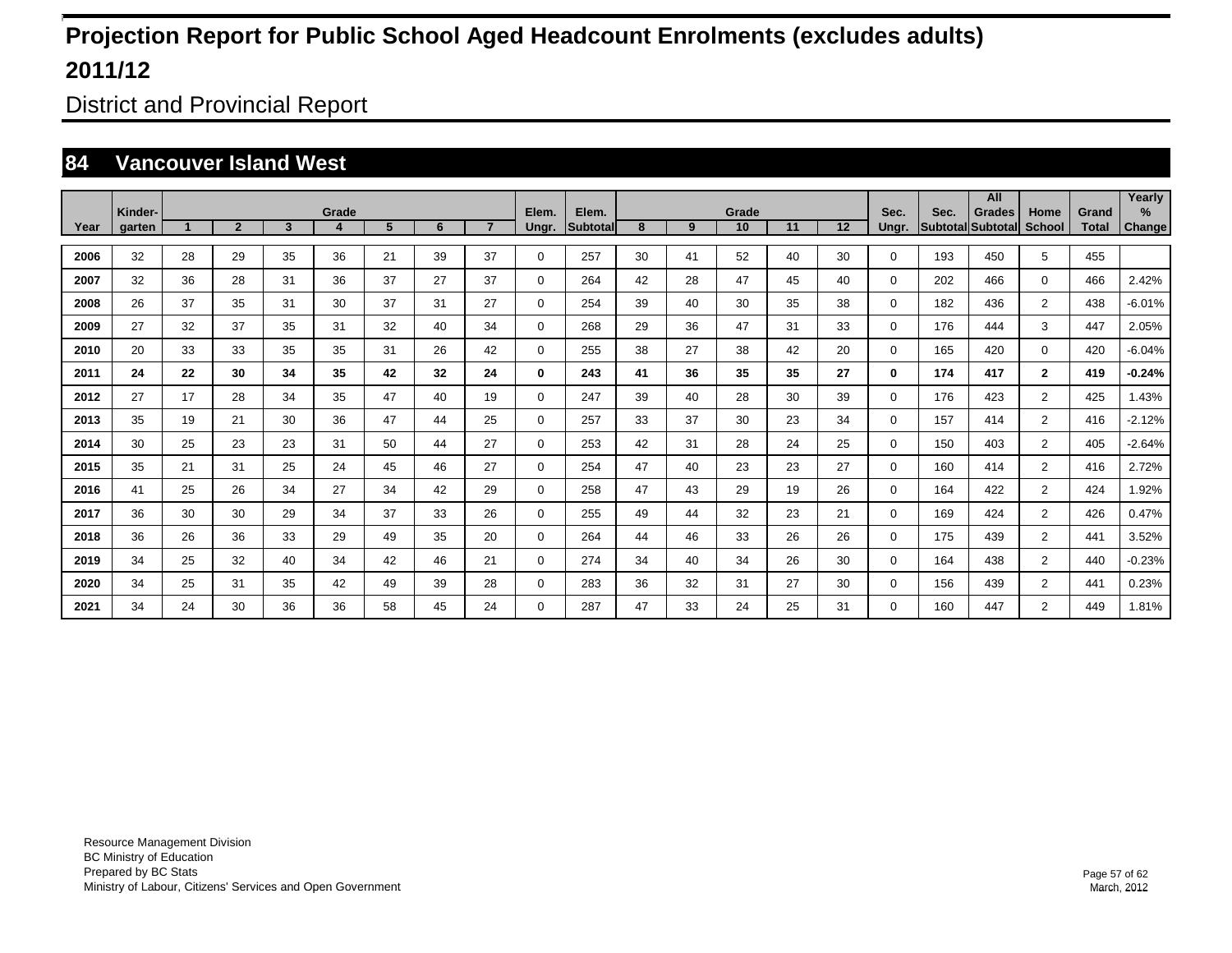District and Provincial Report

#### **85 Vancouver Island North**

|      |                   |     |                |     |            |     |     |     |                |                   |     |     |             |     |     |               |      | All                                |                       |                | Yearly             |
|------|-------------------|-----|----------------|-----|------------|-----|-----|-----|----------------|-------------------|-----|-----|-------------|-----|-----|---------------|------|------------------------------------|-----------------------|----------------|--------------------|
| Year | Kinder-<br>garten |     | $\overline{2}$ | 3   | Grade<br>4 | 5   | 6   |     | Elem.<br>Ungr. | Elem.<br>Subtotal | 8   | 9   | Grade<br>10 | 11  | 12  | Sec.<br>Ungr. | Sec. | <b>Grades</b><br>Subtotal Subtotal | Home<br><b>School</b> | Grand<br>Total | %<br><b>Change</b> |
| 2006 | 105               | 100 | 108            | 104 | 105        | 122 | 116 | 114 | $\mathbf 0$    | 874               | 159 | 159 | 176         | 205 | 113 | $\Omega$      | 812  | 1,686                              | $\overline{2}$        | 1,688          |                    |
| 2007 | 102               | 113 | 104            | 106 | 99         | 107 | 131 | 111 | $\mathbf 0$    | 873               | 136 | 150 | 167         | 189 | 139 | 0             | 781  | 1,654                              | $\overline{2}$        | 1,656          | $-1.90%$           |
| 2008 | 95                | 108 | 122            | 106 | 101        | 103 | 109 | 130 | $\mathbf 0$    | 874               | 117 | 136 | 160         | 168 | 133 | 1             | 715  | 1,589                              |                       | 1,590          | $-3.99%$           |
| 2009 | 88                | 94  | 109            | 117 | 103        | 98  | 108 | 111 | $\mathbf 0$    | 828               | 149 | 120 | 140         | 154 | 143 | 0             | 706  | 1,534                              | $\mathbf 0$           | 1,534          | $-3.52%$           |
| 2010 | 100               | 89  | 94             | 119 | 113        | 101 | 95  | 103 | $\mathbf 0$    | 814               | 139 | 158 | 138         | 123 | 135 | 0             | 693  | 1,507                              | $\mathbf 0$           | 1,507          | $-1.76%$           |
| 2011 | 113               | 110 | 91             | 94  | 114        | 107 | 105 | 86  | $\bf{0}$       | 820               | 126 | 132 | 154         | 142 | 95  | 0             | 649  | 1.469                              | $\bf{0}$              | 1,469          | $-2.52%$           |
| 2012 | 112               | 98  | 90             | 111 | 110        | 98  | 112 | 84  | $\mathbf 0$    | 815               | 128 | 131 | 145         | 155 | 92  | 0             | 651  | 1.466                              | $\mathbf 0$           | 1,466          | $-0.20%$           |
| 2013 | 109               | 98  | 81             | 111 | 131        | 94  | 102 | 90  | $\mathbf 0$    | 816               | 127 | 131 | 141         | 143 | 99  | 0             | 641  | 1,457                              | $\mathbf 0$           | 1,457          | $-0.61%$           |
| 2014 | 110               | 95  | 81             | 100 | 132        | 112 | 98  | 81  | 0              | 809               | 135 | 129 | 140         | 139 | 93  | $\Omega$      | 636  | 1,445                              | 0                     | 1,445          | $-0.82%$           |
| 2015 | 107               | 96  | 79             | 101 | 119        | 113 | 116 | 78  | $\mathbf 0$    | 809               | 123 | 138 | 139         | 138 | 90  | 0             | 628  | 1,437                              | $\mathbf 0$           | 1,437          | $-0.55%$           |
| 2016 | 102               | 94  | 80             | 98  | 119        | 102 | 118 | 93  | $\mathbf 0$    | 806               | 118 | 126 | 149         | 137 | 89  | 0             | 619  | 1,425                              | $\mathbf 0$           | 1,425          | $-0.84%$           |
| 2017 | 102               | 90  | 78             | 98  | 115        | 102 | 106 | 94  | $\mathbf 0$    | 785               | 141 | 121 | 136         | 145 | 88  | 0             | 631  | 1,416                              | $\mathbf 0$           | 1,416          | $-0.63%$           |
| 2018 | 103               | 90  | 75             | 96  | 116        | 100 | 107 | 85  | $\mathbf 0$    | 772               | 142 | 144 | 131         | 135 | 93  | 0             | 645  | 1,417                              | $\mathbf 0$           | 1,417          | 0.07%              |
| 2019 | 103               | 91  | 74             | 92  | 114        | 100 | 103 | 85  | $\mathbf 0$    | 762               | 129 | 146 | 154         | 129 | 87  | 0             | 645  | 1,407                              | $\mathbf 0$           | 1,407          | $-0.71%$           |
| 2020 | 103               | 91  | 75             | 92  | 109        | 98  | 104 | 83  | $\mathbf 0$    | 755               | 129 | 133 | 158         | 151 | 83  | 0             | 654  | 1,409                              | $\mathbf 0$           | 1,409          | 0.14%              |
| 2021 | 104               | 91  | 75             | 92  | 108        | 94  | 102 | 83  | $\mathbf 0$    | 749               | 125 | 133 | 144         | 156 | 96  | 0             | 654  | 1.403                              | $\mathbf 0$           | 1.403          | $-0.43%$           |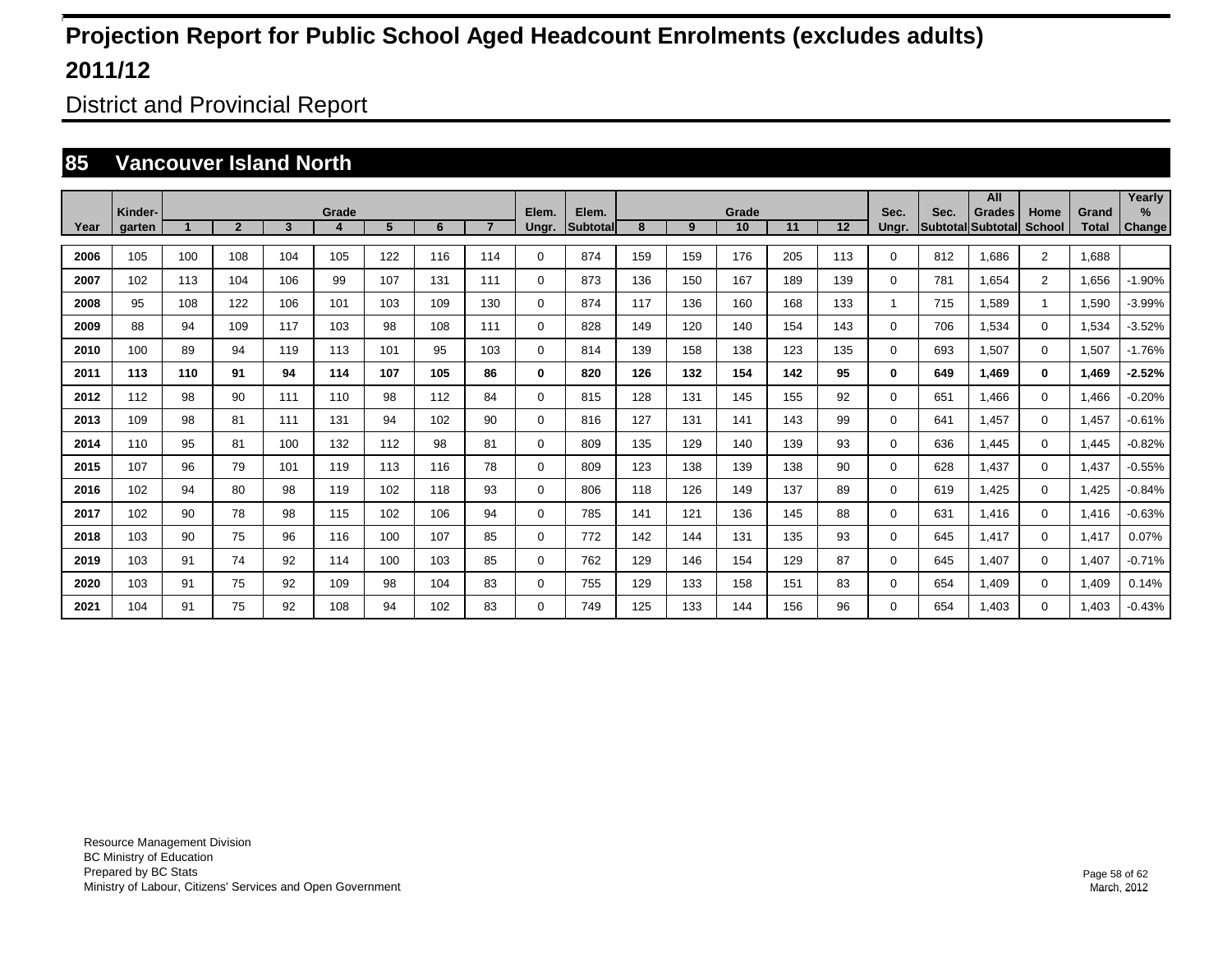District and Provincial Report

### **87 Stikine**

|      | Kinder- |                      |                |                | Grade            |             |    |                 | Elem.          | Elem.           |                |    | Grade |    |                | Sec.     | Sec. | All<br><b>Grades</b> | Home          | Grand        | Yearly<br>%   |
|------|---------|----------------------|----------------|----------------|------------------|-------------|----|-----------------|----------------|-----------------|----------------|----|-------|----|----------------|----------|------|----------------------|---------------|--------------|---------------|
| Year | garten  | $\blacktriangleleft$ | $\overline{2}$ | $\overline{3}$ | $\boldsymbol{4}$ | $5^{\circ}$ | 6  | $\overline{ }$  | Ungr.          | <b>Subtotal</b> | 8              | 9  | 10    | 11 | 12             | Unar.    |      | Subtotal Subtotal    | <b>School</b> | <b>Total</b> | <b>Change</b> |
| 2006 | 27      | 27                   | 22             | 20             | 20               | 17          | 26 | 16              | $\overline{2}$ | 177             | 22             | 18 | 14    | 17 | 15             |          | 87   | 264                  | $\mathbf 0$   | 264          |               |
| 2007 | 21      | 26                   | 27             | 20             | 22               | 19          | 12 | 23              | $\overline{2}$ | 172             | 21             | 18 | 23    | 11 | 22             | $\Omega$ | 95   | 267                  | $\mathbf 0$   | 267          | 1.14%         |
| 2008 | 15      | 16                   | 22             | 25             | 15               | 20          | 17 | 12              | $\overline{2}$ | 144             | 23             | 17 | 22    | 18 | 13             |          | 94   | 238                  | $\mathbf 0$   | 238          | $-10.86%$     |
| 2009 | 12      | 12                   | 16             | 27             | 24               | 19          | 18 | 14              | -1             | 143             | 11             | 22 | 14    | 13 | 15             | 0        | 75   | 218                  | $\mathbf 0$   | 218          | $-8.40%$      |
| 2010 | 19      | 9                    | 10             | 14             | 24               | 18          | 16 | 11              | 0              | 121             | 16             | 14 | 20    | 11 | 11             | 0        | 72   | 193                  | $\mathbf 0$   | 193          | $-11.47%$     |
| 2011 | 12      | 17                   | 9              | 10             | 13               | 23          | 19 | 19              | 0              | 122             | 9              | 19 | 10    | 18 | 6              | 0        | 62   | 184                  | $\bf{0}$      | 184          | $-4.66%$      |
| 2012 | 11      | 16                   | 8              | 10             | 12               | 18          | 19 | 22              | 0              | 116             | 10             | 23 | 11    | 15 | $\overline{7}$ | $\Omega$ | 66   | 182                  | $\mathbf 0$   | 182          | $-1.09%$      |
| 2013 | 10      | 15                   | 8              | 9              | 13               | 17          | 15 | 22              | $\mathbf 0$    | 109             | 11             | 25 | 14    | 17 | 6              | 0        | 73   | 182                  | $\mathbf 0$   | 182          | 0.00%         |
| 2014 | 13      | 13                   | 7              | 9              | 12               | 17          | 14 | 17              | 0              | 102             | 11             | 28 | 15    | 20 | 6              | 0        | 80   | 182                  | $\mathbf 0$   | 182          | 0.00%         |
| 2015 | 11      | 19                   | $\overline{7}$ | 8              | 11               | 16          | 14 | 16              | 0              | 102             | 9              | 28 | 17    | 21 | $\overline{7}$ | $\Omega$ | 82   | 184                  | $\mathbf 0$   | 184          | 1.10%         |
| 2016 | 11      | 15                   | 9              | 8              | 10               | 16          | 14 | 16              | 0              | 99              | 8              | 22 | 16    | 24 | 8              | 0        | 78   | 177                  | $\mathbf 0$   | 177          | $-3.80%$      |
| 2017 | 10      | 15                   | 8              | 11             | 10               | 14          | 13 | 15              | $\mathbf 0$    | 96              | 8              | 21 | 13    | 24 | 9              | 0        | 75   | 171                  | $\mathbf 0$   | 171          | $-3.39%$      |
| 2018 | 11      | 14                   | $\overline{7}$ | 8              | 13               | 13          | 12 | 15              | 0              | 93              | 8              | 21 | 13    | 19 | 9              | 0        | 70   | 163                  | $\mathbf 0$   | 163          | $-4.68%$      |
| 2019 | 10      | 15                   | $\overline{7}$ | 8              | 11               | 18          | 11 | 13              | 0              | 93              | 8              | 20 | 12    | 18 | $\overline{7}$ | 0        | 65   | 158                  | $\mathbf 0$   | 158          | $-3.07%$      |
| 2020 | 10      | 15                   | 8              | 7              | 10               | 14          | 15 | 12 <sup>2</sup> | 0              | 91              | $\overline{7}$ | 19 | 12    | 18 | $\overline{7}$ | 0        | 63   | 154                  | $\Omega$      | 154          | $-2.53%$      |
| 2021 | 10      | 13                   | $\overline{7}$ | 9              | 10               | 14          | 12 | 17              | 0              | 92              | 6              | 17 | -11   | 17 | 7              | 0        | 58   | 150                  | $\mathbf 0$   | 150          | $-2.60%$      |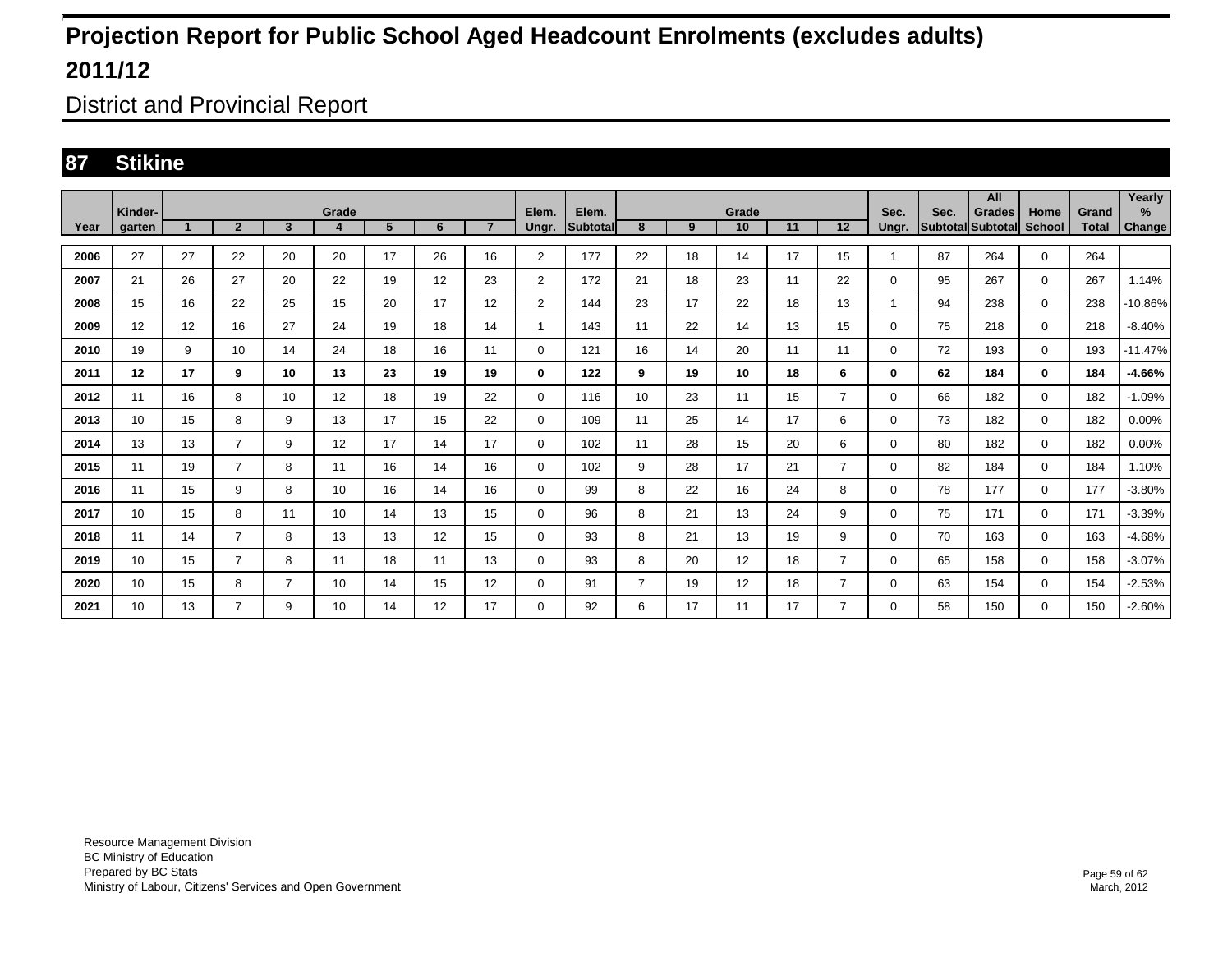District and Provincial Report

### **91 Nechako Lakes**

|      |         |                                                               |     |     |     |     |     |     | Elem.          |                    |     |     |             |     |                   |       |                         | All                       |                       |                       | Yearly   |
|------|---------|---------------------------------------------------------------|-----|-----|-----|-----|-----|-----|----------------|--------------------|-----|-----|-------------|-----|-------------------|-------|-------------------------|---------------------------|-----------------------|-----------------------|----------|
| Year | Kinder- | Grade<br>5<br>$\overline{2}$<br>$\overline{7}$<br>3<br>6<br>4 |     |     |     |     |     |     |                | Elem.<br>Subtotall | 8   | 9   | Grade<br>10 | 11  | $12 \overline{ }$ | Sec.  | Sec.<br><b>Subtotal</b> | <b>Grades</b><br>Subtotal | Home<br><b>School</b> | Grand<br><b>Total</b> | $\%$     |
|      | garten  |                                                               |     |     |     |     |     |     | Ungr.          |                    |     |     |             |     |                   | Ungr. |                         |                           |                       |                       | Change   |
| 2006 | 291     | 309                                                           | 327 | 339 | 381 | 397 | 358 | 368 | 0              | 2.770              | 441 | 457 | 395         | 396 | 392               | 0     | 2,081                   | 4.851                     | $\mathbf 0$           | 4.851                 |          |
| 2007 | 273     | 300                                                           | 304 | 302 | 342 | 374 | 374 | 329 | 0              | 2.598              | 412 | 437 | 444         | 460 | 340               | 19    | 2.112                   | 4.710                     | $\mathbf 0$           | 4.710                 | $-2.91%$ |
| 2008 | 236     | 298                                                           | 303 | 285 | 324 | 346 | 368 | 377 | 0              | 2,537              | 356 | 402 | 460         | 494 | 319               | 48    | 2,079                   | 4,616                     | 3                     | 4,619                 | $-1.93%$ |
| 2009 | 269     | 255                                                           | 311 | 304 | 297 | 328 | 352 | 358 | $\overline{2}$ | 2,476              | 403 | 363 | 406         | 535 | 461               | 35    | 2,203                   | 4,679                     | 5                     | 4,684                 | 1.41%    |
| 2010 | 254     | 285                                                           | 260 | 300 | 297 | 293 | 308 | 364 | 0              | 2,361              | 386 | 419 | 374         | 433 | 445               | 30    | 2,087                   | 4,448                     | 8                     | 4,456                 | $-4.87%$ |
| 2011 | 235     | 253                                                           | 300 | 267 | 284 | 300 | 299 | 303 | 0              | 2,241              | 390 | 368 | 436         | 375 | 530               | 19    | 2,118                   | 4,359                     | 6                     | 4,365                 | $-2.04%$ |
| 2012 | 239     | 244                                                           | 289 | 258 | 284 | 305 | 293 | 283 | $\mathbf 0$    | 2,195              | 372 | 377 | 442         | 382 | 517               | 18    | 2,108                   | 4,303                     | 6                     | 4,309                 | $-1.28%$ |
| 2013 | 255     | 253                                                           | 281 | 251 | 279 | 305 | 298 | 276 | 0              | 2,198              | 347 | 354 | 443         | 379 | 518               | 18    | 2,059                   | 4.257                     | 6                     | 4,263                 | $-1.07%$ |
| 2014 | 257     | 270                                                           | 292 | 245 | 271 | 299 | 298 | 281 | 0              | 2,213              | 339 | 330 | 416         | 380 | 517               | 18    | 2,000                   | 4.213                     | 6                     | 4,219                 | $-1.03%$ |
| 2015 | 254     | 270                                                           | 309 | 253 | 264 | 291 | 293 | 282 | 0              | 2,216              | 345 | 322 | 388         | 359 | 518               | 17    | 1,949                   | 4,165                     | 6                     | 4,171                 | $-1.14%$ |
| 2016 | 231     | 267                                                           | 310 | 269 | 273 | 283 | 284 | 277 | 0              | 2,194              | 346 | 328 | 380         | 335 | 492               | 17    | 1,898                   | 4.092                     | 6                     | 4,098                 | $-1.75%$ |
| 2017 | 234     | 243                                                           | 307 | 270 | 290 | 294 | 276 | 269 | 0              | 2,183              | 341 | 328 | 385         | 328 | 459               | 17    | 1,858                   | 4,041                     | 6                     | 4,047                 | $-1.24%$ |
| 2018 | 239     | 246                                                           | 279 | 267 | 291 | 313 | 286 | 262 | 0              | 2,183              | 331 | 323 | 386         | 331 | 447               | 16    | 1.834                   | 4.017                     | 6                     | 4,023                 | $-0.59%$ |
| 2019 | 239     | 251                                                           | 282 | 242 | 288 | 313 | 305 | 271 | 0              | 2,191              | 321 | 316 | 380         | 332 | 451               | 16    | 1.816                   | 4.007                     | 6                     | 4,013                 | $-0.25%$ |
| 2020 | 241     | 252                                                           | 288 | 245 | 262 | 310 | 306 | 288 | $\mathbf 0$    | 2,192              | 332 | 305 | 370         | 327 | 453               | 16    | 1,803                   | 3,995                     | 6                     | 4,001                 | $-0.30%$ |
| 2021 | 244     | 253                                                           | 289 | 251 | 265 | 282 | 303 | 289 | $\Omega$       | 2.176              | 352 | 315 | 359         | 319 | 448               | 16    | 1.809                   | 3,985                     | 6                     | 3,991                 | $-0.25%$ |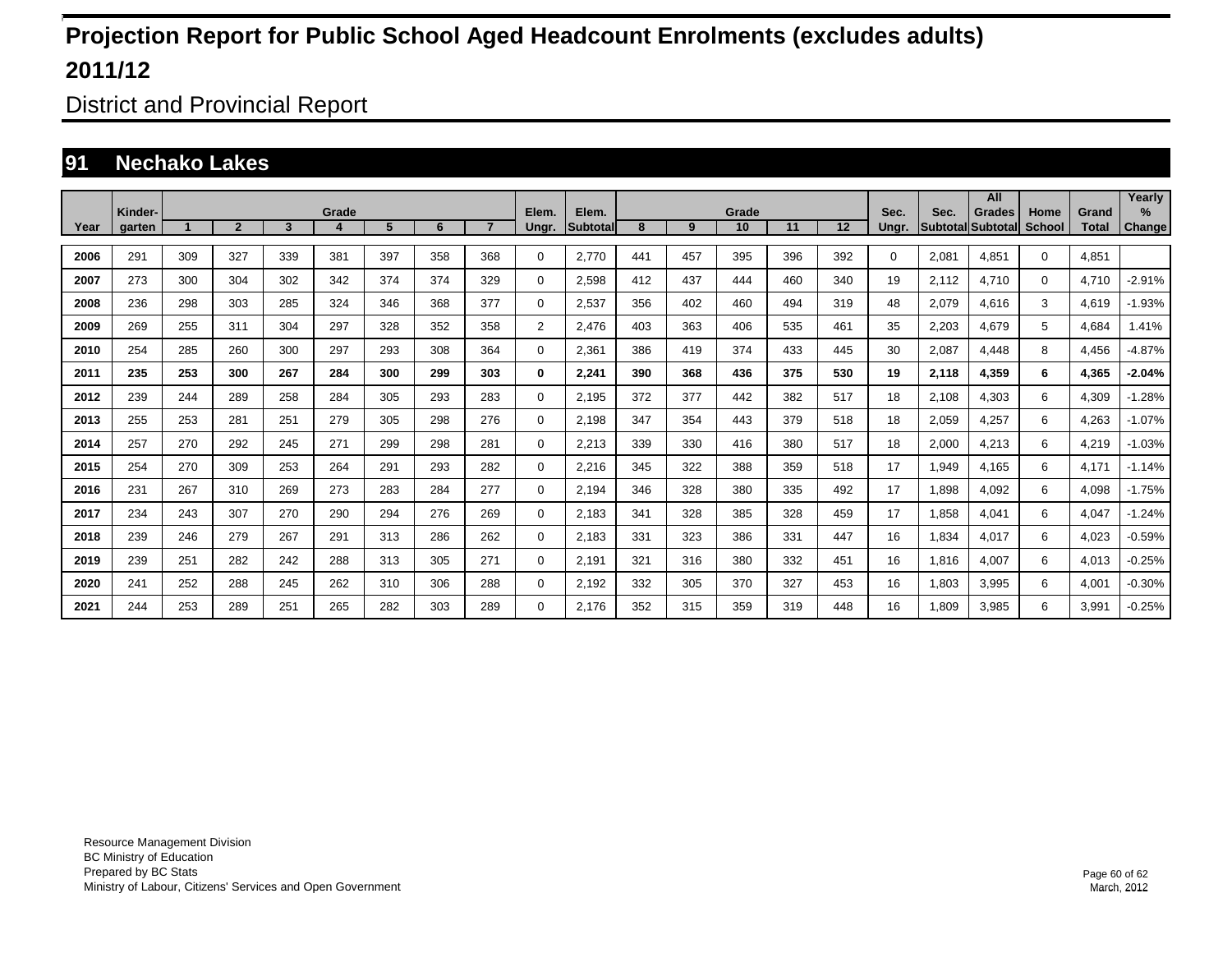District and Provincial Report

### **92 Nisga'a**

|      | Kinder- |    |                |    | Grade |    |    |                | Elem.       | Elem.    |    |    | Grade |    |    | Sec.           | Sec. | All<br>Grades     | Home          | Grand | Yearly<br>% |
|------|---------|----|----------------|----|-------|----|----|----------------|-------------|----------|----|----|-------|----|----|----------------|------|-------------------|---------------|-------|-------------|
| Year | garten  |    | $\overline{2}$ | 3  | 4     | 5  | 6  | $\overline{7}$ | Ungr.       | Subtotal | 8  | 9  | 10    | 11 | 12 | Unar.          |      | Subtotal Subtotal | <b>School</b> | Total | Change      |
| 2006 | 29      | 28 | 18             | 18 | 31    | 31 | 35 | 36             | 0           | 226      | 31 | 42 | 40    | 45 | 43 | 0              | 201  | 427               | $\mathbf{1}$  | 428   |             |
| 2007 | 35      | 27 | 32             | 16 | 23    | 30 | 26 | 33             | 0           | 222      | 30 | 37 | 50    | 41 | 56 | 1              | 215  | 437               | $\mathbf 0$   | 437   | 2.10%       |
| 2008 | 28      | 41 | 23             | 34 | 15    | 24 | 28 | 30             | 0           | 223      | 30 | 34 | 34    | 41 | 47 | 0              | 186  | 409               | $\mathbf 0$   | 409   | $-6.41%$    |
| 2009 | 26      | 25 | 38             | 24 | 32    | 18 | 26 | 30             | $\mathbf 0$ | 219      | 26 | 31 | 33    | 36 | 52 | 0              | 178  | 397               | $\mathbf 0$   | 397   | $-2.93%$    |
| 2010 | 29      | 27 | 21             | 37 | 22    | 36 | 20 | 25             | 0           | 217      | 38 | 23 | 35    | 36 | 50 | $\Omega$       | 182  | 399               | $\mathbf 0$   | 399   | 0.50%       |
| 2011 | 38      | 29 | 29             | 19 | 39    | 20 | 32 | 18             | 0           | 224      | 23 | 34 | 26    | 34 | 51 | $\mathbf{2}$   | 170  | 394               | $\bf{0}$      | 394   | $-1.25%$    |
| 2012 | 50      | 34 | 30             | 18 | 31    | 27 | 32 | 14             | 0           | 236      | 20 | 40 | 30    | 27 | 51 | $\overline{2}$ | 170  | 406               | $\mathbf 0$   | 406   | 3.05%       |
| 2013 | 45      | 45 | 35             | 18 | 30    | 22 | 45 | 15             | 0           | 255      | 16 | 34 | 35    | 31 | 41 | $\overline{2}$ | 159  | 414               | $\mathbf 0$   | 414   | 1.97%       |
| 2014 | 51      | 40 | 46             | 21 | 31    | 21 | 36 | 20             | 0           | 266      | 16 | 27 | 31    | 36 | 47 | $\overline{2}$ | 159  | 425               | 0             | 425   | 2.66%       |
| 2015 | 48      | 46 | 41             | 29 | 36    | 22 | 35 | 16             | 0           | 273      | 22 | 28 | 25    | 32 | 54 | $\overline{2}$ | 163  | 436               | 0             | 436   | 2.59%       |
| 2016 | 48      | 43 | 47             | 26 | 48    | 25 | 35 | 16             | 0           | 288      | 18 | 38 | 25    | 26 | 49 | $\overline{2}$ | 158  | 446               | $\mathbf 0$   | 446   | 2.29%       |
| 2017 | 38      | 43 | 44             | 29 | 43    | 34 | 41 | 16             | 0           | 288      | 17 | 31 | 33    | 26 | 40 | $\overline{2}$ | 149  | 437               | $\mathbf 0$   | 437   | $-2.02%$    |
| 2018 | 37      | 34 | 44             | 27 | 48    | 30 | 55 | 19             | 0           | 294      | 17 | 30 | 28    | 34 | 40 | $\overline{2}$ | 151  | 445               | $\mathbf 0$   | 445   | 1.83%       |
| 2019 | 36      | 33 | 35             | 27 | 45    | 34 | 49 | 25             | $\mathbf 0$ | 284      | 20 | 30 | 27    | 29 | 51 | $\overline{2}$ | 159  | 443               | $\mathbf 0$   | 443   | $-0.45%$    |
| 2020 | 35      | 33 | 34             | 22 | 45    | 32 | 56 | 22             | $\mathbf 0$ | 279      | 27 | 35 | 27    | 28 | 46 | $\overline{2}$ | 165  | 444               | $\mathbf 0$   | 444   | 0.23%       |
| 2021 | 34      | 32 | 33             | 21 | 36    | 32 | 52 | 25             | 0           | 265      | 24 | 47 | 32    | 29 | 44 | $\overline{2}$ | 178  | 443               | $\Omega$      | 443   | $-0.23%$    |